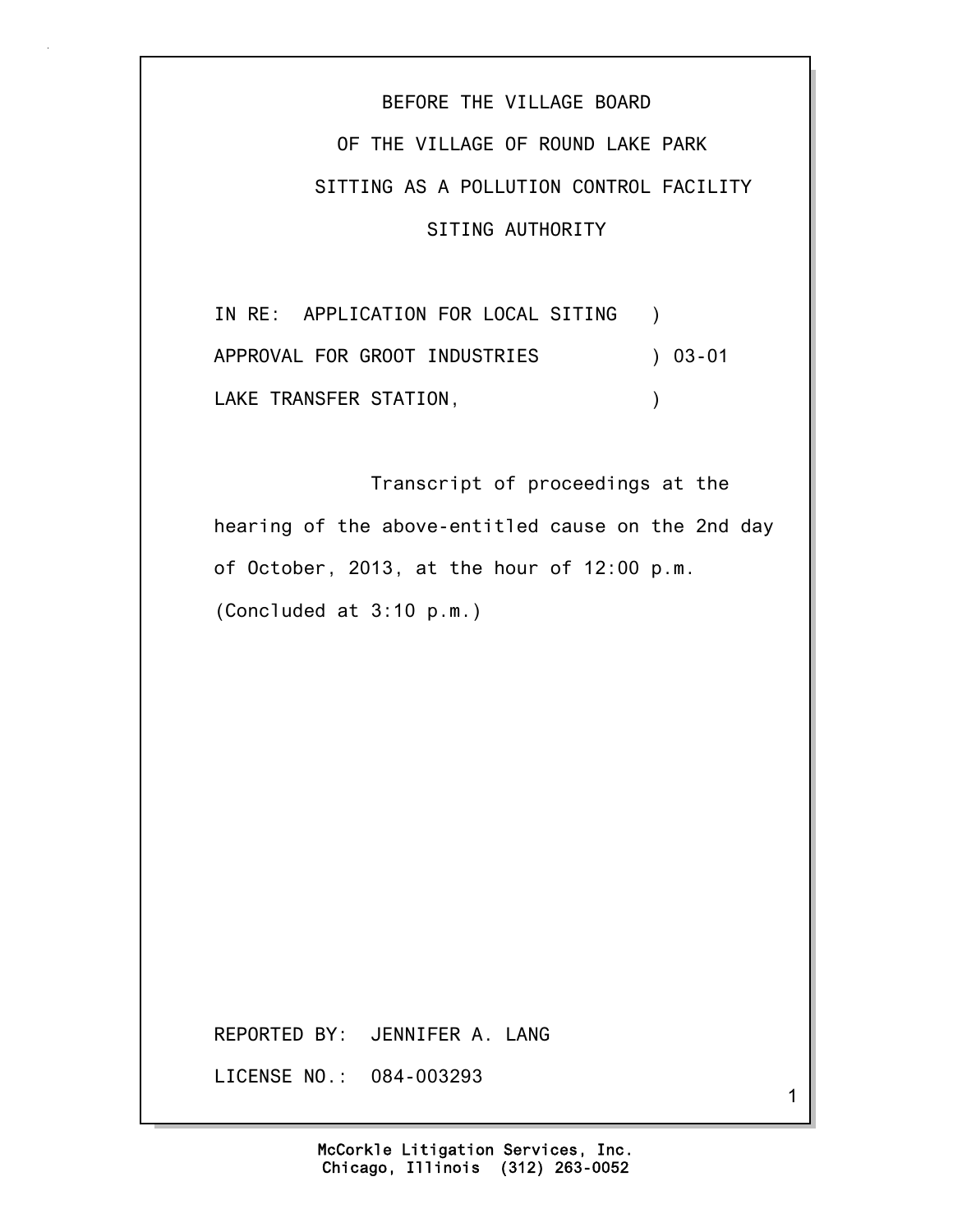```
1 APPEARANCES:
2 SCHIROTT, LUETKEHANS & GARNER, LLC,
3 BY: MR. PHILLIP A. LUETKEHANS
4 The Hearing Officer;
5
6 HINSHAW & CULBERTSON,
7 BY: MR. RICHARD S. PORTER
8 On behalf of Groot Industries;
9
10 THE LAW OFFICES OF RUDOLPH F. MAGNA,
11 BY: MR. PETER S. KARLOVICS
12 On behalf of Board of Trustees of the
13 Village of Round Lake Park;
14
15 THE SECHEN LAW GROUP, P.C.,
16 BY: MR. GLENN C. SECHEN
17 On behalf of Village of Round Lake Park;
18
19
20
21
22
23
24
```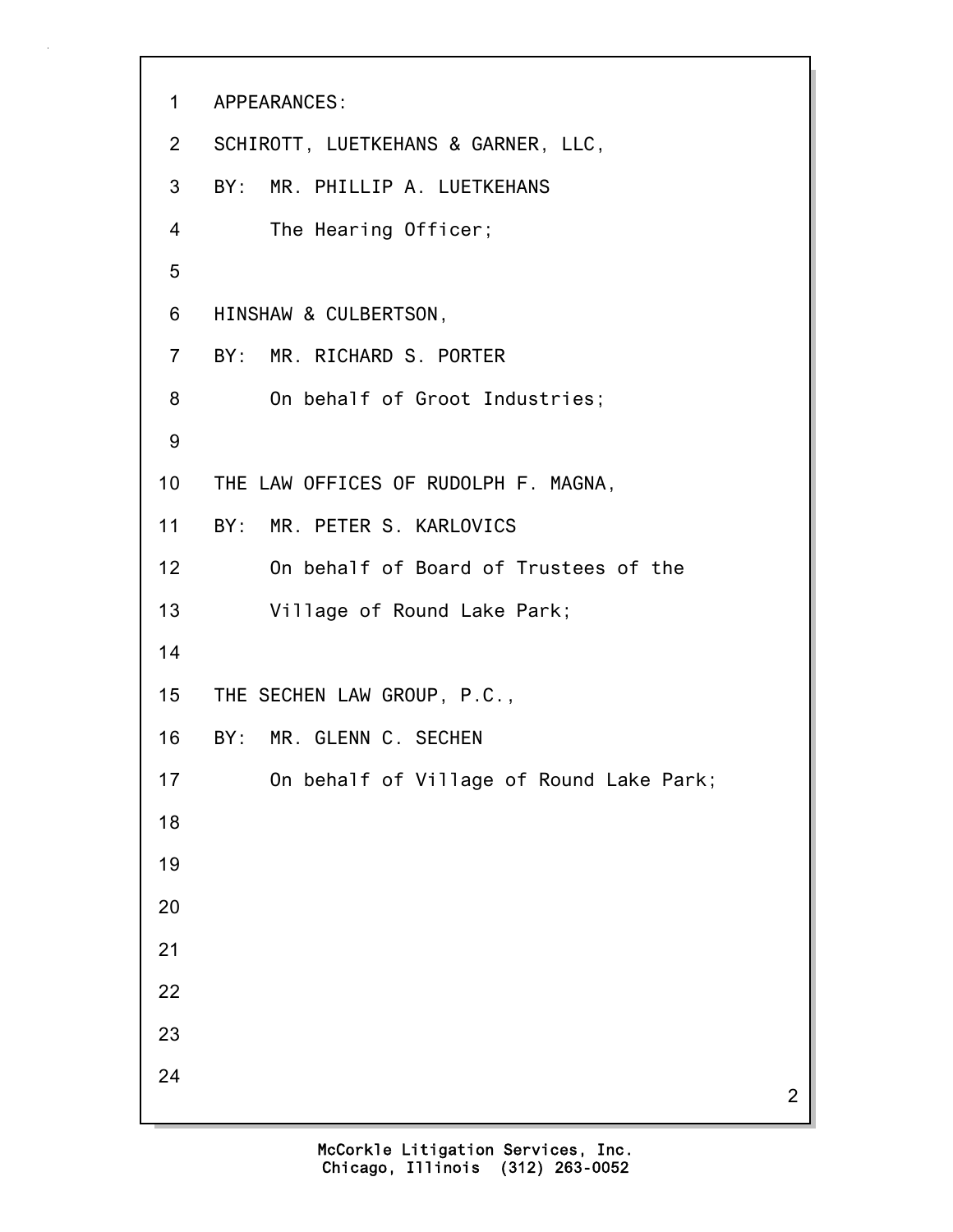```
1 APPEARANCES (CONT'D):
2 TRESSLER, LLP,
3 BY: MR. STEPHEN T. GROSSMARK
4 On behalf of the Village of Round Lake;
5
6 JEEP & BLAZER, LLC,
7 BY: MR. MICHAEL S. BLAZER
8 On behalf of Timber Creek
9 Homes, Inc.;
10
11 MR. LARRY M. CLARK
12 On behalf of the Solid Waste Agency
13 of Lake County, Illinois.
14
15 MR. ROBERT CERRETTI, SR.,
16 Village of Round Lake Park Trustee;
17 MS. JEAN McCUE,
18 Village of Round Lake Park Trustee;
19 And other Trustee's previously listed.
20
21
22
23
24
```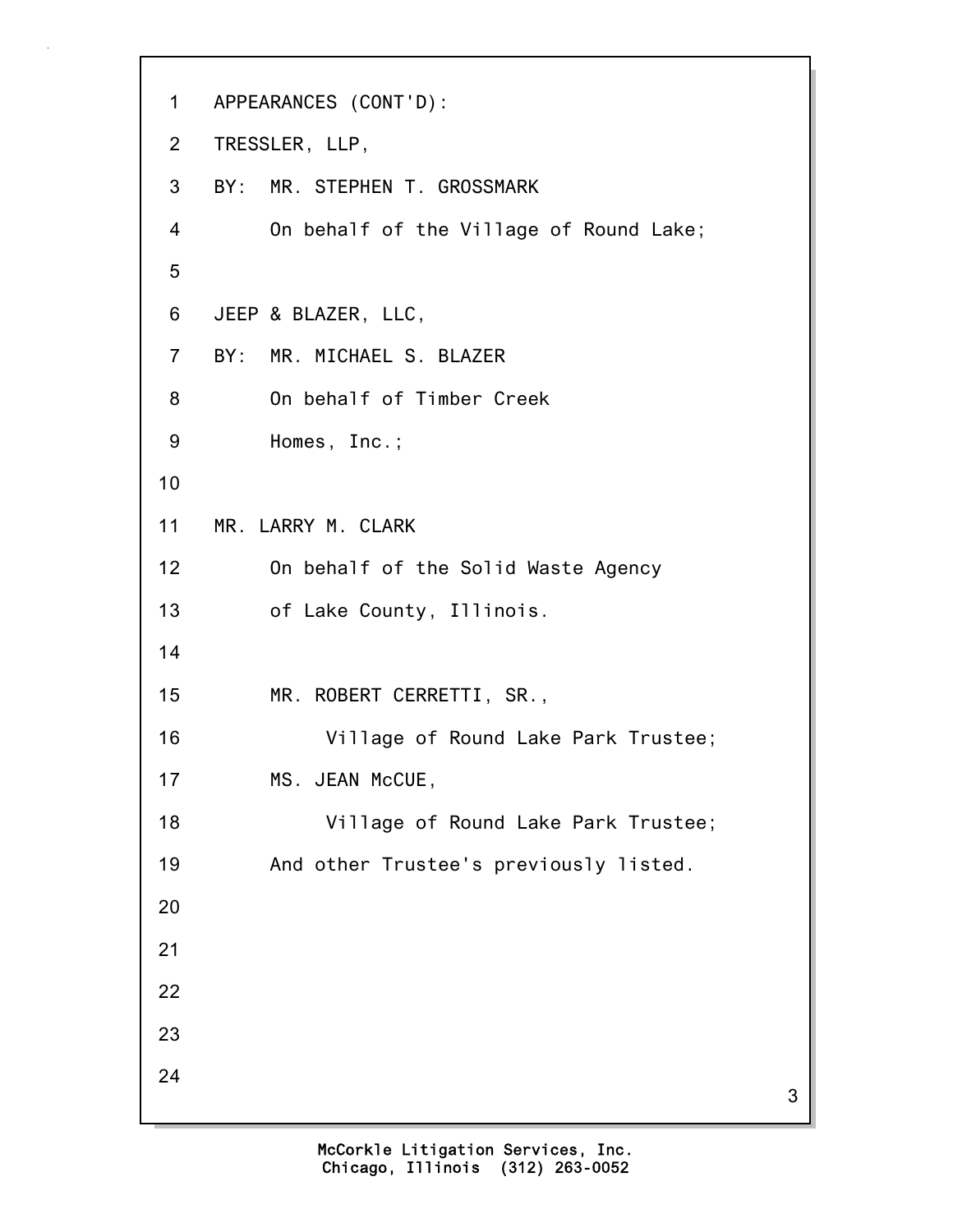| 1               | INDEX                                         |             |                |
|-----------------|-----------------------------------------------|-------------|----------------|
| $\overline{2}$  | WITNESS:                                      | <b>PAGE</b> |                |
| 3               | DALE J. KLESZYNSKI                            |             |                |
| 4               | Direct Examination by Mr. Sechen              | 6           |                |
| 5               | Cross Examination by Mr. Clark                | 36          |                |
| 6               | Cross Examination by Mr. Grossmark            | 49          |                |
| $\overline{7}$  | Cross Examination by Mr. Blazer               | 53          |                |
| 8               | Examination by Hearing Officer Luetkehans 123 |             |                |
| 9               | Redirect Examination by Mr. Sechen            | 128         |                |
| 10              | Cross Examination by Mr. Porter               | 132         |                |
| 11              | Recross Examination by Mr. Clark              | -40         |                |
| 12 <sub>2</sub> | Recross Examination by Mr. Blazer             | 141         |                |
| 13              |                                               |             |                |
| 14              |                                               |             |                |
| 15              | EXHIBITS                                      |             |                |
| 16              |                                               | <b>PAGE</b> |                |
| 17              |                                               | <b>EVD</b>  |                |
| 18              | Round Lake Park No. 1                         | 36          |                |
| 19              | Round Lake Park No. 2                         | 36          |                |
| 20              | TCH No. 45                                    | 145         |                |
| 21              | TCH No. 46                                    | 146         |                |
| 22              | TCH No. 47                                    | 146         |                |
| 23              | TCH No. 51                                    | 146         |                |
| 24              |                                               |             | $\overline{4}$ |
|                 |                                               |             |                |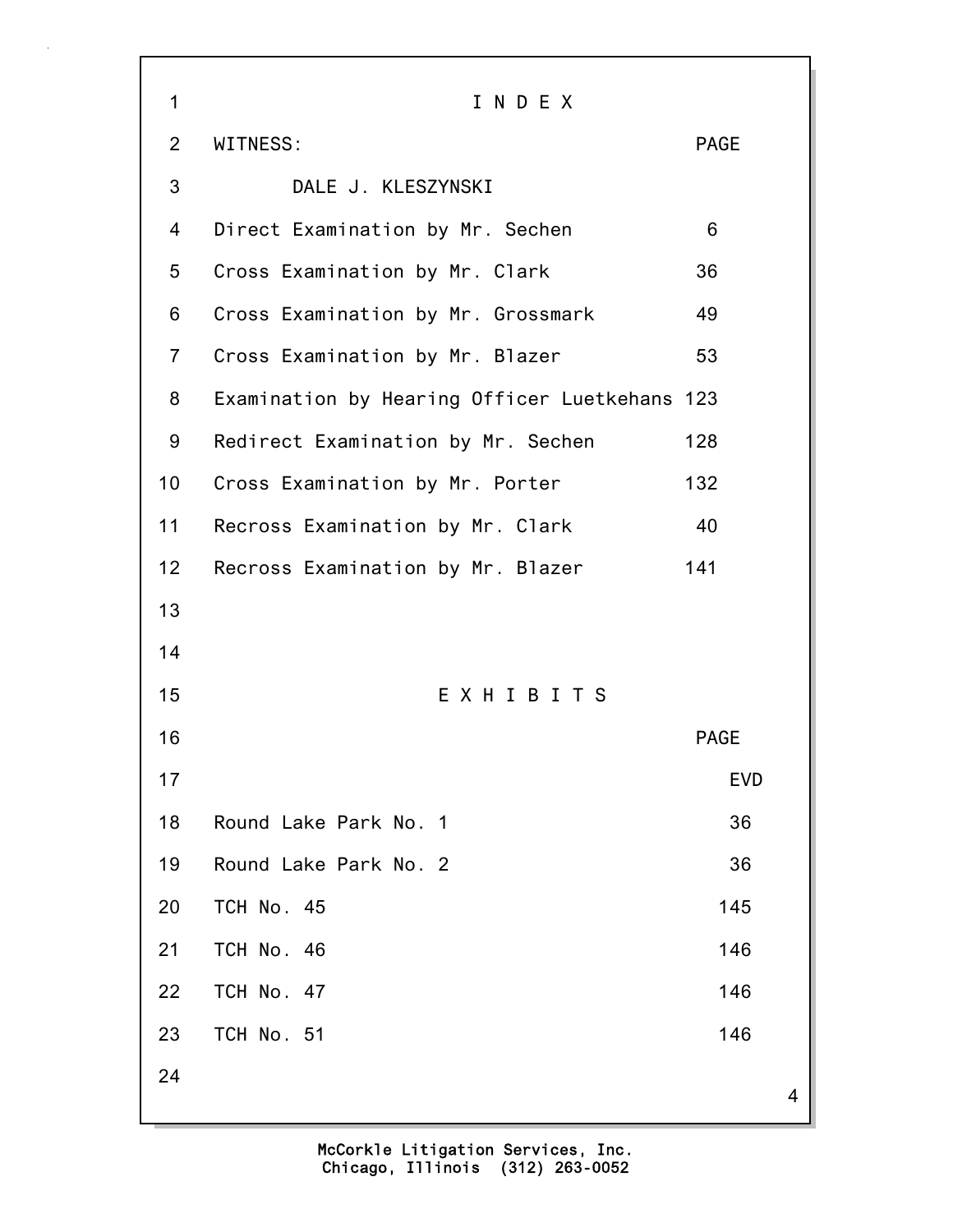5 1 THE HEARING OFFICER: I will call 2 application for Groot Industries for Siting 3 Approval, the hearing Before the Village Board of 4 the Village of Round Lake Park Sitting as a 5 Pollution Control Facility Siting Authority to 6 order. 7 Gentlemen, would you introduce 8 yourselves. 9 MR. CLARK: Larry Clark on behalf of the 10 Solid Waste Agency of Lake County, Illinois. 11 MR. GROSSMARK: Steve Grossmark for the 12 Village of Round Lake. 13 MR. BLAZER: Michael Blazer for Timber 14 Creek Homes. 15 MR. KARLOVICS: Peter Karlovics 16 representing the Village Board, the Village of Round 17 Lake Park. Present with me today are Trustee Bob 18 Ceretti and Trustee Jean McCue. 19 MR. SECHEN: Glenn Sechen on behalf of the 20 Village of Round Lake Park. 21 HEARING OFFICER LUETKEHANS: Identify 22 yourself, Mr. Porter. 23 MR. PORTER: Good afternoon, Rick Porter 24 on behalf of the Applicant Groot.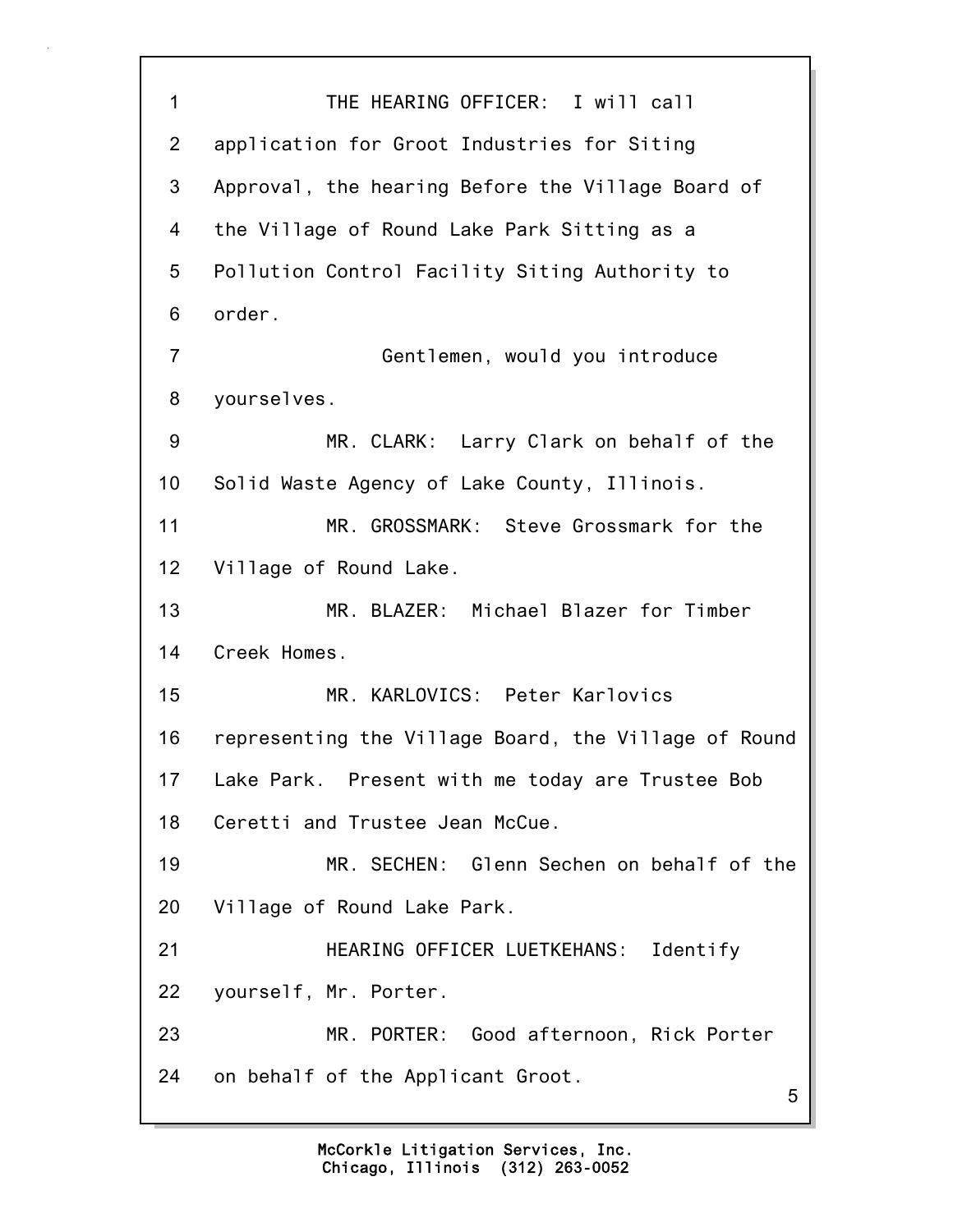6 1 HEARING OFFICER LUETKEHANS: Thank you. 2 Let's start off with public comment. 3 Is anyone here for public comment? 4 Hearing none, we will proceed. 5 Is there anyone who has any 6 preliminary matters before we start with the direct 7 of Mr. Kleszynski? 8 MR. SECHEN: I have two things, very 9 briefly. First thing is is the record should 10 reflect that Mr. Smith is not present. 11 **HEARING OFFICER LUETKEHANS: Yes.** 12 MR. SECHEN: And second thing is with 13 respect to my examination of Mr. Kleszynski, I have 14 marked two exhibits, RLP, Round Lake Park No. 1 and 15 No. 2. You only have No. 1 in front of you or 16 excuse me, No. 2 in front of you because number with 17 is really the statement of qualifications which is 18 also attached to No. 2. 19 So you have everything 20 HEARING OFFICER LUETKEHANS: Just I'm 21 clear on the document before me, Mr. Sechen, pages 22 19 through 24, I assume, are what will be Round Lake 23 Park Exhibit 1? 24 MR. SECHEN: Exactly. I'm also leaving it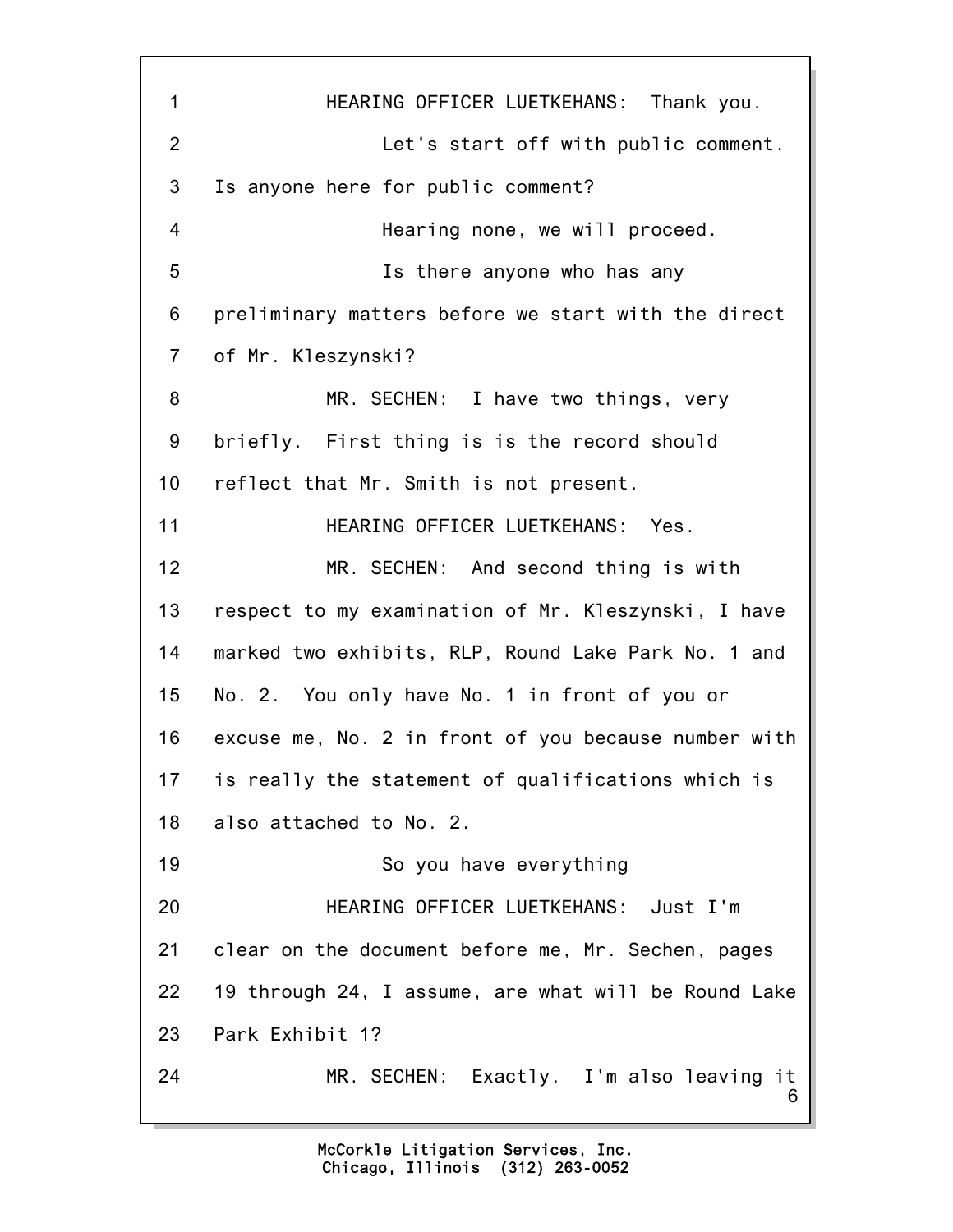7 1 attached to No. 2. 2 HEARING OFFICER LUETKEHANS: That's fine. 3 So we know exactly what it is you're referring to. 4 Mr. Sechen, you may begin. 5 MR. SECHEN: The Village will call Dale 6 Kleszynski. 7 HEARING OFFICER LUETKEHANS: Swear in the 8 witness, please. 9 (Witness sworn.) 10 HEARING OFFICER LUETKEHANS: You may 11 proceed. 12 DALE KLESZYNSKI, 13 called as a witness herein, having been first duly 14 sworn, was examined and testified as follows: 15 DIRECT EXAMINATION 16 BY MR. SECHEN: 17 Q. Sir, would you state your name and spell 18 your last name for the benefit of the court 19 reporter, please? 20 A. My name is is Dale Kleszynski. 21 K-L-E-S-Z-Y-N-S-K-I. 22 Q. And Mr. Kleszynski, could you tell us what 23 your employment or occupation is, sir? 24 A. I am the president and chief appraiser for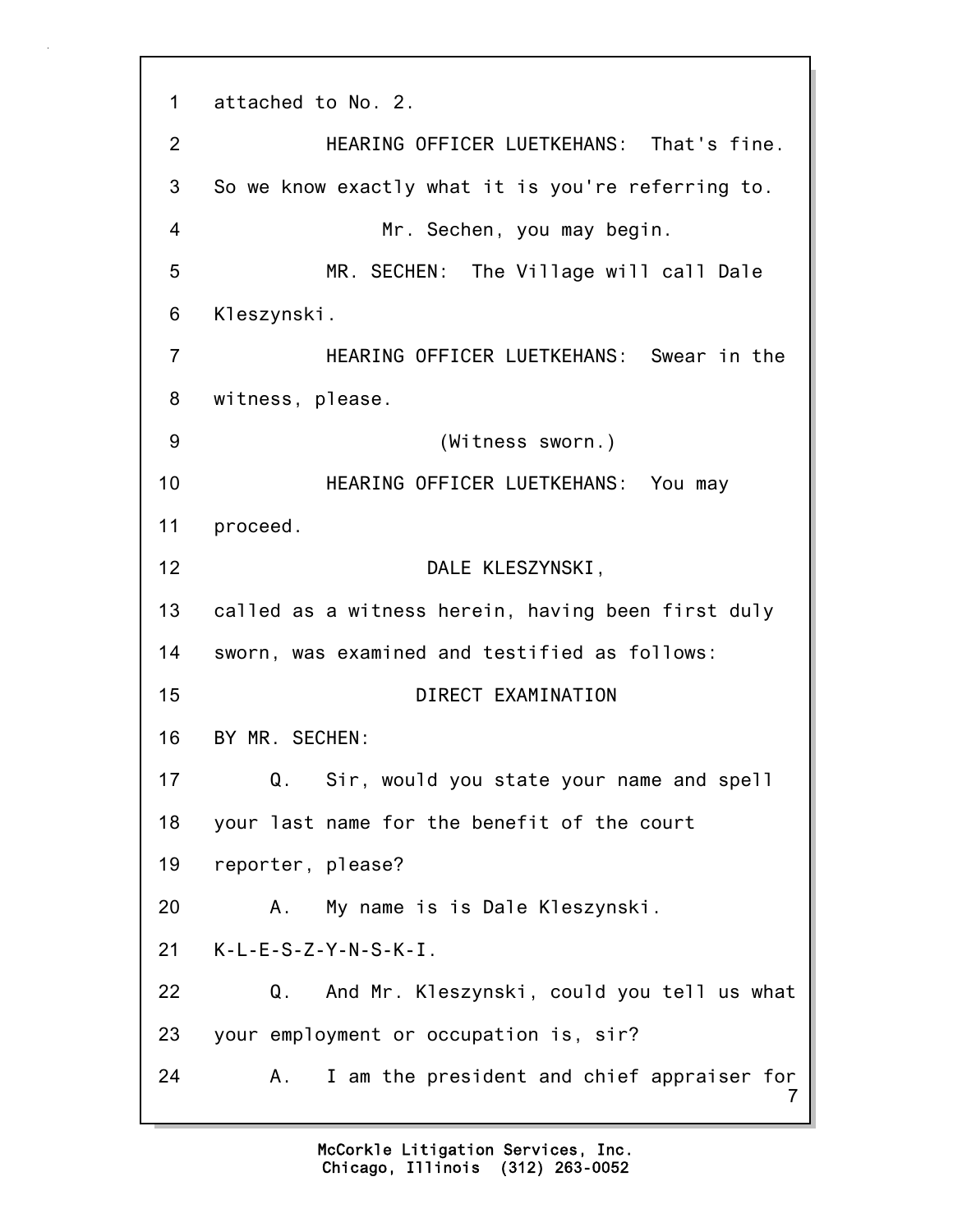8 1 Associated Property Counselors Limited. It's a real 2 estate appraisal and consulting firm. 3 Q. I show what you has been marked as RLP No. 4 1 for identification. And I ask that you take a 5 look at it. 6 A. The document that you handed me is a 7 photocopy of my statement of professional 8 qualifications. 9 Q. And, Mr. Kleszynski, does that statement 10 of professional qualifications truly and accurately 11 reflect your background and expertise? 12 A. Yes. 13 Q. And can you tell us just briefly about 14 your education, sir? 15 A. My educational background is I am a 16 graduate of Loyola University in Chicago with a 17 Bachelor of Arts degree in 1971. Subsequent to 18 graduating from Loyola and working in the field of 19 real estate appraisal I began to take all of the 20 courses that would allow me to be awarded both my 21 SRA and MAI designations as are awarded by the 22 Appraisal Institute. And have continued in terms of 23 education to complete continuing education 24 requirements for the states in which I am licensed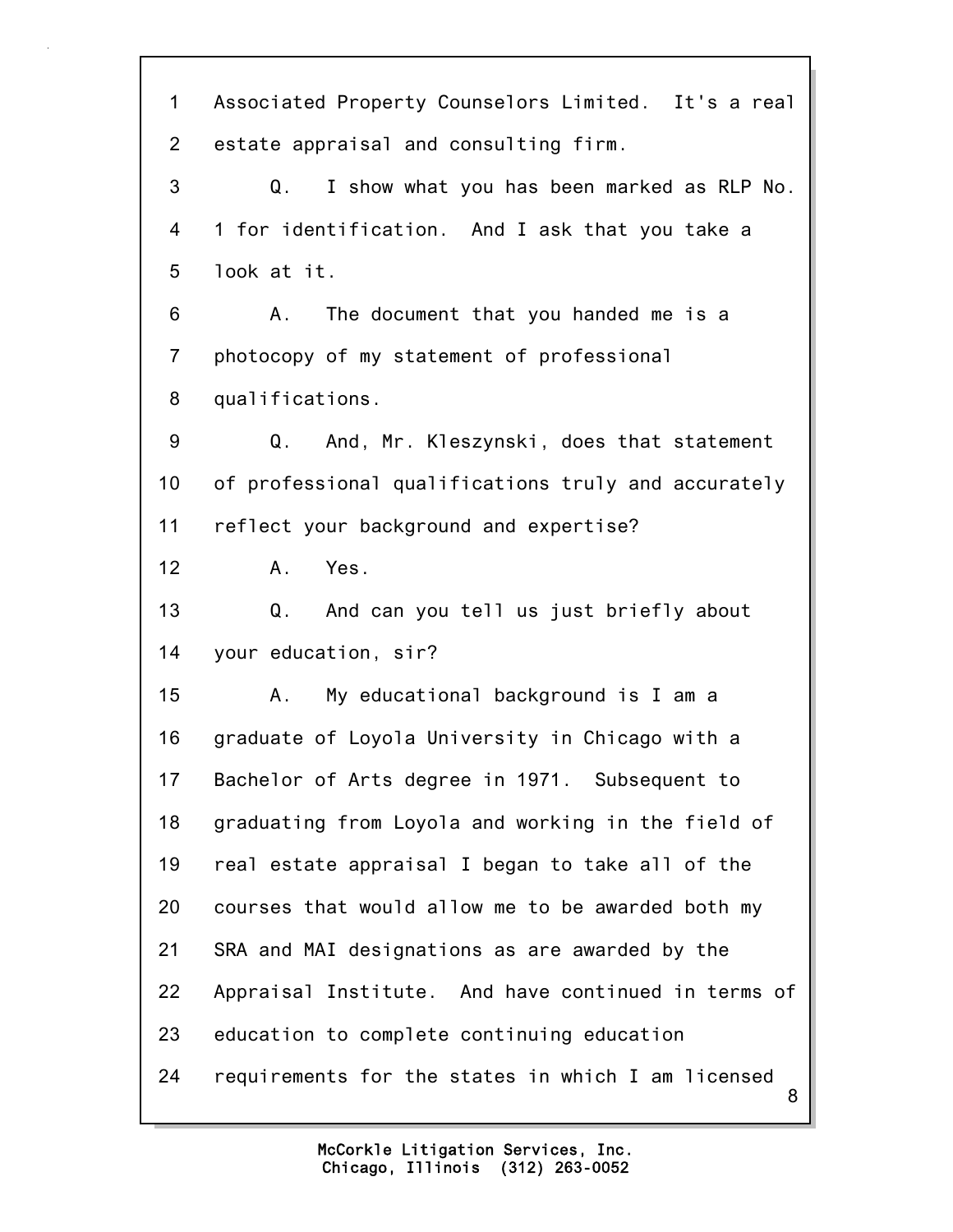1 as well as for the Appraisal Institute.

2 Q. And, sir, could you tell us what the MAI 3 designation is?

4 A. MAI designation, the nomenclature is 5 basically that I am a member of the Appraisal 6 Institute. That designation is awarded by the 7 Appraisal Institute after an individual has 8 demonstrated expertise in the area of real estate 9 valuation or questions associated with real estate 10 valuations that might arise in the normal course of 11 business.

12 Q. Can you tell me what it was that you did 13 to receive that designation?

14 A. The criterion to complete the requirements 15 of that designation were basically that I had to 16 take a number of classes, and I believe it was ten, 17 approximately ten classes. I had to additionally 18 produce the demonstration appraisal report that was 19 reviewed by the Appraisal Institute. I had to 20 supply the Appraisal Institute with a sampling of 21 five years' worth of work to be reviewed by people 22 who were serving in the admissions area at that 23 particular time. And additionally I had to pass a 24 comprehensive examination.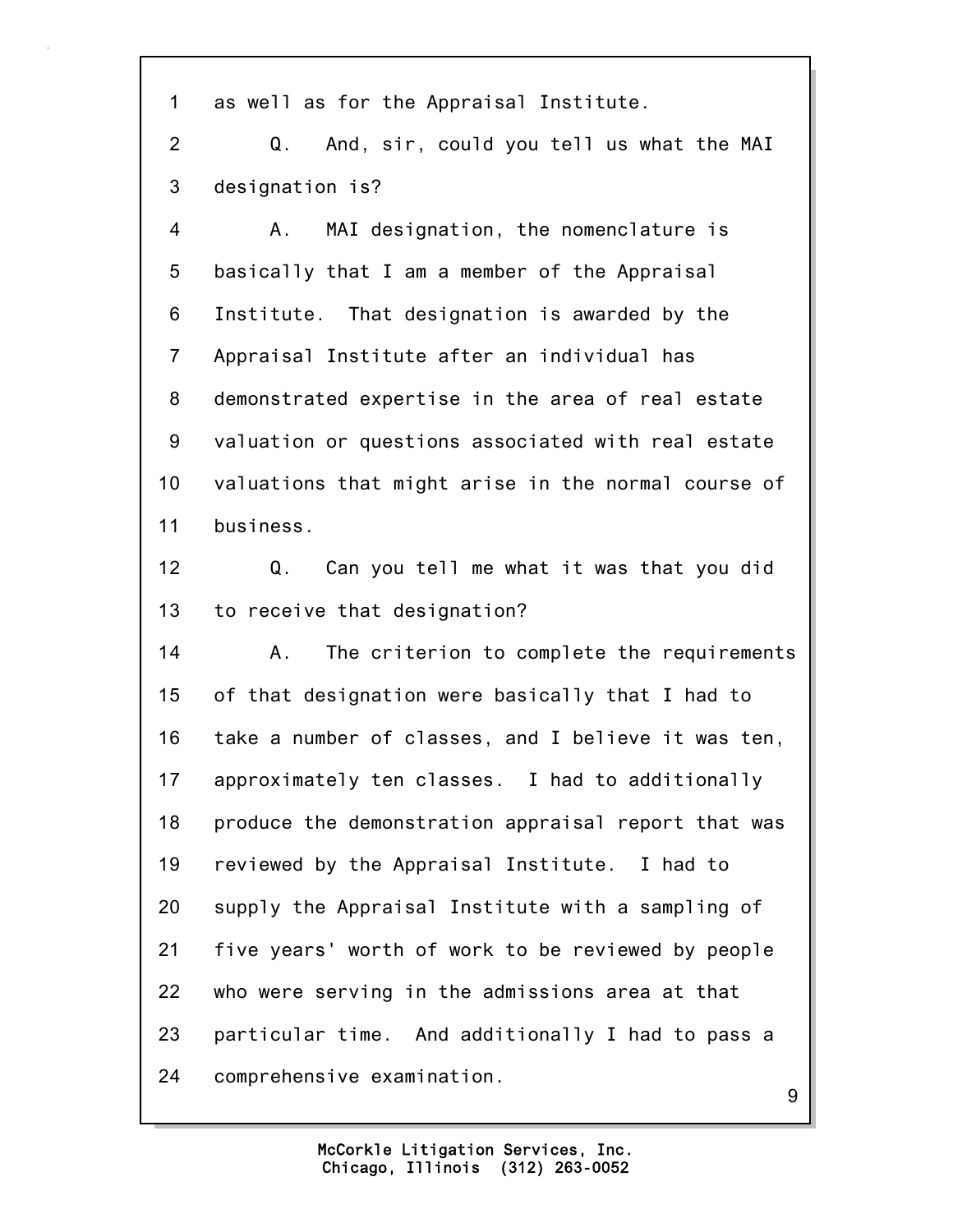10 1 Q. And in what year did you receive your MAI 2 designation? 3 A. I received my MAI designation in 1984. 4 Q. And can you just briefly tell us what the 5 SRA designation is? 6 A. The SRA designation nomenclature stands 7 for senior residential appraisal. It's a 8 designation that is awarded to individuals who have 9 demonstrated expertise in the area of residential 10 real estate valuation. 11 Q. You mentioned other jurisdictions, can you 12 tell us in which states you are licensed? 13 A. I am currently licensed in Illinois, 14 Indiana, and Michigan. 15 Q. And can you tell us what, if any, teaching 16 experience you have? 17 A. My teaching experience is basically with 18 the Appraisal Institute, and subsequent to -- or I 19 guess ongoing with becoming designated, I spend a 20 great deal of time, have spent a great deal of time 21 teaching classes for the Appraisal Institute to 22 date, and over the years I have taught virtually 23 every course that the Appraisal Institute offers 24 including courses in terms -- courses in seminars on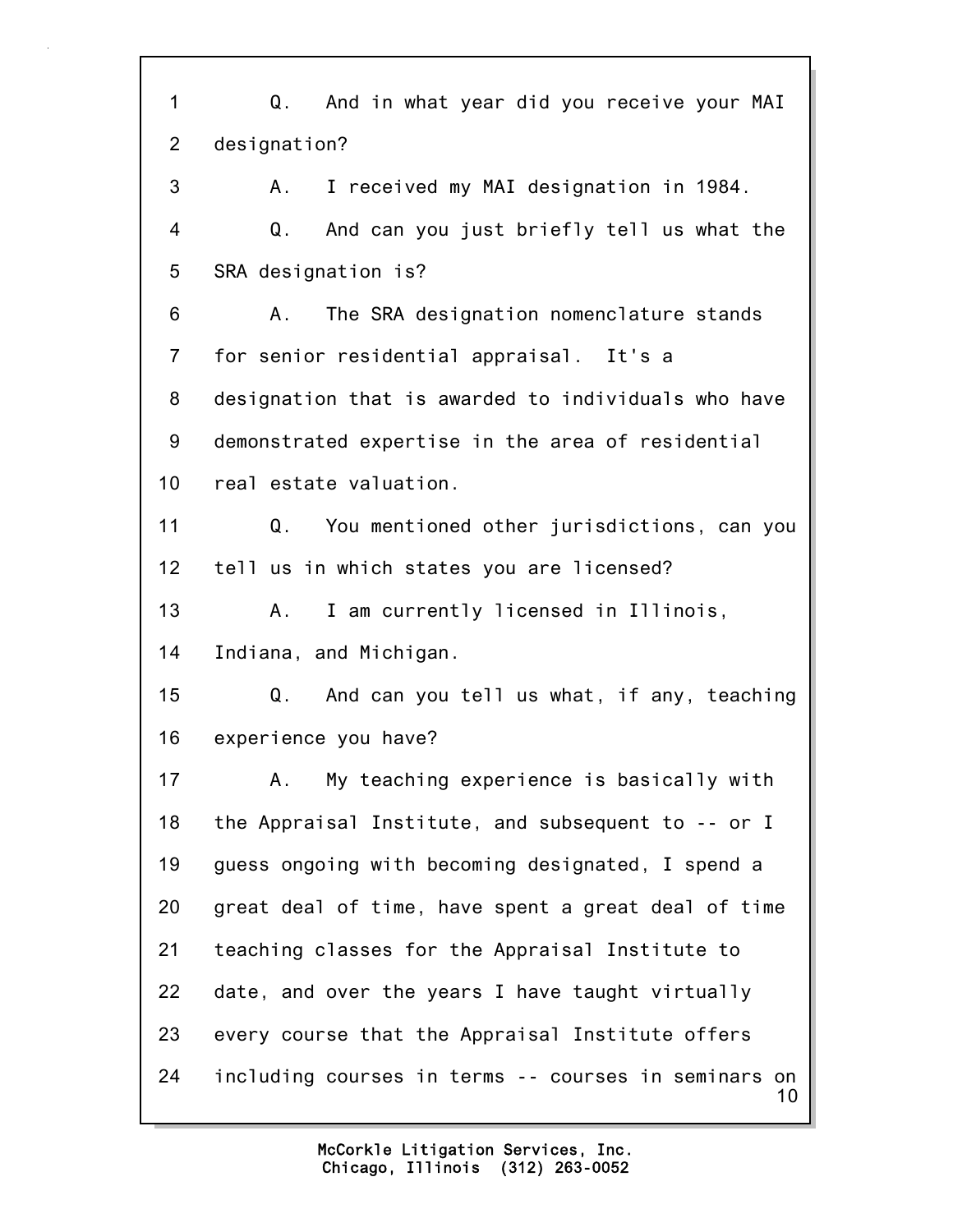11 1 the issue of detrimental conditions. I am currently 2 qualified by the Appraisal Foundation to be an 3 instructor for the course work that deals with what 4 is called Uniform Standards of Professional 5 Appraisal Practice or USPAP guidelines, so I do some 6 instructing for the Appraisal Foundation in the area 7 of those guidelines, as well as professional ethics 8 for the Appraisal Institute. 9 Q. And how long have you been in the real 10 estate appraisal field? 11 A. I have been a real estate appraiser since 12 1977. 13 Q. Could you tell us, sir, in your practice, 14 do you have any specialization or things that you do 15 more than other things? 16 A. Basically my practice is, I guess I would 17 divide it up this way; of the hundred percent of the 18 time that we spend Associated Property Counselors 19 spends in the area of real estate appraisal and 20 consulting, approximately 70 percent of that time is 21 in the area of litigation support in one way or 22 another, meaning that a large portion of our 23 clientele is -- or consists of law firms or the 24 people who those law firms represent with the --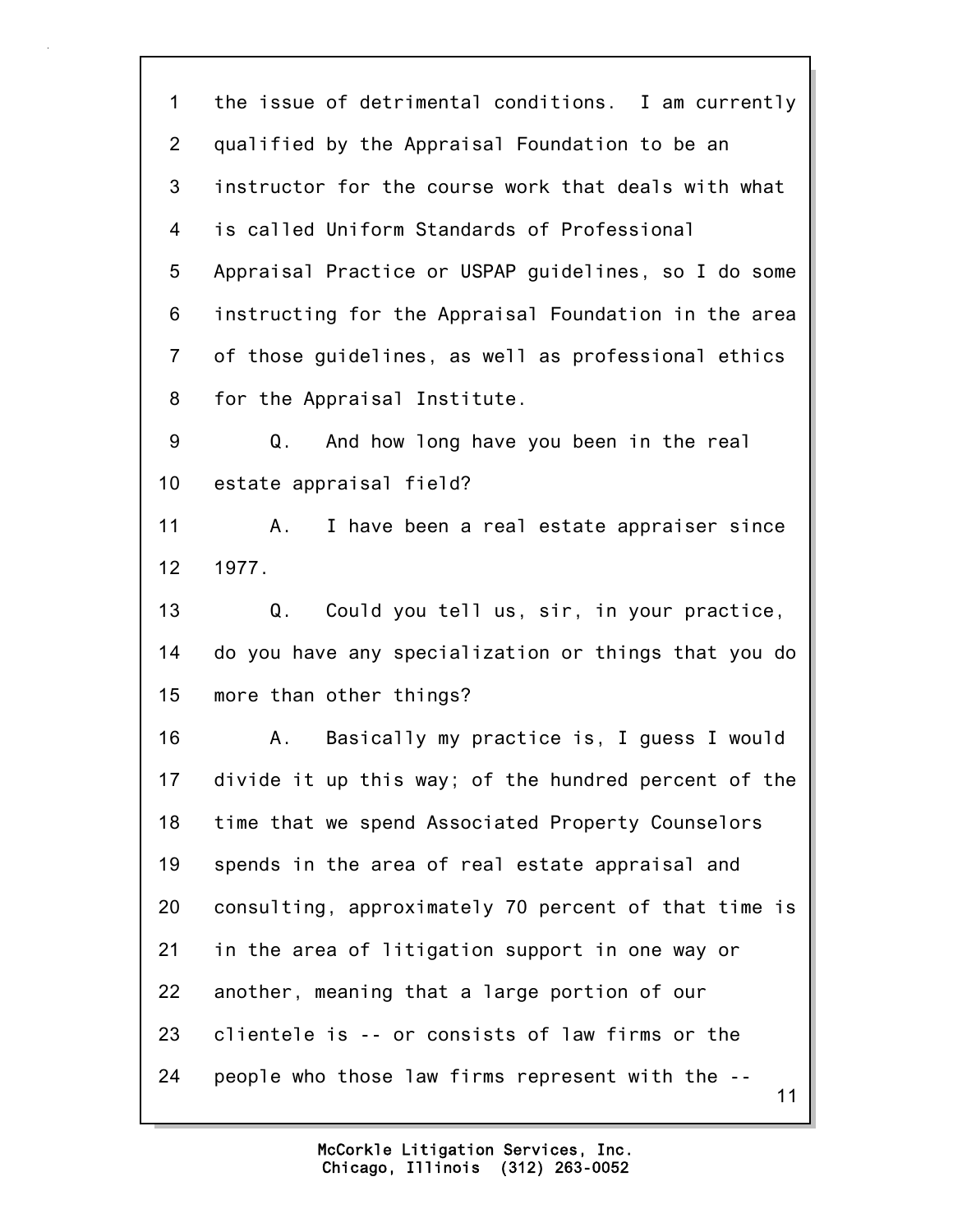12 1 with many of the situations that we involve 2 ourselves in having the potential of being litigated 3 at some point in time. 4 Q. Mr. Kleszynski, regarding the matter that 5 you're here today concerning, did you receive an 6 assignment? 7 A. I did. 8 Q. Could you briefly describe that 9 assignment? 10 A. My assignment in this particular instance 11 was to act in the capacity of a review appraiser, to 12 review the work that was done by Poletti and 13 Associates to determine whether or not the work that 14 in the context of the assignment that they had or to 15 determine whether or not they had, in fact, rendered 16 a credible opinion in this matter. And so basically 17 for us, an appraisal, what that means is, is that 18 the assignment that I had was to take a look at 19 their work and determine whether or not that work 20 within the context of the assignment that they had 21 was done appropriately and completely so that they 22 resulted or determined whether or not they resulted 23 in a credible opinion. So, in other words, what my 24 job was, was to determine whether or not Poletti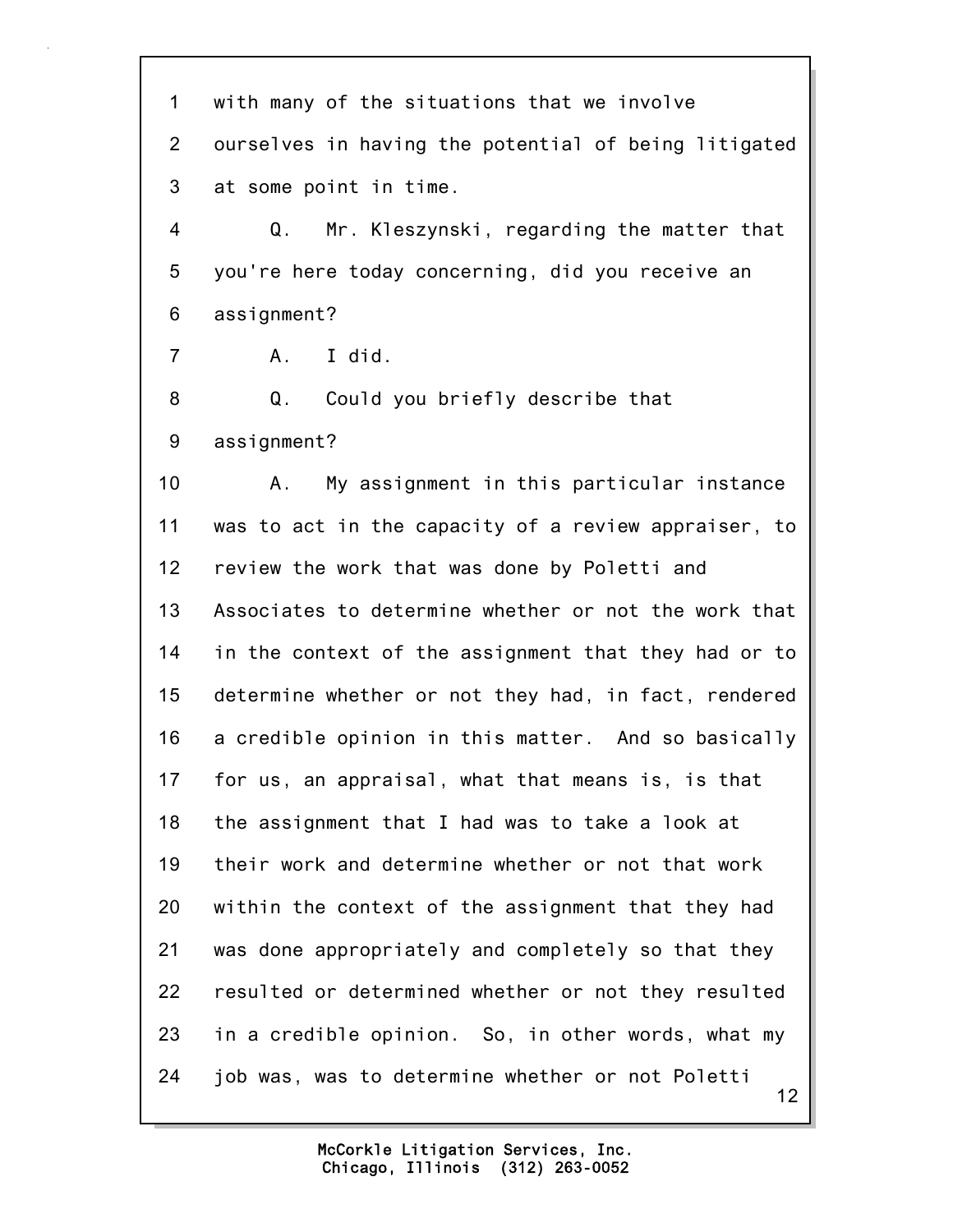13 1 had, in fact, formulated or done the work that was 2 necessary to formulate a credible opinion and 3 formulate any reasons for agreement or disagreement 4 that I might have with the work that was done. 5 For us -- and I don't mean to 6 interrupt you, but for us that's called a Standard 3 7 review under Uniform Standards of Professional 8 Appraisal Practice. 9 Q. You anticipated my next question. 10 A. Okay. 11 Q. Could you tell us how that compares, if it 12 a compares at all, to what is commonly referred to 13 as a peer review? 14 A. A peer review is, the significant 15 difference between a peer review and a Standard 3 16 review, it's related to the amount of work that's 17 done in order to check on the work of the appraiser 18 that you are -- for the assignment that's under 19 review. So in a peer review, might be, for example, 20 that I would review someone's work, and basically 21 what I would do is I would come back to an attorney 22 such as yourself and say, well, I think that this 23 report is weak here and identify areas of weakness. 24 A Standard 3 review, Standard 3 under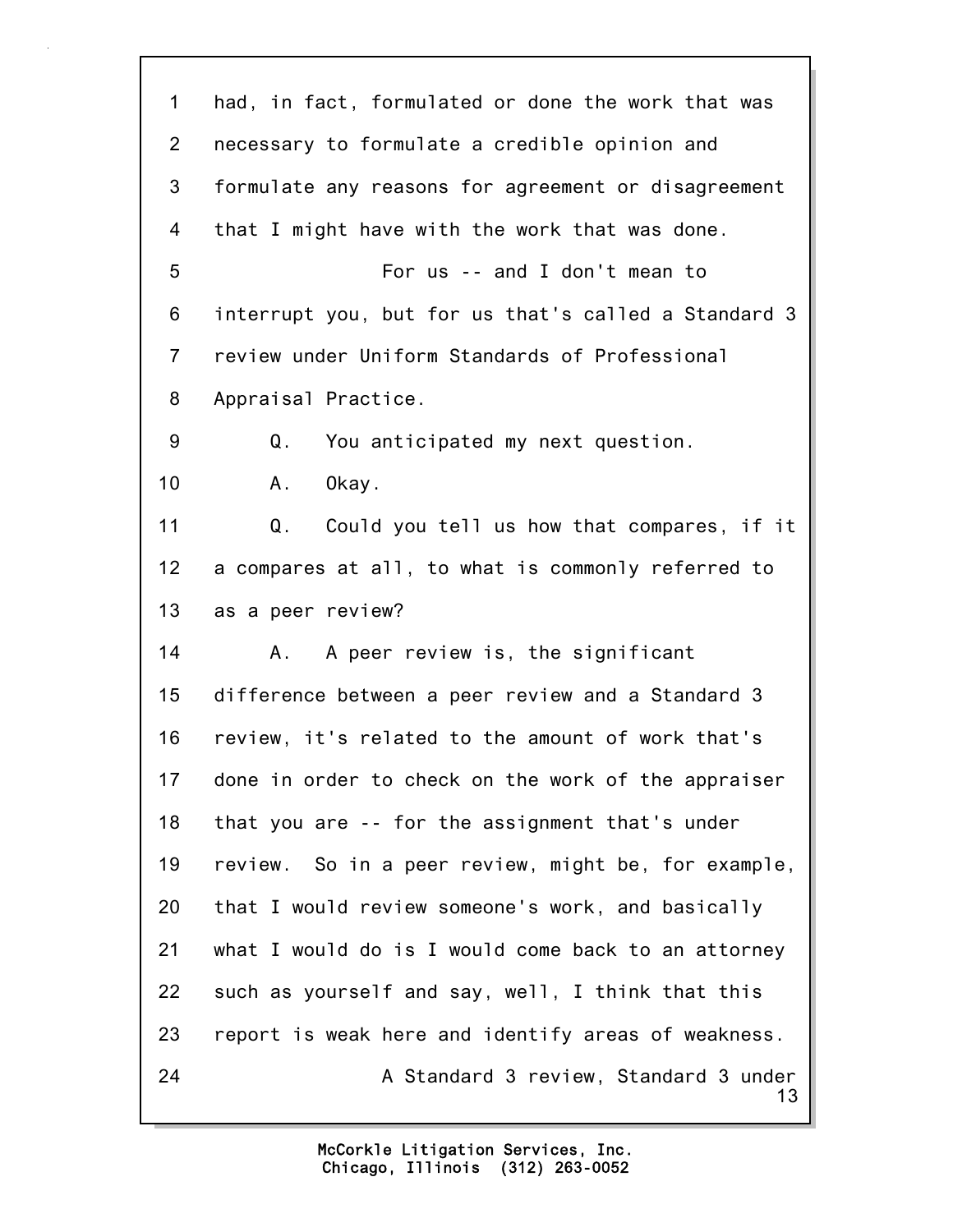14 1 the Uniform Standards of Professional Appraisal 2 Practice actually has an outline of the steps that 3 the reviewing appraiser must take in order to 4 formulate the opinions that they formulate, and it 5 also has a portion of that standard which address 6 the issue of how their results are to be 7 communicated. So I think that it's a, for lack of a 8 better term, a higher standard than the idea of just 9 a peer review. 10 Q. Now, Mr. Kleszynski, did you have an 11 occasion to prepare a report? 12 A. I did. 13 Q. I show you what has been marked as RLP No. 14 2 for identification. Could you tell us what that 15 is, sir? 16 A. This is a copy of the report that I 17 produced in this matter. 18 Q. And is it a true and accurate copy of that 19 report? 20 A. It appears to be. 21 Q. Could you tell us some of the things that 22 you did in proceeding with your assignment in 23 preparing that report? 24 A. In order to complete my review assignment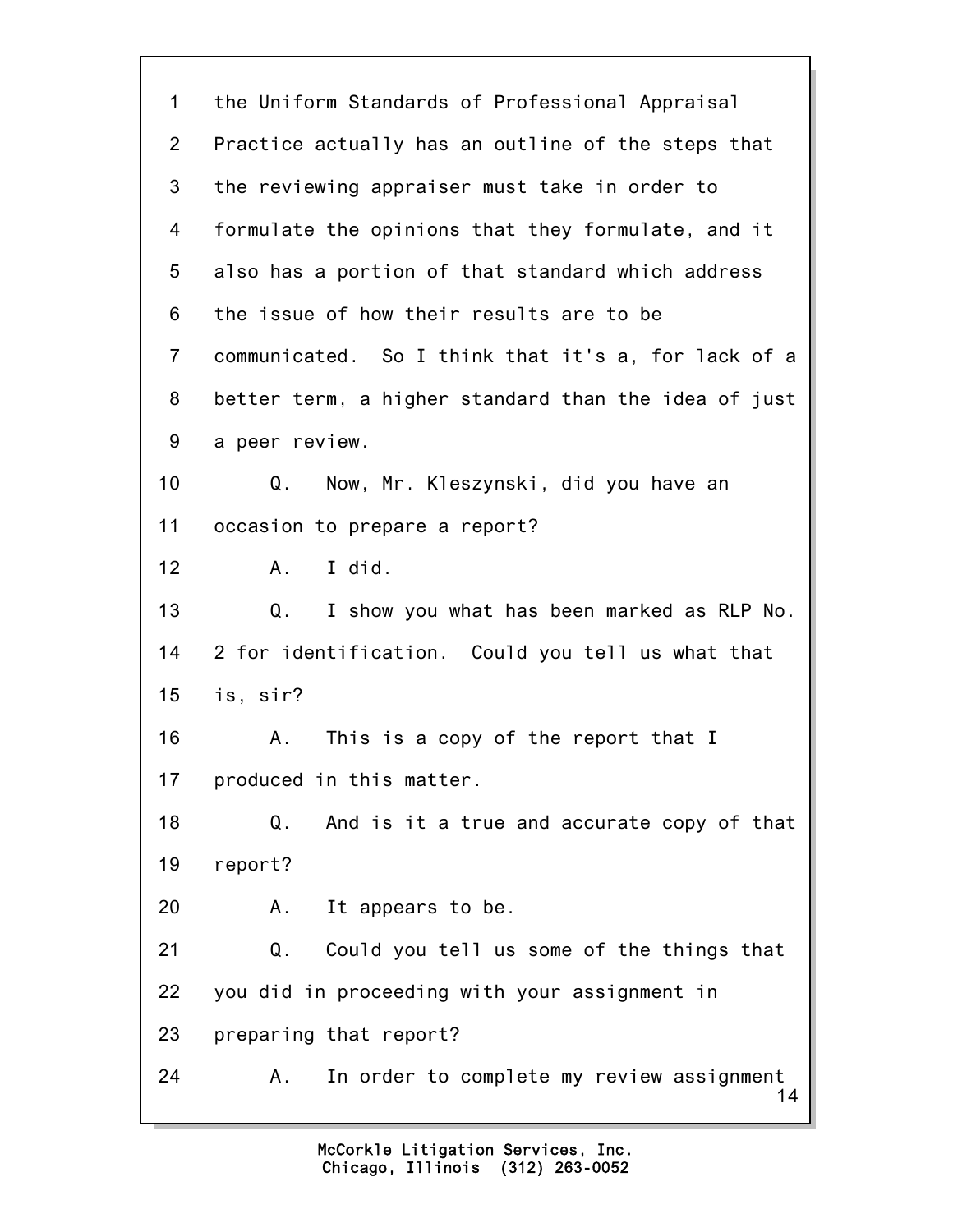| 1              | in this matter, I first read through the section    |  |
|----------------|-----------------------------------------------------|--|
| $\overline{2}$ | marked Criterion 3 in the Application that was      |  |
| 3              | presented to me in the Application for siting in    |  |
| 4              | Round Lake Park for Groot Industries.               |  |
| 5              | Section 3 included two documents,                   |  |
| 6              | basically those documents consisted of the Lannert  |  |
| $\overline{7}$ | report and they also consisted of the Poletti       |  |
| 8              | report. So I read through those documents to        |  |
| 9              | familiarize myself with the, for lack of a better   |  |
| 10             | term, review or valuation question that would be    |  |
| 11             | posed to me in this matter.                         |  |
| 12             | And you're referring to Section 3 of the<br>Q.      |  |
| 13             | Groot Application?                                  |  |
| 14             | $A_{-}$<br>$I$ am.                                  |  |
| 15             | And that section, does that deal with<br>Q.         |  |
| 16             | Criterion number 3 of Section 39.2 of the           |  |
| 17             | Environmental Protection Act?                       |  |
| 18             | I just know it as Criterion 3, the rest I<br>Α.     |  |
| 19             | presume is correct.                                 |  |
| 20             | Q.<br>Fair enough Mr. Kleszynski.                   |  |
| 21             | Could you tell us what you did next?                |  |
| 22             | What I did next after reviewing the<br>Α.           |  |
| 23             | appraisal and the land planning reports that were   |  |
| 24             | identified in that section of the document, I<br>15 |  |
|                |                                                     |  |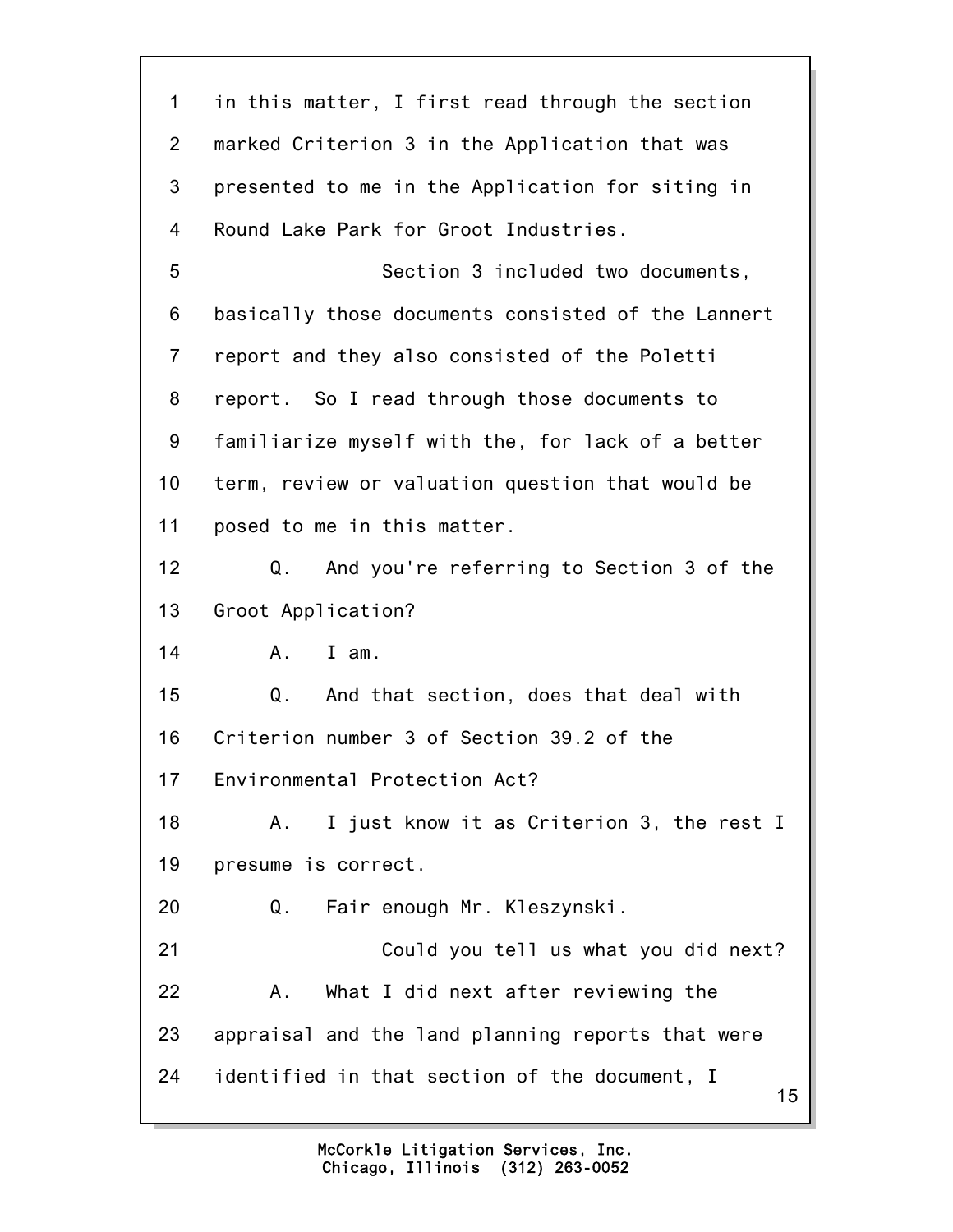16 1 visited the subject property and inspected the 2 subject property as well as the area photographs 3 that I presented in the body of my report. I 4 identified my, I would call my cataloging of the 5 subject property and the subject area on Porter 6 Drive starting at the southern terminus and working 7 its way all the way up to and including the north 8 terminus and then coming back to Belvidere Road. 9 Q. Can you tell us how you documented what 10 you saw during the site visits? 11 A. During the site visit I documented the 12 applications that were there through digital 13 photography. 14 Q. And do any of those photographs, sir, 15 appear in your report? 16 A. Yes, all of them -- well, a sampling of 17 them do. I had taken more photographs than are 18 presented here, but it was in completing the report, 19 these were the photographs that I selected for 20 presentation. 21 Q. There is an aerial photograph in your 22 report, sir. I take it that you did not take that 23 one? 24 A. No, that was provided by Google Earth.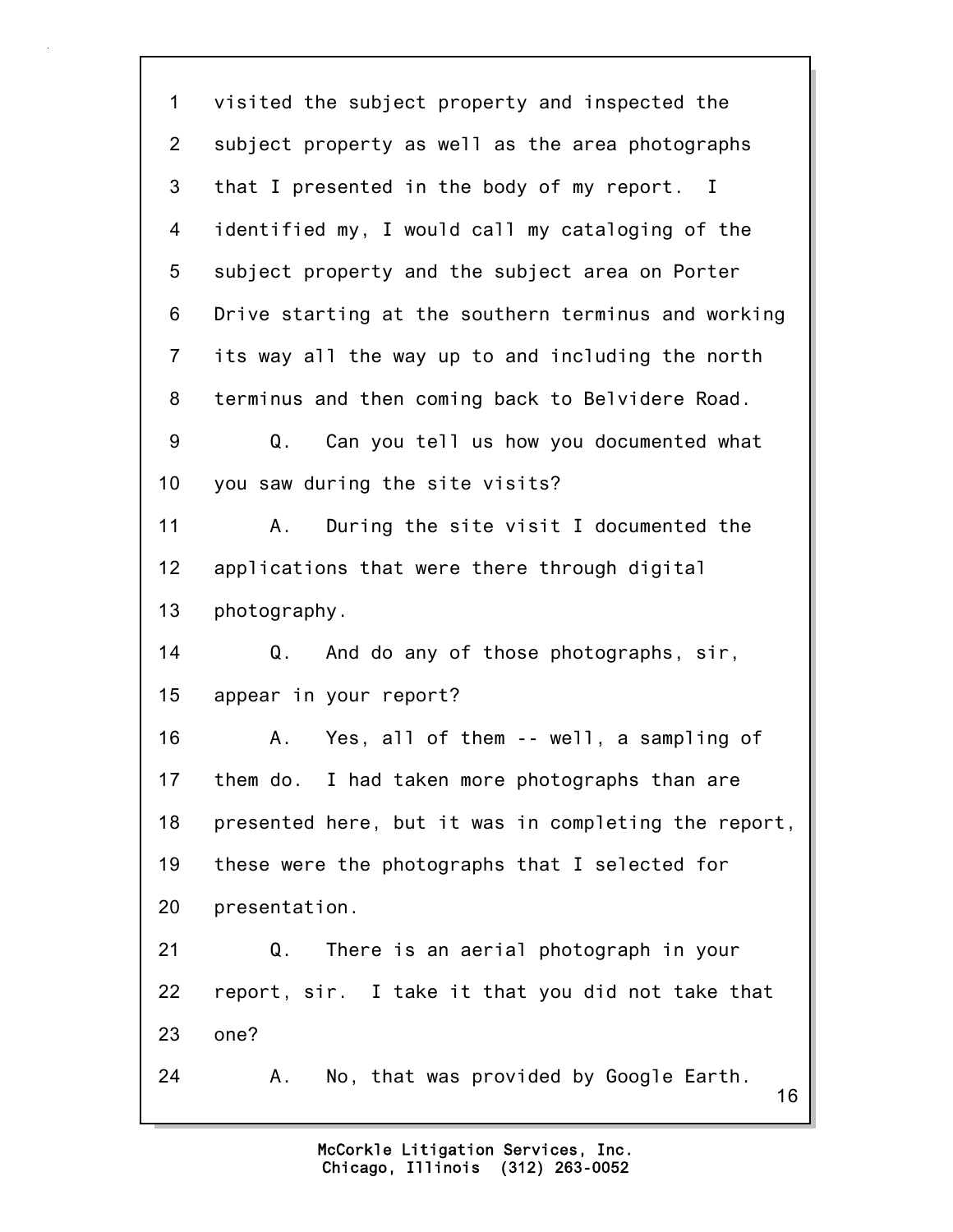1 Q. Can could you tell us, sir, what you did 2 after driving the subject property?

3 A. After identifying the subject property and 4 inspecting it and the subject area, I then expanded 5 my inspection of the area to the uses that are 6 located along Main Street as well as Belvidere Road 7 and to the south and west of the subject property, 8 some of the residential subdivisions that existed 9 and went additionally to the east to see the 10 applications that were located, for lack of a better 11 term, near the intersection of Belvidere Road and 12 Route 83, as well as Main Street. So that was done 13 predominately in order to familiarize myself with 14 the uses that existed in the subject area. And that 15 might, in fact, be influenced by the establishment 16 of the Lake Transfer Station.

17 Q. And could you tell us, sir, what did you 18 after that?

19 A. After I that I visited the three case 20 study sites that were included in the Poletti 21 report. And I inspected those sites as well as the 22 target and control areas that were identified in the 23 Poletti report.

17 24 Q. And, sir, could you tell us the names of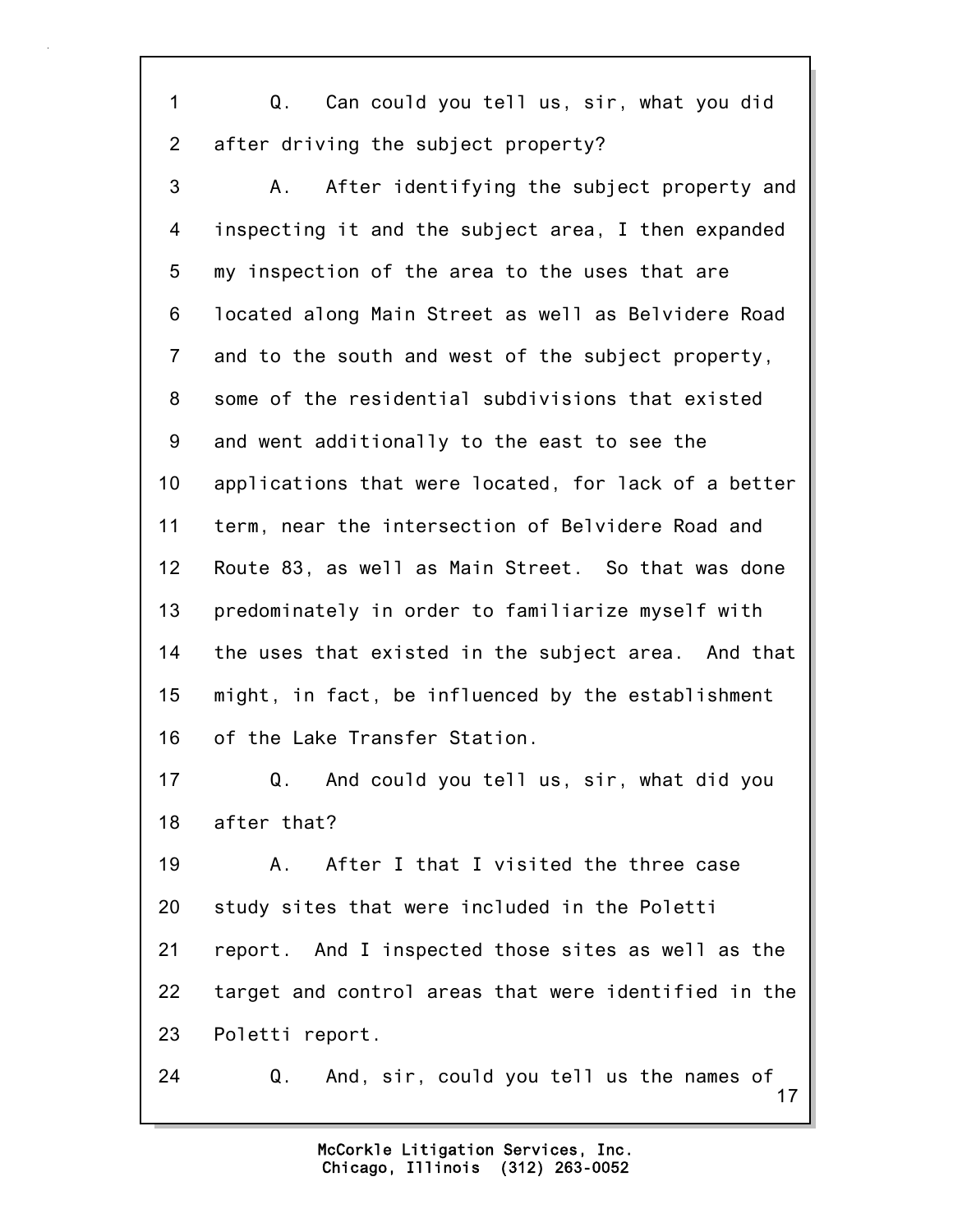18 1 those subject sites or how they are referred to? 2 A. They were referred to in the body of the 3 Poletti report I believe as the Glenview site. The 4 Glenview Transfer Station, the Elburn Transfer 5 Station, and the Bluff City Transfer Station. 6 Q. And could you tell us, pick any one you 7 like, and tell us what you observed? 8 A. Actually, the observation of all of them 9 were basically pretty consistent. 10 What I did was I went to each site, I 11 drove or circulated on the property where it was 12 available to me. The best example of that would be 13 at the Glenview site. I followed the track pattern 14 onto the site as well as circulated throughout the 15 site to see how the traffic would be ingressing and 16 egressing the building. 17 **I** then proceeded up and down the 18 primary roadways as well as the roadways of both the 19 target and the control areas that were identified in 20 the Poletti report. 21 Q. And did you see any vehicles? 22 A. Sure. 23 Q. Did you see any transfer trailers at any 24 of these sites?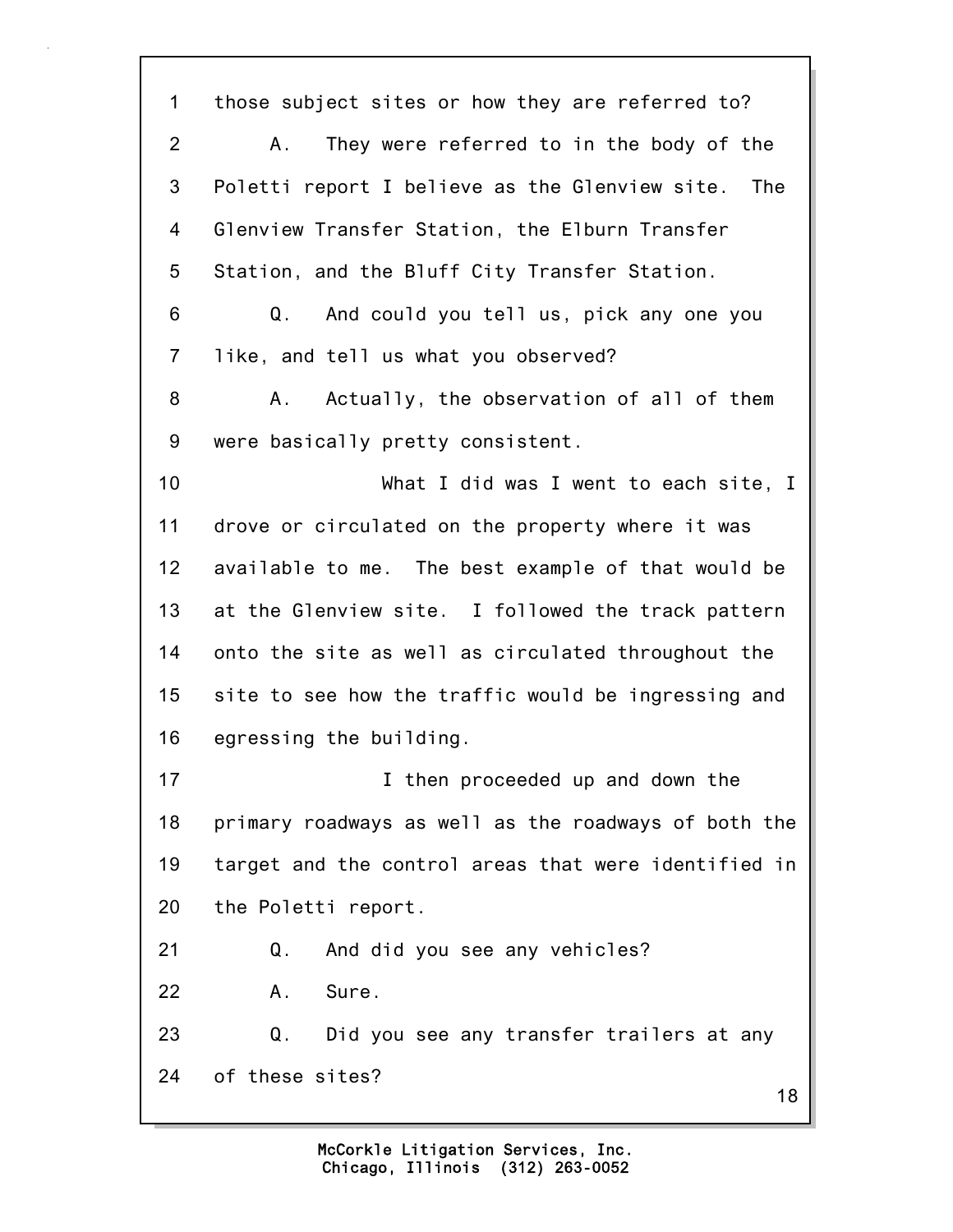1 A. Sure.

2 Q. And did you see how they moved about the 3 sites and off the sites?

4 A. Yes. I was able to observe, in particular 5 I was able to observe at the Glenview station and in 6 the Bluff City station, I was able to observe truck 7 traffic there. When I got into the Elburn station, 8 the facility was, the facility was closed at that 9 particular point in time. But for the other two 10 facilities, I was able to observe their ingress 11 routes and their egress roots both within the 12 circulation of the property itself as well as the 13 circulation to the roadways that service the area. 14 Q. Could you tell us, sir, what you did 15 thereafter?

19 16 A. After that basically the work came down 17 to, for lack of a better term, drilling down on the 18 work that was completed by Poletti in this matter. 19 And so for each of these transfer station's case 20 studies, what I did was I took the data that -- I 21 guess I should back up and say it this way; because 22 the Standard 3 review requires that I determine 23 whether or not the appraiser or the analyst who has 24 presented the report that is under review had done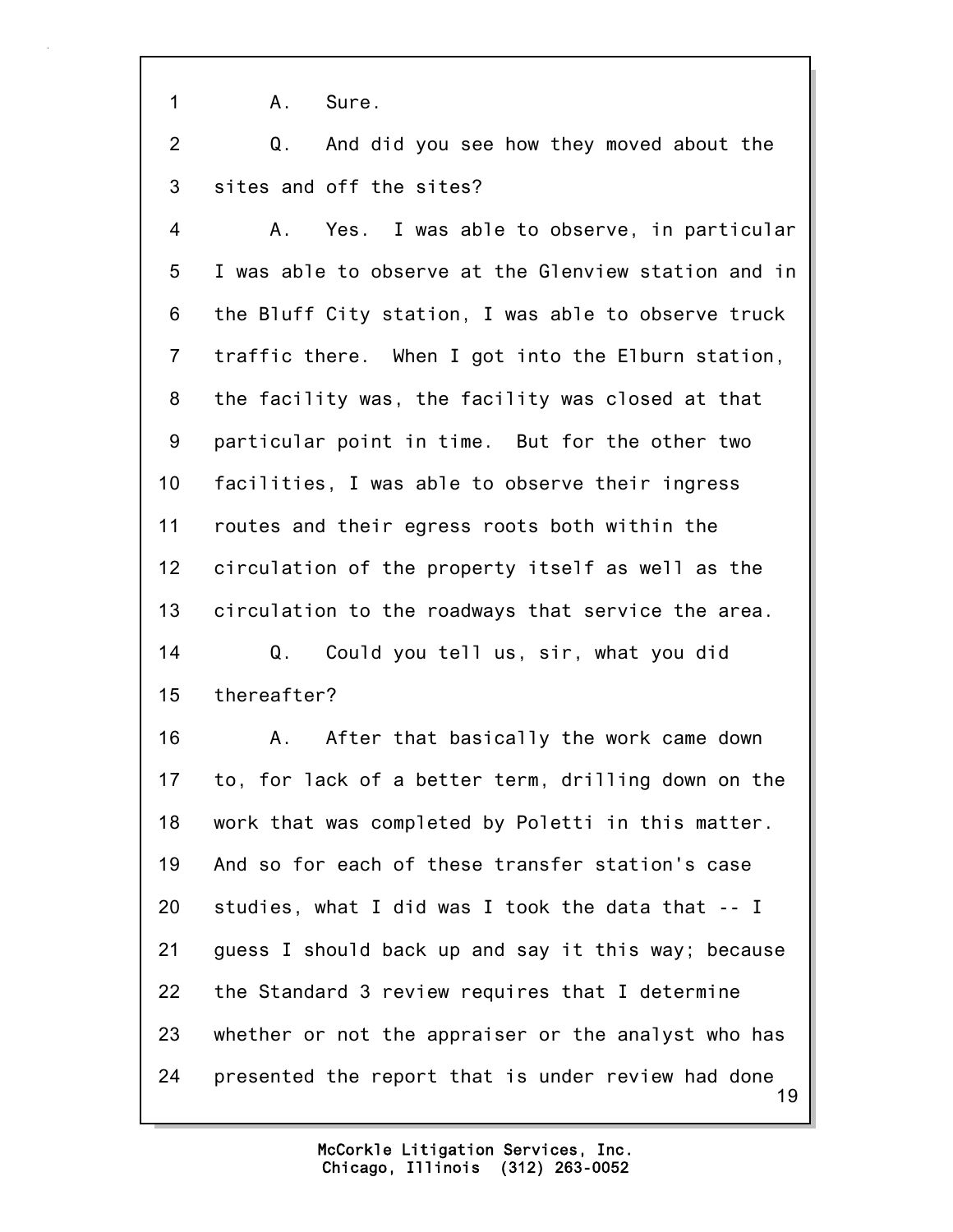20 1 it correctly, the first thing that is -- the first 2 thing that I do is I review the data that they 3 present within the body of their report. So in this 4 particular instance, the Poletti report had a number 5 of sales that they listed as being located, 6 residential sales that they listed as being located 7 within the target and control areas. What I did was 8 using public record, I went back and using the 9 Permanent Index Numbers that they identified, I 10 pulled up those records to determine whether or not 11 the sales had, in fact, were accurately presented. 12 And by that I mean I took a random sample using, as 13 I said the public record, was able to determine from 14 that review of the initial day that Poletti 15 presented that the information that they were basing 16 their opinion on or that they were basing their 17 opinion on, was, in fact, appropriately presented 18 and accurately presented from my standpoint. 19 Q. And could you tell us, sir, did you make 20 any other findings and reach any conclusions 21 regarding what you have done? 22 A. Sure. What I did additionally, because 23 the determination of credible opinion under Standard 24 3 review, is for -- the easiest way to explain it is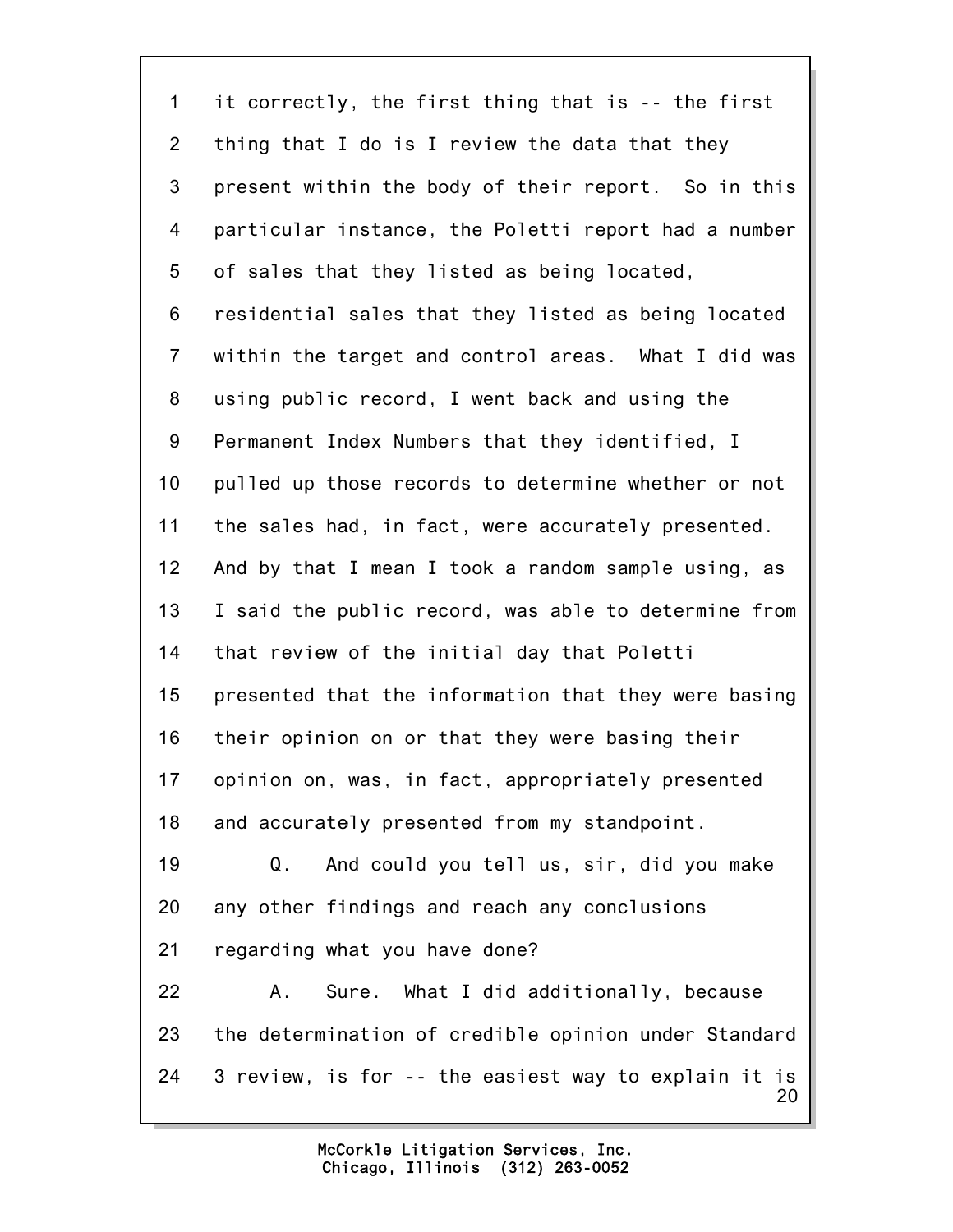1 that it is also tied to what other appraisers would 2 do if presented with the same problem.

21 3 So, in other words, credibility 4 doesn't just come from mathematical accuracy, but 5 the determination has to be made as to whether or 6 not other appraisers or other professionals 7 presented with the same problem would go about 8 solving that problem or analyzing that problem in 9 the same manner. So what I did in that -- what I 10 did in order to determine that, was I contacted or 11 reviewed several text materials that are published 12 by the Appraisal Institute, which included the 13 detrimental conditions text material, and in 14 addition to that, I reviewed text material from the 15 13th Edition of the Appraisal of Real Estate, and as 16 well as specialized articles at our library at the 17 Appraisal Institute. That's an online -- for 18 members of the Appraisal Institute it's an online -- 19 you can access those records online. 20 So subsequent to that -- so I 21 reviewed -- I additionally contacted Integra Realty 22 resources and asked them if they would be kind 23 enough to submit to me the three articles or the 24 three reports that were referenced in the Poletti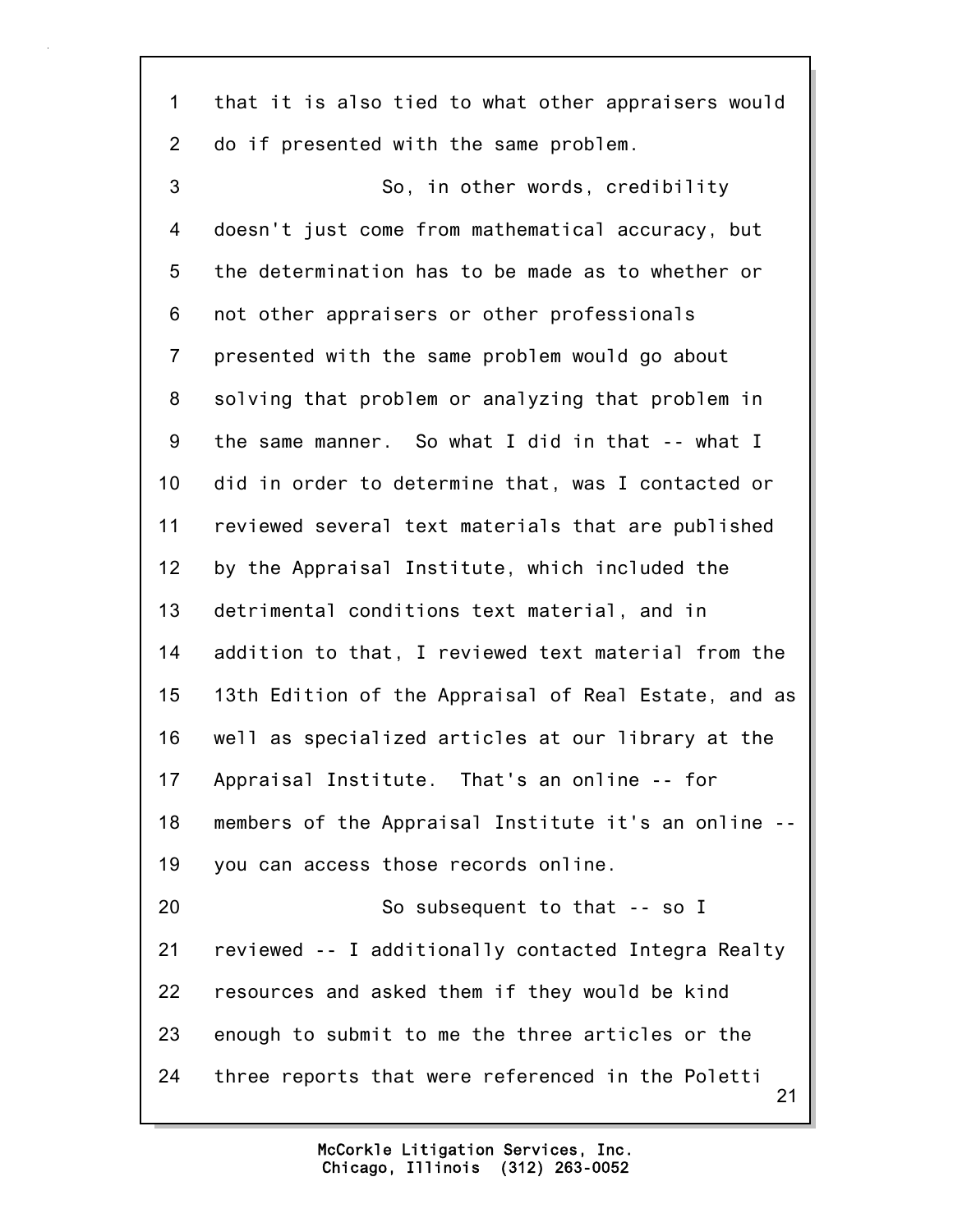22 1 document about documents that he relied on, and they 2 were kind enough to submit to me PDF copies of the 3 analyses that they had produced in similar sitings. 4 I additionally contacted three MAI 5 designated appraisers who were also instructors or 6 former instructors for the Appraisal Institute to 7 determine whether or not they would have gone about 8 and applied the same methodologies in order to 9 determine whether or not the Criterion 3 to minimize 10 the effect on values of surrounding properties have 11 been met. So I contacted them and discussed the 12 options that an appraiser might have in terms of 13 solving that valuation question, solving that 14 question in real estate. 15 Q. Is this something that would be ordinarily 16 and customarily done in the Standard 3 review? 17 A. Yes. 18 Q. Now, could you tell us, what, if anything, 19 you concluded thereafter? 20 A. After going through the steps that I have 21 identified, I additionally did an analysis of the 22 data that was in the Poletti report to make a 23 determination just from the use of the average price 24 per square foot analysis that they completed to see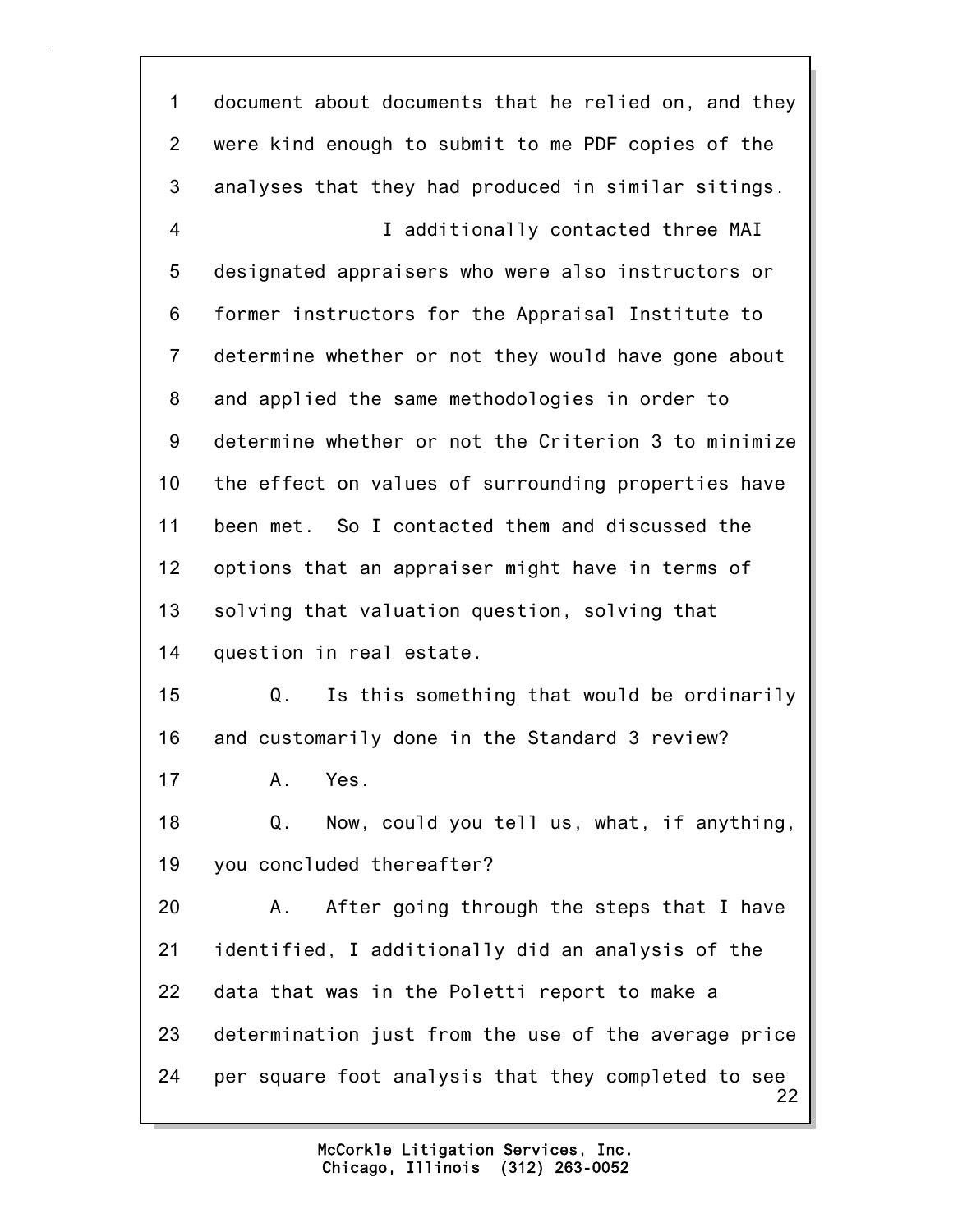23 1 if it was done mathematically accurately and whether 2 or not that conclusion, those conclusions were 3 supportable. So I did the arithmetic, so to speak, 4 as far as those particular sales were concerned and 5 found that Dr. Poletti had, in fact, done his 6 mathematical calculations correctly. 7 Q. Now, what do you call the type of analysis 8 that Professor Poletti did? 9 A. The analytical technique that was applied 10 by Dr. Poletti in this instance is basically called 11 a target and control survey of property pricings. 12 Q. Is that at all referred to as a paired 13 analysis? 14 A. Actually it's a different than a paired 15 anlysis. 16 Q. Explain the difference. 17 A. Appaired analysis in real estate appraisal 18 is where an appraiser uses sales data in order to 19 extract contributory value. Most commonly is done 20 in order to abstract contributory value of specific 21 components so they could make appropriate 22 adjustments when applying either the cost market or 23 income approach as to value. So by -- it's best 24 explained through an example of saying, if I were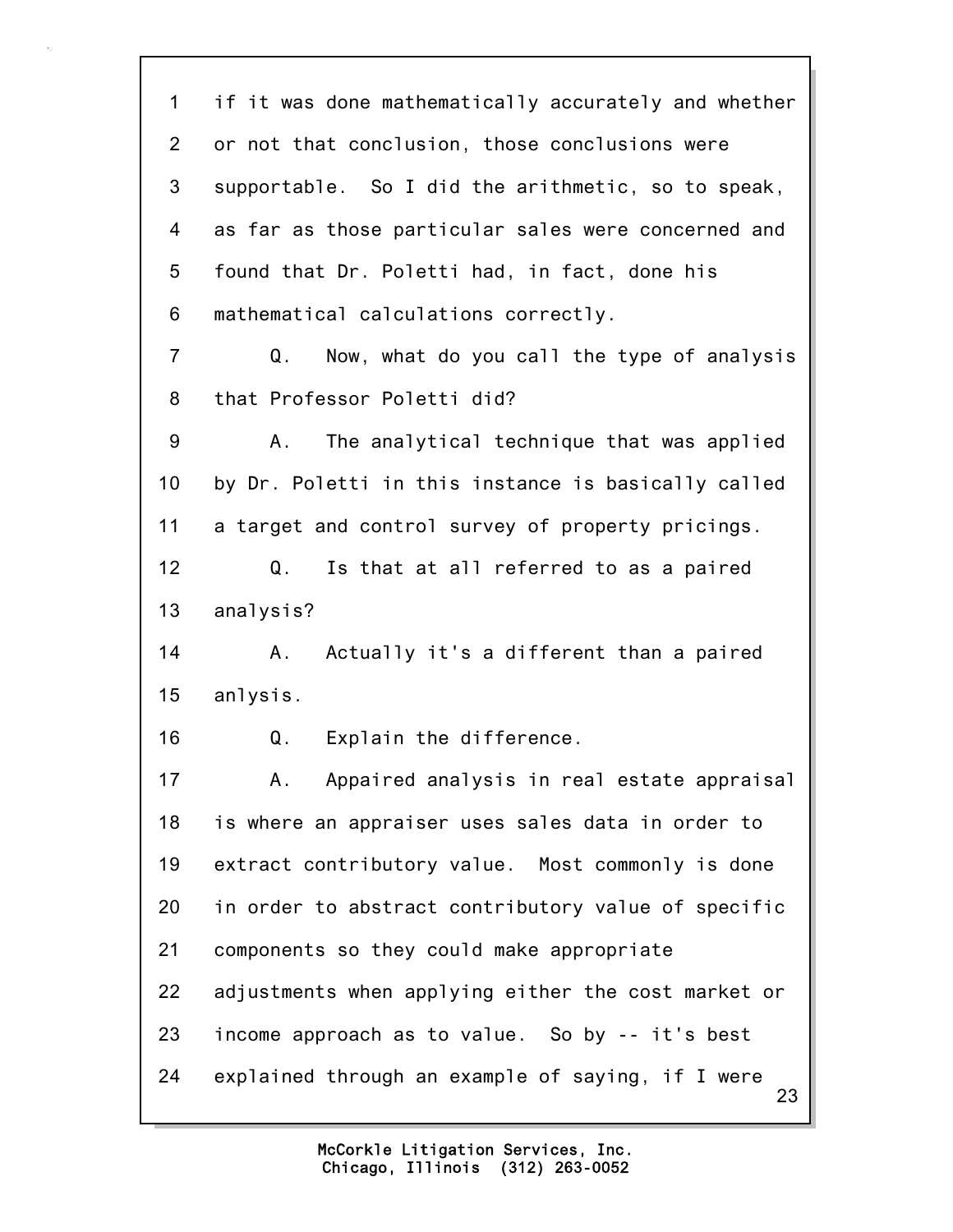1 going to do a study to find out how much a two-car 2 garage contributes to the overall value of a 3 residential piece of real estate, what I would do is 4 find sales of similar type buildings, one of which 5 that has a two-car garage and several of which have 6 a two-car garage, several of which do not have a two 7 car garage, I would try and isolate variables. And 8 then basically what I would do is I would be able to 9 say that a two-car garage has a contributory value 10 of, I am going to use a number of \$4,000 to \$6,000 11 in this particular location. And then I would have 12 support for making an adjustment that I might make 13 in doing that residential appraisal. 14 The analysis that's done by Poletti

24 15 in this particular instance is referred to as a 16 target and control area analysis, and more simply, 17 basically it's identified in the profession as being 18 a near and far analysis. And what you're doing by 19 setting up your control, your target areas and your 20 control areas, is that you're gathering data from 21 those areas in order to determine how those sales 22 prices or how the interactions of buyers and sellers 23 in that market place have reacted to a use that is 24 called into question as being a detrimental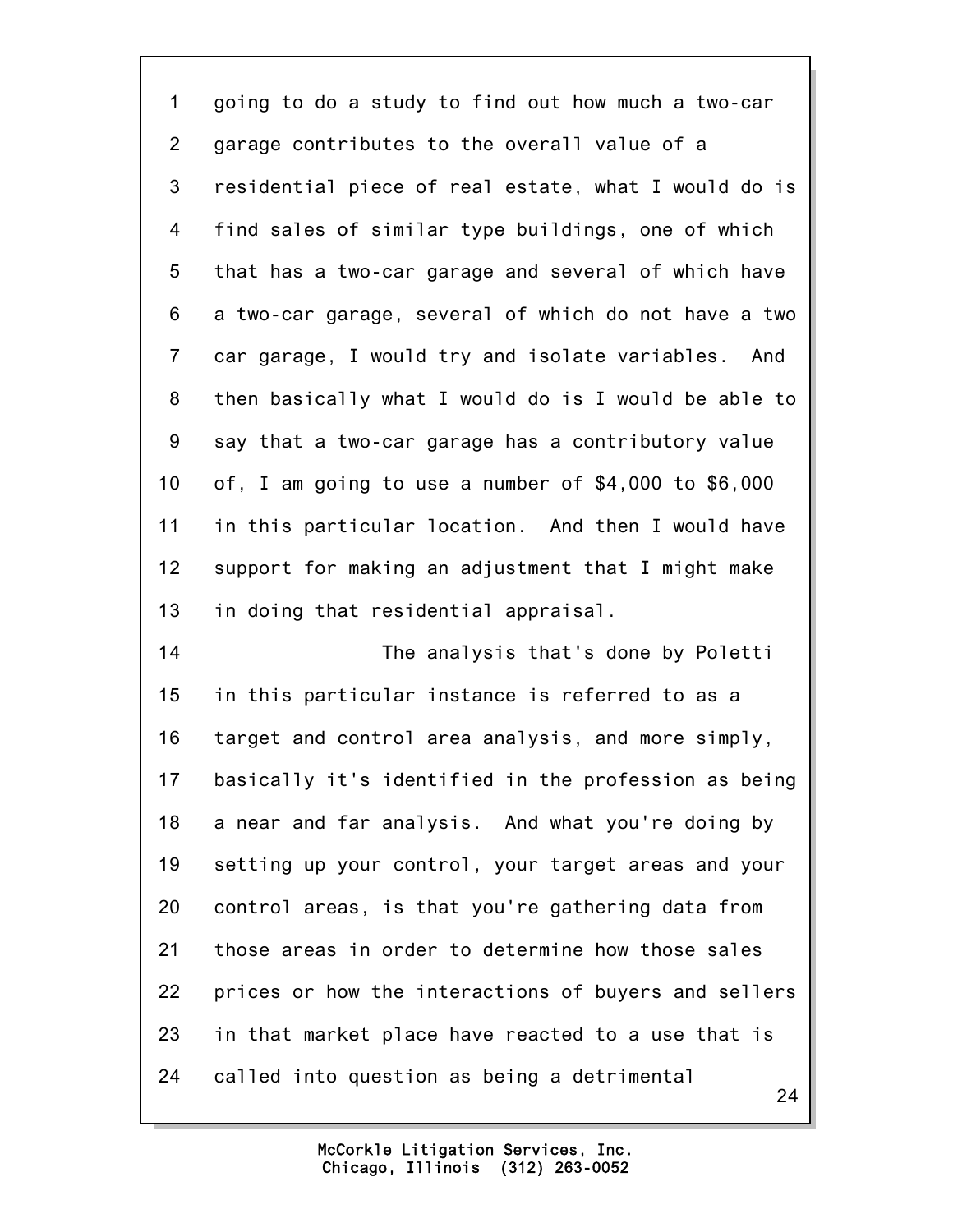1 condition to the surrounding properties. And the 2 term detrimental condition doesn't refer, in my 3 opinion, to this particular siting or this 4 particular project. But it's nomenclature for that 5 we use in the text material and in identifying 6 damages or analyzing damages.

7 So what you're basically doing under 8 that scenario is you're gathering multitudes of 9 sales in that area and then you are applying any one 10 or more of several analytical techniques that are 11 available to you. Those techniques would be, by way 12 of example, they would be the average sale price per 13 square foot that's applied in the Poletti report, 14 other appraisers, and in the instances where I have 15 done these studies, the technique might be applied 16 where you would select target sales, and I am going 17 to use the term drill down on those target sales for 18 an extended period of time. 19 So, for example, go back 10, 15, 20

25 20 years for that one particular property and determine 21 its various pricing points at various times and 22 determine how that sale reacted in the market. 23 What you would do then, you would 24 obviously use several of those in the target area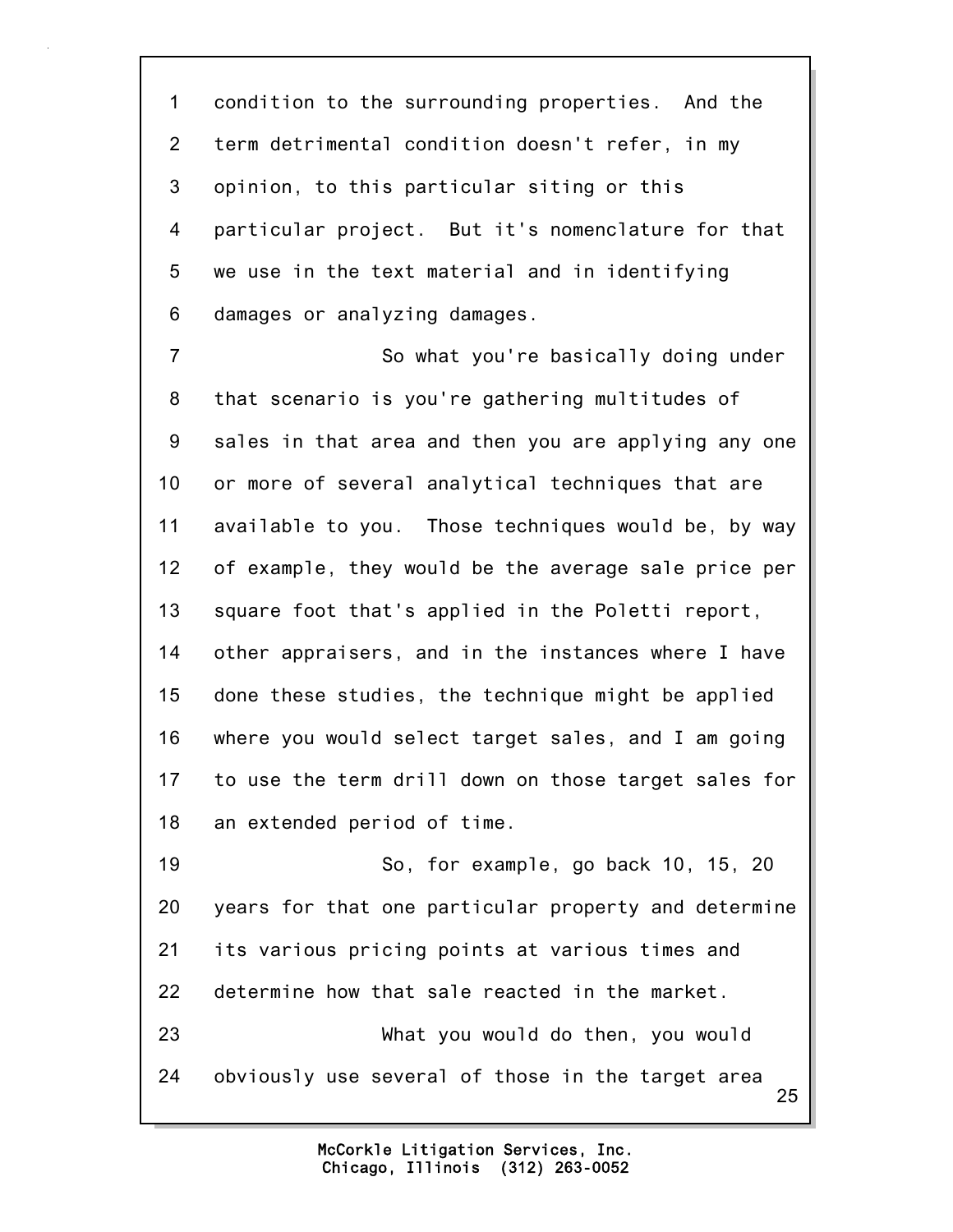1 and then you would do the same thing in the control 2 area and make a determination as to whether or not 3 the pricing patterns were similar or identical or 4 not or very, very different, and then make a 5 determination as to why those variances existed. 6 Those would be examples of the tools that were 7 available to Dr. Poletti in this particular 8 instance.

26 9 Q. And what did Poletti end up utilizing? 10 A. What the analytical tool that Poletti, 11 Dr. Poletti elected to apply in this instance was 12 his observational, his observational input, which 13 was to view the sales and collect the data about 14 each one of those sales. And the first thing he did 15 was he made a determination as or he applied the 16 average price per square foot analysis. And so 17 essentially what he did was he calculated the 18 average price per square foot in the target area as 19 well as in the control area and made a visual 20 comparison as to whether or not there were 21 significant differences between those pricing 22 patterns. 23 And in his particular instance, in 24 the three case studies that he presented, he found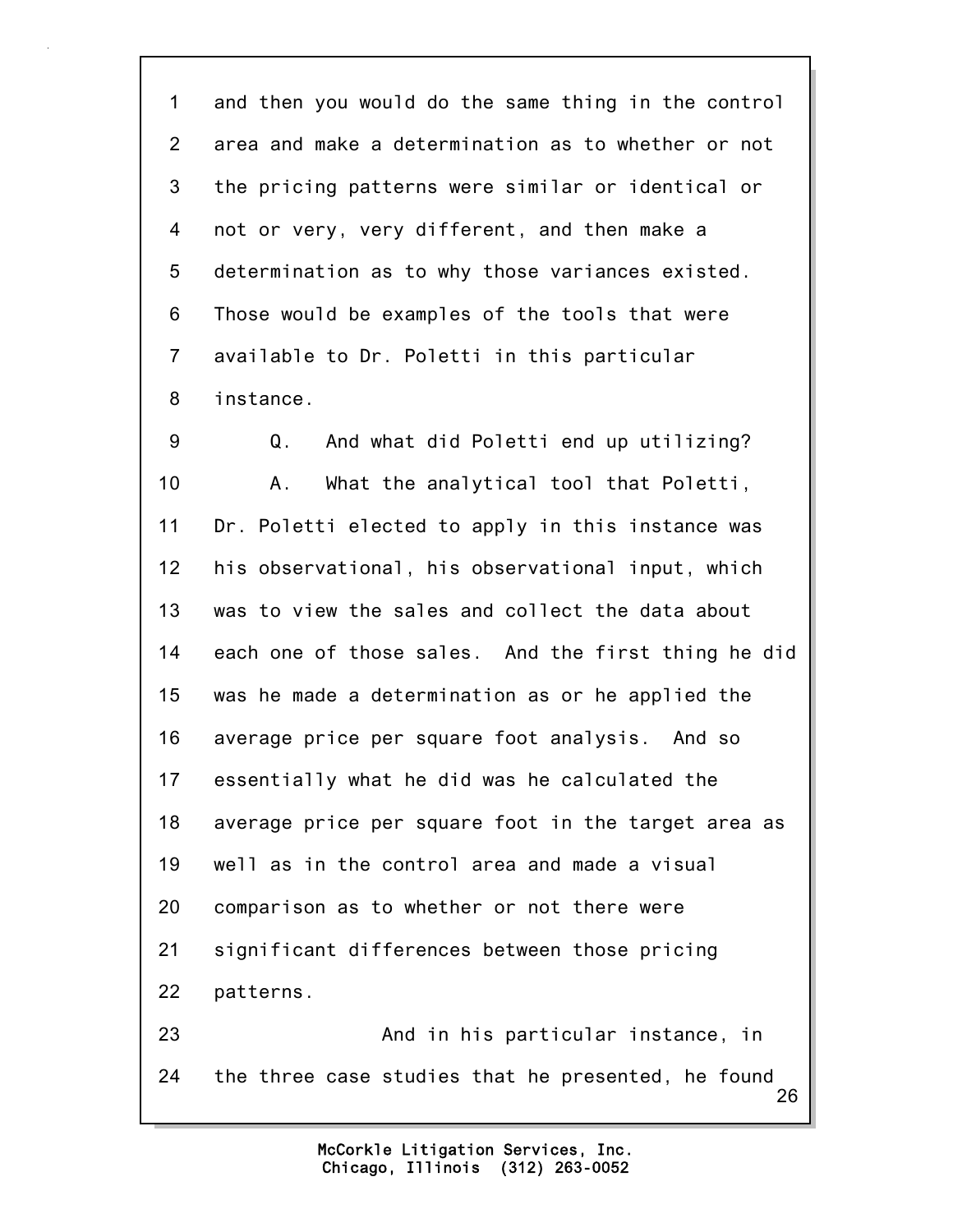1 that there was no significant difference between 2 those pricing patterns, both near the condition or 3 near the siting or the stations that he selected and 4 away from the stations that he had selected.

5 Q. What, if anything, else did Professor 6 Poletti do to verify what he had determined to that 7 point?

27 8 A. Professor Poletti then applied a multiple 9 regression analysis technique to determine -- and 10 basically what he did in the multiple regression 11 analysis technique was that he took the sales 12 day-to-day that he had developed and then he 13 identified, for lack of a better term, fundamental 14 characteristics of the real estate so that he could 15 -- physical characteristics of the real estate so 16 that he could categorize them further. And those 17 would be identified in my opinions as variables. 18 So what he did was he, for example, 19 applied, he took the size of the buildings, he 20 counted the number of bedrooms that were reported 21 and public record, the number of bathrooms, basement 22 areas, as well as I think it was a bathroom basement 23 areas and a couple other variables that he cited in 24 the body of his report. He then basically plugged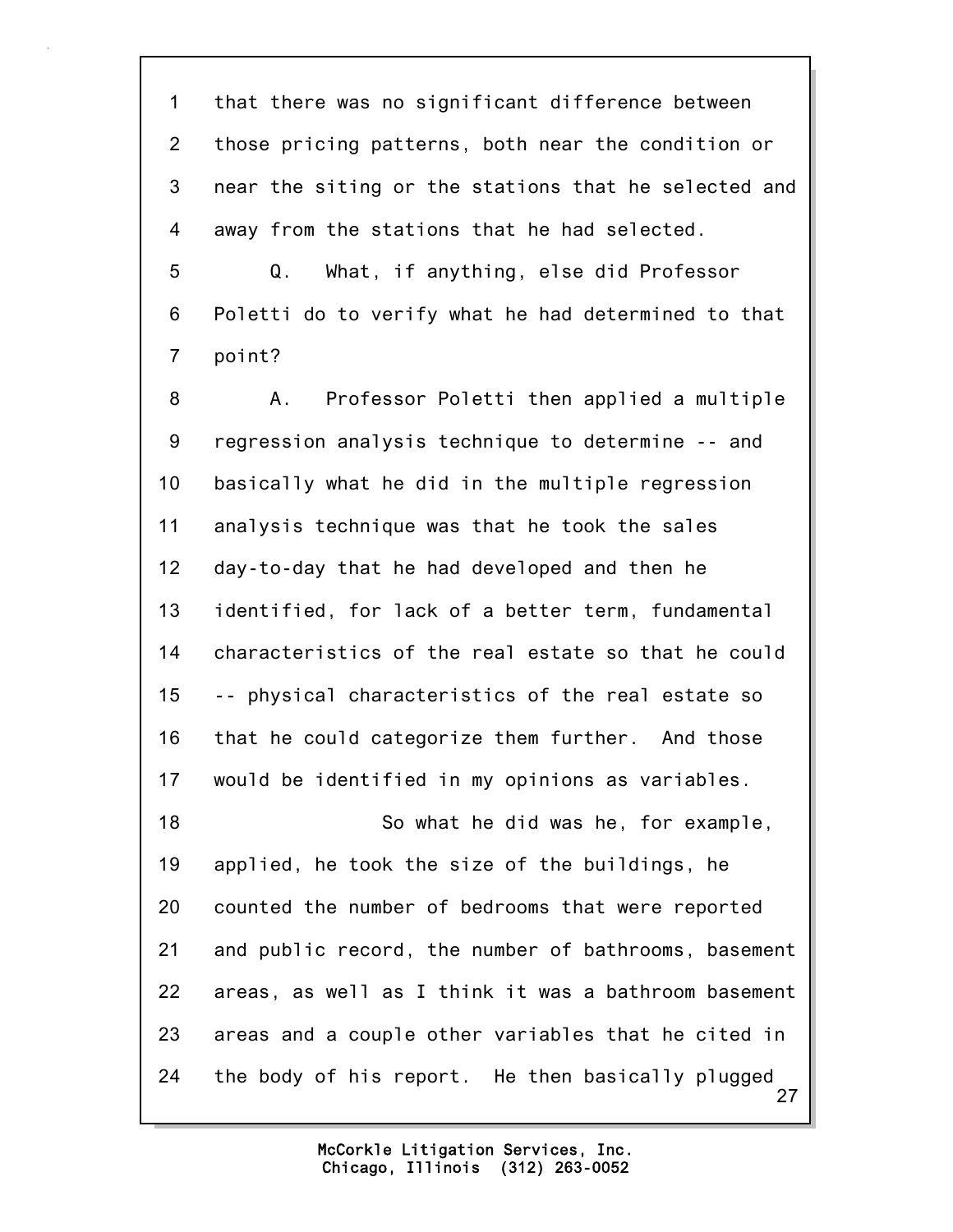28 1 that data into a, I would presume either a software 2 that he developed or a preprogrammed software in 3 order to get a statistical analysis as to whether or 4 not there was a statistically identifiable variation 5 between the target areas and the control areas. 6 Q. What did Professor Poletti find? 7 A. He found that there was no -- that his 8 observational analysis and the analysis of the data 9 on the price per -- the average price per square 10 foot was supported statistically through those 11 activities. 12 Q. Do you take issue in any way with respect 13 to what Professor Poletti did? 14 A. No. As a matter of peer fact, what I did 15 in this particular instance in trying to determine 16 whether or not his opinion was credible is I shipped 17 the long portions of the Poletti report to a Ph.D. 18 at Texas A and M University who's also an appraiser 19 who I serve on several committees with, in order to 20 determine what I would call a second opinion for 21 myself as to whether or not the study had been done 22 correctly. I didn't have any familiarity with the 23 program, the software program that he might have 24 used, nor did I contact Dr. Poletti in this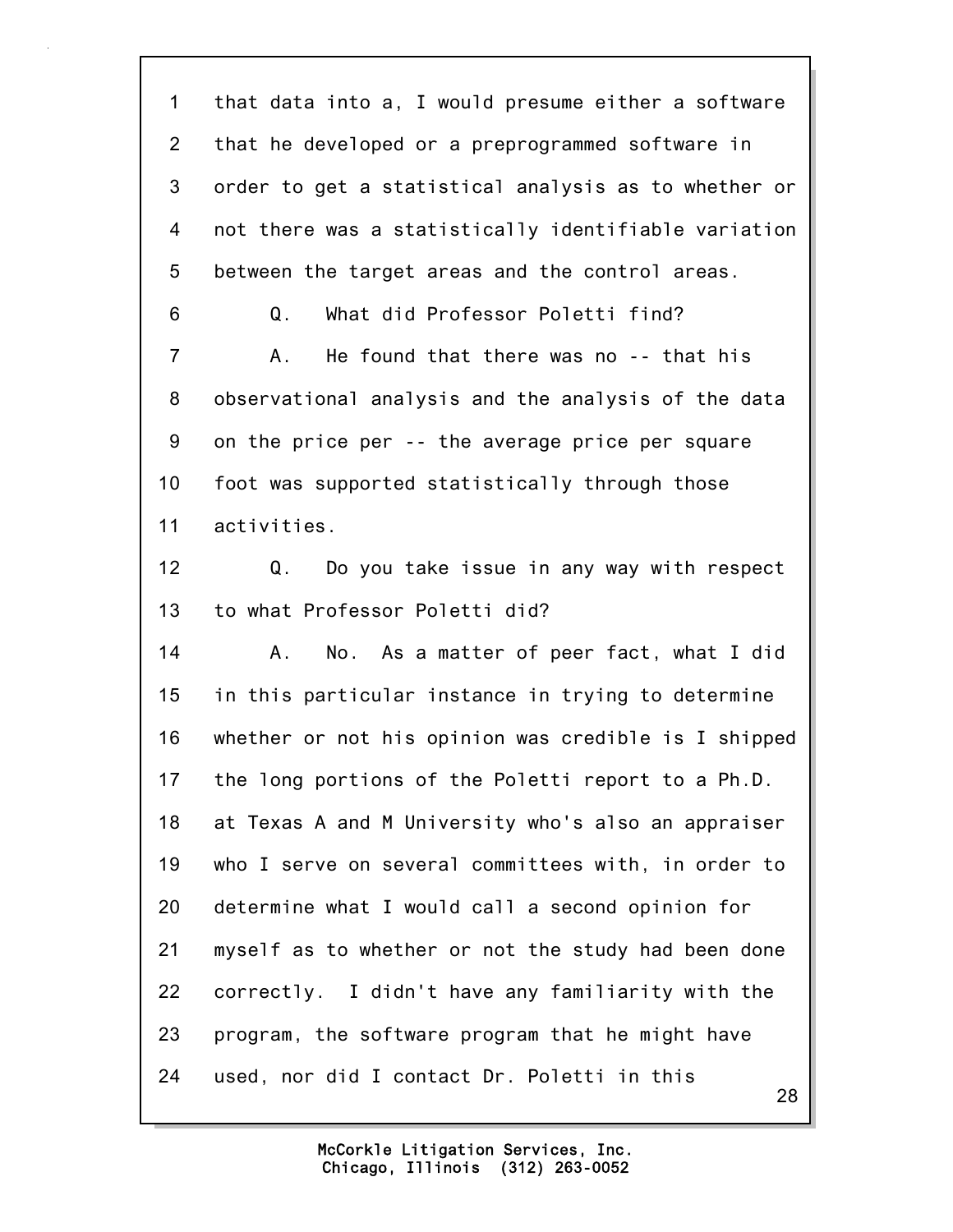1 particular instance in order to determine which one 2 he used.

3 So I wanted to satisfy myself that 4 the, not only the methodology, but that the, for 5 example, the identification of the variables and 6 things like that were typically found or typically 7 done by other appraisers in our profession. And I 8 found that the categorization of the variables as 9 well as the use of the amount of data and things of 10 that character were appropriate to run the 11 statistical analysis and the multiple progression 12 analysis.

13 Q. Could you tell us what the advantages are 14 of multiple progression analyses, if, in fact, there 15 are any?

16 A. I think that in a case like this, because 17 there are so few variables, when I say variables, 18 there are still few decisions to make based on the 19 amount of data that's available to you, or was 20 available to Dr. Poletti in this particular 21 instance, what I found was, is that the use of the 22 multiple regression analysis was an appropriate 23 analytical technique, predominantly because of the 24 fact there's really no decisions to be made.

> Chicago, Illinois (312) 263-0052 McCorkle Litigation Services, Inc.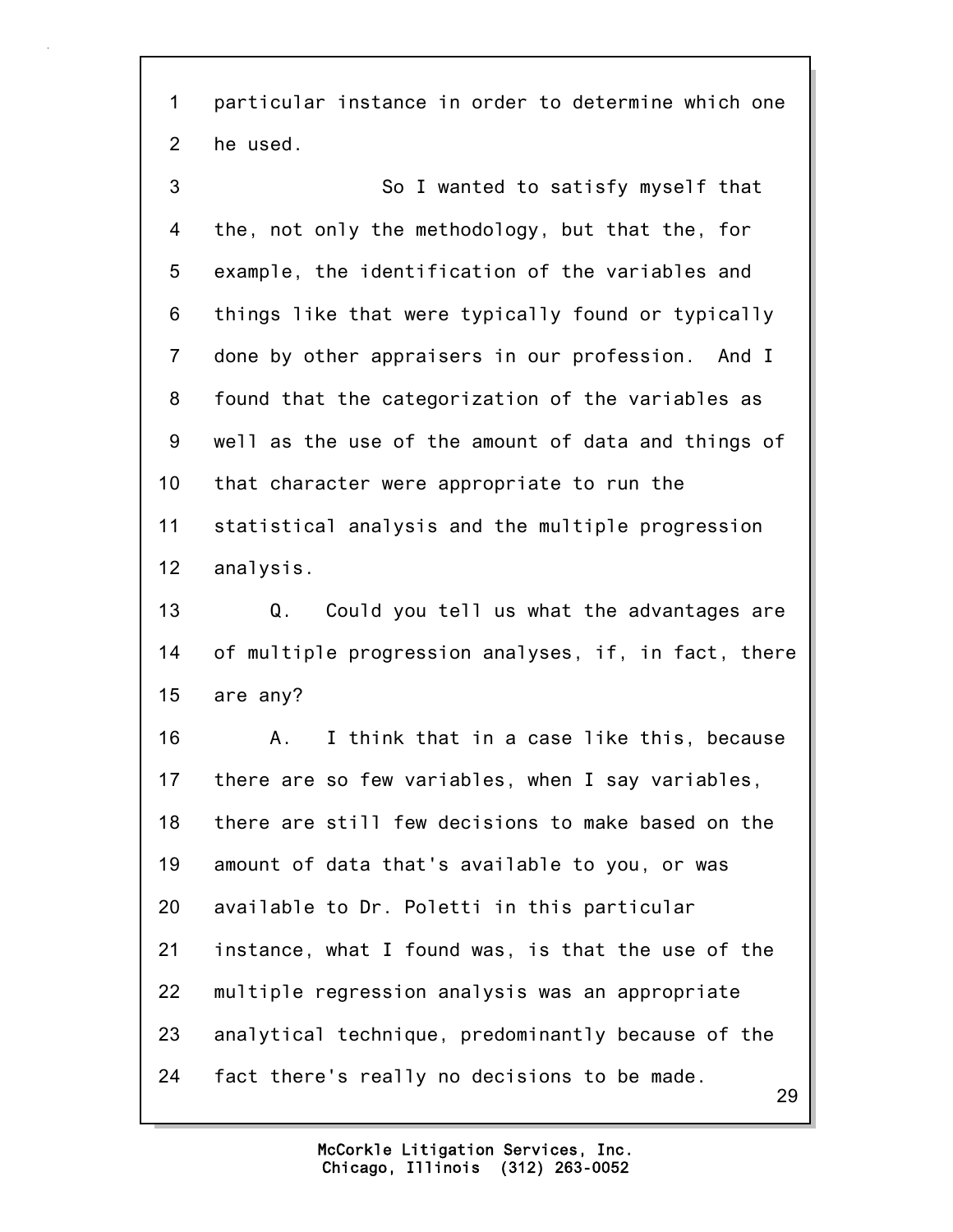1 Basically it's data input in allowing the software 2 that he used to make a determination as to whether 3 or not there's any statistical variation. 4 Let me explain what that means a 5 little bit. By taking, for example, by taking -- 6 what you have here is what I would consider to be 7 basically pure data, and that basically pure data is 8 you have a sales price that's a recorded price, you 9 have an identification of the size of the building 10 through a public record service, you have the 11 identification of how many bedrooms there are and 12 how many bathrooms and things that are physically 13 identified in real estate and you break those down. 14 That's all, for a lack of a better term, it's 15 reasonably simple data categorizations, in my 16 opinion. And by using the multiple regression 17 analysis, what appeared to have occurred here was 18 that there was, in fact, no, again, statistical 19 variation between the target areas and the control 20 areas allowing Dr. Poletti to conclude that the 21 construction of the Groot facility, the Lake 22 Transfer Station, that the impact on real estate 23 would be similar or identical. 24 Q. What, if anything, did you do or conclude

> Chicago, Illinois (312) 263-0052 McCorkle Litigation Services, Inc.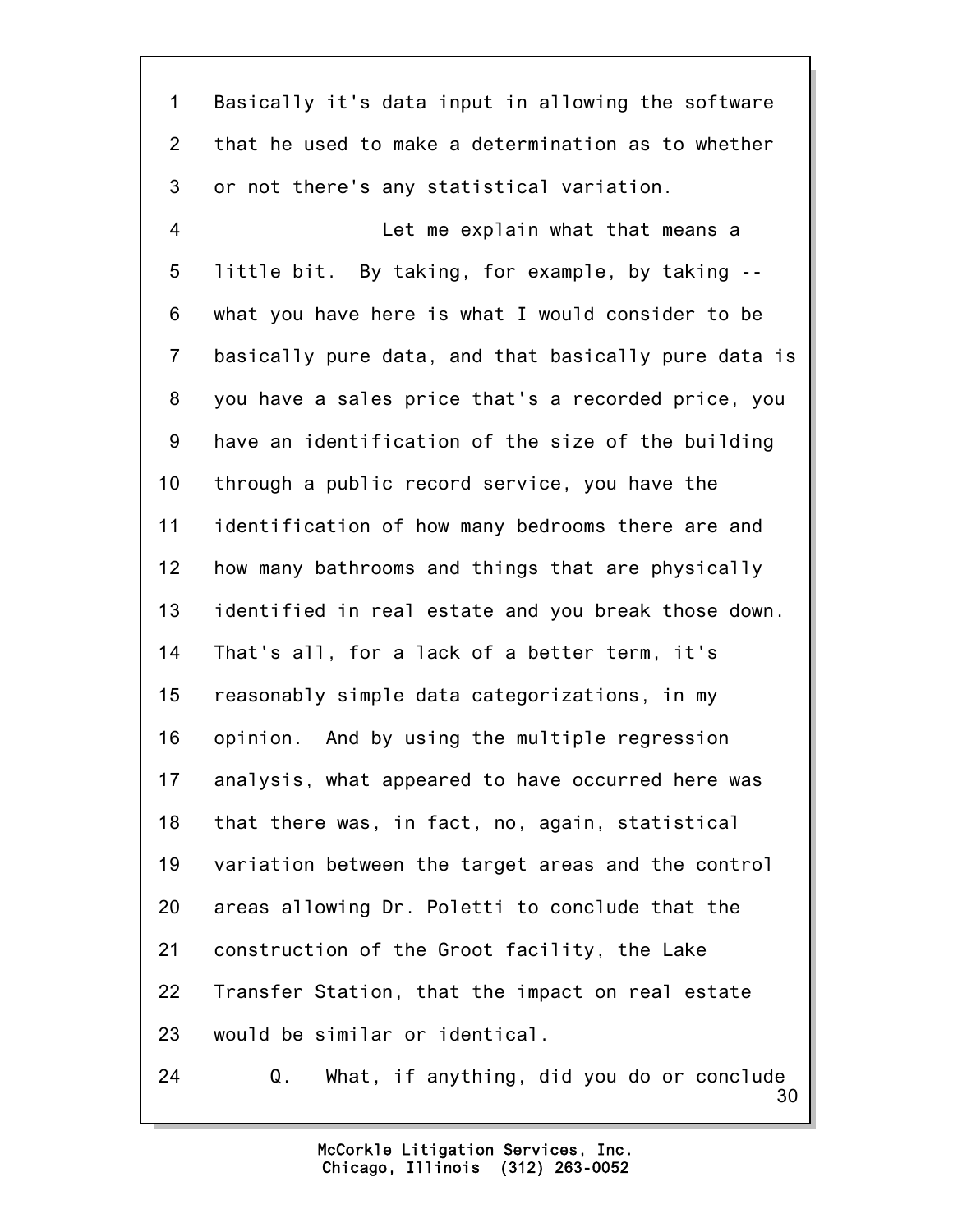1 thereafter?

2 A. After that I -- because I had done both a 3 checking of his data and analysis of the data that 4 he utilized, I went back to the multiple listing 5 service for the areas in which the target and 6 control areas were located, to check to see whether 7 or not there was any additional data that should be 8 concluded. I rechecked the average pricing as it 9 was presented.

10 Then I formulated -- my, I formulated 11 several opinions about the work that Dr. Poletti had 12 done. Those opinions basically are identified on 13 Page 1 of my report. And the summary of that 14 basically is that Dr. -- within the context of the 15 assignment that Dr. Poletti was given, he had 16 done -- he had applied analytical techniques that 17 were appropriate, that he had gone through the steps 18 from a professional perspective to complete the work 19 in a professional manner, and that the resultant 20 opinions that he had formulated were, in fact, 21 credible to determine that the Lake Transfer Station 22 is located so as to minimize the effect on value of 23 surrounding properties. 24 Personally I think it would have been

> Chicago, Illinois (312) 263-0052 McCorkle Litigation Services, Inc.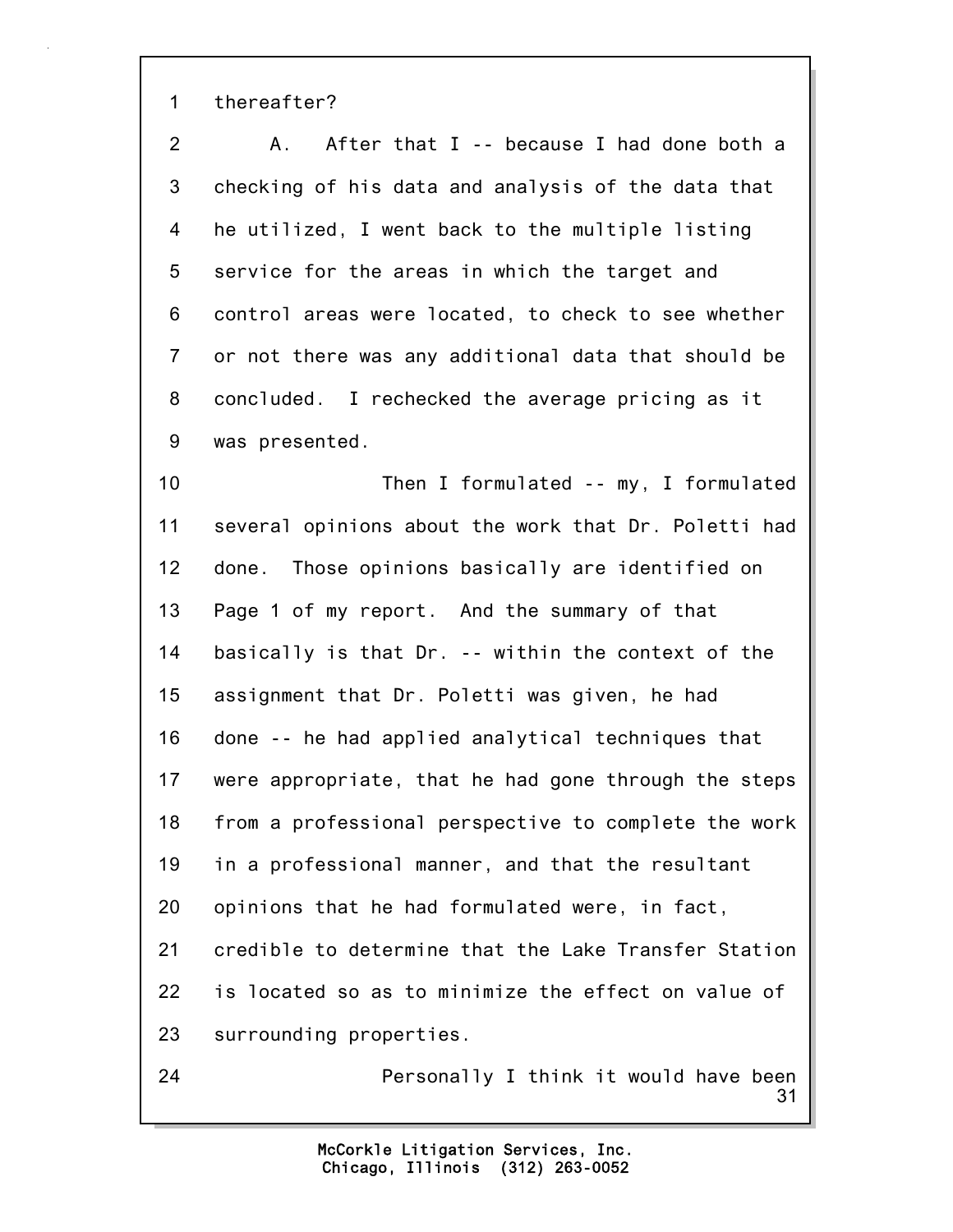32 1 safe to formulate the conclusion that there would be 2 no impact on value market, no impact on value of the 3 surrounding properties if the development of the 4 Lake Transfer Station is completed. 5 Q. Now, did you have occasion to formulate 6 some of your own opinions related to the Lake 7 Transfer Station? 8 A. I did. 9 Q. And to a reasonable degree of certainty, 10 as utilized in your profession and based on your 11 background and experience, did you have occasion to 12 formulate an opinion as to whether the Lake Transfer 13 Station is located as to minimize the effect on the 14 value of surrounding property? 15 A. Yes. 16 Q. What is that opinion? 17 A. My opinion concurs with Dr. Poletti in the 18 sense that I believe that the property will be 19 located and will have no, in my opinion, have no 20 effect on the surrounding property values in the 21 area if the development is, in fact, completed. 22 Q. Now, Mr. Kleszynski, did you also have 23 occasion to review a report prepared by Mr. MaRous? 24 A. I did.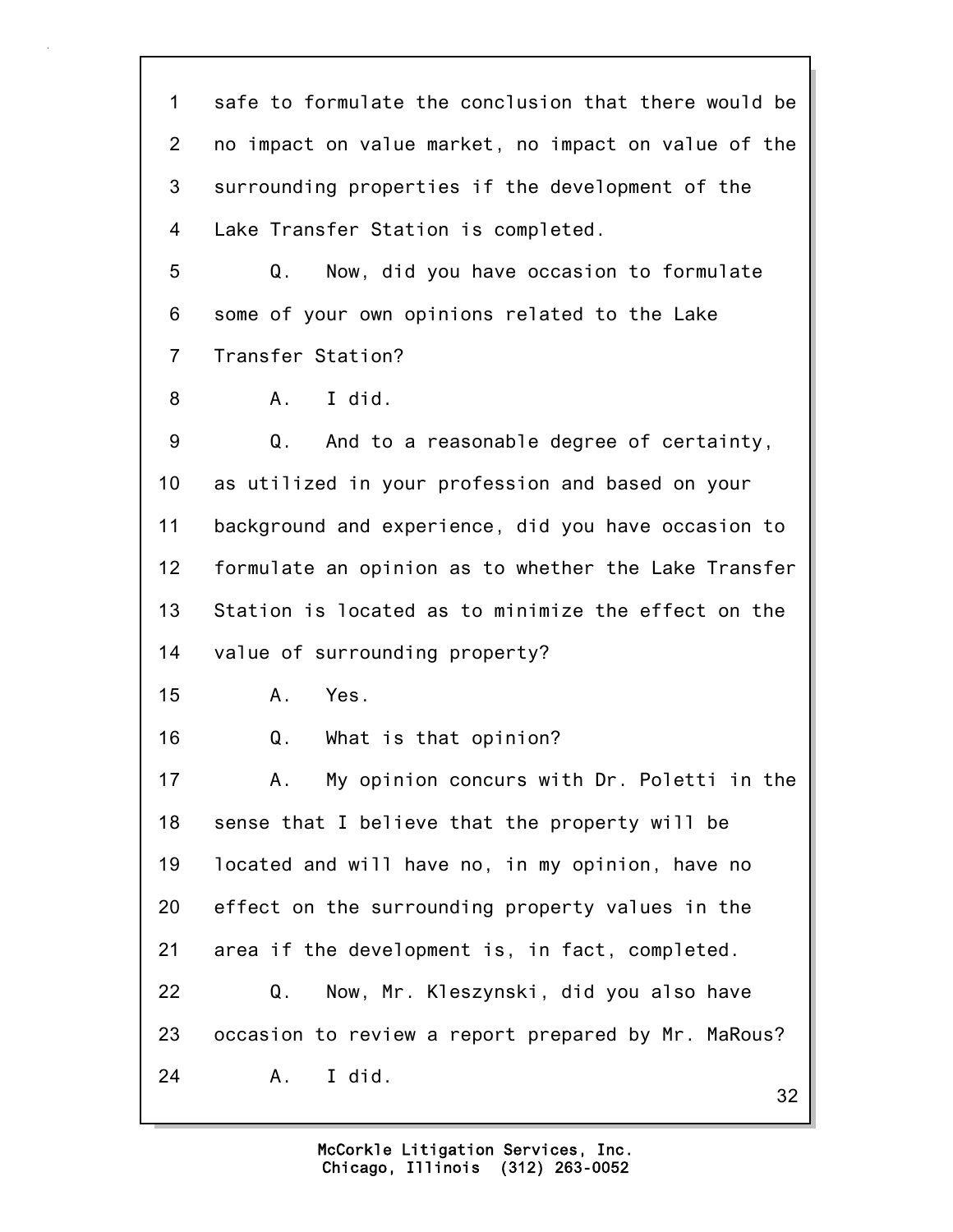1 Q. Were you present when Mr. MaRous testified 2 in this matter?

3 A. I was.

4 Q. And could you tell us what, if anything, 5 you did with respect to Mr. MaRous report?

6 A. I did what would be more identified as a 7 peer review of the report. I did not do a Standard 8 3 review of Mr. MaRous's report predominately 9 because of the timing issues associated with 10 receiving that particular report. So I read through 11 his report and the criticisms of both the Lannert 12 report and the Poletti report that Mr. MaRous 13 presented, and yesterday I was here during the 14 course of his testimony.

15 Q. Now, you mentioned criticisms in 16 Mr. MaRous's report regarding Mr. Lannert and 17 Mr. Poletti, does Mr. MaRous's report rise to the 18 level of a Standard 3 report as your profession 19 uses?

20 A. No, actually what I think in the MaRous I 21 think that the MaRous report on its face is, for 22 lack of a better term, is mischaracterized within 23 the body of the report.

24 Mr. MaRous says that what he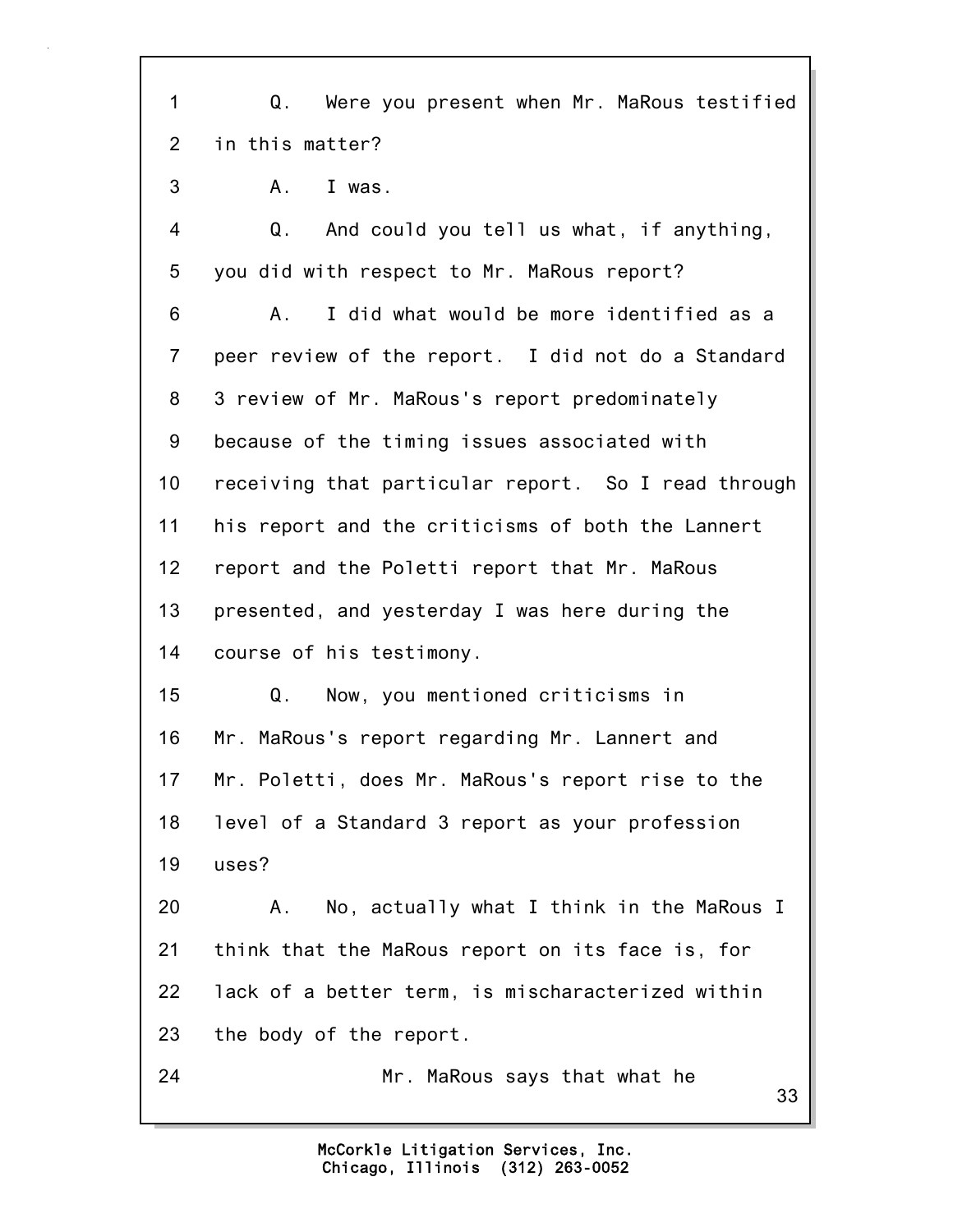34 1 completed was a consulting report, and that I 2 thought was inconsistent with the testimony that I 3 heard yesterday which is where he identified that 4 his function in this instance was to review the work 5 of the Poletti report. When he identifies in the 6 body of his report that he adhered to Standard 4 of 7 the Uniform Standards of Professional Appraisal 8 Practice as it relates to the completion of a 9 consulting report, he mischaracterized what, in 10 fact, his scope of work actually was. And when that 11 scope of work is mischaracterized, in my opinion -- 12 I guess the easiest way to say it is that in my 13 opinion the MaRous report does not meet the standard 14 of Standard 3 or Standard 4 because of the 15 conclusions that lapsed. 16 Q. Now, you mentioned Standard 4, can you 17 tell us what that is? 18 A. Standard 4 in the Uniform Standards of 19 Professional Appraisal Practice is the standard that 20 governs the development and the communication of a 21 credible consulting report. 22 In the body of the MaRous report, he 23 says that this report meets the standard of Standard 24 4 of the Uniform Standards of Professional Appraisal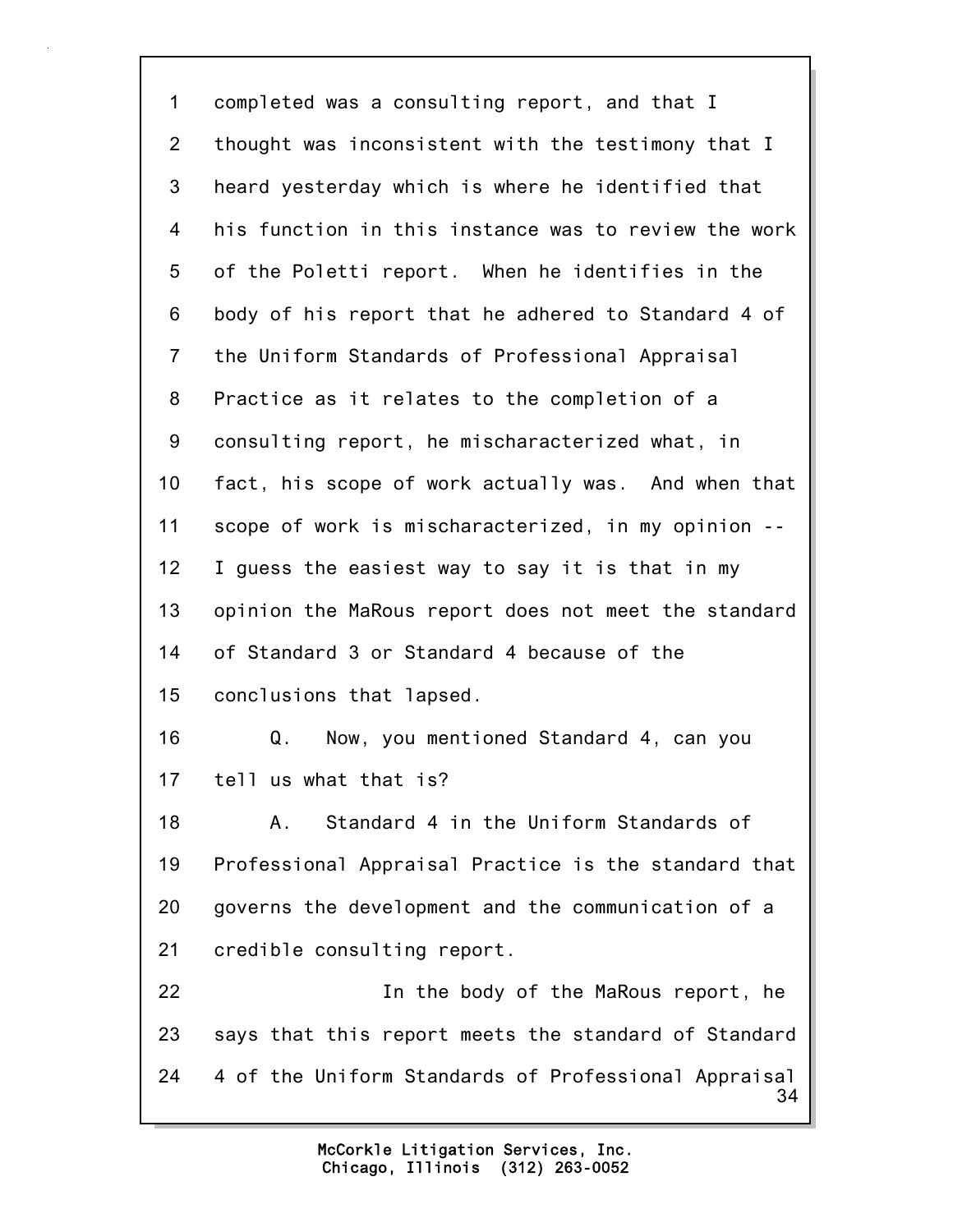35 1 Practice. I disagree with that characterization 2 predominately because of the fact that I don't 3 believe based on the testimony that I heard and the 4 document that I reviewed, that he, in fact, was 5 asked a consulting question. What he was asked to 6 do was to review both the Lannert report and the 7 Poletti report which would carry him on to Standard 8 3. And if it carried him on to Standard 3, he was 9 required by that standard to develop any reasons for 10 disagreement with the Poletti report and the Lannert 11 report and offer conclusions that would be 12 identified within the body of that report. 13 Q. And did he do what you suggest is required 14 by Standard 3? 15 A. In my opinion, the report that I read does 16 not meet the standard predominately due to the lack 17 of conclusions presented in the body of that report. 18 Q. Was his testimony lacking in that respect 19 as well? 20 A. His testimony, in my opinion, mirrored the 21 report itself and, therefore, in my opinion, didn't 22 meet that standard either. 23 MR. SECHEN: This may be a little bit 24 premature, so subject to cross examination, the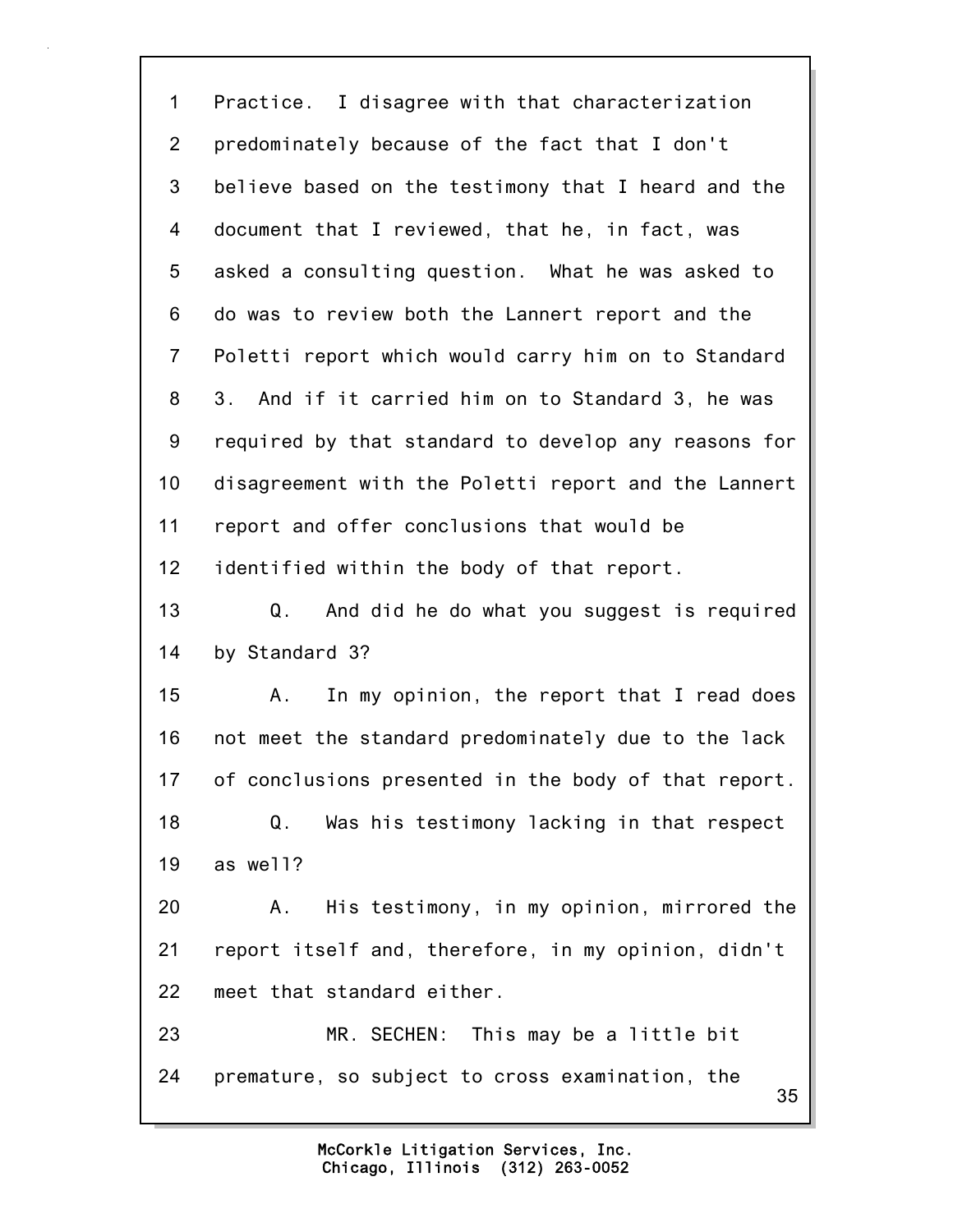36 1 Village would move admission of both Exhibits No. 1 2 and No. 2, striking the identification marks 3 thereon. 4 MR. BLAZER: No objection. 5 HEARING OFFICER LUETKEHANS: Round Lake 6 Park Exhibits 1 and 2 would be admitted. 7 MR. SECHEN: Thank you. I will tender the 8 witness at this point. 9 HEARING OFFICER LUETKEHANS: Why don't we 10 start with Mr. Porter. Do you have anything, do you 11 have any questions. 12 MR. PORTER: No questions. Thank you. 13 HEARING OFFICER LUETKEHANS: Mr. Clark? 14 MR. CLARK: Yes. 15 CROSS EXAMINATION 16 BY MR. CLARK: 17 Q. Good morning. 18 A. Good morning. 19 Q. How much time did you spend at the 20 Glenview Transfer Station? 21 A. I think probably a total of probably not 22 more than a half hour. 23 Q. And you said you went on-site; is that 24 correct?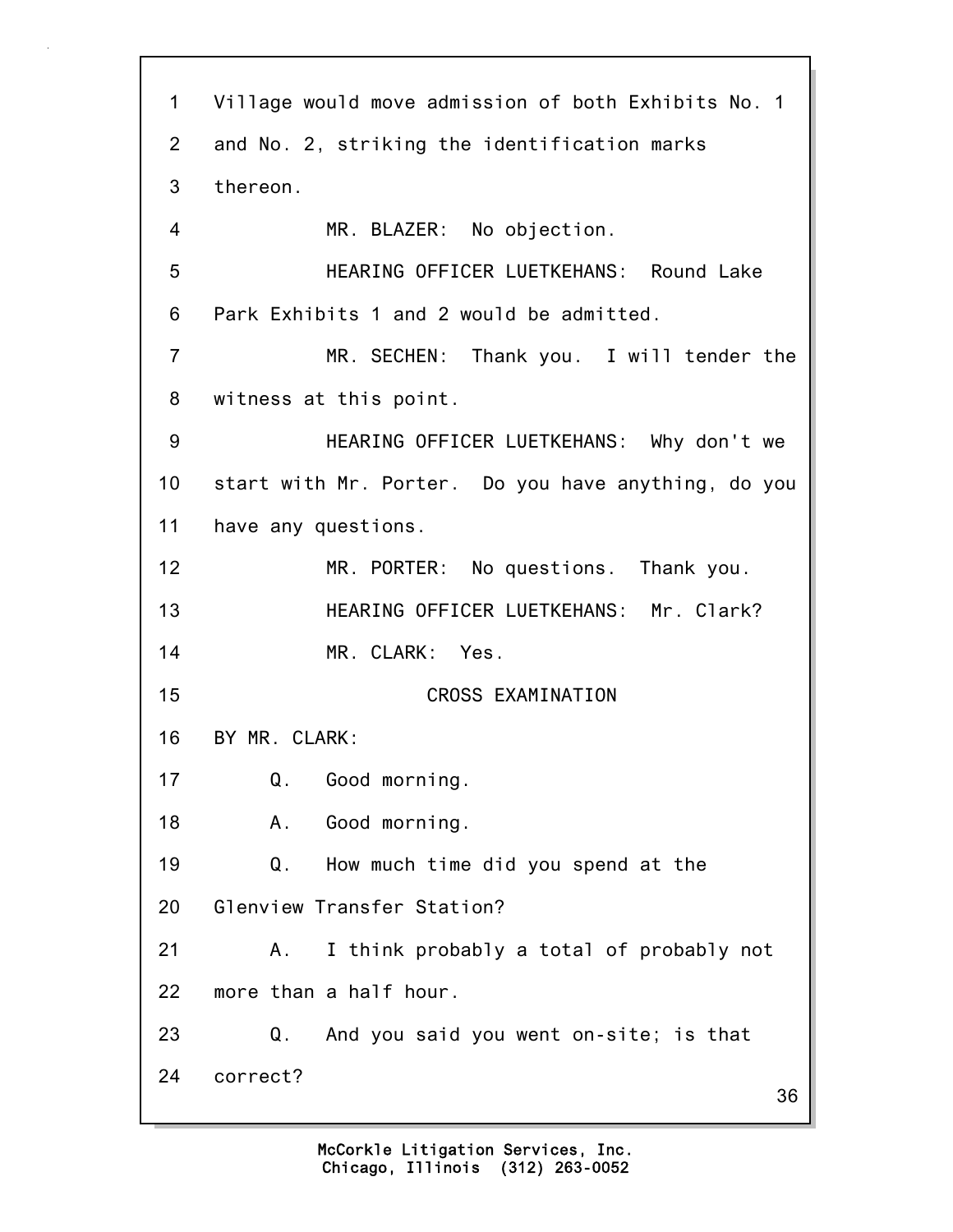1 A. I did.

| $\overline{2}$ | You observed the collection vehicles<br>Q.             |
|----------------|--------------------------------------------------------|
| 3              | entering the facility and leaving the facility?        |
| 4              | I did.<br>Α.                                           |
| 5              | Q.<br>When you observed those vehicles go in and       |
| 6              | out of the facility, were there doors that were open   |
| $\overline{7}$ | or did the doors open and close for each vehicle?      |
| 8              | The doors that I saw at the time that I<br>Α.          |
| 9              | was at that site were open.                            |
| 10             | And they remained open?<br>Q.                          |
| 11             | Yes, to the best of -- to the best of my<br>Α.         |
| 12             | recollection, those doors were open during my          |
| 13             | on-site visit.                                         |
| 14             | Q. What time of day was that?                          |
| 15             | I'm going to guess that it was between<br>Α.           |
| 16             | $10:00$ and $2:00$ . That's $10:00$ in the morning and |
| 17             | 2:00 in the afternoon.                                 |
| 18             | Now, first of all, Mr. Poletti, you keep<br>Q.         |
| 19             | referring to him as doctor; is that correct?           |
| 20             | Α.<br>Yes.                                             |
| 21             | Q.<br>Do you know what his doctorate is in?            |
| 22             | My recollection is that it's --<br>Α.                  |
| 23             | Philosophy?<br>Q.                                      |
| 24             | Philosophy.<br>Α.<br>37                                |
|                |                                                        |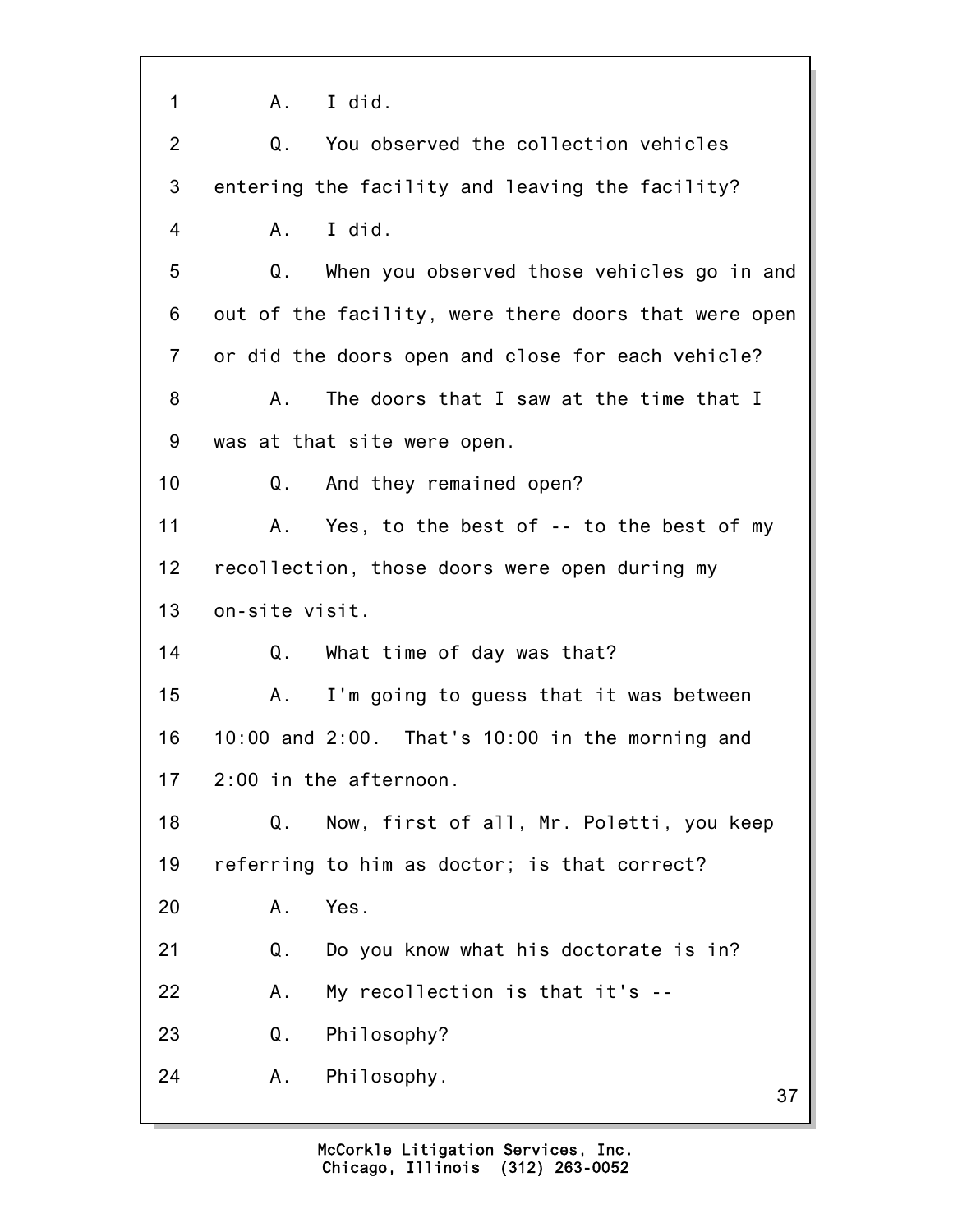| $\mathbf 1$     | And his Masters is in Geography?<br>Q.               |
|-----------------|------------------------------------------------------|
| $\overline{2}$  | Yes.<br>Α.                                           |
| 3               | Q.<br>And his Bachelors is in Forest Management;     |
| 4               | is that correct?                                     |
| 5               | That's the best of my recollection of his<br>А.      |
| 6               | resume.                                              |
| $\overline{7}$  | Did you look at the properties that<br>Q.            |
| 8               | Mr. Poletti discarded for one reason or another?     |
| 9               | When you say "look at," are you talking<br>A.        |
| 10              | did I physically visit those particular addresses or |
| 11              | did I look at the data that was associated with the  |
| 12 <sub>2</sub> | ones that he discarded?                              |
| 13              | Q.<br>Did you look at the data?                      |
| 14              | I don't have a recollection of the Poletti<br>Α.     |
| 15              | report identifying the specific addresses that were, |
| 16              | I will use the term discarded. But I do have a       |
| 17              | recollection in looking at the Multiple Listing      |
| 18              | Service for that period of time that showed that     |
| 19              | there were short sales or foreclosure sales that     |
| 20              | were included in the dataset that he elected to      |
| 21              | discard based on his definition of arm's length      |
| 22              | transaction, which was the primary dataset that he   |
| 23              | had.                                                 |
| 24              | He discarded properties other than<br>Q.<br>38       |
|                 |                                                      |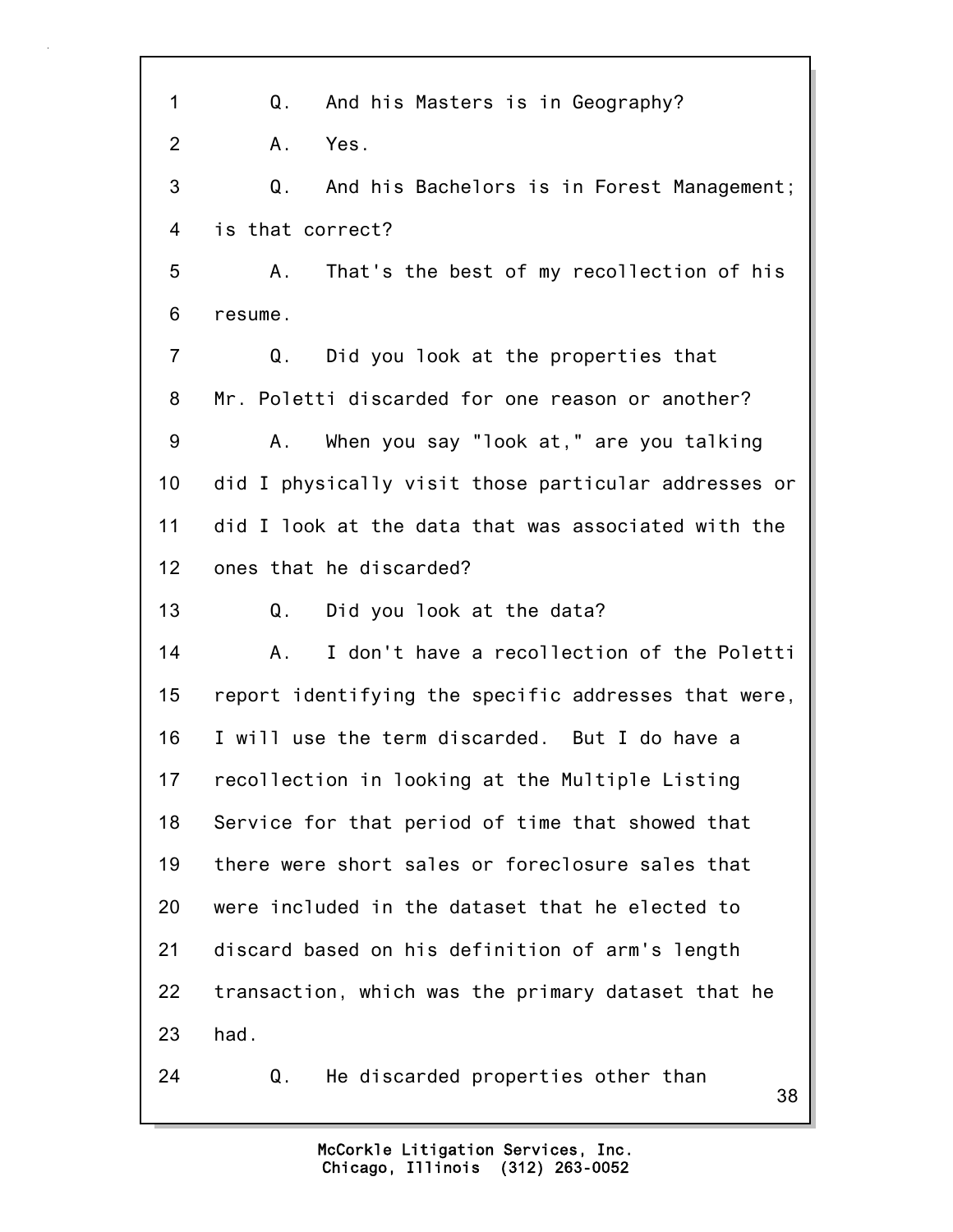39 1 foreclosures and short sales, didn't he? 2 A. I would have to go back and look at his 3 report, but that was, in my recollection, the 4 predominant -- my recollection, I guess a better way 5 to say it is, my recollection is, is that he 6 identified a definition of arm's length transaction 7 and then discarded transactions that he felt did not 8 meet that test or meet that definition, and then 9 identified that some of those were foreclosure or 10 short sale transaction. That's my recollection of 11 his report. 12 Q. As you stand here today, you don't 13 recollect if he discarded for reasons other than 14 short sale or foreclosures? 15 A. Not without going back and reviewing his 16 specific language. 17 Q. Would that make a difference to the data? 18 A. Actually, I don't -- in the overall 19 scheme, it would make a difference in terms of the 20 number of pieces of data that would be analyzed, but 21 from my perspective as an analyst, I would say that 22 that's where it would be limited in that -- or it 23 would be limited to that variation, predominately 24 because of the fact that the report itself tells you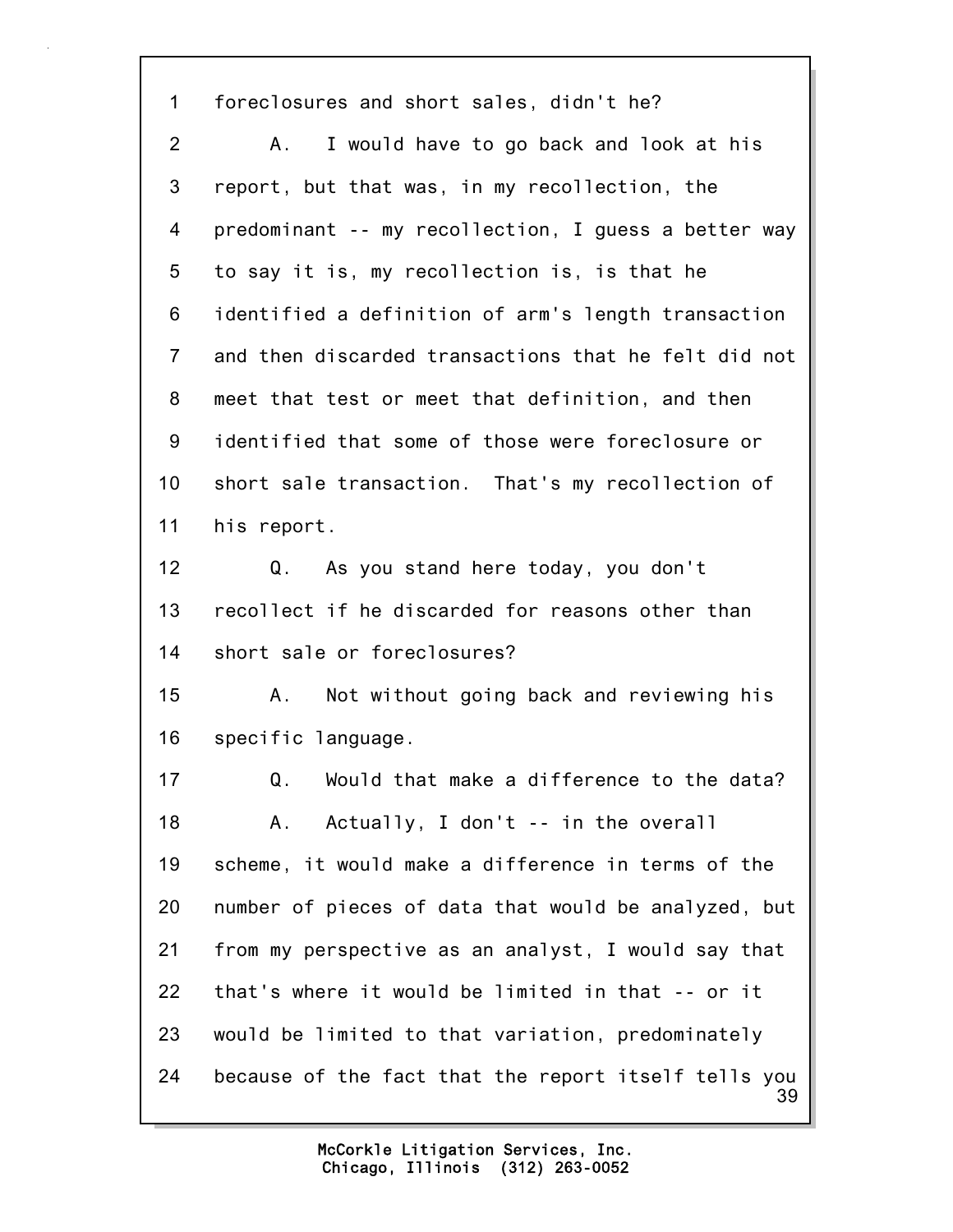1 specifically that I am not considering certain data. 2 And when he does not consider that certain data, you 3 know, he goes along with his analysis and his 4 categorizations of the data and data selection and 5 does his -- applies his analytical technique. And 6 so whether or not the inclusion or exclusion of that 7 data and the technique that he applied had an impact 8 on the result, I do not know. 9 Q. And you didn't review that, correct?

10 A. Well, again, the only thing that I 11 reviewed in terms of it, by going to the multiple 12 listing service, was tied specifically to the idea 13 that the Poletti report was consistent in that there 14 were, in fact, short sales and foreclosure sales, 15 and I just presumed that those were the ones that 16 were eliminated.

17 Q. So if that presumption wasn't correct, 18 would that change your opinion?

19 A. It would not.

20 Q. Why not?

40 21 A. It would not because it was my -- it's my 22 opinion that the amount of data that was presented 23 in the analysis that Poletti did was sufficient in 24 order to result in a reasonably and a credible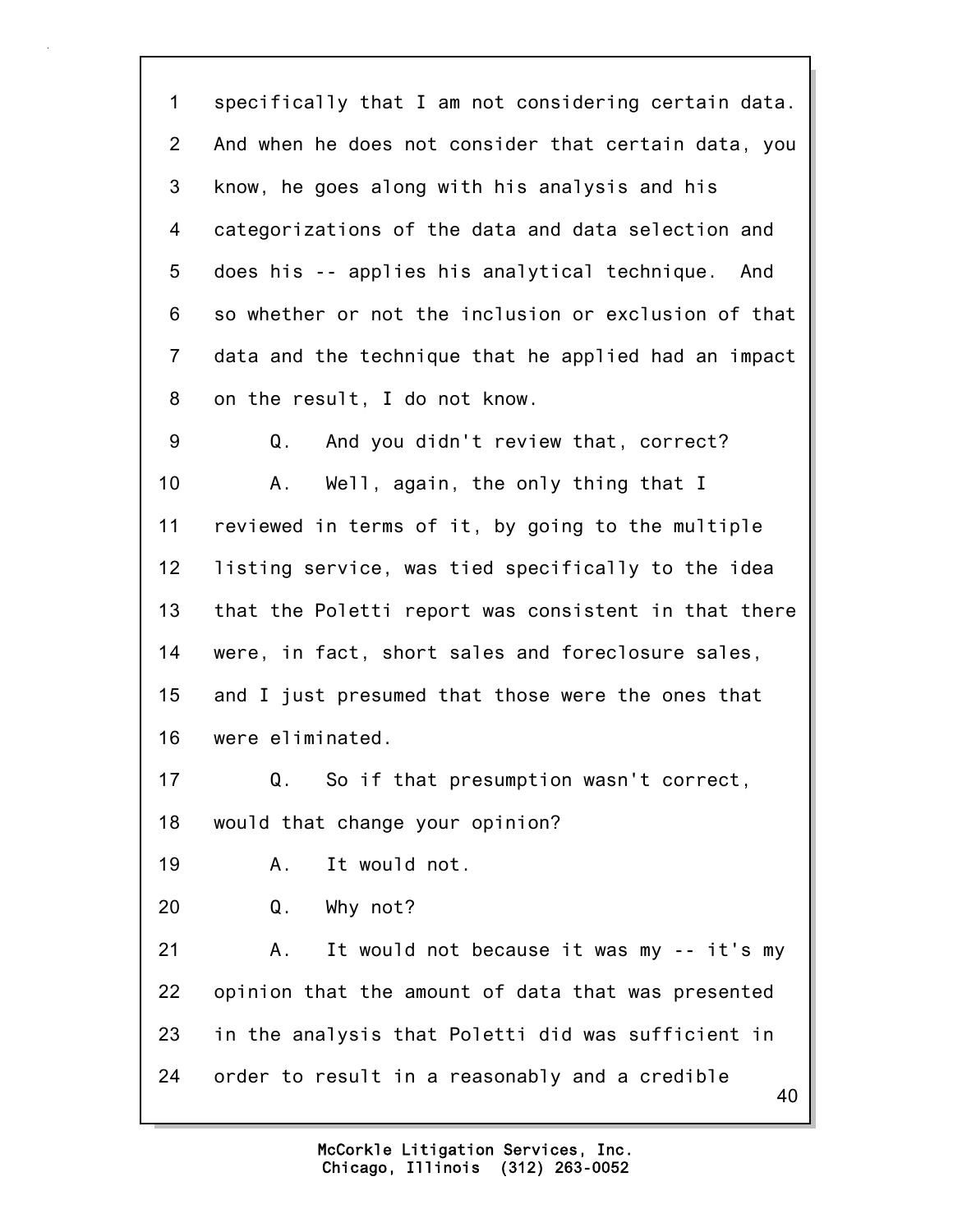1 opinion.

| $\overline{2}$  | Q.<br>How can you come to that conclusion when            |
|-----------------|-----------------------------------------------------------|
| 3               | you don't know the data that was discarded?               |
| 4               | As I said, it is judged from the context<br>А.            |
| 5               | of the assignment that he completed and in the            |
| 6               | question that he was asked. And what that means to        |
| $\overline{7}$  | me from a reviewer's perspective is, is that Poletti      |
| 8               | identified that there was certain data that was not       |
| 9               | included in the analysis and he gave what I would         |
| 10              | consider to be solid reasons for their exclusion, is      |
| 11              | my recollection, and did exactly what he had said he      |
| 12 <sub>2</sub> | was going to do and resulted in, resulted in an           |
| 13              | opinion.                                                  |
| 14              | Your recollection, again, only goes to<br>Q.              |
| 15              | foreclosures and short sales, correct?                    |
| 16              | That is correct.<br>А.                                    |
| 17              | Q.<br>Now, and is it fair to say that when you            |
| 18              | analyzed Mr. Poletti's data, you took the properties      |
| 19              | that he gave as coming from the control area or the       |
| 20              | target area, you took those and you verified that         |
| 21              | data, correct?                                            |
| 22              | I didn't verify all of that data. I<br>Α.                 |
| 23              | selected out of the population of data that he            |
| 24              | presented in the body of his report, I spot checked<br>41 |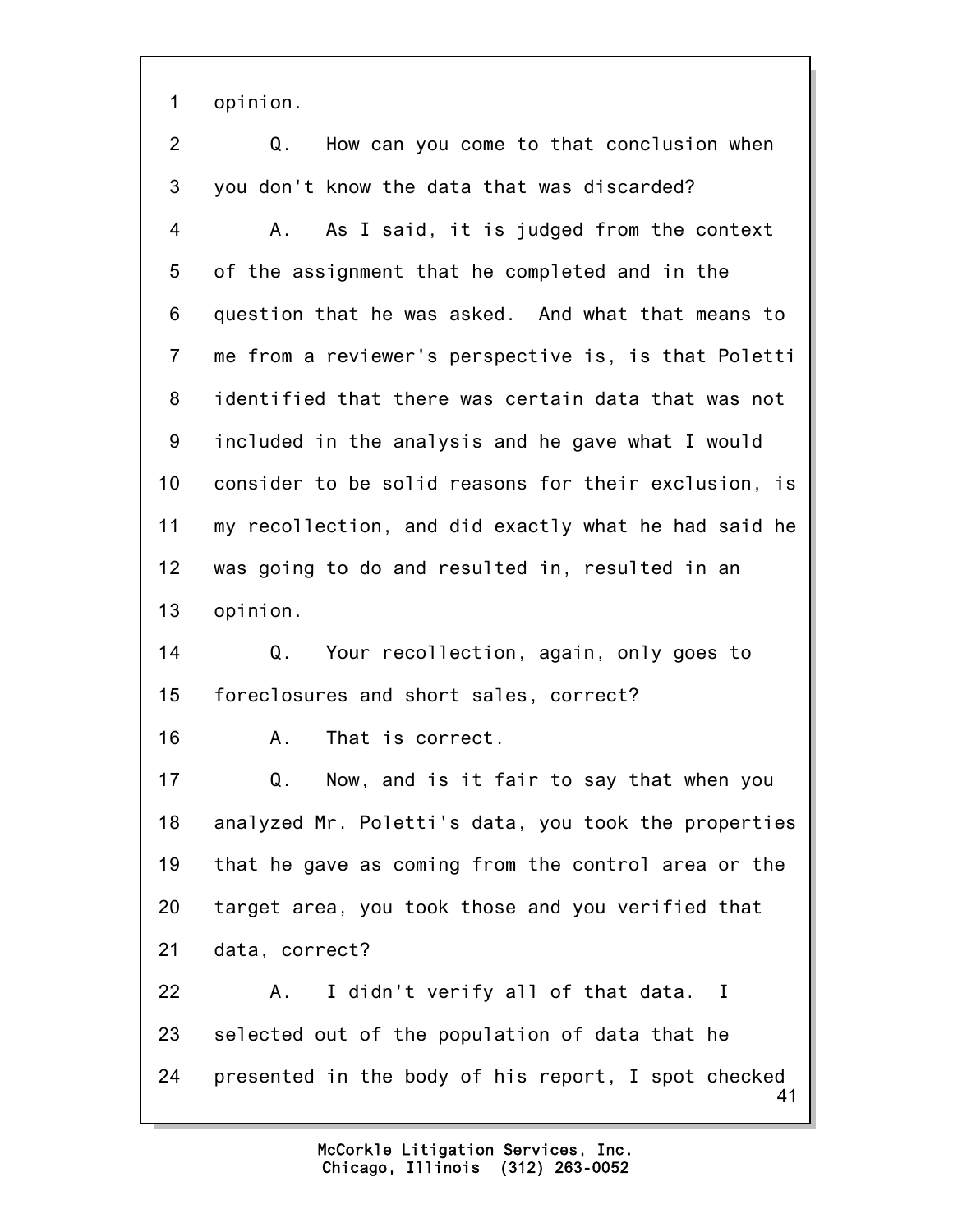42 1 various transactions to determine whether or not 2 they were accurately presented. 3 Q. And I assume that they were, correct? 4 A. The ones that I looked at were accurately 5 presented in the Poletti report. 6 Q. And then you took those numbers and you 7 independently crunched those, just like Mr. Poletti 8 did, correct? 9 A. Actually, I think he did a better job than 10 I did because I am not a -- I know enough about 11 statistics to make me extremely dangerous, I guess 12 is the easiest way to say it. 13 Normally what I would do under those 14 circumstances is, for lack of a bet term firm, 15 appeal to a higher authority. 16 Q. Did you make any sort of independent 17 determination as to whether or not the property that 18 Mr. Poletti had identified as target or control 19 areas were properly picked? 20 A. Yes, I did, as a matter of fact. 21 Q. You didn't testify to that on direct 22 though, did you? 23 A. I don't think I was asked that on direct. 24 Q. Wouldn't that be the single most important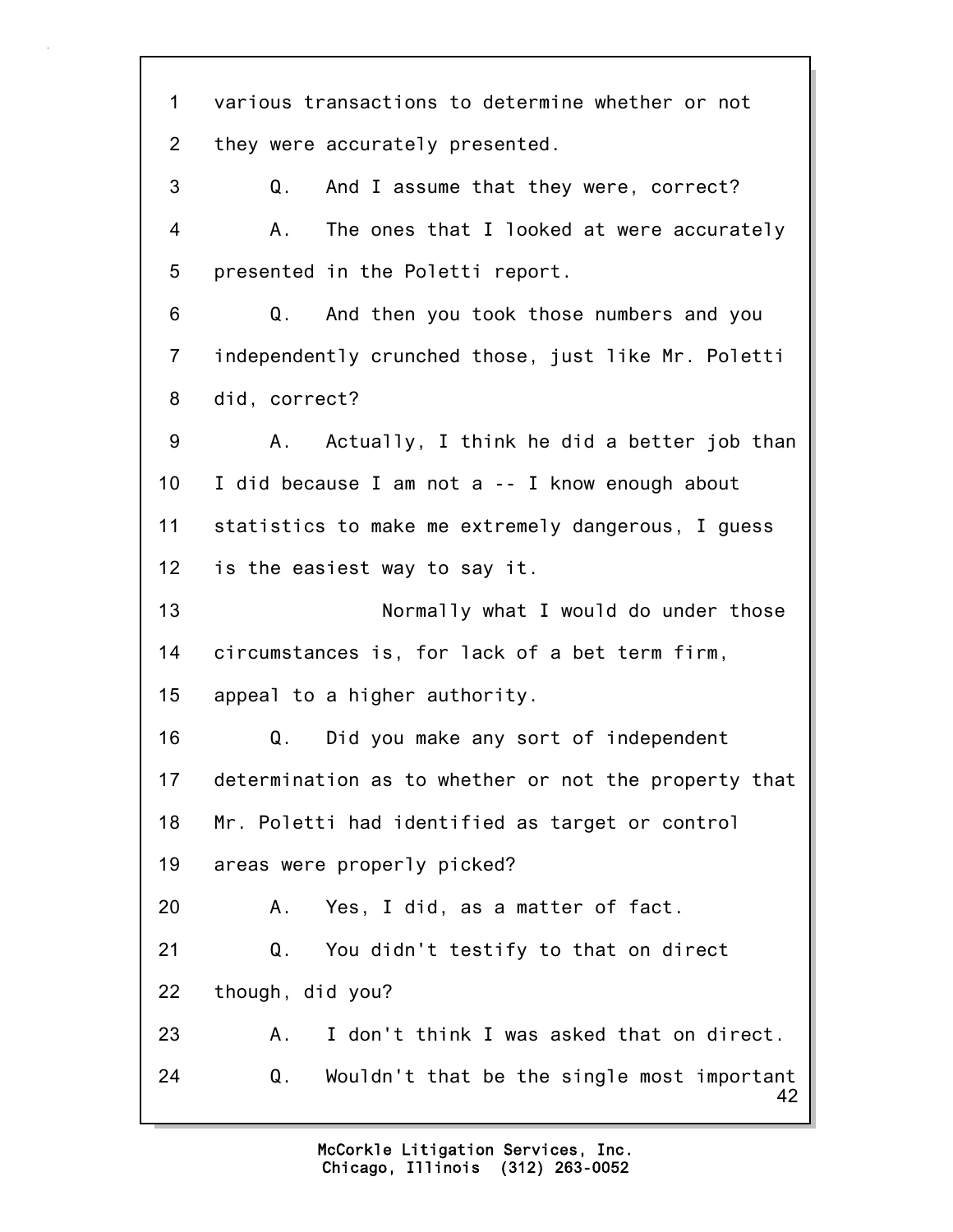1 thing to look at, the very first that you would look 2 at?

43 3 A. Well, had Mr. Sechen asked me that 4 question, my answer would have been that as part of 5 my analysis what I did was I physically measured the 6 distance between the station using Google Earth to 7 determine whether or not they were, for lack of a 8 better term, reasonably similar to the subject 9 circumstances and I formulated the opinion that they 10 were. And then when I inspected both the target and 11 the control areas for each of those stations, I felt 12 that those areas, given the location of the transfer 13 stations tested, were appropriate selections by 14 Dr. Poletti. 15 Q. So your single guideline was distance, 16 then? 17 A. No, my single -- no, that misrepresents 18 what I am saying. 19 Q. I am asking you. 20 A. Okay. My guidelines were basically to, 21 first all, first question that I asked myself, were 22 these target and control areas reasonably similar to 23 the target and control -- to the subject location in 24 terms of where single-family residential units were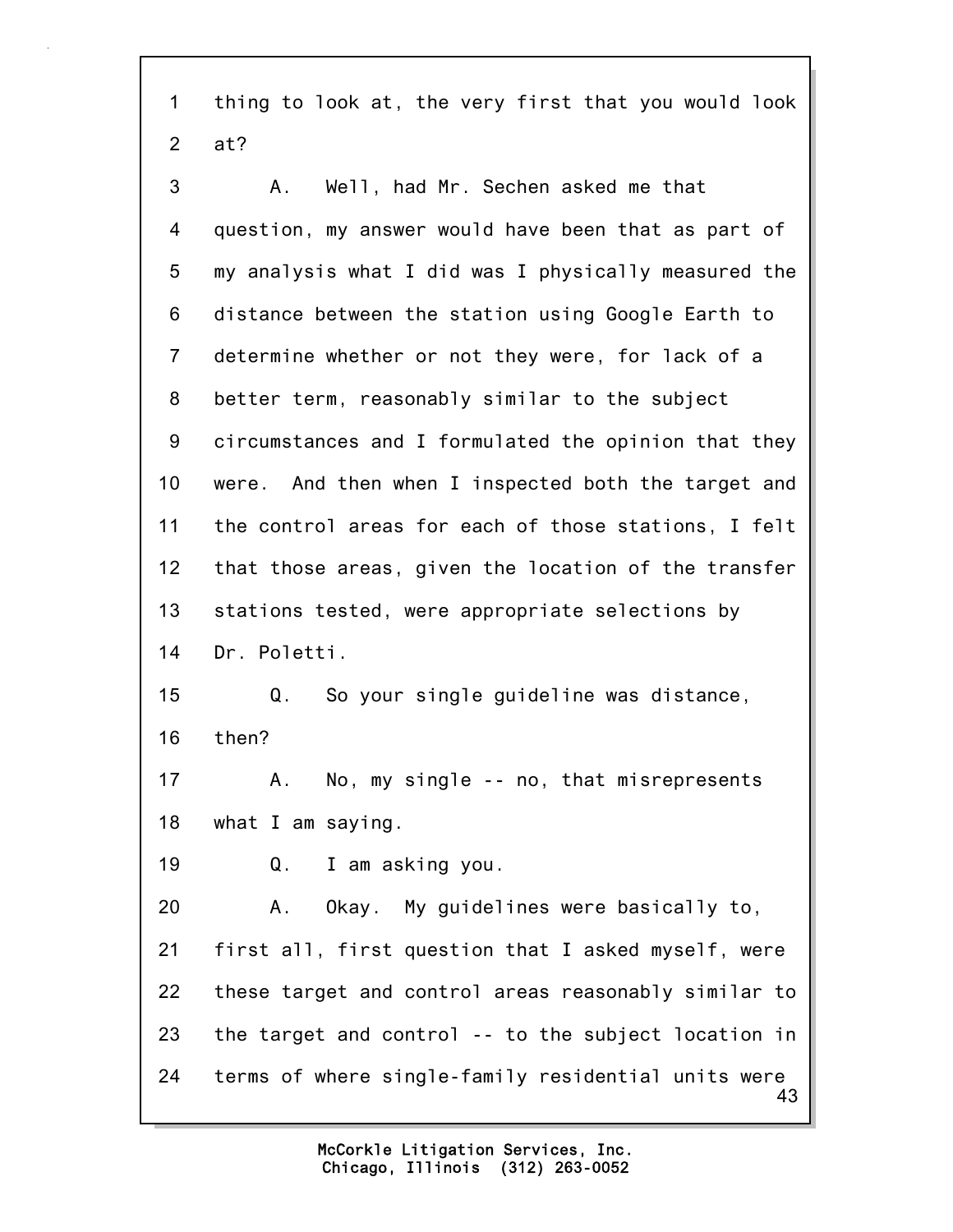44 1 located, as those were the basis of the testing. 2 And from my measurements, again, as crude as it is, 3 using Google Earth and driving those locations, I 4 determined that they were reasonably similar so as 5 to not to be distorted. 6 Q. And, in fact, in the case of Glenview, the 7 two areas are adjacent to each other, are they not? 8 A. Absolutely. 9 Q. And, in fact, some of the target areas are 10 further away than some of the control areas; is that 11 correct? 12 A. Some of the target areas, well, my 13 recollection on the Glenview station is that the 14 target area that Poletti used was a specific block 15 of housing units, I forget the streets that they 16 were bounded by, but a specific block of housing 17 units, and then the control area was to the north of 18 that location. So I would suspect that the ones 19 that were located on the northern portion of it 20 were, in fact, were further away than the ones that 21 were on the southern portion of the target area. 22 Q. Did you look at the map in Dr. Poletti's 23 presentation? 24 A. I did.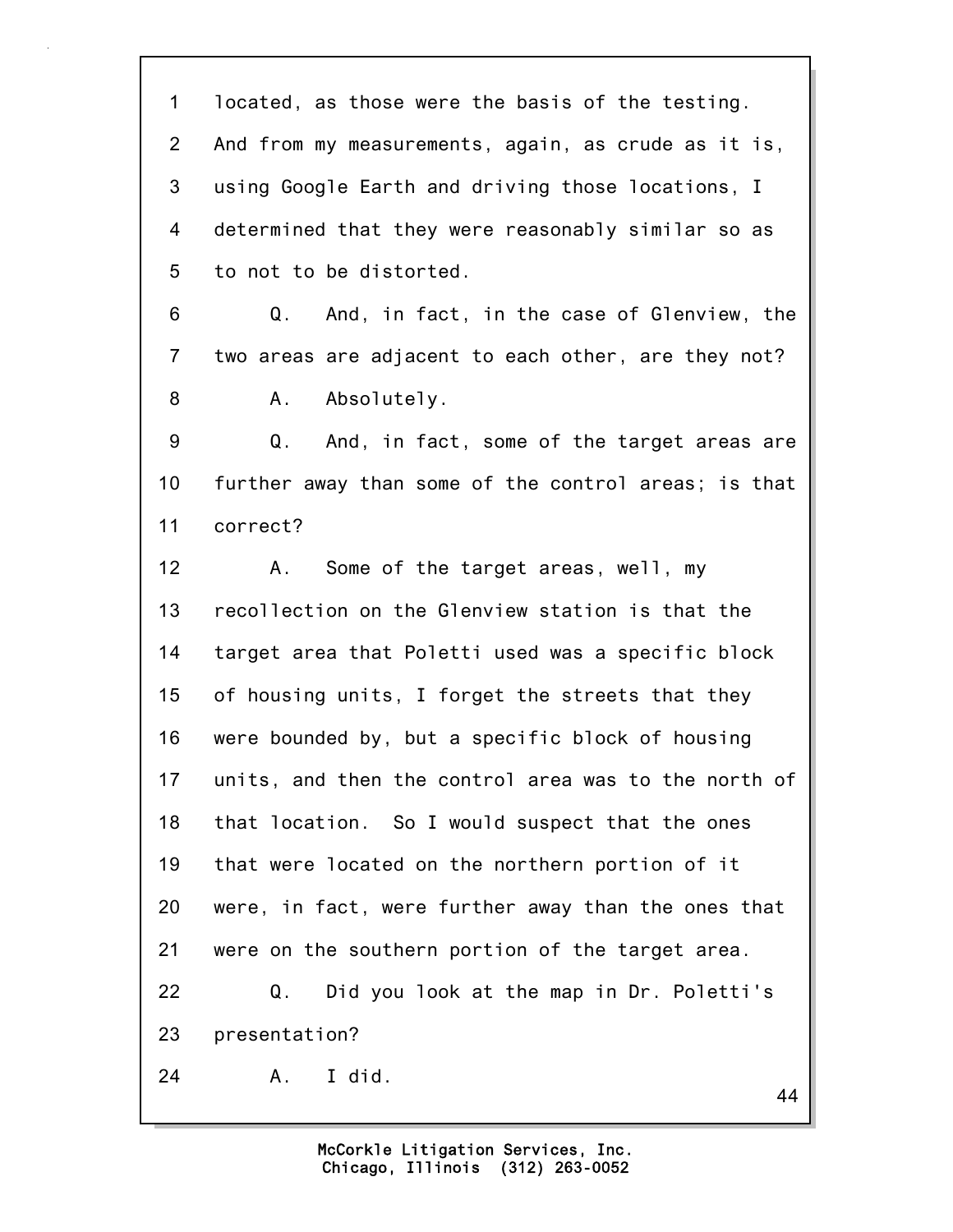45 1 Q. And, in fact, aren't some of the target 2 areas further away than some of the control areas? 3 It's a pretty simple measurement, isn't it? 4 A. I would have to look at it, but that 5 doesn't surprise me. 6 Q. And isn't -- strike that. 7 So would it be fair -- did you look 8 at things like flood plain to determine if some of 9 the properties were located in a target area or 10 control area, were in a flood plain or not? 11 A. Sure. I looked at flood hazard, what I 12 would call the FEMA maps for the target areas and 13 the control areas, and again, in an attempt to 14 familiarize myself with those locations. 15 Q. Did you look to see if they were in the 16 same school districts? 17 A. I did not look at different school 18 districts. 19 Q. Can that have an impact on the prices? 20 A. Can school -- if you're asking me 21 generically can school districts have an impact on 22 the price that people pay for homes, the answer to 23 that question would be, yes, oftentimes the school 24 district will have an impact on the price.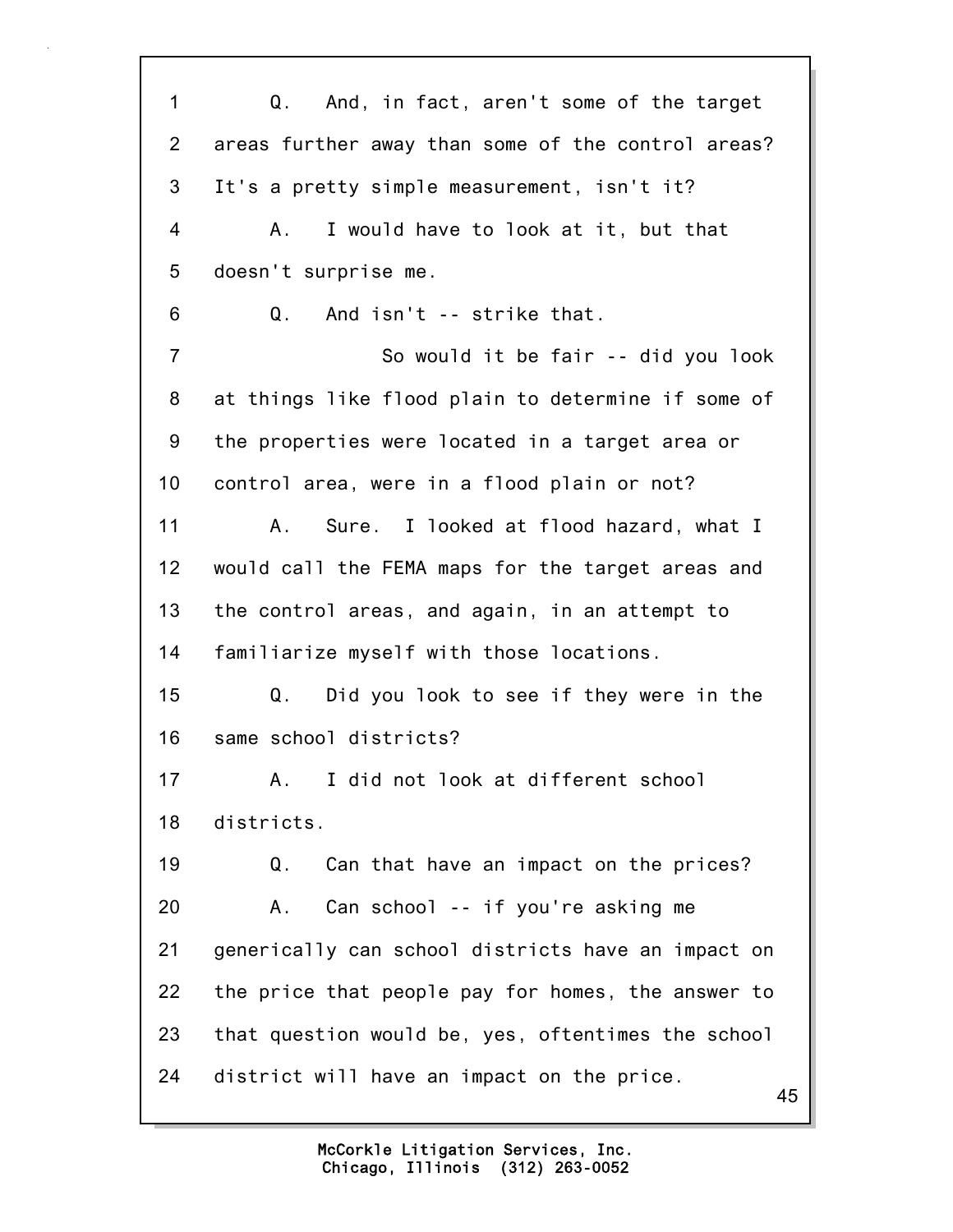46 1 Q. Now in your conclusion, you're concurring 2 with Mr. Poletti that you don't see any impact on 3 the -- on the value of the property by the operation 4 of the proposed facility; is that correct? 5 A. Yes. 6 Q. Okay. Were you aware that this facility 7 is proposed to operate 24/7? 8 A. I learned that in the course of attending 9 some of this, some of this hearing. I am not sure 10 if I knew that by reviewing the Application. 11 Q. So did you consider that in your report? 12 A. I guess the answer to that question is 13 there was no need to consider that in the body of 14 the report because my report is a review of the 15 Poletti document and that, for lack of a better 16 term, wasn't one of the variables that was presented 17 in terms of the analysis. So within the scope of 18 the analysis, within the scope of the inputting of 19 the data, I am just not sure that hours of 20 operation -- well, I know that hours of operation 21 weren't identified as any variable that could be 22 measured. 23 Q. Well, now that you're aware that this 24 proposed facility may operate 24 hours a day, 7 days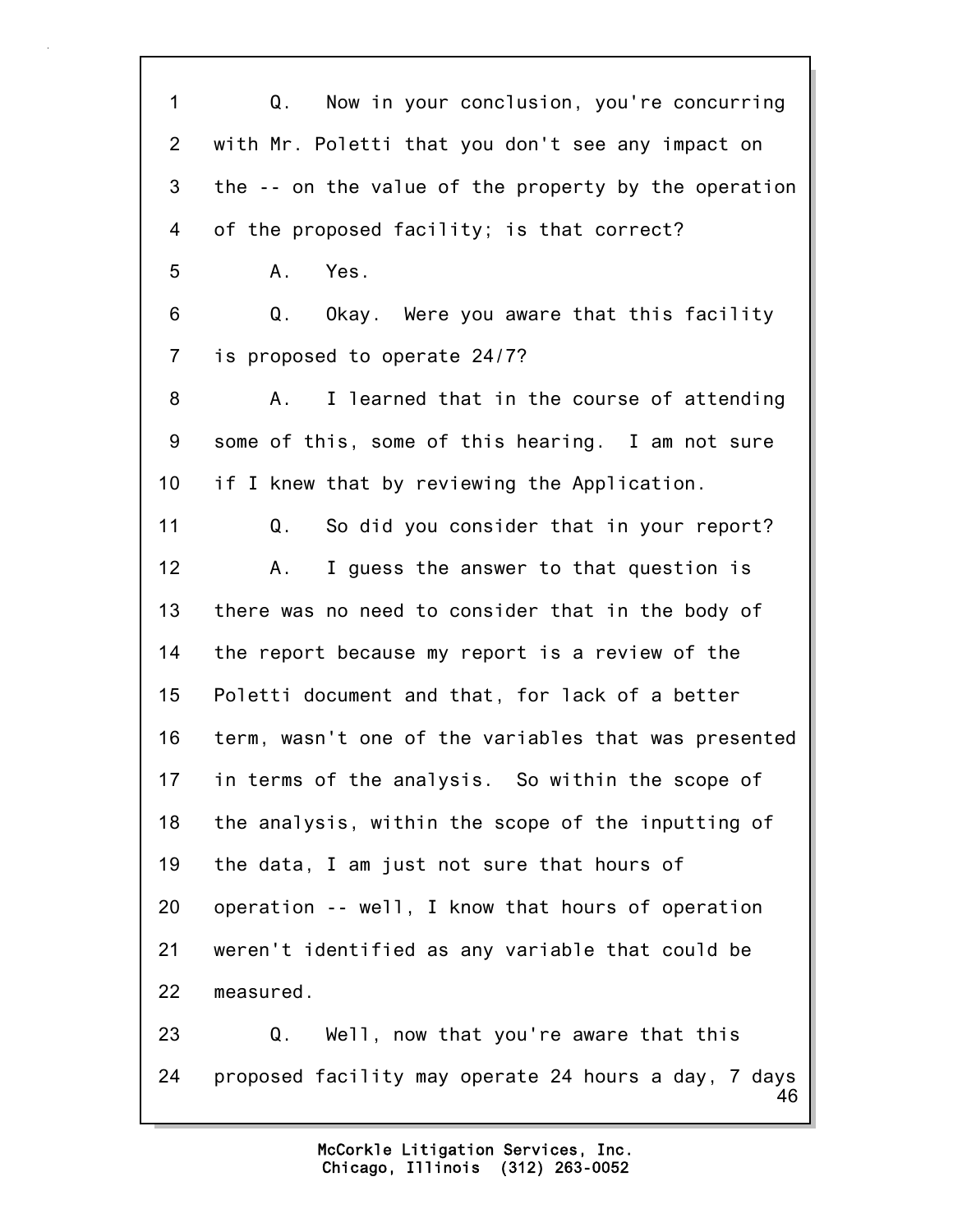47 1 a week, does that impact your analysis? 2 A. It does not. 3 Q. It does not. Do you live within a mile of 4 a transfer station? 5 A. Do I live within a mile of a transfer 6 station? 7 Q. Yes. 8 A. I live in Palos Heights, so I am not sure 9 where the nearest transfer station is to Palos 10 Heights. 11 Q. I find it somewhat incredulous that you 12 can say that has no impact. 13 A. The difference is that I actually reviewed 14 the data and the techniques applied, and as 15 incredulous as you may find it, as a professional 16 real estate appraiser, I am able to formulate that 17 opinion. 18 Q. By determining what factors you 19 subjectively determine are important, correct? 20 A. No, I didn't make any determinations about 21 what factors were important. What I did was I 22 looked at the work that was done by Poletti in this 23 particular instance and determined that he had done 24 that work correctly and that he had, in fact,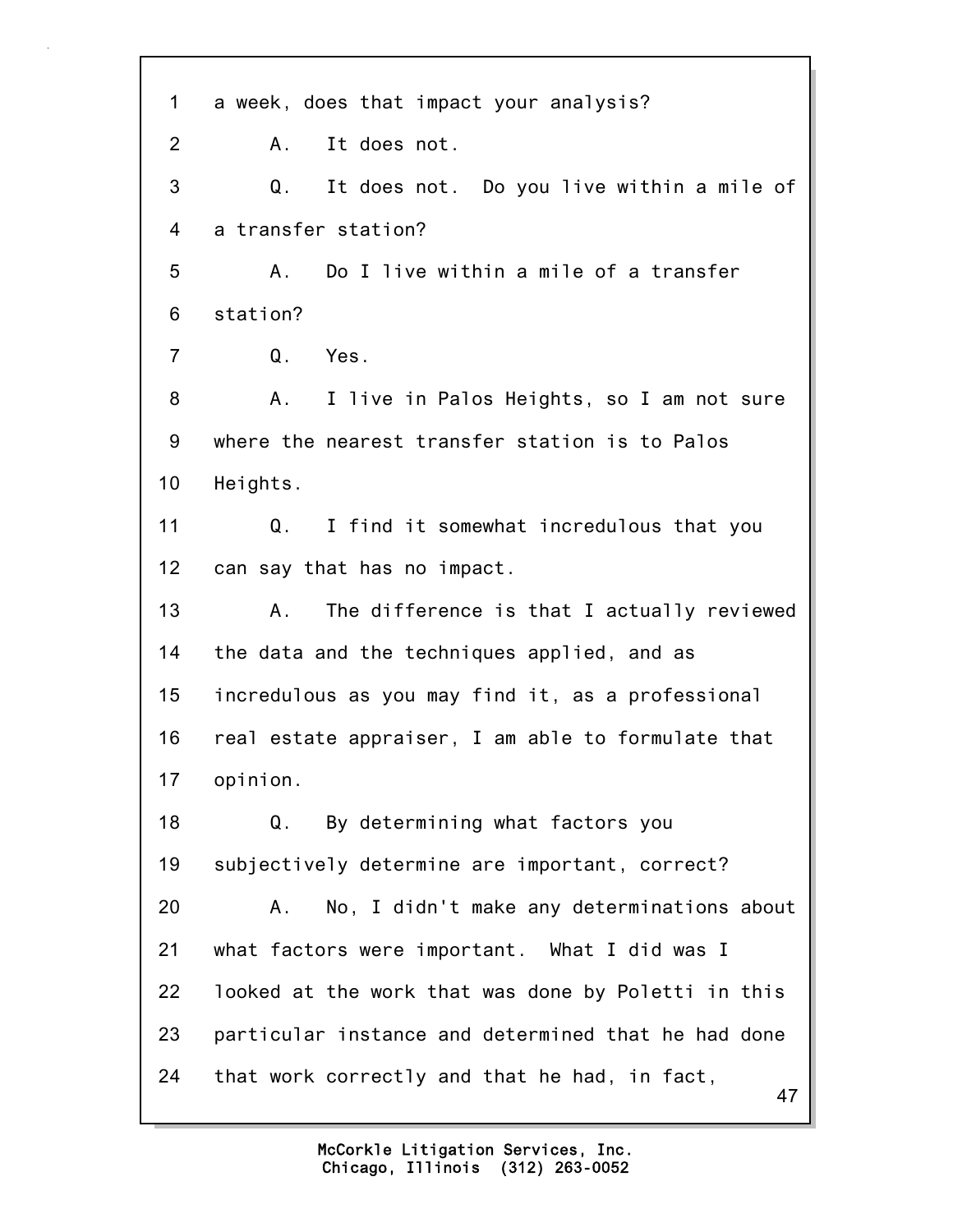48 1 applied the appropriate analytical techniques that 2 are both acceptable by the Appraisal Institute and 3 applied by Pearse who do similar studies and that. 4 Q. And that -- 5 A. Can I -- 6 Q. I am sorry. Yes. 7 A. And that based on that, it is reasonable 8 to -- it is reasonable to determine that the 9 construction of this particular facility, if it is, 10 in fact, developed, will have a similar impact on 11 the surrounding real estate, which in these three 12 test cases was none. 13 Q. So you have taken Mr. Poletti's data and 14 crunched it and come to the same conclusion, 15 correct? 16 A. Again, it would be inappropriate for me to 17 say that I did the same amount of work as was done 18 by Poletti. What I did was I tested that data based 19 on the observations -- based on the data that he 20 presented as well as additional work that I did. 21 Q. And the data that you took from 22 Mr. Poletti you assumed to be true, correct? 23 A. Well, not only did I assume it to be true, 24 on the ones that I, in fact, checked appeared to be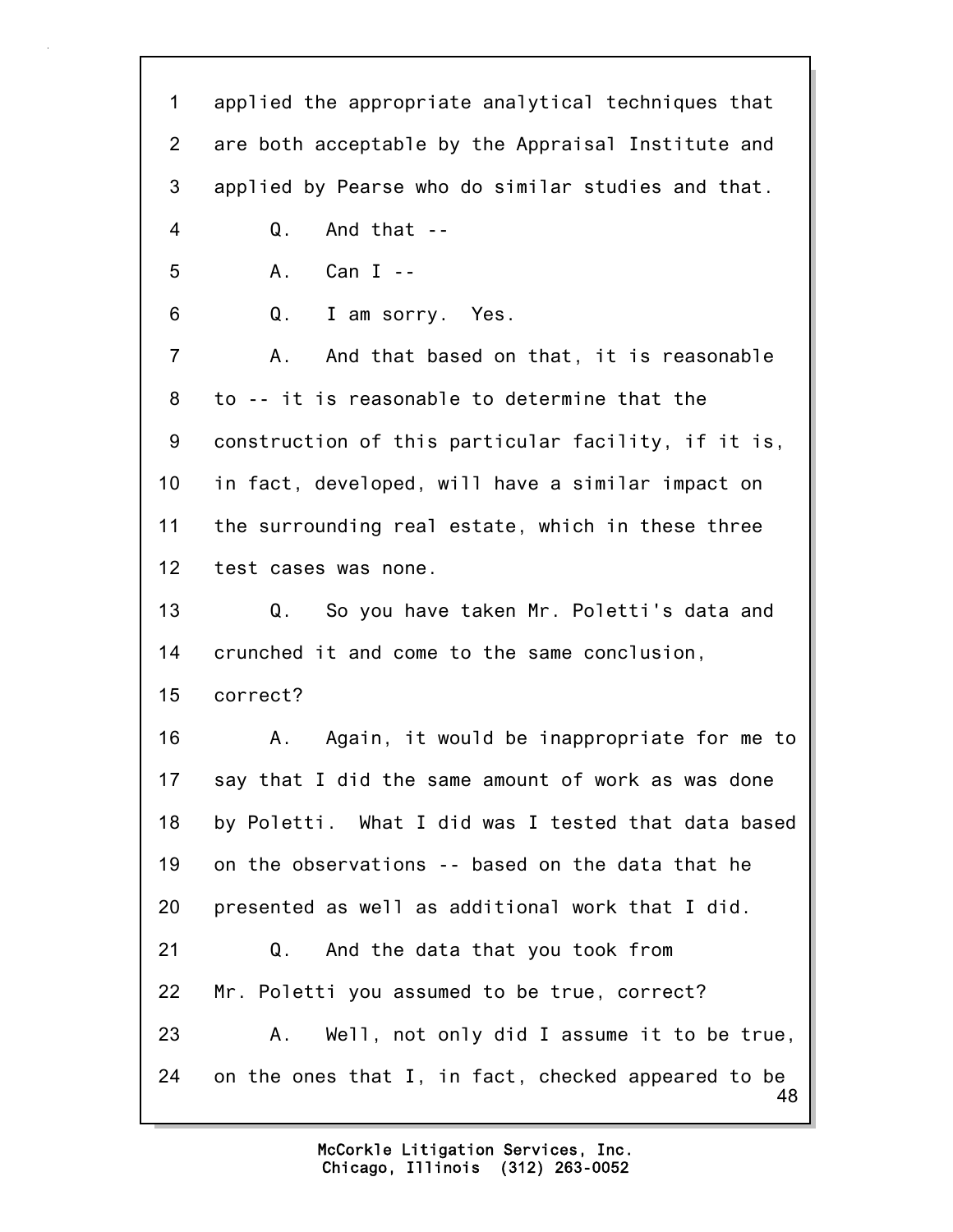49 1 true based on public record. 2 Q. The sampling that you did was correct? 3 A. The sampling. 4 Q. But you didn't independently determine if 5 he selected the correct properties, did you? 6 A. I guess I have to answer that question no, 7 I did not independently determine if he selected the 8 correct properties. What I did determine was that 9 in the observation of the properties that were 10 selected over the period of time using the sources 11 that were available, being public record as well as 12 the Multiple Listing Service, it appeared as though 13 his sampling was appropriate to formulate a credible 14 opinion. 15 MR. CLARK: I don't have anything further. 16 Thank you. 17 HEARING OFFICER LUETKEHANS: Mr. 18 Grossmark? 19 CROSS EXAMINATION 20 BY MR. GROSSMARK: 21 Q. Sir, do you note hours of operation of the 22 three transfer stations that were included in 23 Mr. Poletti's report? 24 A. From memory do not.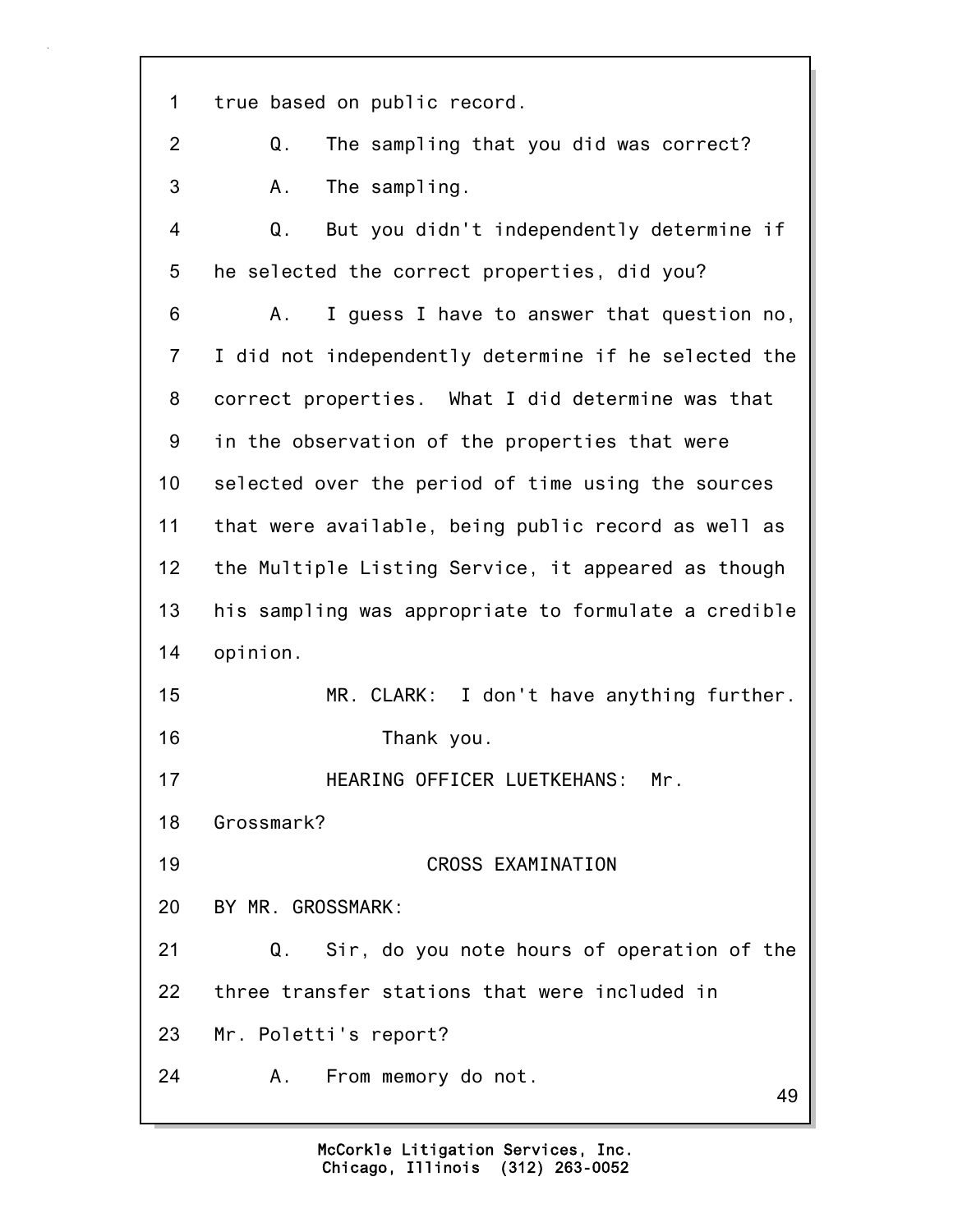50 1 Q. Do they operate 24 hours day, 7 days a 2 week? 3 A. To the best of my knowledge, they do not. 4 Q. It's your understanding that Mr. Poletti 5 relied on Mr. Lannert's report? 6 A. For certain things, yes, I understand that 7 for certain aspects of his analysis, Dr. Poletti 8 relied on Mr. Lannert's report. 9 Q. And Mr. Lannert assumed certain hours of 10 operation of the proposed site? 11 A. Yes -- 12 Q. If you know? 13 A. -- I was here when Mr. Lannert testified 14 that in his report he assumed certain hours of 15 operation. 16 Q. So your report and your testimony is 17 limited to the scope of Mr. Poletti' report and 18 opinions and Mr. Lannert's report and opinions, 19 correct? 20 A. It is limited to the review of the Poletti 21 report and the data that he utilized as well as the 22 additional work that I did. I guess the easiest way 23 to explain it is this, in this particular 24 instance --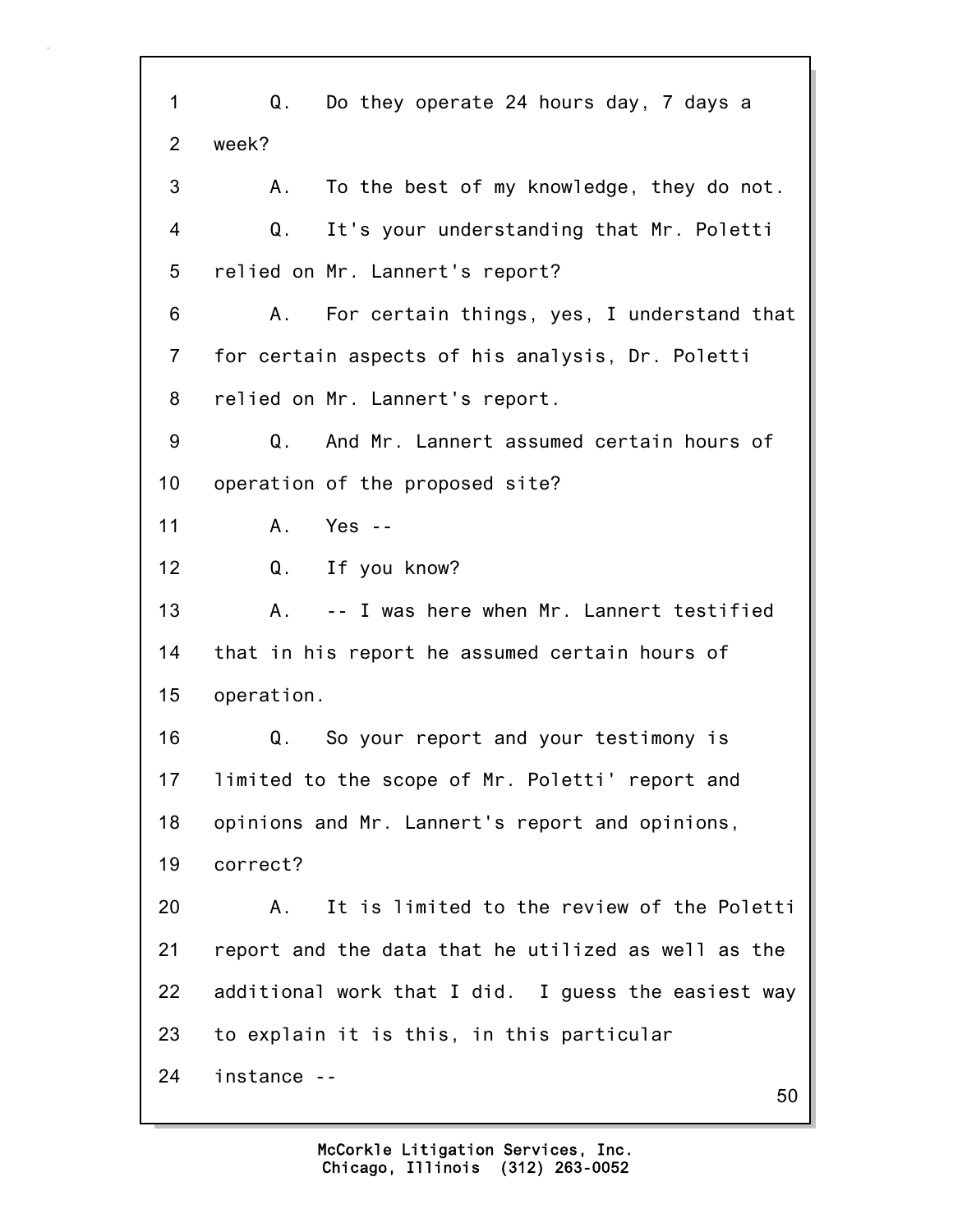51 1 Q. You don't have to explain it because I 2 want to ask you a question and it's a particular 3 question. If you have a problem with the question, 4 let me know. 5 A. Sure. 6 Q. And that is, both the Lannert report and 7 opinions and the Poletti report and opinions have a 8 certain scope or boundary? 9 A. Yes. 10 Q. And so your report and your opinions are 11 limited to the scopes and boundaries of the Lannert 12 and Poletti reports, correct -- 13 A. I guess -- 14 Q. -- and opinions, correct? 15 A. I have to answer that question yes. 16 Q. Where did Mr. Poletti, if you know, get 17 his data regarding the three sites that he looked at 18 and opined about, if you know? 19 A. Which data are you referring to? 20 Q. The data about the homes or residences or 21 buildings? 22 A. I would have to go back and look at the 23 Poletti report, but my recollection is that he 24 identifies the Multiple Listing Service and public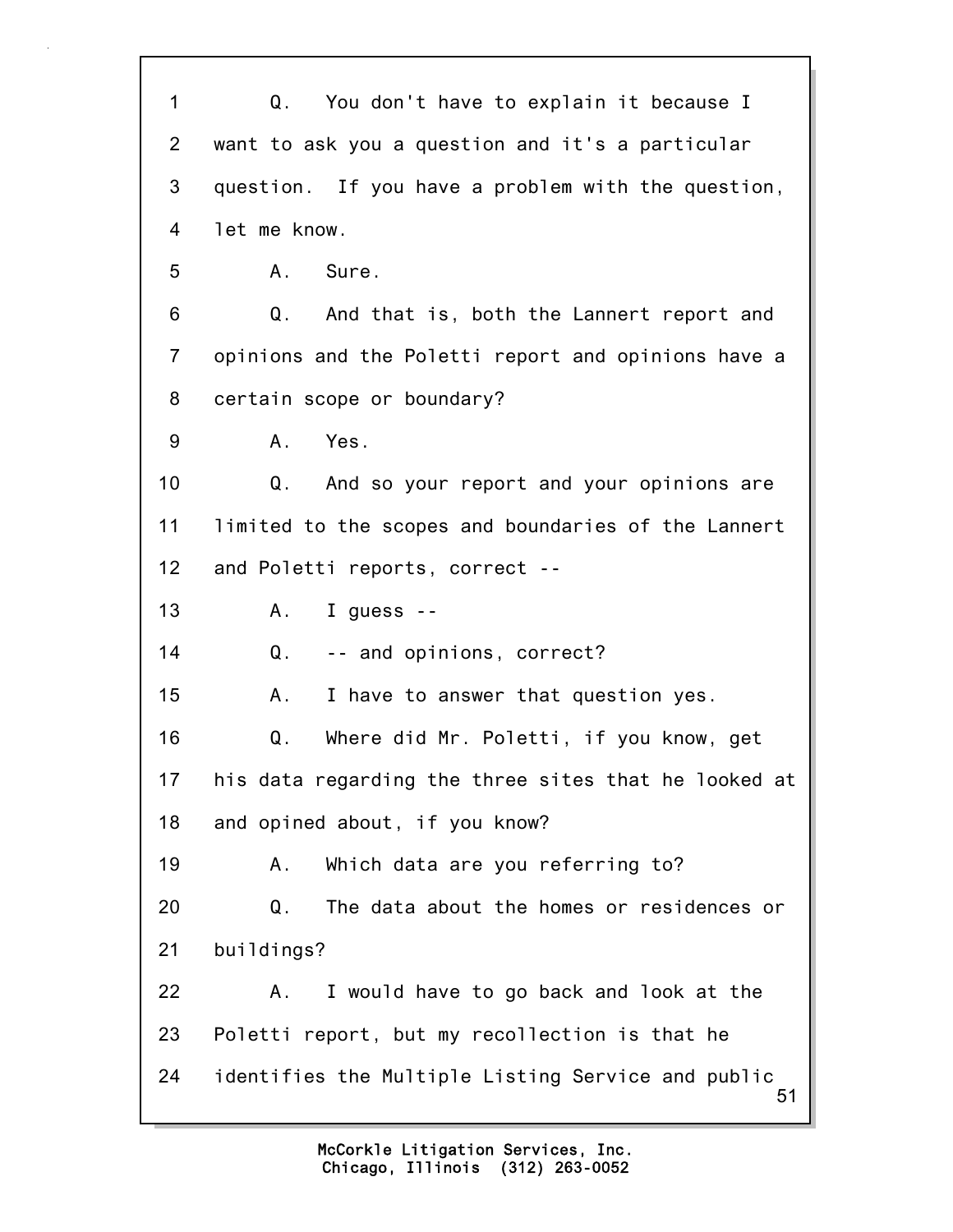52 1 record as being the primary sources for his data. 2 Q. What would be the public records that he 3 would have looked at or did look at, if you know? 4 A. The public record that he would have 5 looked at in Cook County would have been the 6 transfer declarations or visitation to the Recorder 7 of Deed's website, and I believe that that would 8 hold true for the other counties in which the 9 competitive or the other facilities in the case 10 study were used, that were used. 11 Q. Do those two sources, the MLS and the 12 county, have the same or identical sense of data or 13 information? 14 A. No. 15 Q. So based on your knowledge -- strike that. 16 Each has a certain set of information 17 or data, correct? 18 A. If I can explain what I mean by that, 19 the -- 20 Q. No. You can answer my question. 21 They each have a certain set of 22 information or data, correct? 23 A. Yes, the MLS -- 24 Q. That's --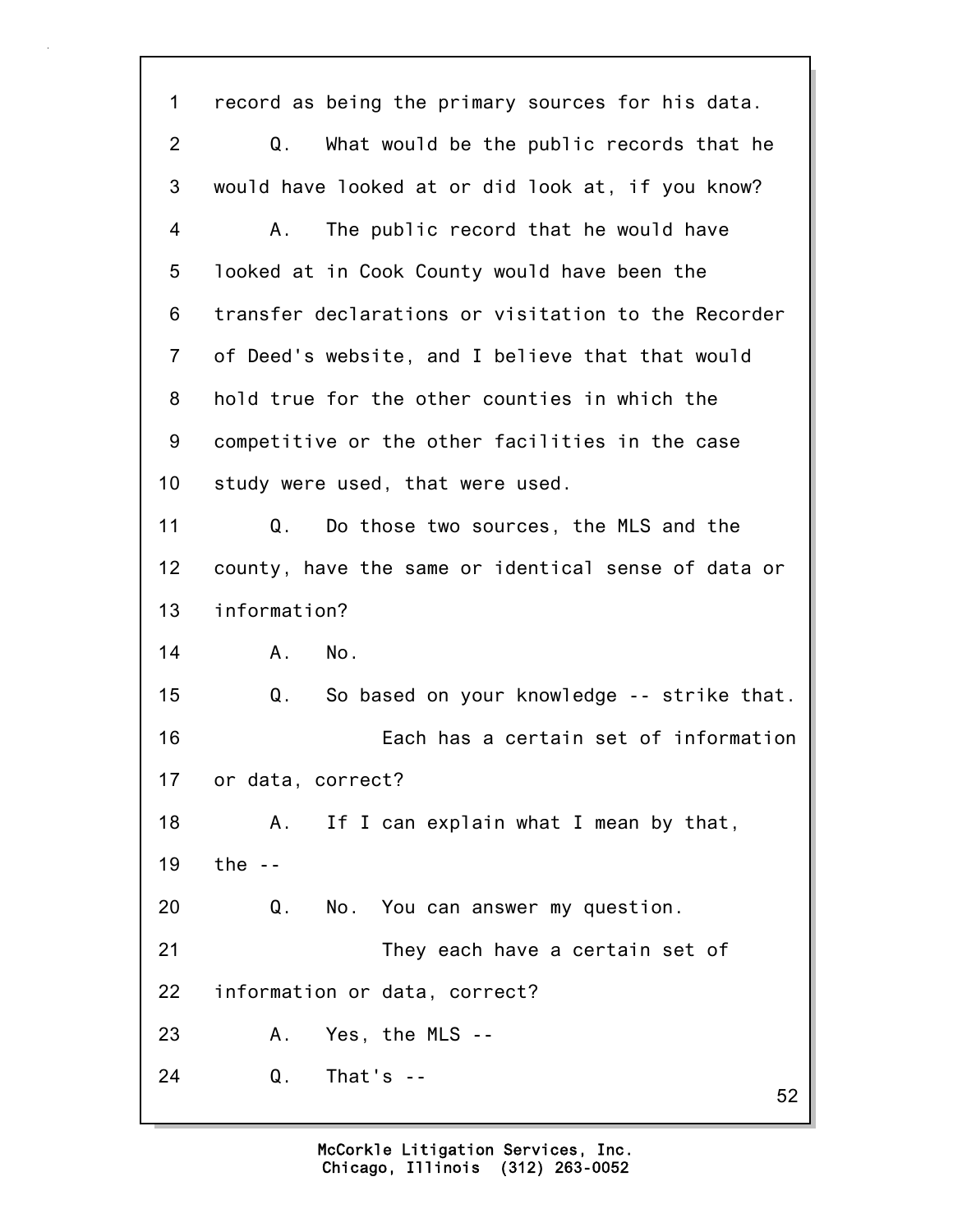| 1              | Α.<br>I just want to make sure that it's clear.      |
|----------------|------------------------------------------------------|
| $\overline{2}$ | Okay.<br>Q.                                          |
| 3              | The MLS has, for lack of a better term,<br>Α.        |
| 4              | different data than the assessor's record or even    |
| 5              | the transfer declarations might demonstrate.         |
| 6              | The assessor's information is different<br>Q.        |
| $\overline{7}$ | from the transfer records?                           |
| 8              | Yes, in some instance it can be.<br>А.               |
| 9              | Do you know whether Mr. Poletti used one<br>Q.       |
| 10             | or two or all three of those sources, the assessor's |
| 11             | information, the transfer records, and the MLS?      |
| 12             | I would have to go back and look at<br>А.            |
| 13             | exactly what he says in his document. But my         |
| 14             | recollection is that he used either two or all three |
| 15             | of those sources.                                    |
| 16             | MR. GROSSMARK:<br>Thank you. I have no more          |
| 17             | questions right now.                                 |
| 18             | HEARING OFFICER LUETKEHANS: Mr. Blazer.              |
| 19             | CROSS EXAMINATION                                    |
| 20             | BY MR. BLAZER:                                       |
| 21             | Q.<br>Good morning. Good afternoon?                  |
| 22             | Good afternoon.<br>Α.                                |
| 23             | Q.<br>How are you?                                   |
| 24             | Α.<br>Fine, thank you.<br>53                         |
|                |                                                      |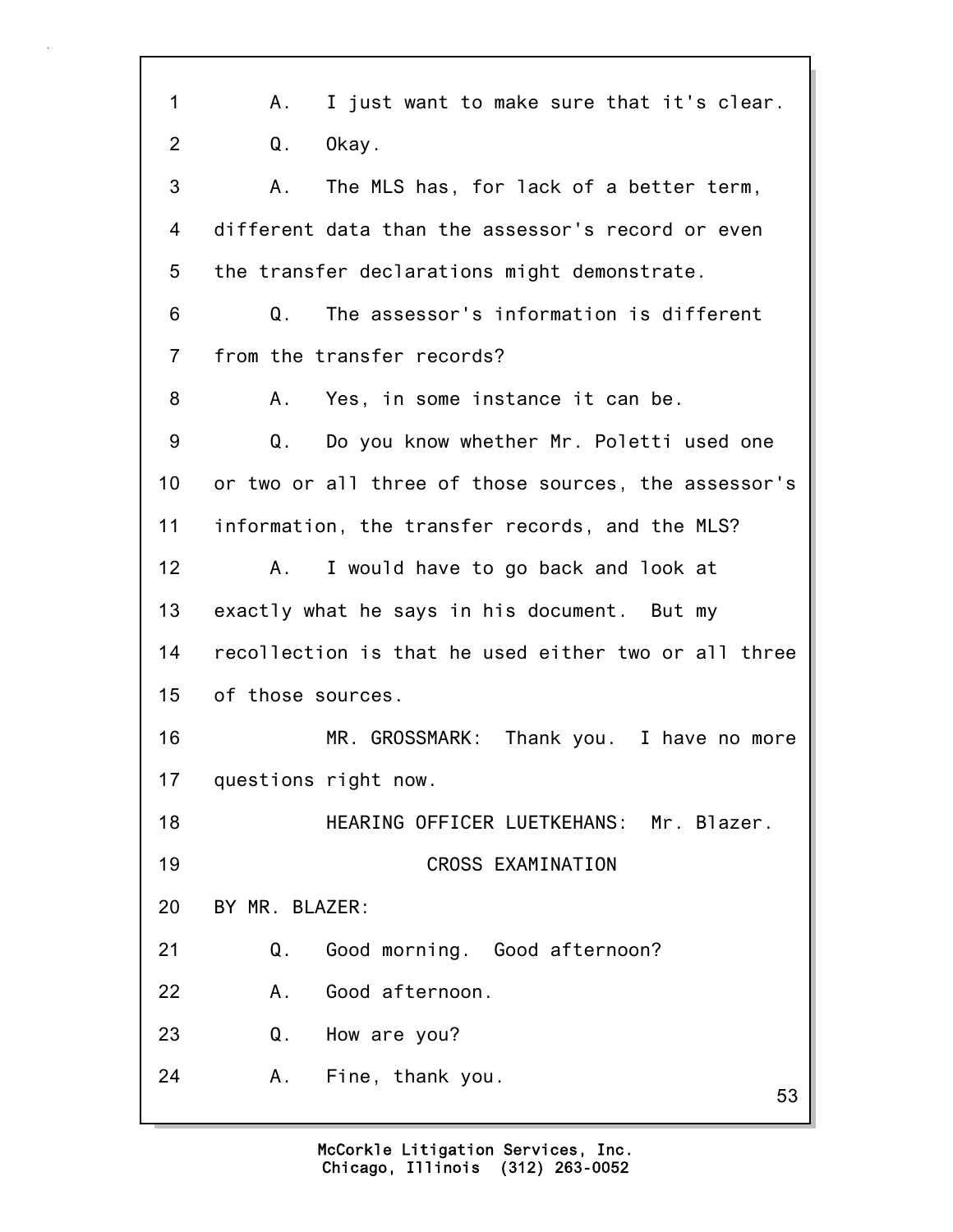54 1 Q. Do you have RLP Exhibit 1 there or i guess 2 the back half of Exhibit 2, your statement of 3 qualifications? 4 A. Yes. 5 Q. The very last page you list professional 6 law firms that you have worked for or you have done 7 work for? 8 A. Yes. 9 Q. I have to admit I am hurt, you didn't 10 include my firm. 11 A. You know what when I was reading through 12 this, I was going to pencil that in and put your 13 firm in there, but I elected not to, I elected not 14 to do that. So I apologize. I knew we would get to 15 the part where I would end up apologizing to you for 16 that omission. 17 Q. You have done one assignment for my firm, 18 correct? 19 A. That is correct. 20 Q. About two years ago? 21 A. Approximately. 22 Q. All right. We will talk about that a 23 little bit later. 24 Now, your report has an effective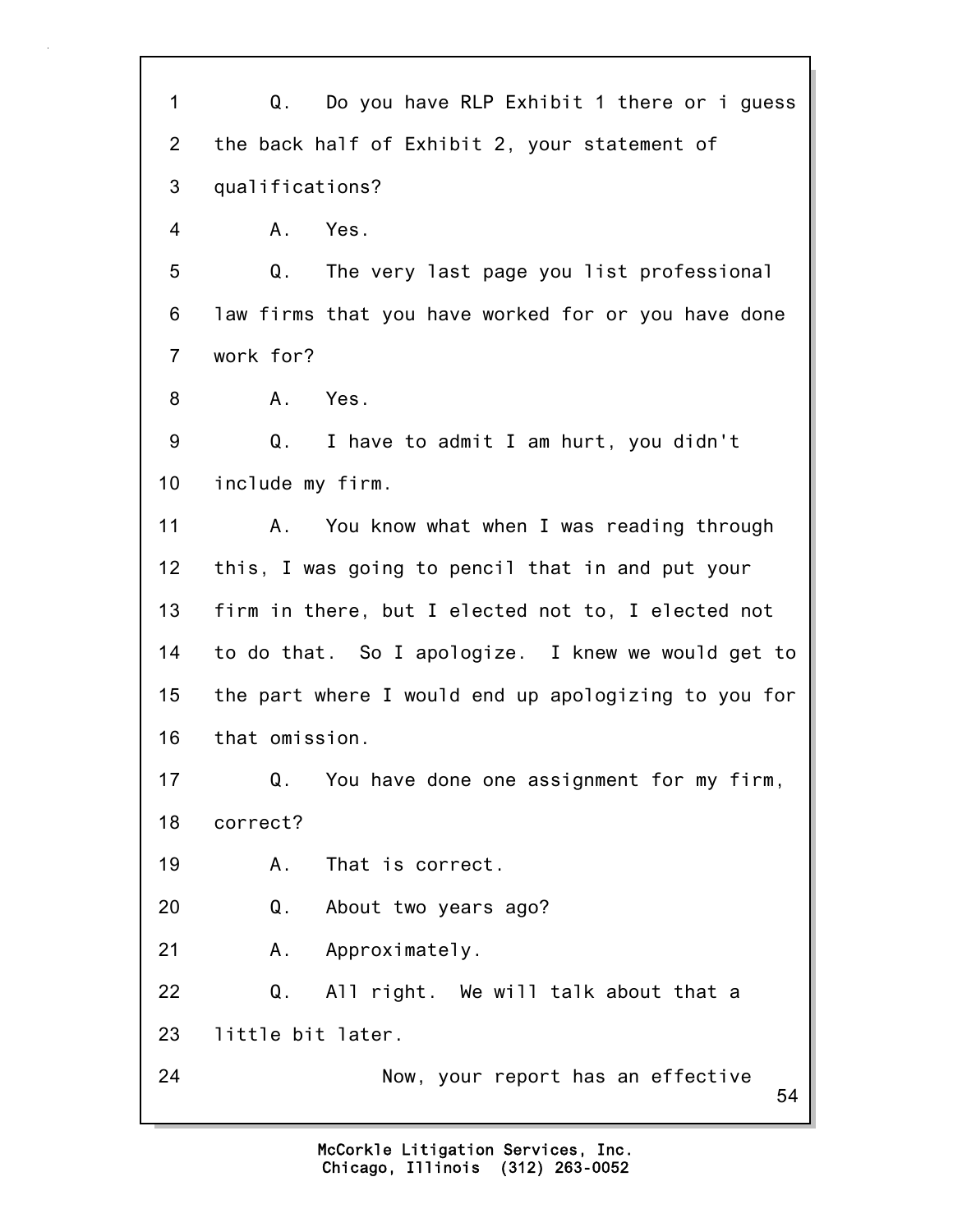55 1 date of September 5, correct? 2 A. I think it has an effective date of 3 September 10, which is the letter of transmittal. 4 Q. If you look at page 11 of your report, it 5 says, here effective date of the review report -- 6 the effective date of this review and report is 7 September 5, 2013? 8 A. The document that I am looking at is --9 here. My page 11 says the effective date of this 10 review and report is September 10, 2013. 11 Q. It's possible I was imagining this. 12 Here's I guess the problem I have. 13 MR. BLAZER: Maybe we will just mark this 14 as TFLP 51, if I may, Mr. Hearing Officer. I 15 unfortunately don't have multiple copies? 16 HEARING OFFICER LUETKEHANS: What do you 17 want to label it. 18 MR. BLAZER: TFLP, 51. 19 HEARING OFFICER LUETKEHANS: TFLP? TCH. 20 MR. BLAZER: TCH? 21 HEARING OFFICER LUETKEHANS: You can show 22 him that one because I have the exact same one you 23 have as well. 24 MR. BLAZER: I think you know where I am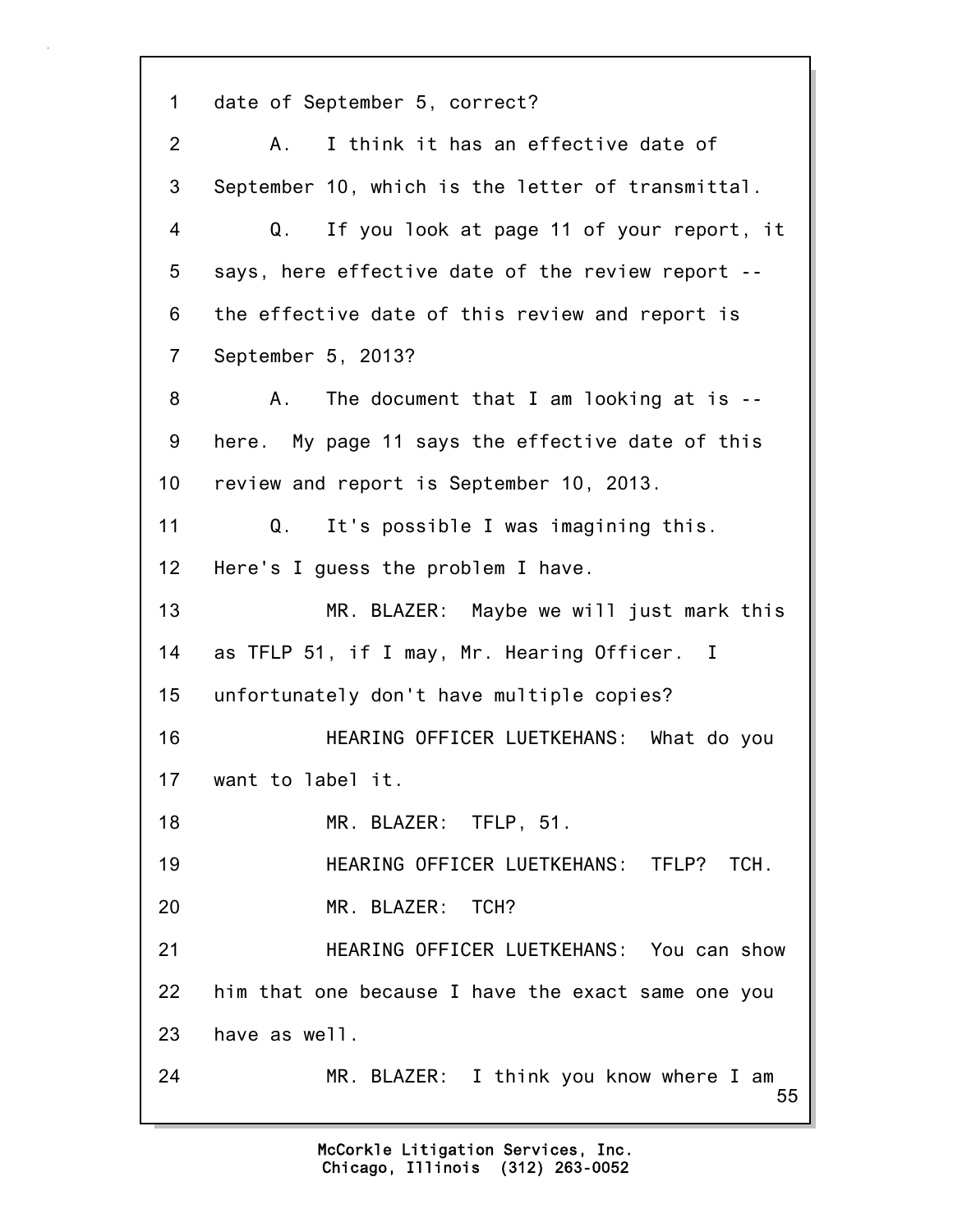1 going with this.

56 2 HEARING OFFICER LUETKEHANS: For the 3 record, just so everybody who doesn't see it, this 4 is the one that we received Sunday from Mr. Sechen. 5 BY MR. BLAZER: 6 Q. Hopefully you can hear me because the cord 7 isn't long enough. I am going to show you, 8 Mr. Kleszynski, the report that was e-mailed to all 9 of the parties in this matter by Mr. Sechen on this 10 past Sunday, as the hearing officer just indicated. 11 And what does that report show as the 12 effective date of the review of report? 13 A. The report shows the effective date of the 14 review of report as September 5. 15 Q. Is it correct then sometime between Sunday 16 and today, you revised this report? 17 A. No. I think that that's a typographical 18 that was, I believe, should have been corrected 19 prior to the submission of the September 10 report. 20 Q. So it was revised sometime after Sunday; 21 is that correct? 22 A. No. My file document says September 10, 23 and quite frankly, I may have transmitted an earlier 24 version to Mr. Sechen in a PDF that was transmitted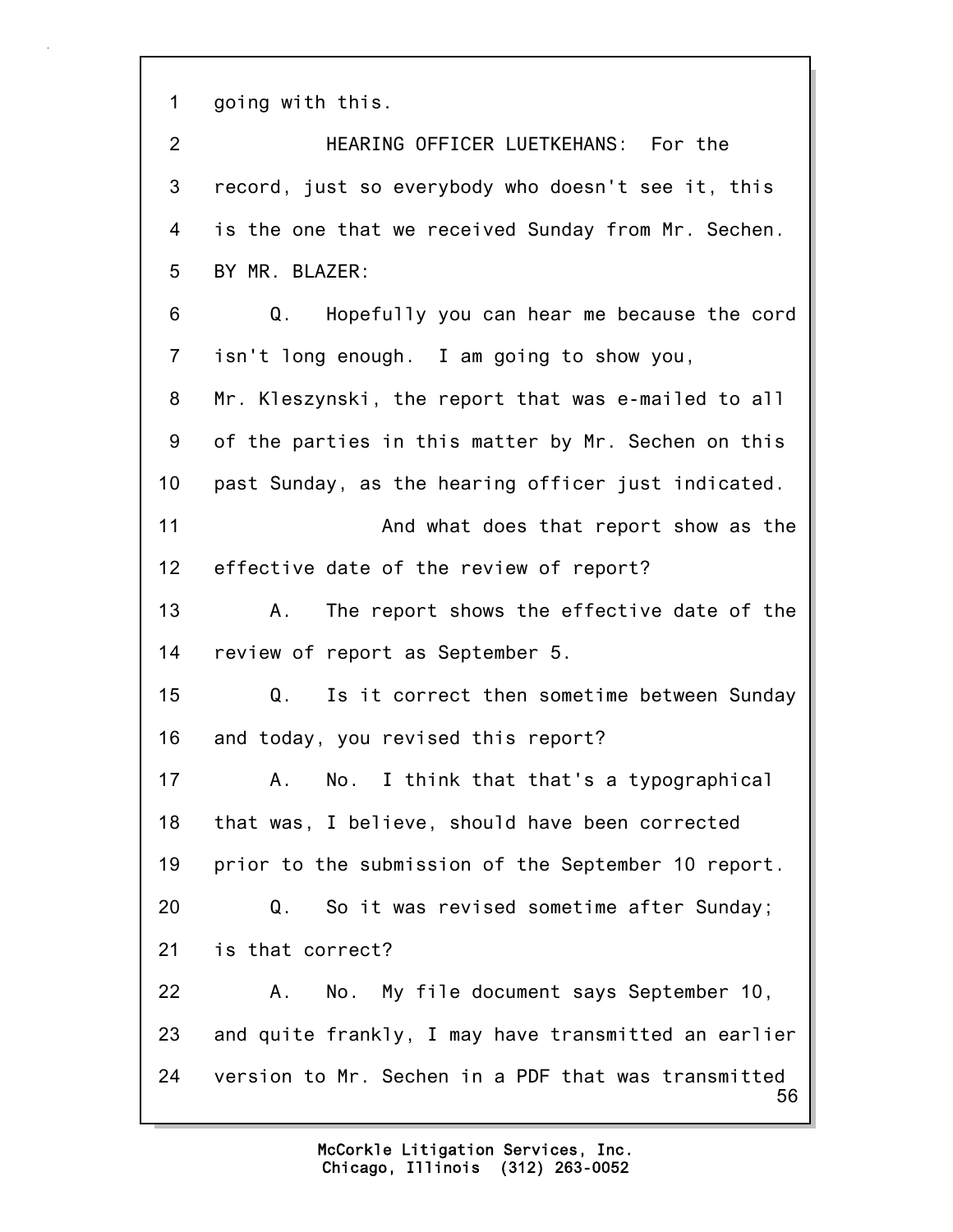57 1 to you that would reflect this, but I would view 2 that as a typographical error. 3 Q. Well, when was that typographical error 4 changed? 5 A. I finalized this report on September 10 6 and that typographical error would have been changed 7 either on or near September 10, because the way I 8 produced this document is that as I am going through 9 it and making my revisions and doing proofreading 10 and things of that character or having my assistant 11 do proofreading, some items like that would get 12 caught and then changed. 13 Q. The cover letter of this thing indicates 14 that you sent it to the Village of Round Lake Park 15 care of Glenn C. Sechen, correct? 16 A. Yes. 17 Q. And the one that was sent to all of us on 18 Sunday indicates a date on the letter of 19 September 10, correct? 20 A. Yes. 21 Q. But as we have indicated, the effective 22 date as, at least on the version that Mr. Sechen 23 gave all of us, says September 5, correct? 24 A. In the body of the report that's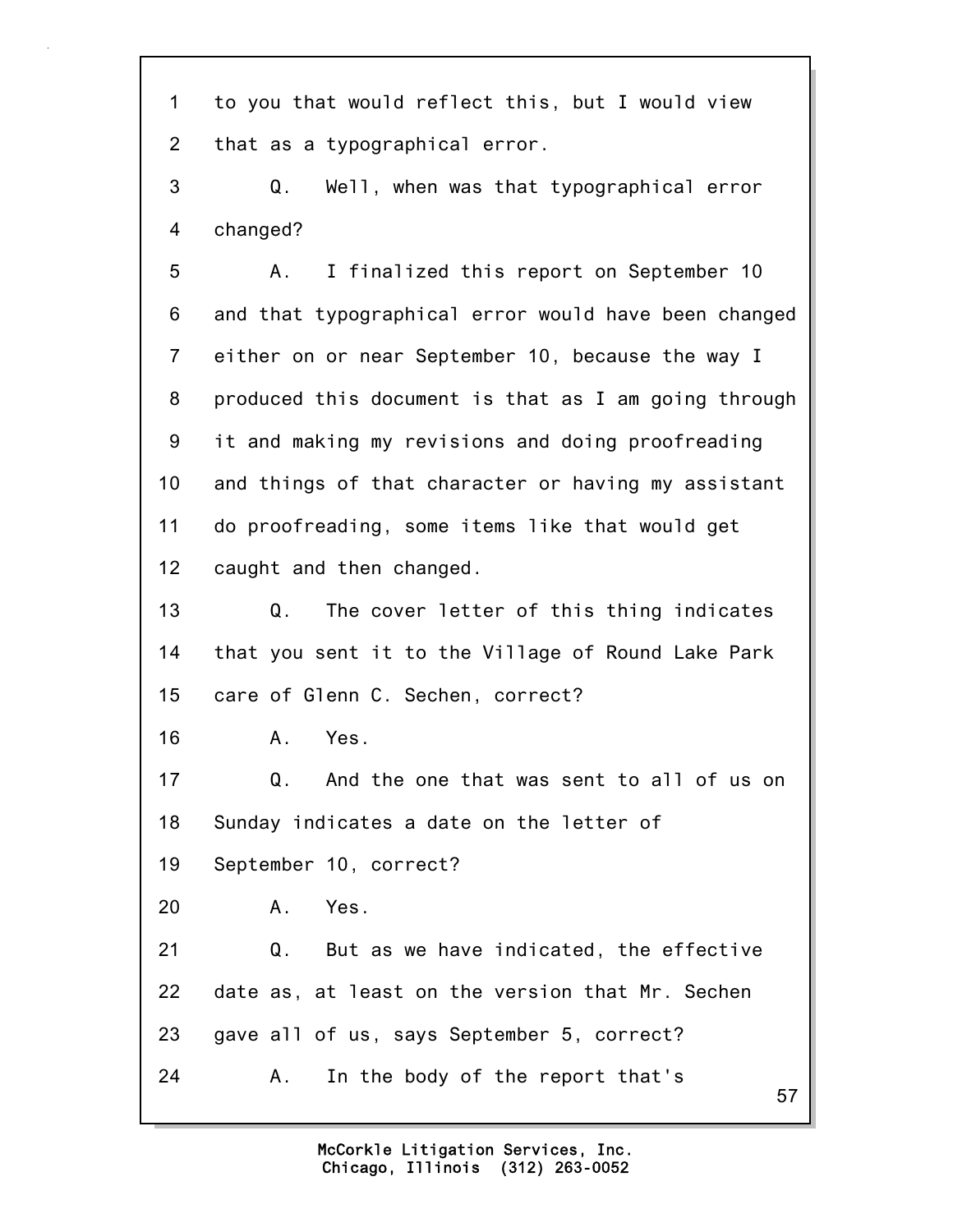58 1 inconsistent, yes. 2 Q. How many versions of this report have you 3 sent to Mr. Sechen? 4 A. I believe I sent two to Mr. Sechen and 5 possibly, yeah, I believe it was two. 6 Q. Is one of them the one that is now RLP No. 7 2? 8 A. Yes. 9 Q. Is one of them the one that is now TCH 51? 10 A. Yes. 11 Q. Are there any others? 12 A. No, to the best of my knowledge, there are 13 not. 14 Q. What do you mean to the best of your 15 knowledge? 16 A. Well, prior to -- I mean, the chain of 17 events is prior to the finalization of the report, I 18 sent along a report to Mr. Sechen so that I could 19 show him what the conclusions were. 20 Q. And when did that occur? 21 A. My suspicion would be is that it was 22 around September 5th based on that date. 23 Q. Could it have been sooner than that? 24 A. Maybe, but I am not sure.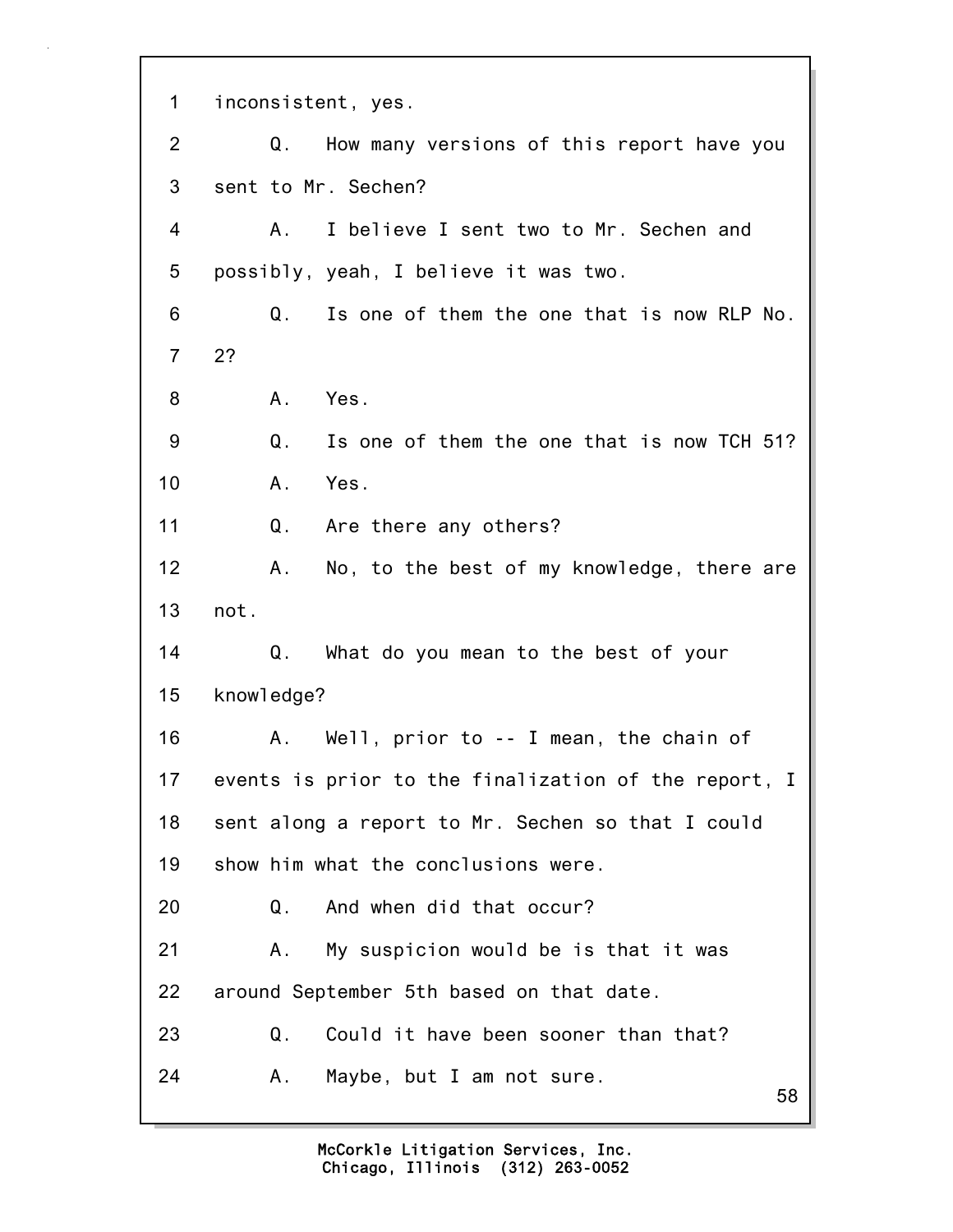59 1 Q. Were you the only one at your office who 2 was working on this project for Mr. Sechen or for 3 the Village? 4 A. The answer to that question would be, yes, 5 prior to it going through what would be identified 6 as a final proofreading. 7 Q. And how many people conducted the final 8 proofreading? 9 A. One. 10 Q. Who was that? 11 A. Susan Newman, who's the administrative 12 assistant at my office. 13 Q. Did she transmit any versions of this 14 report to Mr. Sechen? 15 A. She did not, at least to the best of my 16 knowledge, she did not. 17 Q. So she might have, but you don't know? 18 A. It would be -- I guess the easiest way to 19 say that, it would be uncharacteristic if that 20 occurred. 21 Q. And when you sent what you recall to be 22 the first draft of this report to Mr. Sechen, did 23 you receive any comments back? 24 A. Sure.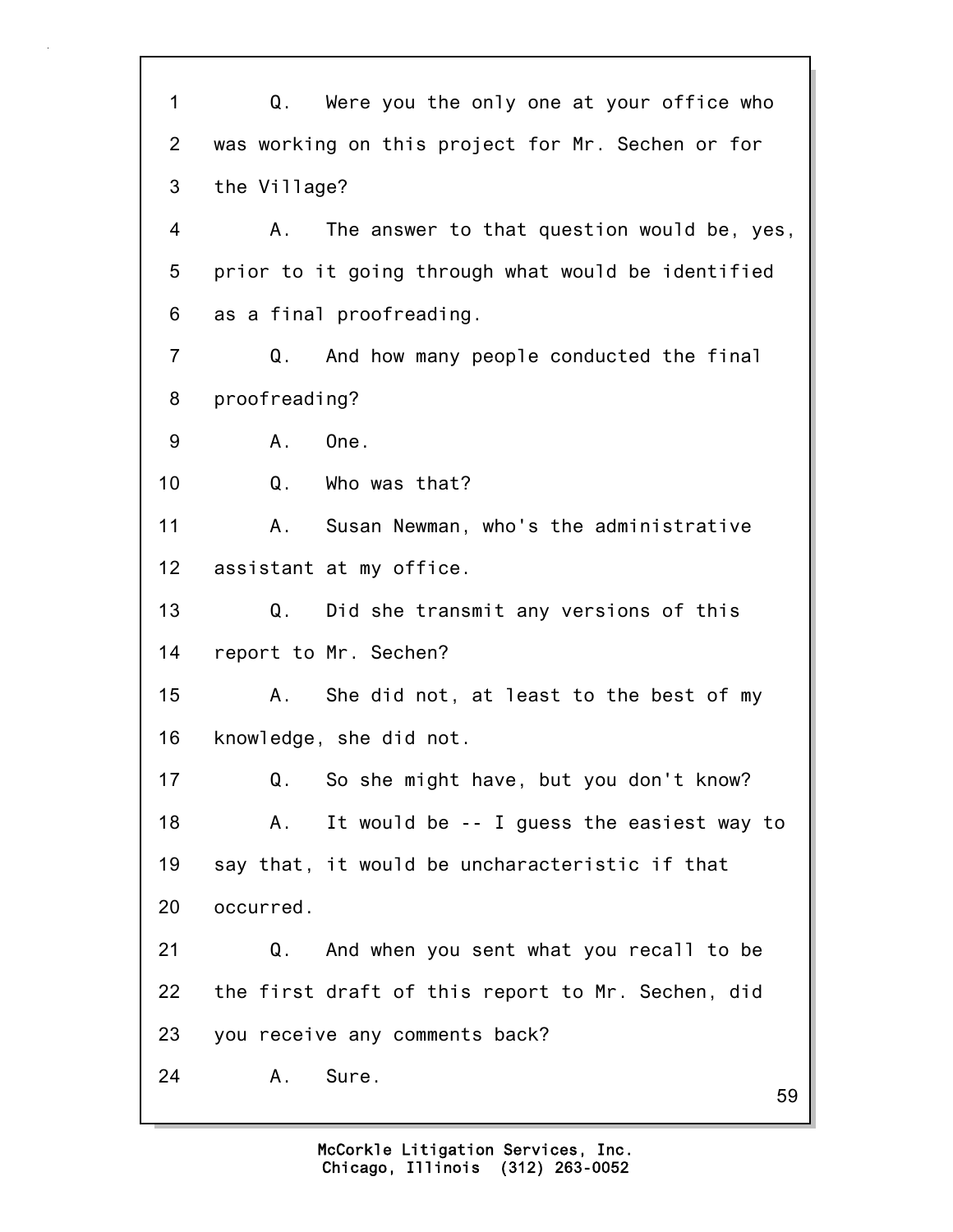1 Q. All right. And where are his comments? 2 A. There weren't any. I mean, I received 3 comments back and since that Mr. Sechen read through 4 the report, we had discussion relative to the 5 language about Criterion 3, about the minimization, 6 we had some conversation relative to my conclusions 7 that the development of the property would not have 8 a deleterious impact on value or was placed in such 9 a position to minimize an impact on surrounding 10 value, and those were pretty much the verbal 11 comments that were made. 12 Q. And how many conversations did you have 13 with Mr. Sechen? 14 A. Over the time that I was working on this 15 assignment, I probably had three to five discussions 16 with Mr. Sechen. 17 Q. When did you start work on this 18 assignment? 19 A. I started working on this assignment, we 20 opened our file on September 9, which means that we 21 formerly opened that file, but my actual work on 22 this file began sometime in June, after June 21st, 23 when I received my contract back from the Village 24 Clerk of Round Lake Park.

60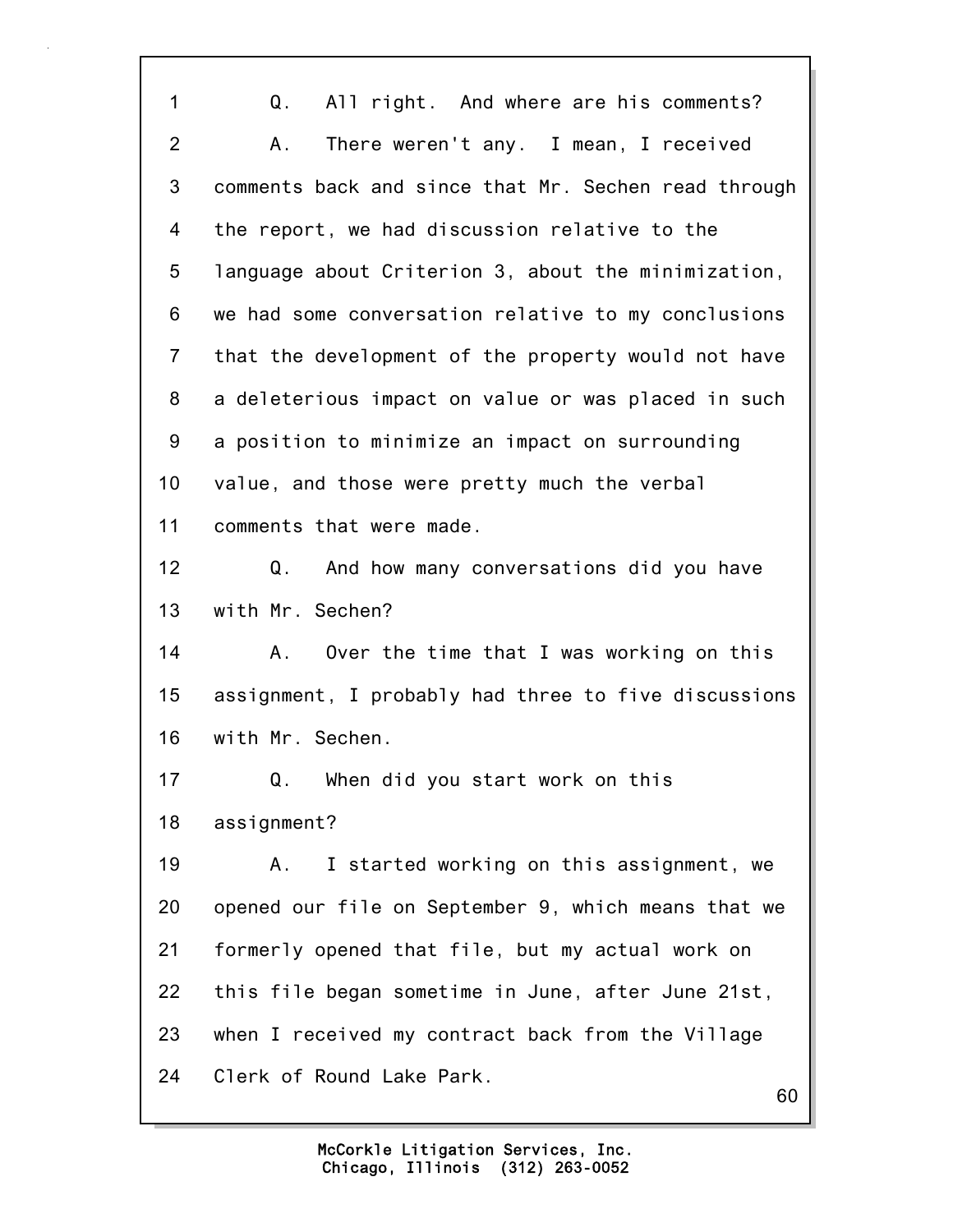61 1 Q. But you didn't open a file on this until 2 September 9? 3 A. I didn't formally open the file, I had -- 4 for lack of a better term, I had the Application 5 that was presented to me after we were hired and, 6 quite honestly, it just sat in my conference room 7 and didn't open the file until I instructed my 8 assistant to open the file. 9 Q. So you opened your file after you had had 10 conversations with Mr. Sechen? 11 A. As far as that date is concerned on the 12 jacket of that file, that would be true. That would 13 not -- 14 Q. I am sorry. 15 A. That would not describe when the actual 16 work on this file began. 17 Q. I understand. 18 And you opened your file after you 19 had transmitted to Mr. Sechen at least one draft of 20 your report, correct? 21 A. Yeah, technically speaking, that's 22 correct. 23 Q. If I asked you this, I apologize. I am 24 sure I will hear an objection if I did.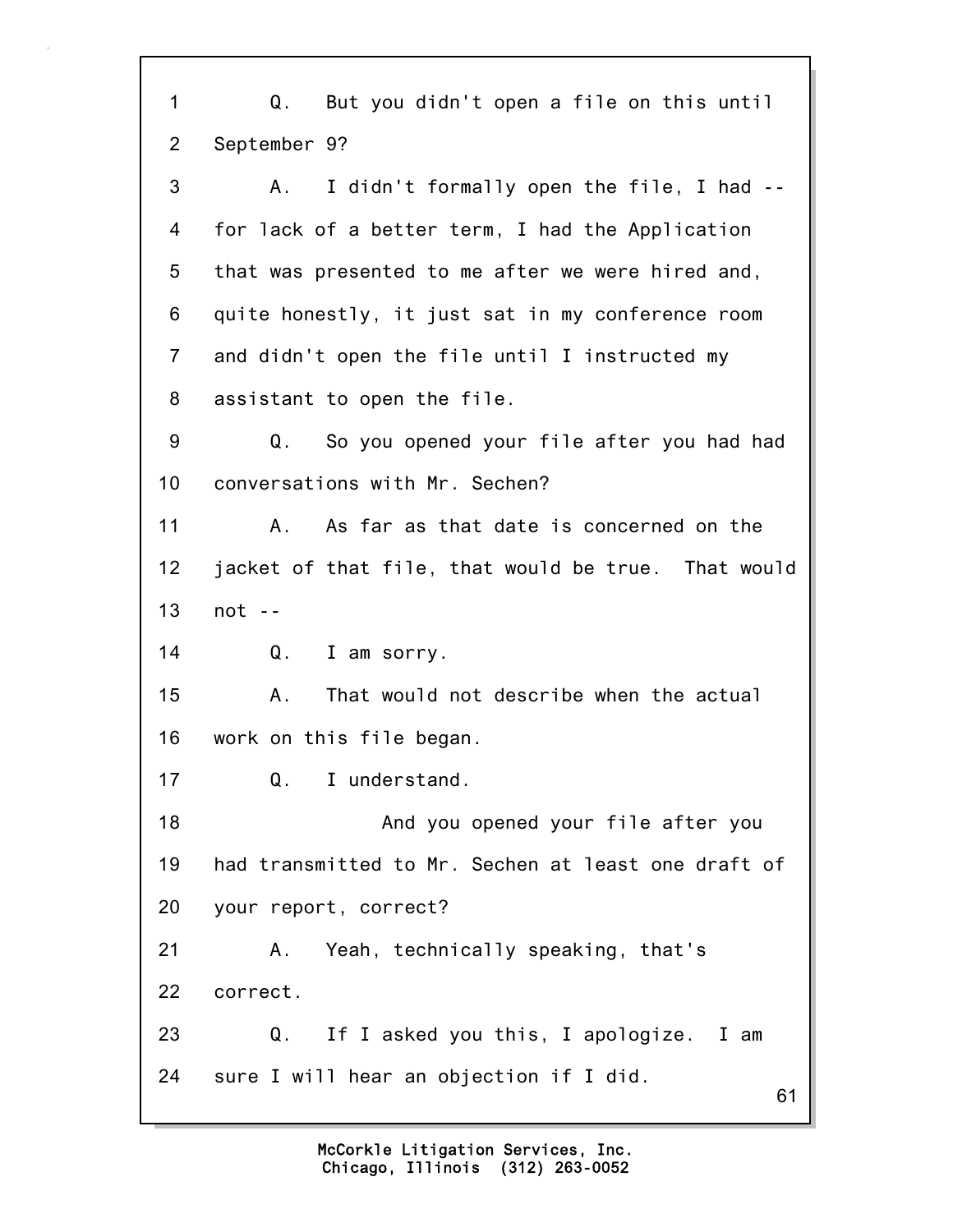| 1               | How many conversations did you have                  |
|-----------------|------------------------------------------------------|
| $\mathbf{2}$    | with Mr. Sechen regarding the content in your        |
| 3               | report?                                              |
| 4               | MR. SECHEN: It was asked and answered.               |
| 5               | Three to five.                                       |
| 6               | HEARING OFFICER LUETKEHANS: Actually, I              |
| $\overline{7}$  | don't think it was.                                  |
| 8               | MR. BLAZER: I couldn't remember.                     |
| 9               | HEARING OFFICER LUETKEHANS: That was                 |
| 10              | slightly different question. The first question was  |
| 11              | how many overall conversations is what was answered. |
| 12 <sub>2</sub> | That was a slightly different question. So I will    |
| 13              | let the question stand.                              |
| 14              | BY MR. BLAZER:                                       |
| 15              | How many conversations did you have with<br>Q.       |
| 16              | Mr. Sechen regarding the content of your report?     |
| 17              | During what time period?<br>Α.                       |
| 18              | The entire time period from the beginning<br>Q.      |
| 19              | of your assignment until today?                      |
| 20              | I would have to guess that my interaction<br>Α.      |
| 21              | with Mr. Sechen in this matter included probably ten |
| 22              | conversations from the time that I received the      |
| 23              | application to the completion of the report.         |
| 24              | And you said, at least in the<br>Q.<br>62            |

٦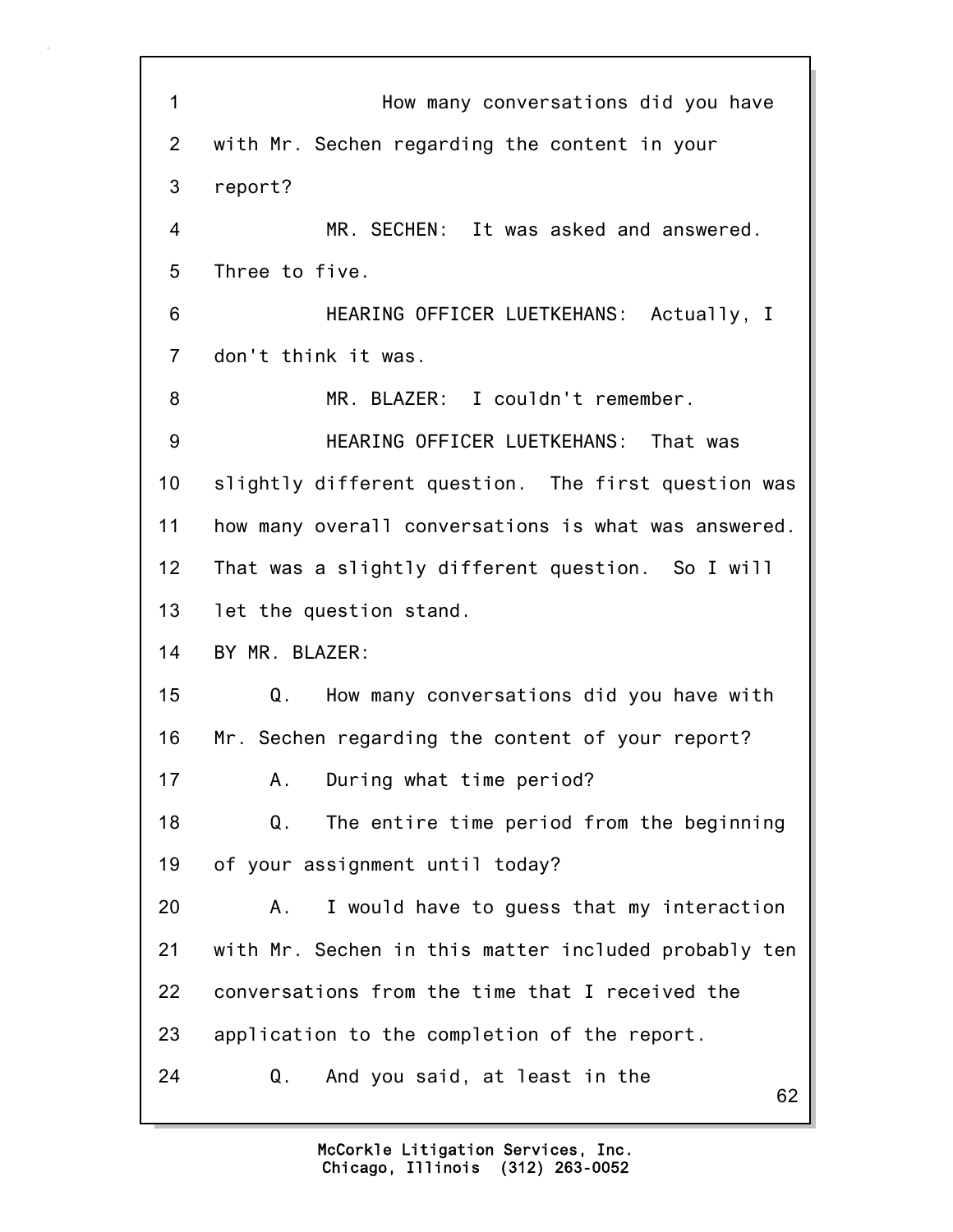1 conversations, that you received comments from 2 Mr. Sechen regarding the content of your report; is 3 that correct?

4 A. No, what I think I said was that when I 5 completed the draft of the report or the, what I 6 would call what's identified as the September 5th 7 draft of the report, I did receive comments from 8 Mr. Sechen as it related to the conclusions because 9 that's when the conclusions were formulated.

10 Q. Did the first version of this report, 11 whenever it was transmitted to Mr. Sechen, include 12 your independent opinion, separate and apart from 13 your review of the Poletti report?

14 A. Yes. To the -- again, yes, the answer to 15 that question is yes.

16 Q. And you never received any written 17 comments back from Mr. Sechen regarding what you 18 were doing?

19 A. Not a one.

20 Q. They were all verbal?

21 A. Yes.

22 Q. Have you ever spoken to any other person 23 on behalf of the Village of Round Lake Park? 24 A. I have not.

63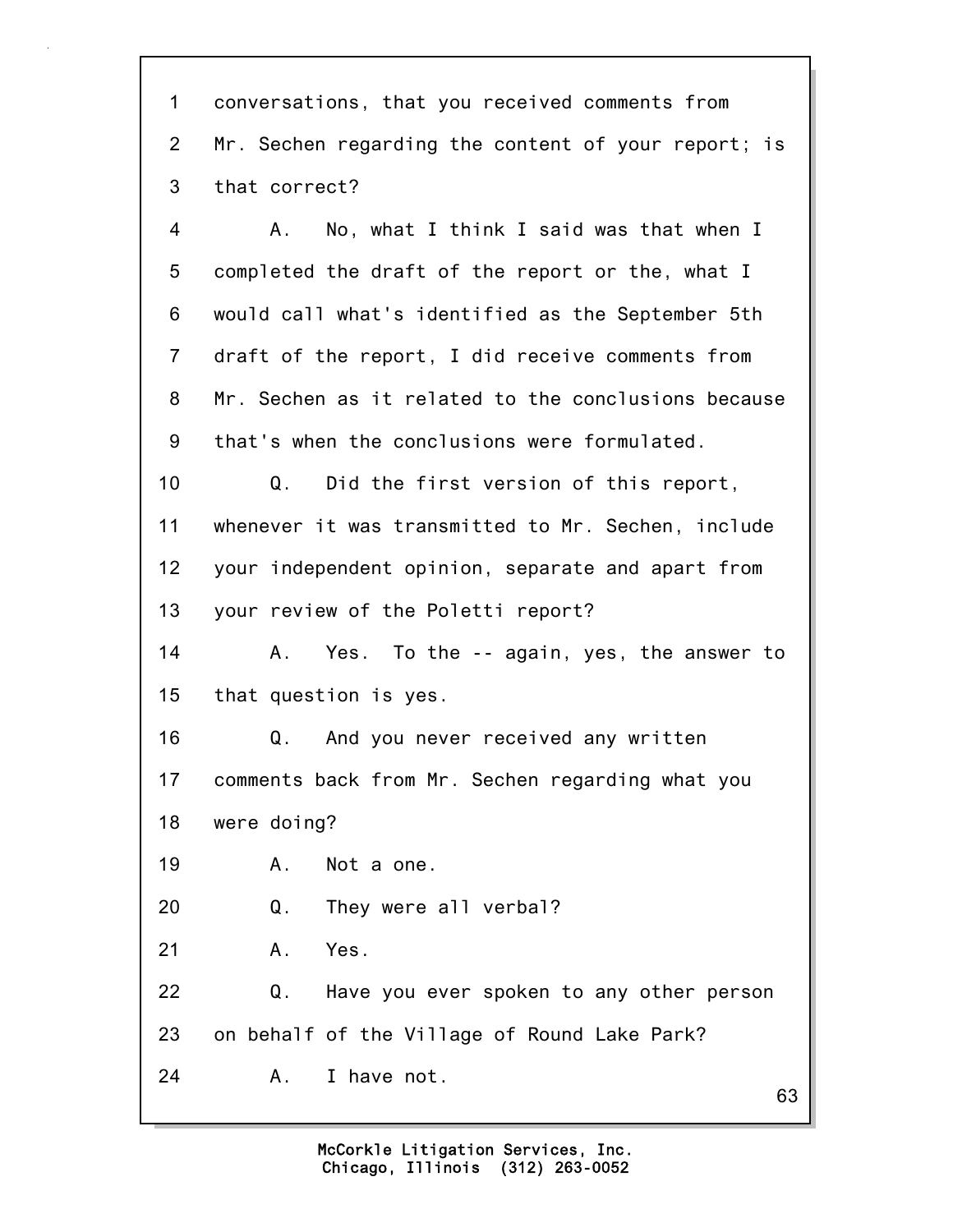64 1 Q. As I understand it, as indicated in your 2 report, your assignment was completed in accordance 3 or in compliance with USPAP, correct? 4 A. It was. 5 Q. And that's the Uniform Standards of 6 Professional Appraisal Practice and the Code of 7 Ethics of the Appraisal Institute, correct? 8 A. That is correct. 9 Q. And you're aware that under that Code of 10 Ethics, an appraiser must not advocate the cause or 11 interest of any party or issue, correct? 12 A. I am absolutely aware of that part of the 13 Code of Ethics, as well as the Uniform Standards. 14 Q. You're also aware then that an appraiser 15 must not accept an assignment that includes the 16 reporting of predetermined opinions and conclusions, 17 correct? 18 A. That is absolutely correct. But that is 19 part of both of the Code of Ethics as well as USPAP. 20 Q. A couple of more that I think we're going 21 to agree on. 22 You're also aware that an appraiser 23 must not misrepresent his or her role when providing 24 valuation services that are outside of appraisal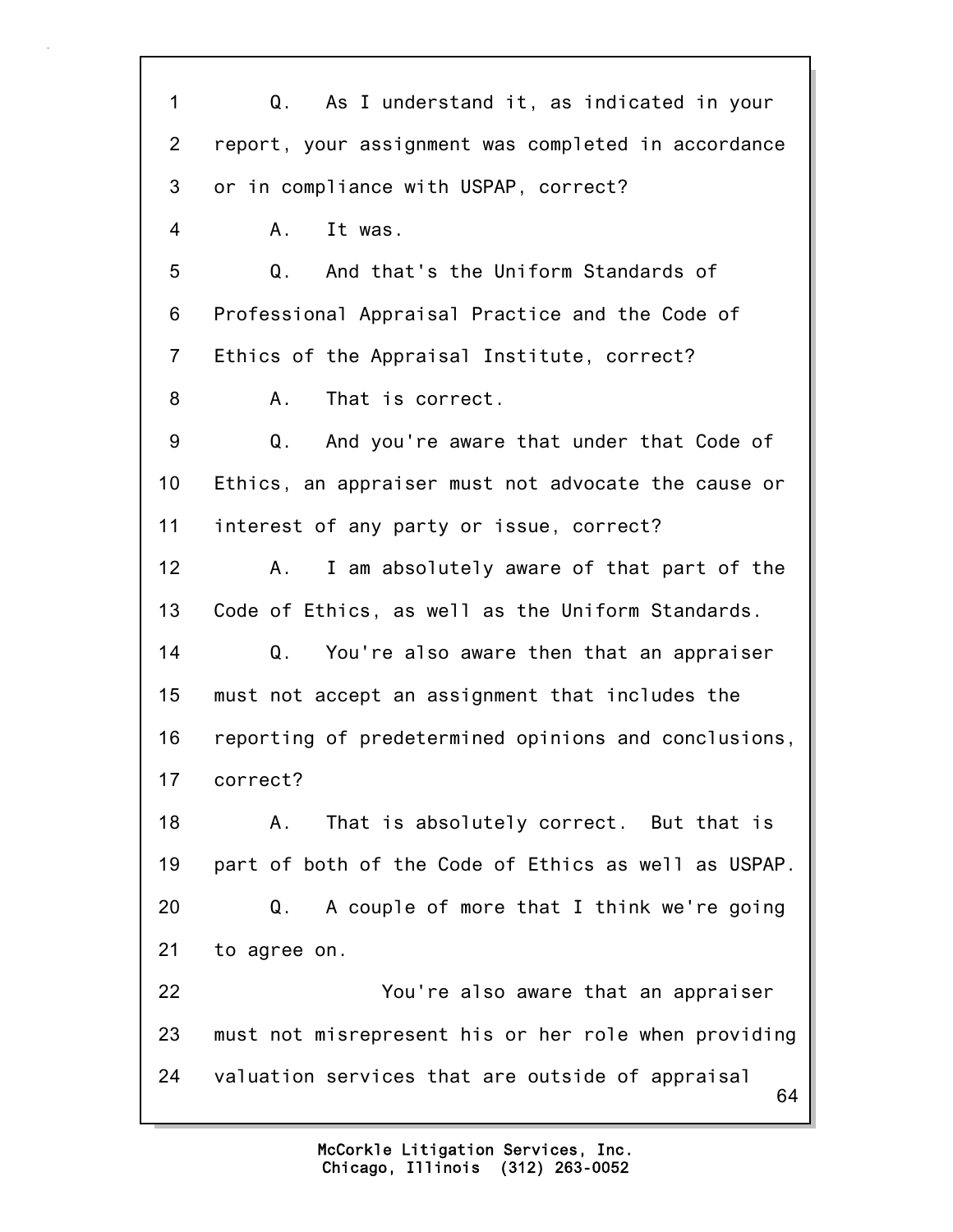1 practice, correct?

2 A. We would agree on that also.

3 Q. Here's another one, an appraiser must not 4 communicate assignment results with the intent to 5 mislead or to defraud, correct?

6 A. That would also be true.

7 Q. And then finally, an appraiser must not 8 use or communicate a report that is known by the 9 appraiser to be misleading or fraudulent, correct? 10 A. That is also true.

11 Q. You testified that your assignment in this 12 matter was to act in the capacity of a review 13 appraiser to determine if Poletti rendered a 14 credible opinion, did I restate your testimony 15 correctly?

16 A. I think you did.

17 Q. And the review you conducted was under 18 Standard 3 of USPAP, correct?

19 A. That is correct.

20 Q. When did your assignment expand to include 21 a critique of the MaRous report?

22 A. Upon receipt of the MaRous report.

23 Q. On September 12th?

24 A. I don't remember the day that that was

65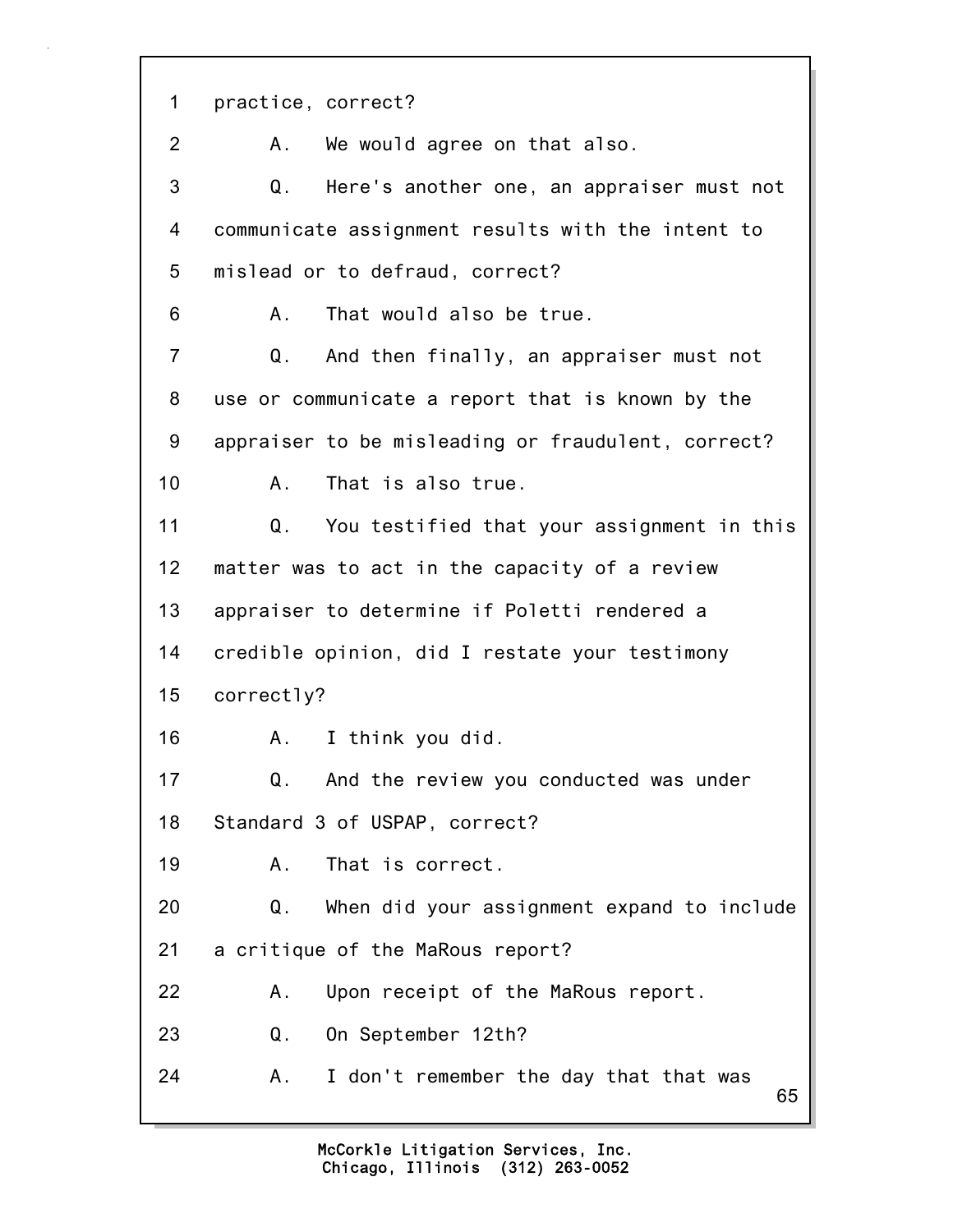66 1 transmitted to me, but it was sometime after, it was 2 sometime after my review work had been done. 3 Q. So sometime after you generated your 4 initial report, someone said to you, I want you to 5 review the MaRous report, correct? 6 A. That would be a correct -- well, I think 7 more specifically what transpired was, is that the 8 MaRous report was transmitted to me and I was asked 9 to read it. 10 Q. Were you asked to conduct a Standard 3 11 review? 12 A. I was not asked to conduct a Standard 3 13 review, nor did I offer to conduct a Standard 3 14 review in this instance. 15 Q. And, in fact, you didn't conduct a 16 Standard 3 review of the MaRous report, correct? 17 A. That is correct. 18 Q. And I think it's safe to assume, but I 19 have to ask you any way, the person who asked you to 20 expand your assignment to include a review of the 21 MaRous report was Mr. Sechen, correct? 22 A. That would be a correct statement. 23 Q. On behalf of the Village of Round Lake 24 Park?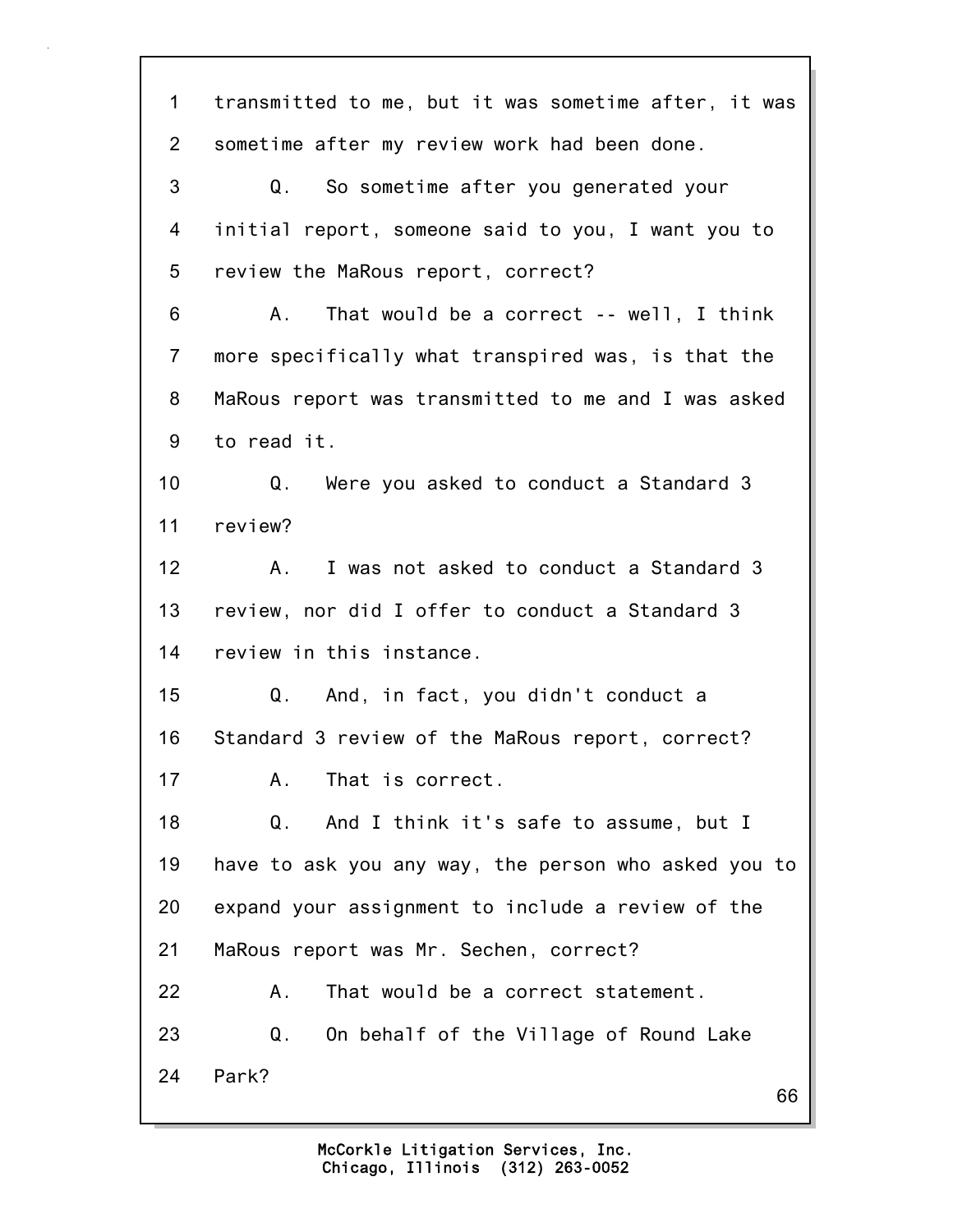1 A. Well --

2 Q. Correct.

3 A. I presume that it was acting on behalf of 4 the Village of Round Lake Park, but that was the 5 question he asked me, he asked me to review the 6 MaRous document.

7 Q. When did your assignment expand beyond a 8 review of the Poletti report to include your own 9 independent opinion regarding impact on value to the 10 surrounding area?

11 A. I consider that to be part of the review 12 or part of the review. I don't think I was ever 13 truly ever asked specifically to formulate that 14 opinion, but offered that opinion after completing 15 my work. It was sort of an add on, so to speak, 16 because I was convinced after doing the work that I 17 had done that the conclusion was solid.

18 Q. And what did Mr. Sechen tell you when he 19 saw your opinion regarding your independent opinion 20 regarding the value of surrounding property?

21 A. He was okay with it.

22 Q. He was okay with it?

23 A. Yeah.

24 Q. What did he tell you?

67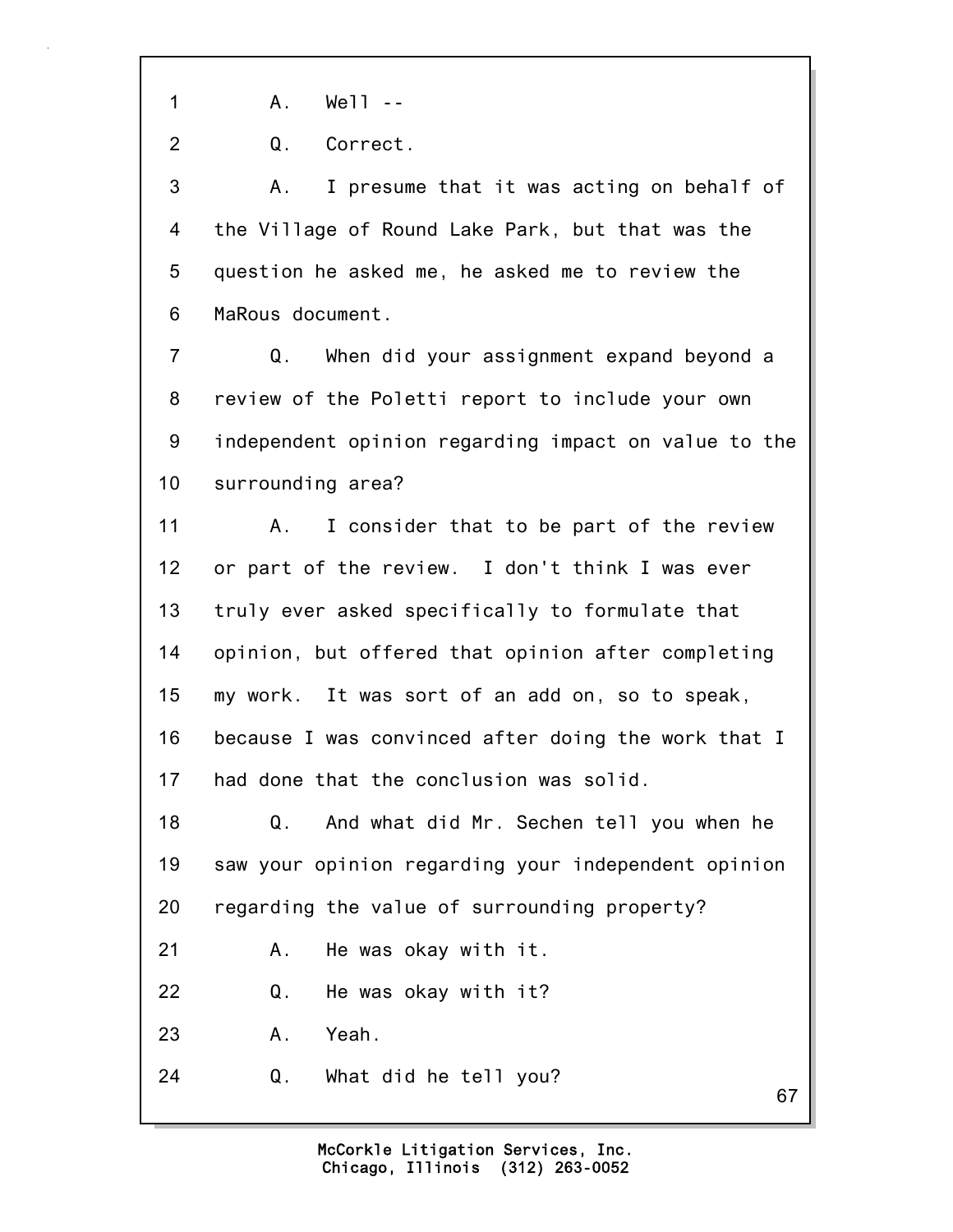68 1 A. He noted that I had formulated my own 2 opinion and asked me if I was comfortable with doing 3 that, and I said I was. 4 Q. Now, in the context of your report, 5 whichever version you're looking at, in your 6 testimony here today, are you speaking on behalf of 7 the Village of Round Lake Park? 8 MR. SECHEN: Move to strike the comment. 9 MR. BLAZER: It wasn't a comment -- 10 HEARING OFFICER LUETKEHANS: Rephrase the 11 question. 12 BY MR. BLAZER: 13 Q. In the context of your report, 14 Mr. Kleszynski, whether it's the September 5 version 15 or the September 10 version. 16 A. Actually they're both September 10 version 17 because that's the date it's transmitted. The 18 typographical error in the report is on page 11 19 where it should have read 10. 20 Q. We will accept September 10, it's really 21 not that big of a deal at this point. 22 In the context of that report in your 23 testimony here today, are you speaking on behalf of 24 the Village of Round Lake Park?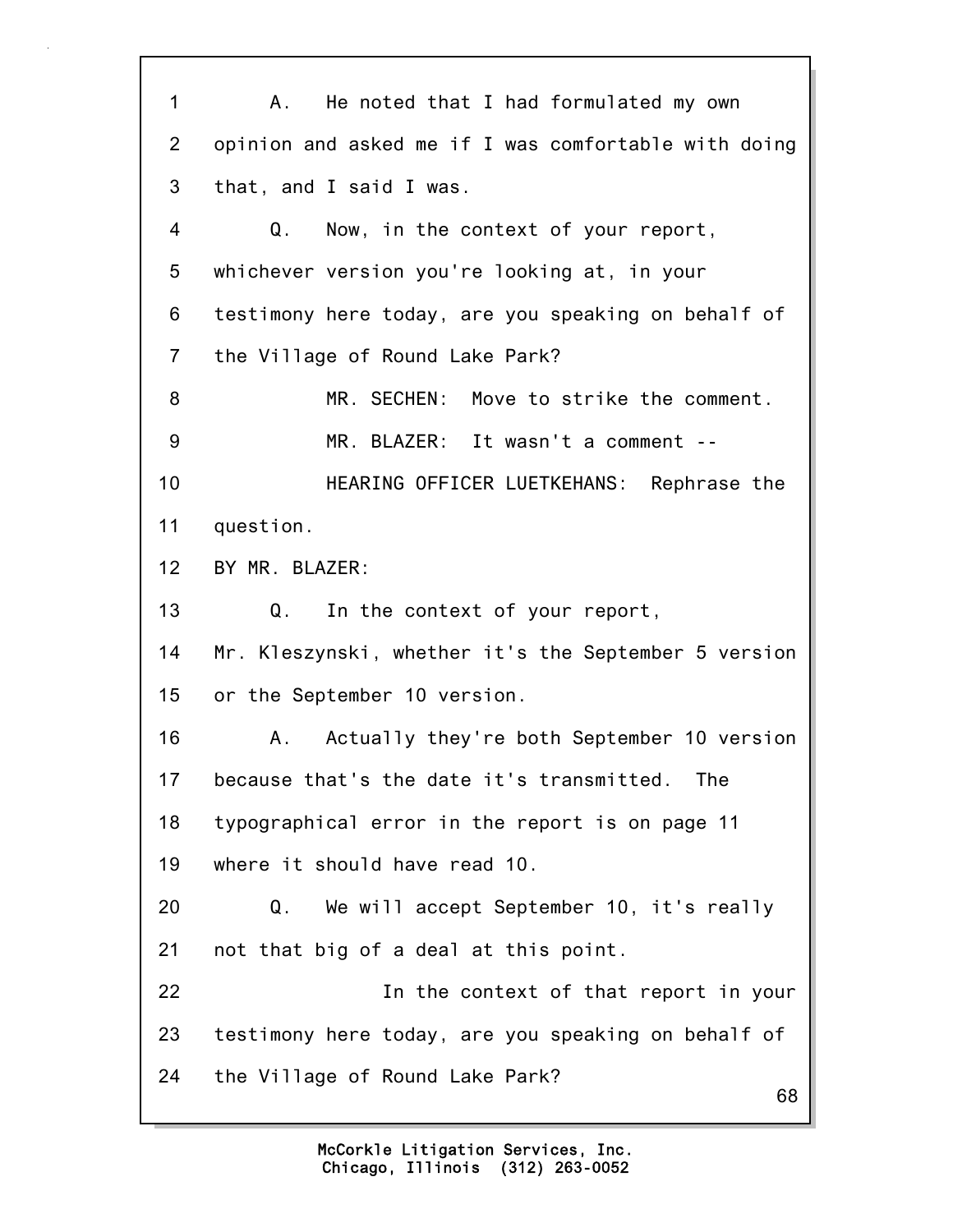69 1 A. I am speak on behalf of Dale Kleszynski as 2 a review appraiser who was given a professional 3 assignment in order to determine whether or not the 4 person whose work I reviewed met the standards of 5 professional practice and formulated a credible 6 opinion. I'm talking on this issue based on my work 7 and not on behalf of anyone else. 8 Q. So your client is not the Village of Round 9 Lake Park? 10 A. Sure. My client is -- my client is the 11 Village of Round Lake Park in care of Mr. Sechen's 12 law firm. 13 Q. And Mr. Sechen is not paying your bills, 14 the Village of Round Lake Park is, correct? 15 A. I would presume that somebody is paying my 16 bills whether it is Mr. Sechen or the Village of 17 Round Lake Park. My presumption is that a bill will 18 be sent and that it will be paid. 19 Q. So are you saying that acting on behalf of 20 the Village of Round Lake Park is not in the scope 21 of your retention? 22 A. I take exception to the terminology where 23 you imply that I am acting on behalf of anyone. In 24 this particular instance and in every instance that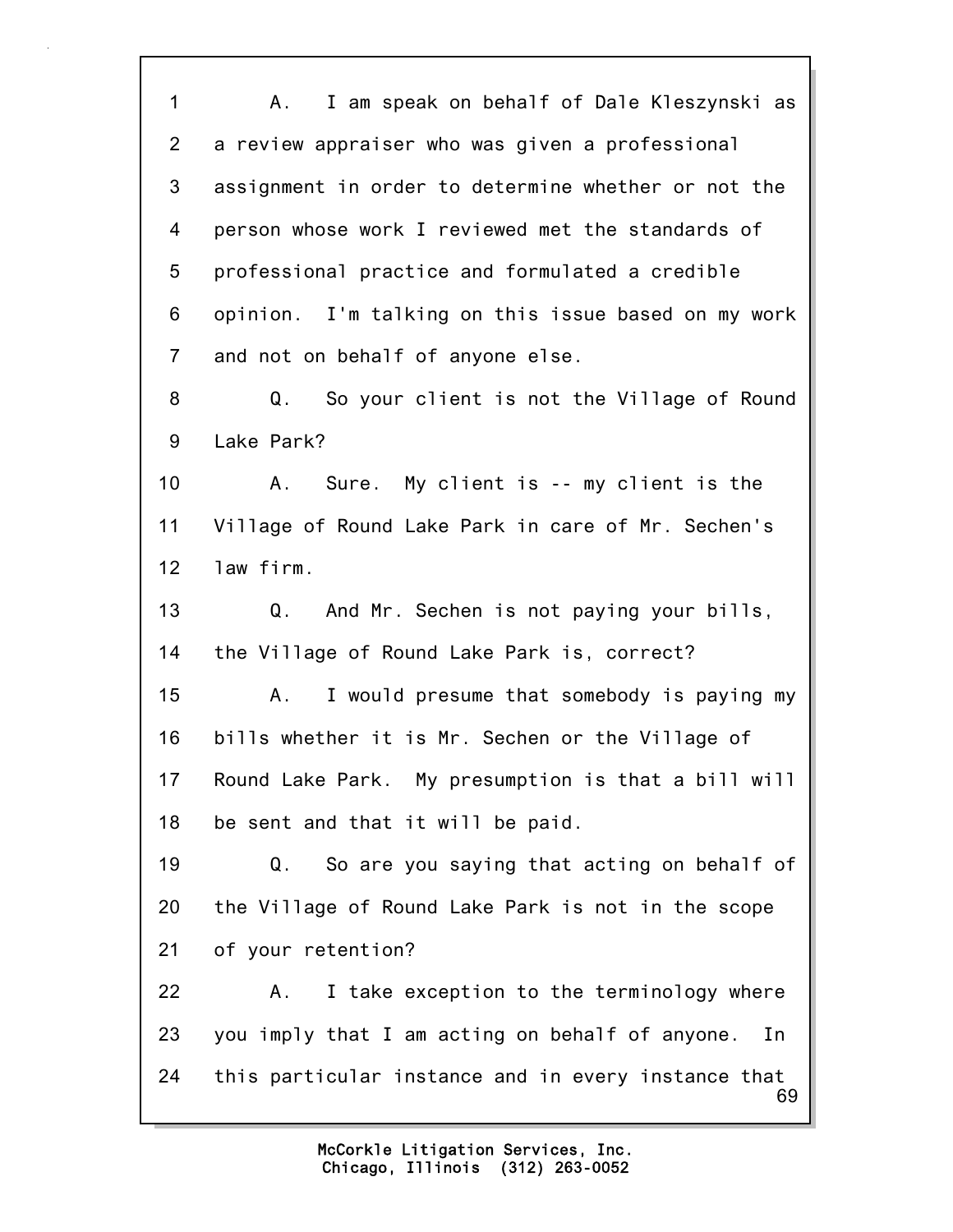1 an appraiser is hired to formulate an opinion and 2 they claim or are doing it in accordance with the 3 professional ethics and the Uniform Standards of 4 Professional Appraisal Practice, independence of 5 that opinion is presumed if the appraiser is doing 6 their job correctly, and that's what occurred in 7 this instance.

8 Q. Let's try it this way: One of your 9 opinions, I think as we discussed, is that the 10 subject facility will not have an impact on the 11 value of surrounding property, correct?

12 A. That is my opinion.

13 Q. And you have indicated in your report, 14 it's on page 11, last paragraph, in addition to 15 reviewing the Poletti report, the client requested 16 that I use the data in the Poletti report and other 17 information to formulate an independent opinion and 18 determine if the Groot Industries Inc. Lake Transfer 19 Station is located to minimize the effect on the 20 value of surrounding property; did I read that 21 correctly?

22 A. You did.

70 23 Q. So it sounds to me, based on what you 24 wrote in your report, that rather than volunteering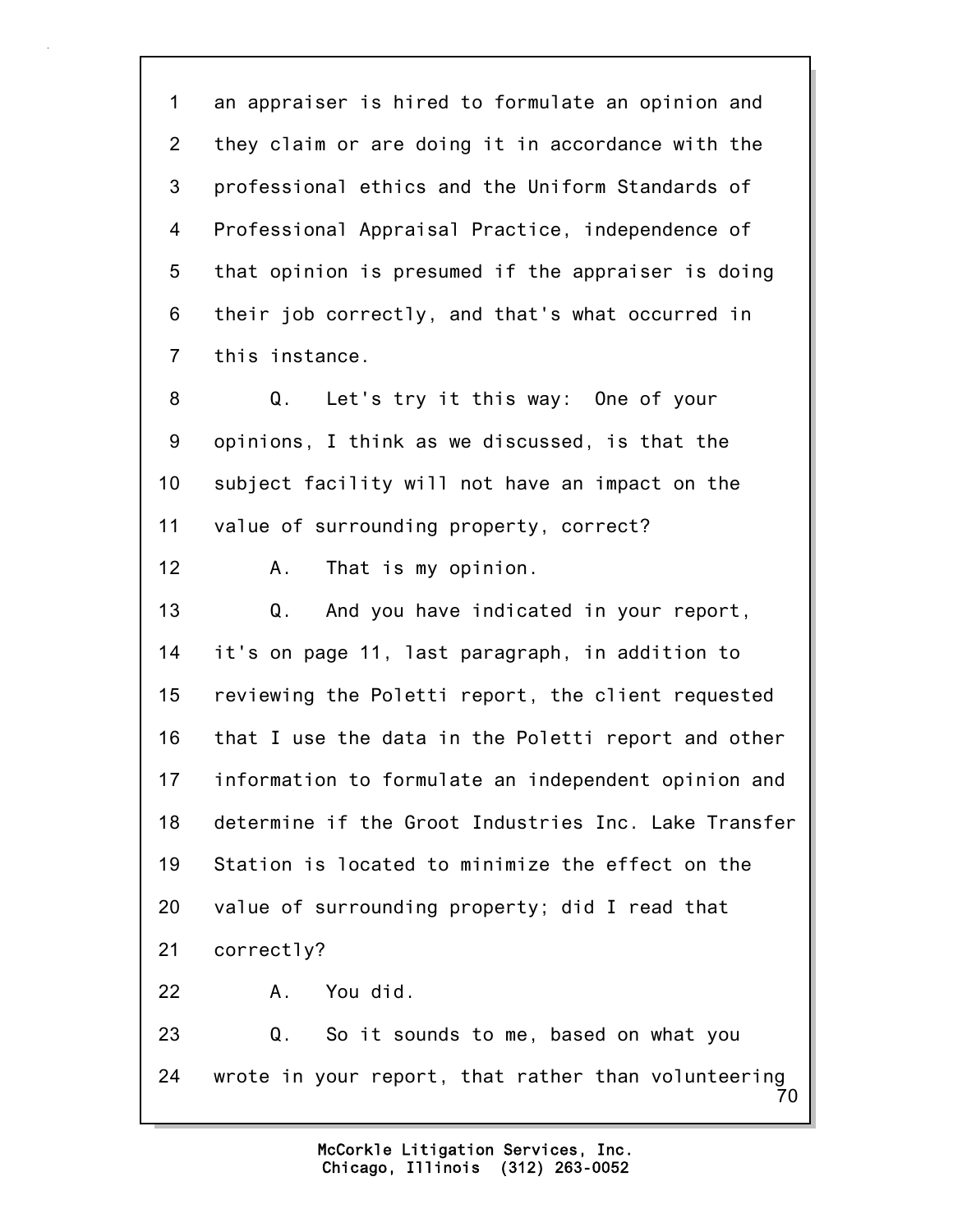71 1 your independent opinion, in fact, the client asked 2 to you do that; isn't that right? 3 A. Actually, I guess I would have to answer 4 that yes and no. And whether or not that's artfully 5 stated in the body of my report, under the uniform 6 standards, for example, I am entitled formulate that 7 opinion and I elected to do so. 8 Q. But that's not what you said in your 9 report, isn't it? 10 A. My report says that they requested. 11 Q. And who requested it? 12 A. In the safety of -- no one requested it 13 specifically. I formulated that opinion independent 14 after doing my work. 15 Q. So that's another typo? 16 A. I wouldn't consider it to be a typo, I 17 would consider it if I had, like many of these 18 documents, if I had the opportunity to review it 19 after a question such as that, I might have written 20 it differently. 21 Q. But you reviewed this report with 22 Mr. Sechen multiple times, right? 23 A. Right, I reviewed the report with 24 Mr. Sechen one time and I reviewed it internally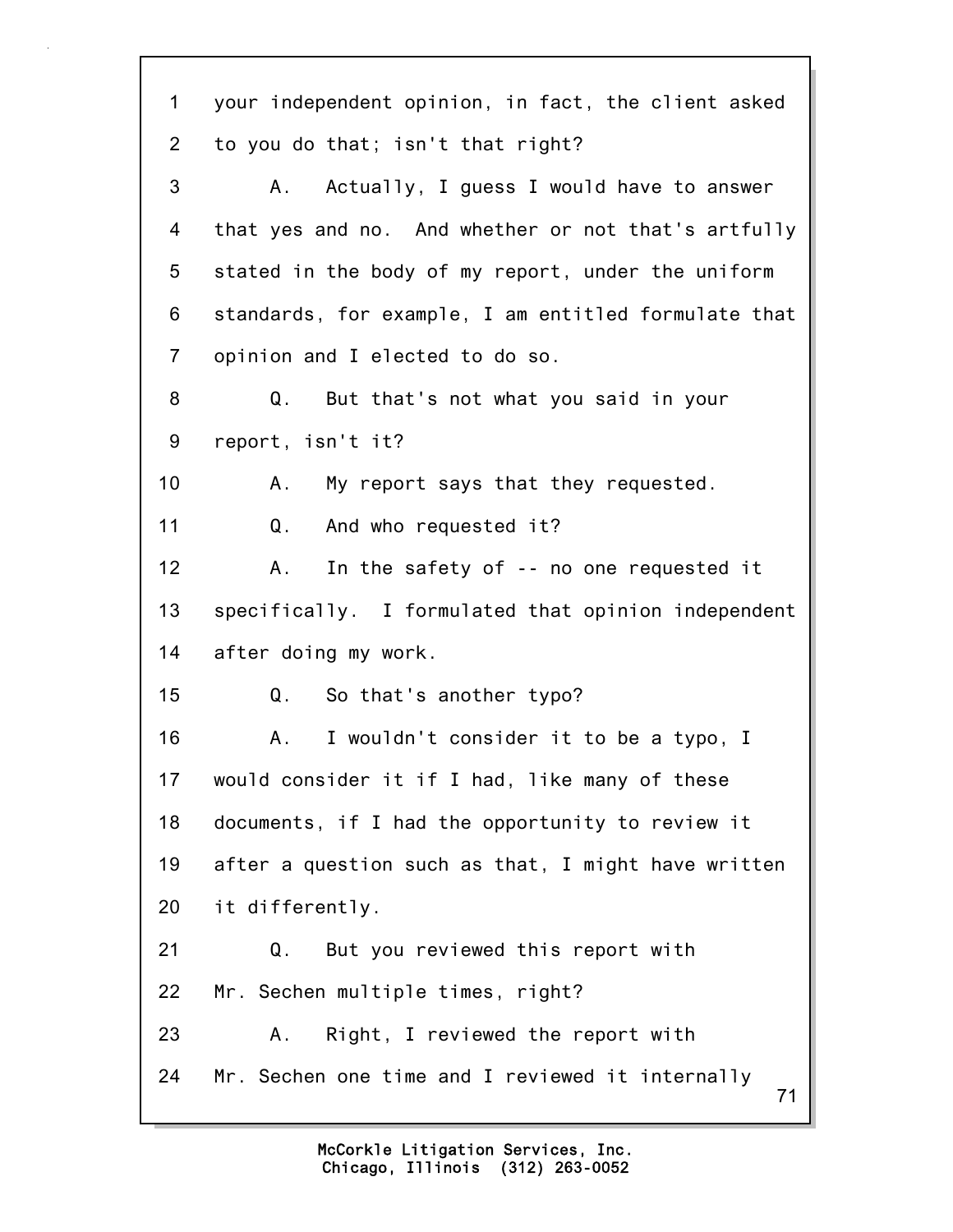1 multiple times.

| $\overline{2}$  | And he certainly expressed no disagreement<br>Q.      |
|-----------------|-------------------------------------------------------|
| 3               | with the statement that your client had asked you to  |
| 4               | generate an independent opinion regarding             |
| 5               | minimization on the effect -- excuse me, minimizing   |
| 6               | the effect on value of surrounding property,          |
| $\overline{7}$  | correct?                                              |
| 8               | I would agree with you that he did not<br>А.          |
| 9               | express any objection to my formulating that          |
| 10              | opinion.                                              |
| 11              | You reference in the same paragraph that<br>Q.        |
| 12 <sub>2</sub> | you were asked by your client to use the data in the  |
| 13              | Poletti report and other information to formulate     |
| 14              | your independent opinion, correct?                    |
| 15              | Yes.<br>А.                                            |
| 16              | Okay. What other information were you<br>Q.           |
| 17              | asked to look at?                                     |
| 18              | A. Well, again, that portion of the document          |
| 19              | suffers from the inartful, my inartful authoring of   |
| 20              | that terminology. I elected to use the data that I    |
| 21              | looked at from the Multiple Listing Service as well   |
| 22              | as the public record search that I did to verify      |
| 23              | that information.                                     |
| 24              | Is this paragraph stock language that you<br>Q.<br>72 |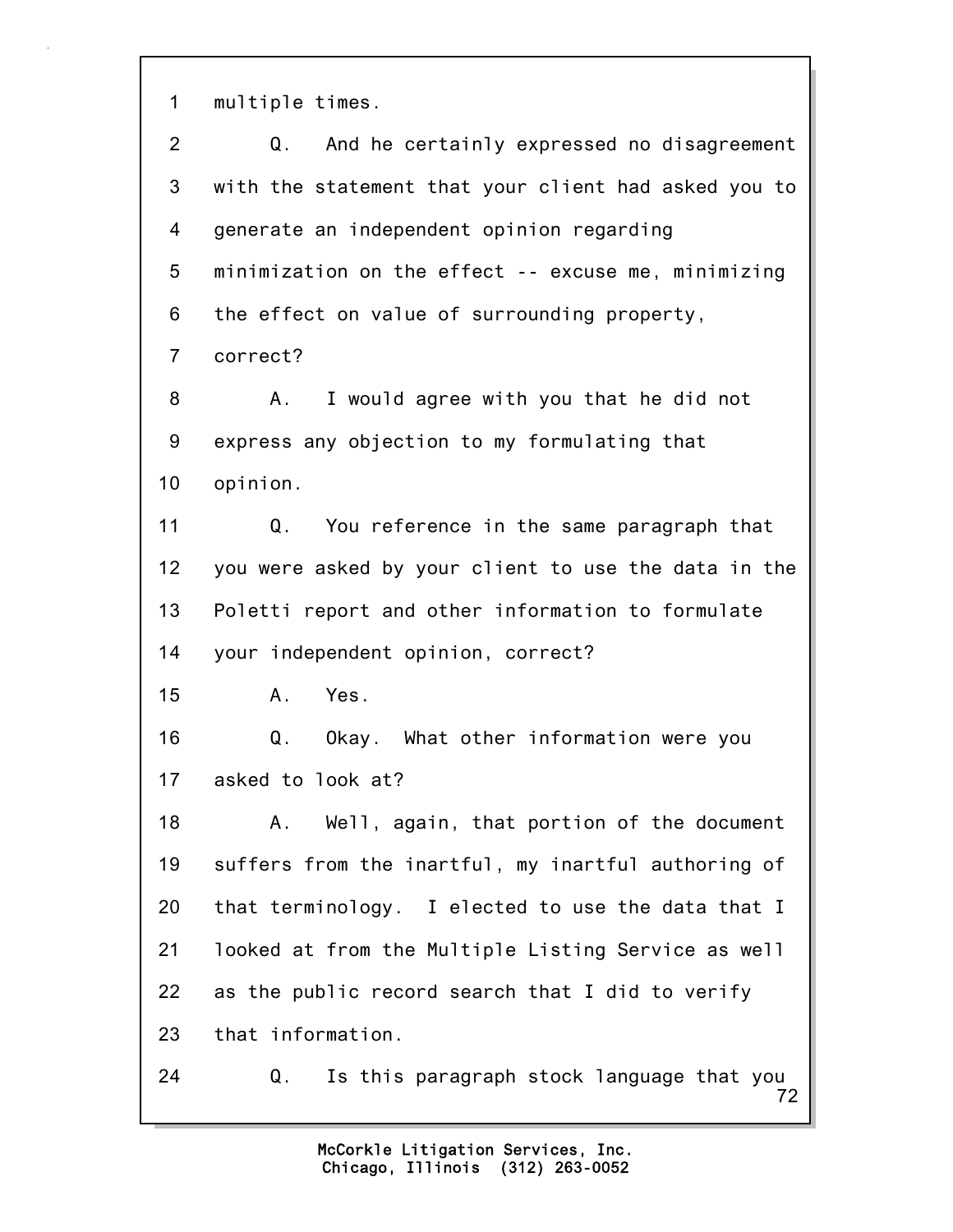73 1 use in every report? 2 A. I don't think it's stock language. I 3 just, as I said, I think it's not as artfully 4 written as I would like to have done in the safety 5 of retrospect. 6 Q. How many other Poletti reports have you 7 reviewed in your career? 8 A. None. 9 Q. So when we see a reference here in this 10 paragraph to using the data in the Poletti report, 11 this is the only time you have ever used that 12 language, correct? 13 A. Yes. 14 Q. And then further in the same paragraph, 15 Mr. Kleszynski, you say, further the client 16 requested that I determine using the information in 17 the Poletti report and other information, if the 18 Groot Lake Industries Transfer Station will have an 19 impact on nearby properties. Did I read that 20 correctly? 21 A. Yes. 22 Q. Is that also inartful drafting? 23 A. I would say yes. 24 Q. Could you turn to page 14 of your report,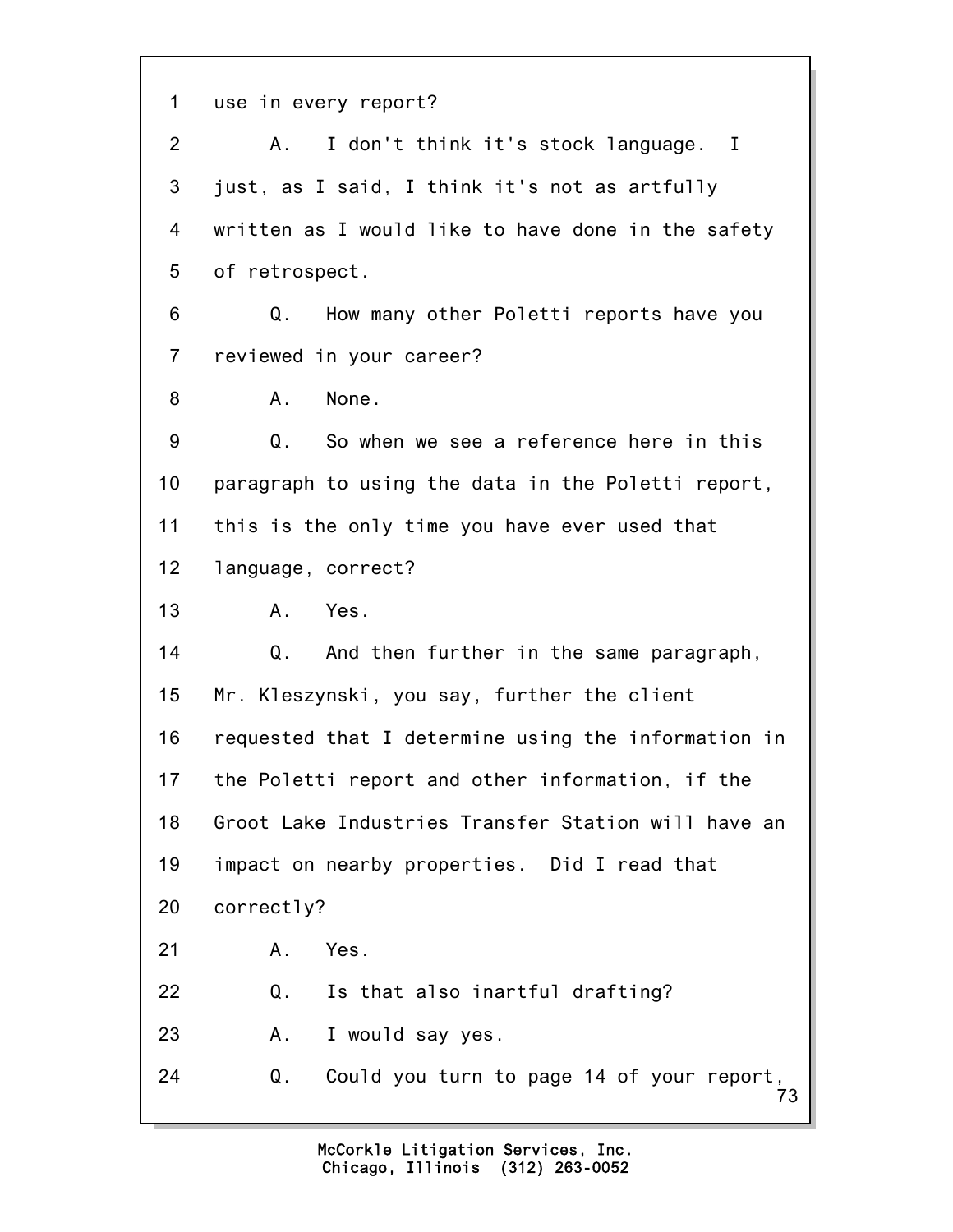74 1 paragraph, the fourth paragraph? 2 A. Yes. 3 Q. You say here, the information contained in 4 the report is specific to the needs of the client. 5 Did I read that correctly? 6 A. Yes. 7 Q. And the client is the Village of Round 8 Lake Park, correct? 9 A. Yes. 10 Q. And the Village's needs in the context of 11 your report were expressed to you, correct? 12 A. No. The Village's needs were not directed 13 to me. What this underlying assumption and limiting 14 condition says is that the information contained in 15 the report is specific to the needs of the client as 16 it -- well, and it's intended to imply that it's 17 tied to the scope of work that was -- that was -- 18 and the valuation question that I was asked to 19 answer or asked to address. 20 Q. And the needs of your client are reflected 21 in your report, correct? 22 A. The needs of the client are reflected in 23 my report to the extent that it references the data 24 utilized and the methodologies applied.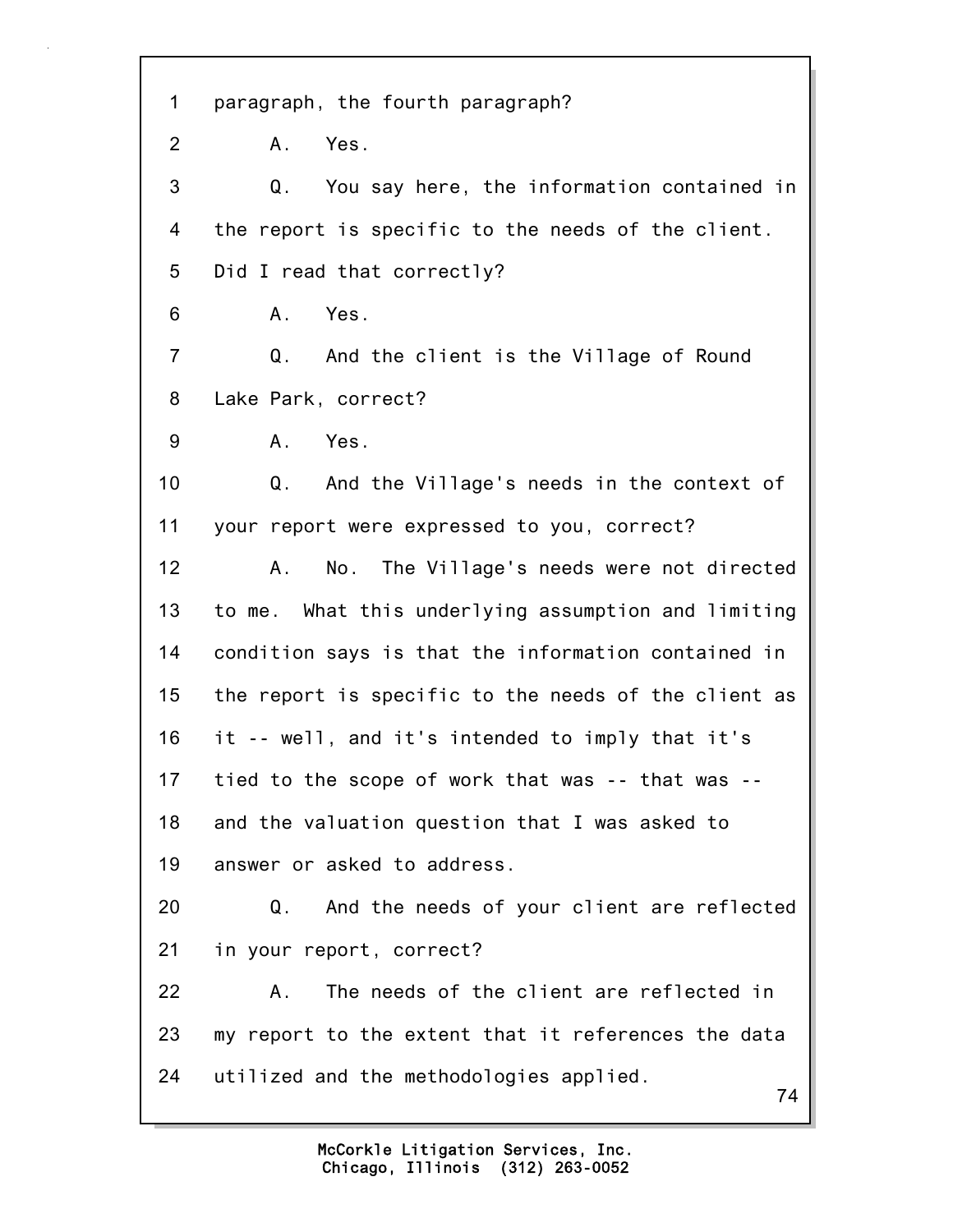75 1 Q. So your conclusions were not part of the 2 needs of the client? 3 A. My conclusions were not part of the needs 4 of the client. 5 Q. Well, what did you mean when you -- strike 6 that. 7 Is this canned language, stock 8 language? 9 A. Yes. 10 Q. So when you included this language through 11 the multiple revisions of your report, you never 12 considered the needs of the Village of Round Lake 13 Park, the specific needs? 14 A. I did not. 15 Q. Okay. Page 15, paragraph 11, you say 16 here, all data provided by the client or research 17 from public records is deemed reliable. Do you see 18 that? 19 A. Yes. 20 Q. What data did the Village provide you? 21 A. Through Mr. Sechen the Village provided me 22 with the Application which included the Lannert and 23 Poletti report. 24 Q. That's the only thing he provided you?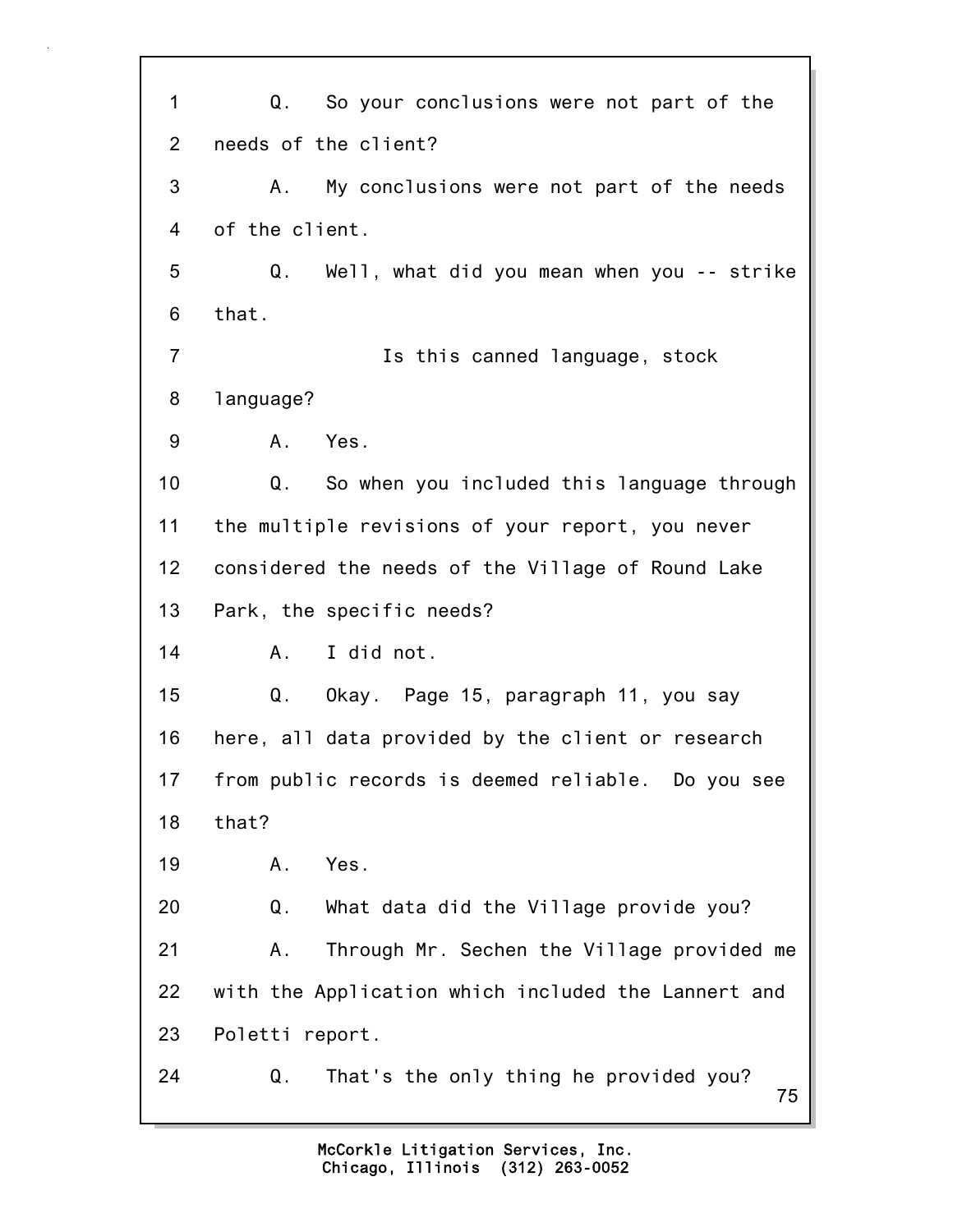76 1 A. Yes. 2 Q. So the client never provided you any other 3 information? 4 A. None. 5 Q. And you have determined that the entire 6 Application is reliable? 7 A. No, I determined that within the specific 8 scope of my assignment, which was the Lannert, the 9 section under Criterion 3, that that was reliable. 10 Q. Did anyone on behalf of the Village tell 11 you that Groot bought the subject property in 12 May 2010? 13 A. No. 14 Q. You did public records research in 15 connection with your assignment, correct? 16 A. Yes. 17 Q. Did you confirm independently that Groot 18 bought the subject property in May 2010? 19 A. I believe I did. 20 Q. Page 12, second paragraph, please. This 21 is the section on identification of extraordinary 22 assumptions applied in the review of the Poletti 23 report, do you see that? 24 A. Yes.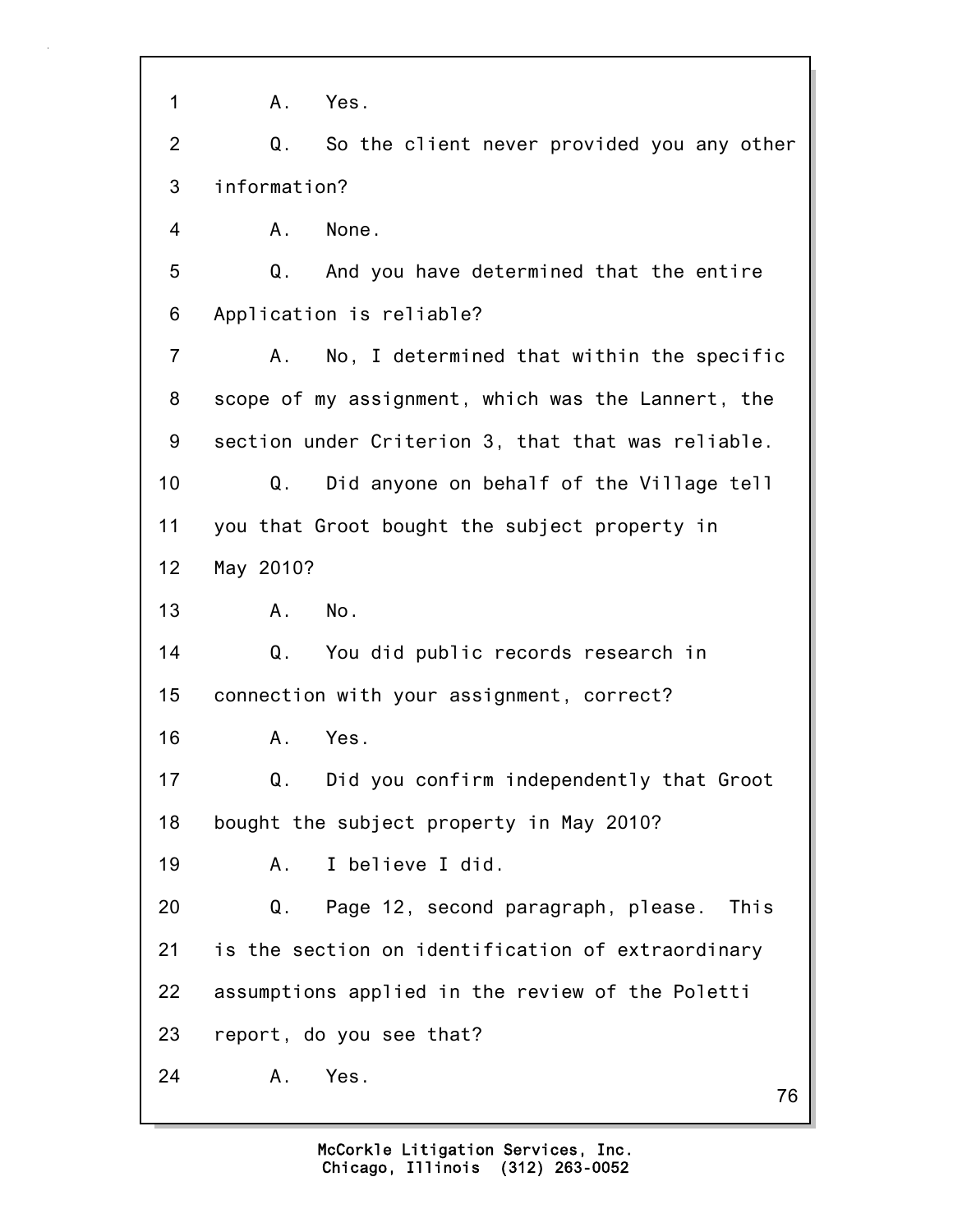77 1 Q. You say in this assignment, I have 2 inspected, but did not verify all of the data 3 presented? 4 A. That is correct. 5 Q. All right. Which data are you talking 6 about here that you didn't verify? 7 A. There were portions of the data presented 8 in the Poletti sales that I did not specifically 9 look up on public record or the Multiple Listing 10 Service. That is there to identify that I did not 11 look at every single sale in the public record or 12 Multiple Listing Service of every single sale that 13 was presented in the Poletti report. 14 Q. So you didn't independently verify any of 15 that, correct? 16 A. I disagree with that. I used as the basis 17 for the verification that I went through, the 18 listings of sales that Poletti had presented in his 19 chart at the back and in the addendum of his report, 20 as he identified that as being the data that he 21 utilized, I spot checked that data to determine 22 whether or not the transactions had, in fact, 23 report. 24 Q. So you spot checked?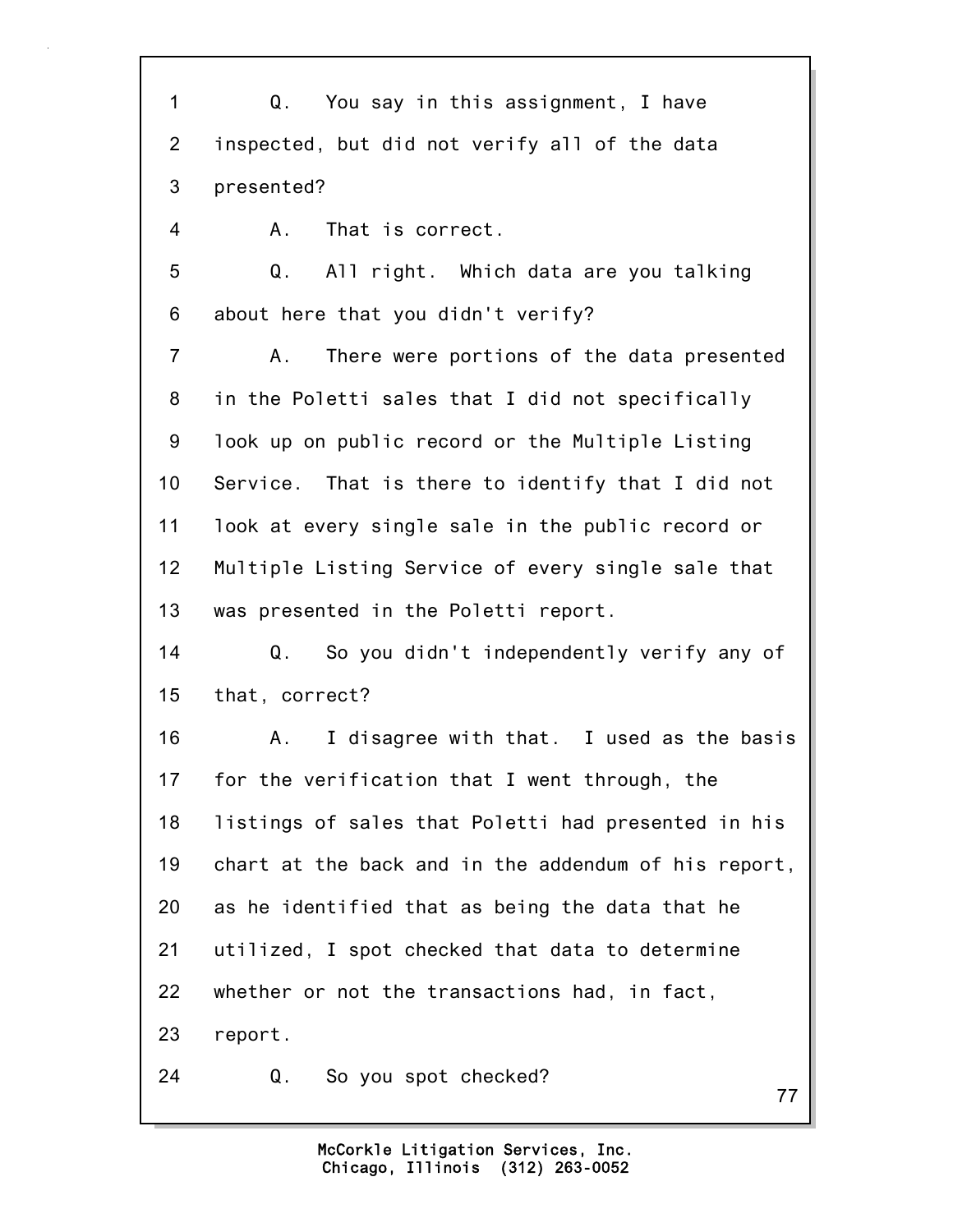| $\mathbf{1}$   | Yeah, that's what I said.<br>Α.                      |
|----------------|------------------------------------------------------|
| $\overline{2}$ | So let's work backwards for a moment.<br>Q.<br>The   |
| 3              | ones you didn't spot check, you didn't independently |
| 4              | verify, correct?                                     |
| 5              | That would be a correct statement.<br>Α.             |
| 6              | Q.<br>How many did you spot check?                   |
| $\overline{7}$ | My recollection is, is that within each of<br>Α.     |
| 8              | the sampled areas for the case studies that I looked |
| 9              | up between 25 and 40 of those PIN numbers that were  |
| 10             | presented by Poletti.                                |
| 11             | How many did Poletti use in total?<br>Q.             |
| 12             | I don't know. I would have to count them,<br>Α.      |
| 13             | but it seemed to me to be well over a couple of      |
| 14             | hundred.                                             |
| 15             | Now, it's also your opinion that the<br>Q.           |
| 16             | construction of the subject facility will not have   |
| 17             | an impact on the value of surrounding property,      |
| 18             | correct?                                             |
| 19             | That is correct.<br>Α.                               |
| 20             | And that's your independent opinion<br>Q.            |
| 21             | separate and apart from whatever Poletti said,       |
| 22             | correct?                                             |
| 23             | Yes.<br>Α.                                           |
| 24             | Q.<br>Now, you said at some point, and I think<br>78 |

٦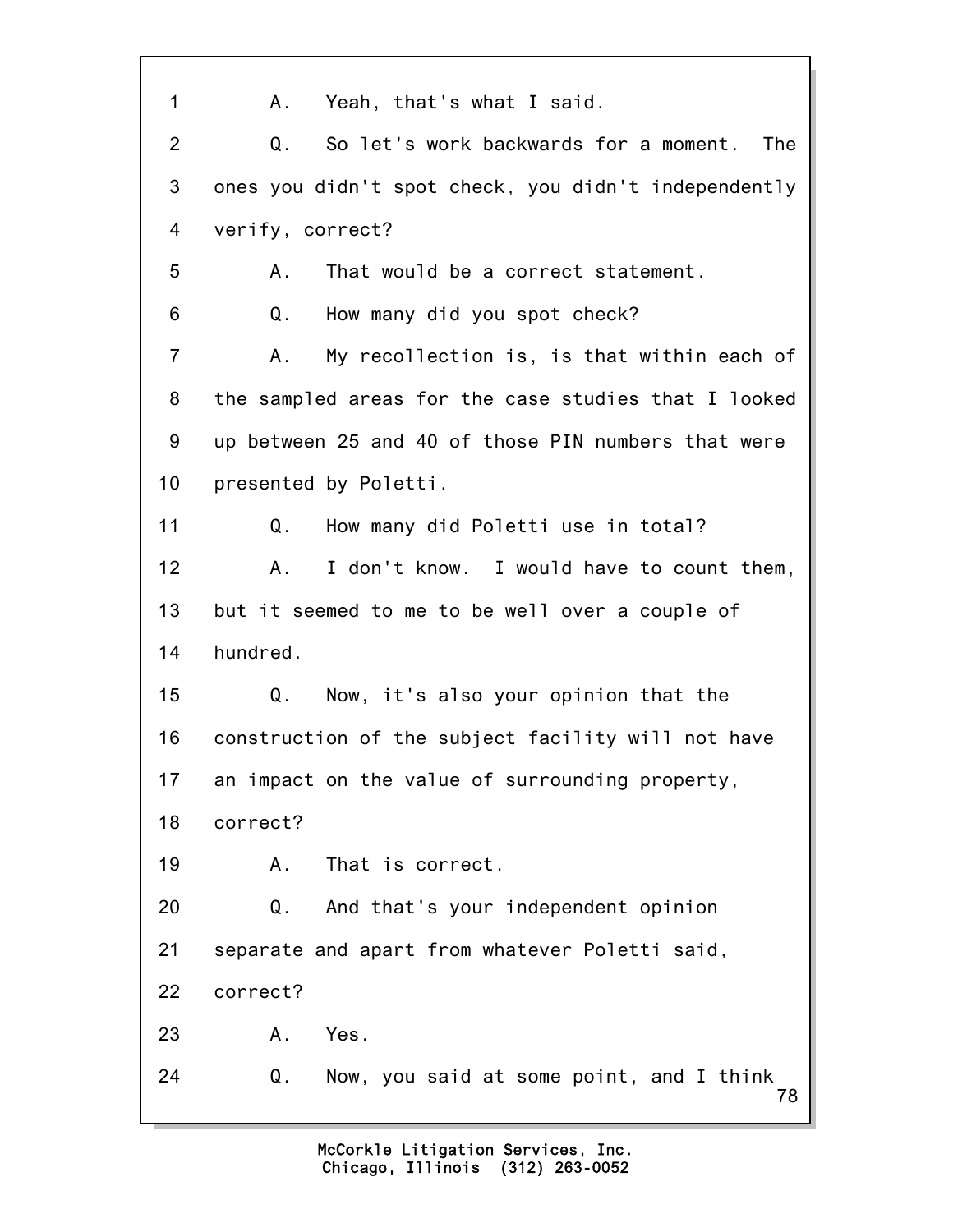| 1              | it was during direct examination, that you           |
|----------------|------------------------------------------------------|
| $\overline{2}$ | familiarized yourself with the area around the site, |
| 3              | correct?                                             |
| 4              | Yes.<br>Α.                                           |
| 5              | You actually drove around and walked<br>Q.           |
| 6              | around and looked at the area around the site?       |
| $\overline{7}$ | Yes.<br>$A_{-}$                                      |
| 8              | How far did you go from the site?<br>Q.              |
| 9              | My inspection of the site started at the<br>Α.       |
| 10             | site and then proceeded north to Main Street, then   |
| 11             | back through the -- back south towards the uses that |
| 12             | are located on the west side of the street. I drove  |
| 13             | through Timber Creek mobile home park, the           |
| 14             | manufactured home park, proceeded south to Belvidere |
| 15             | Road, then drove west.                               |
| 16             | So you did go over a thousand feet from<br>Q.        |
| 17             | the subject site, correct?                           |
| 18             | I believe I did, yes.<br>Α.                          |
| 19             | Why did you do that?<br>Q.                           |
| 20             | Because I wanted to familiarize myself<br>Α.         |
| 21             | with the applications that are located surrounding   |
| 22             | the surrounding subject property.                    |
| 23             | Q.<br>How much more than a thousand feet did you     |
| 24             | go?<br>79                                            |

٦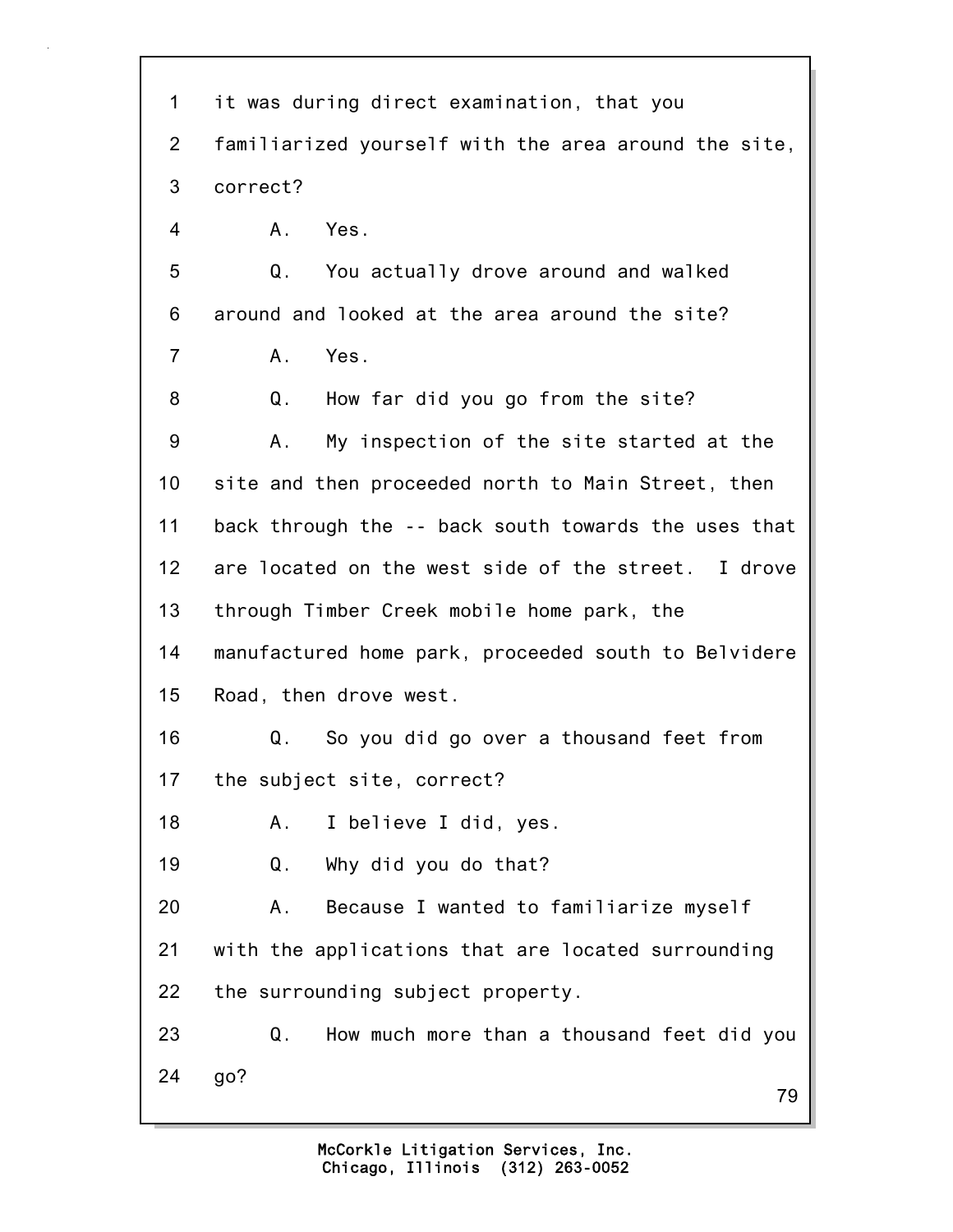80 1 A. How much more than a thousand feet did I 2 go? 3 Q. Yes. 4 A. I think went I think I went in every 5 direction at least a couple of miles clearly. 6 Q. Now, going back to your independent 7 opinion in your report, where is the target and 8 control area analysis that you independently 9 conducted? 10 A. That I independently completed? 11 Q. Yes. 12 A. I didn't, I did not identify a target or 13 control area for the independent analysis. 14 Q. So you didn't do a target and control area 15 analysis for your independent -- 16 A. I did not. 17 Q. Did you ever tell that to any members of 18 the Round Lake Park Village Board? 19 A. I never spoke to any members of the Round 20 Lake Park Village Board. 21 Q. Did you ever tell that to Mr. Sechen? 22 A. Yes, I believe I did that tell that to 23 Mr. Sechen. 24 Q. And he was still okay with your report?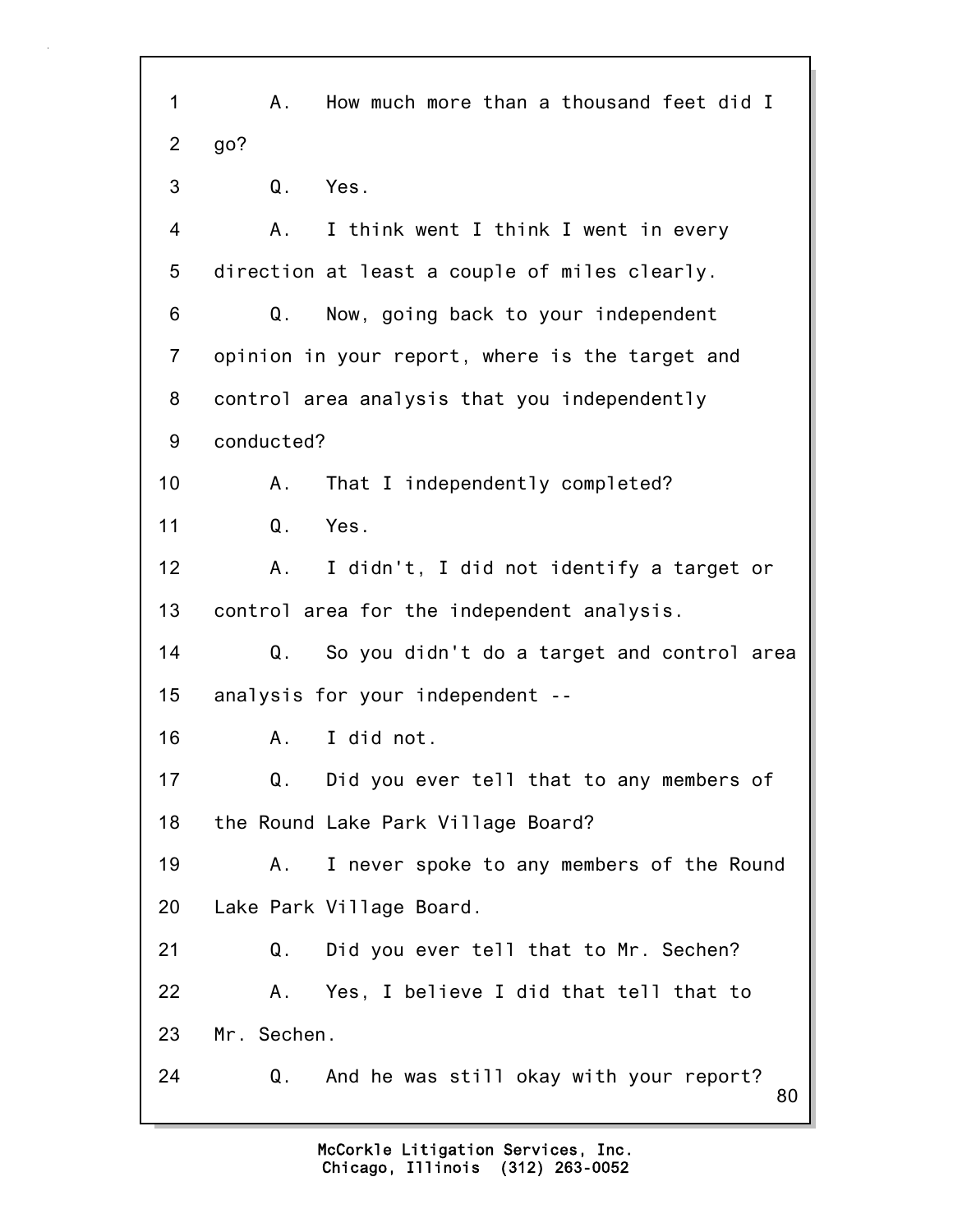81 1 MR. SECHEN: Objection. 2 HEARING OFFICER LUETKEHANS: Basis? 3 MR. SECHEN: He never told it to me, how 4 could he know that I would be okay with it? This 5 whole line of questioning -- 6 HEARING OFFICER LUETKEHANS: I am going to 7 sustain the objection for a couple of reasons. But 8 that's fine. 9 BY MR. BLAZER: 10 Q. Did Mr. Sechen ever ask you if you had 11 done a target and control area analysis to support 12 your independent opinion? 13 A. No. 14 Q. Where is the multiple regression analysis 15 that you independently conducted? 16 A. I didn't do a multiple regression 17 analysis. 18 Q. Did you ever tell Mr. Sechen that? 19 A. No. 20 Q. Did the subject of a multiple regression 21 analysis ever come up in your discussions with 22 Mr. Sechen? 23 A. I am sure they did. 24 Q. Did the subject of a target and control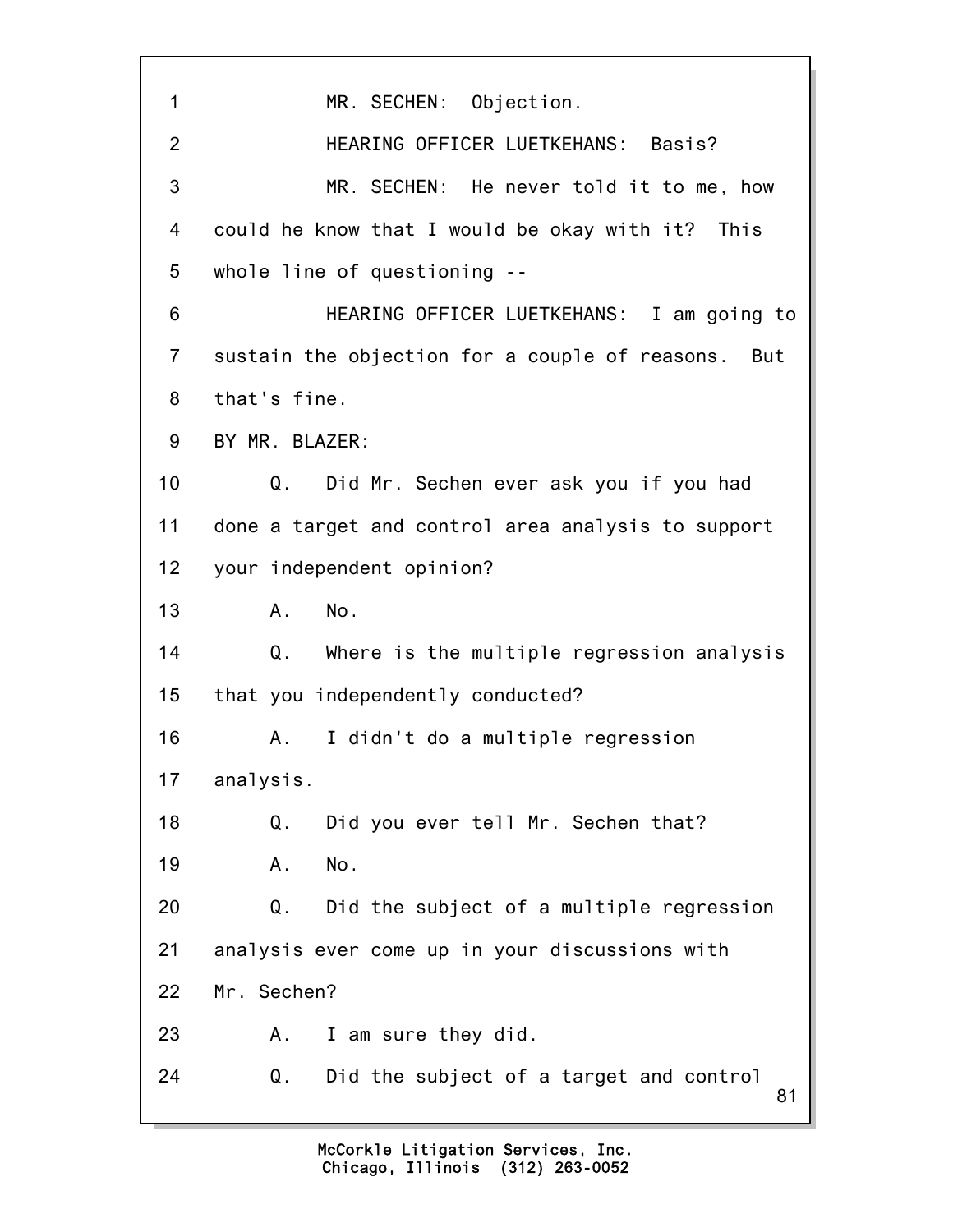82 1 area analysis ever come up in your conversations 2 with Mr. Sechen? 3 A. I am sure they did. 4 Q. Let's go back to the Poletti report for a 5 moment. Poletti's report identified four studies of 6 transfer stations, correct, do you remember that? 7 A. Yes. 8 Q. And all four of those reports concluded 9 that the facility that they were talking about did, 10 in fact, minimize the impact on the property values, 11 correct? 12 A. Well, I never read the McCann report, but 13 the three Integra reports I believe had that 14 conclusion. 15 Q. You never got the McCann report? 16 A. I never got the McCann report. 17 Q. Why didn't you ask Poletti for it? 18 A. Because I wasn't -- I specifically, so 19 that there would be no appearance of conclusion, 20 elected not to talk to Dr. Poletti under any 21 circumstances, that the report was going to be 22 judged on its own weight and faith and its own merit 23 he. 24 Q. You just -- Mr. Clark pointed out that you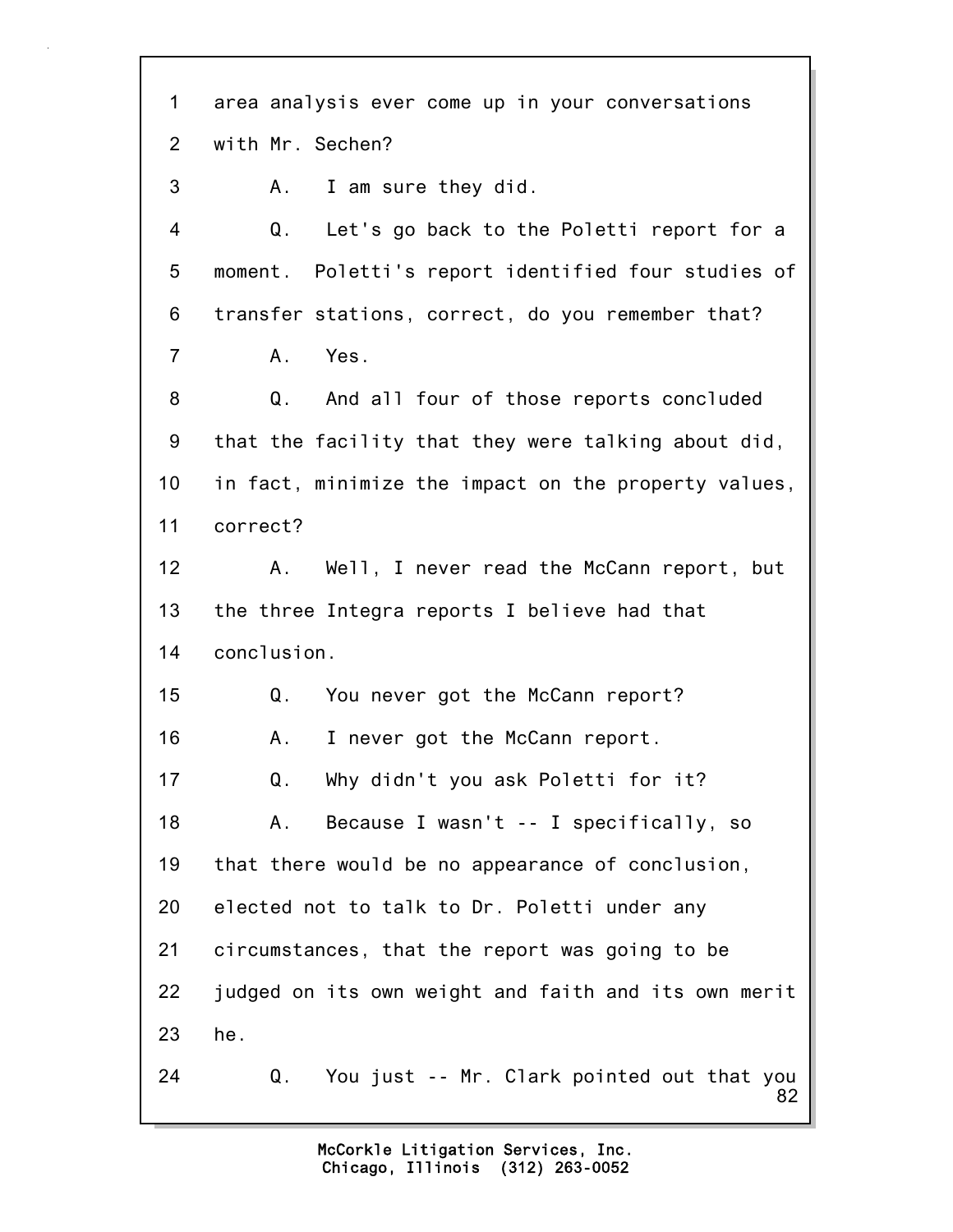83 1 keep referring to Mr. Poletti as Dr. Poletti and, in 2 fact, his doctorate is in philosophy, who told you 3 to keep referring to him as doctor? 4 A. No one told me to keep referring to him as 5 doctor. 6 Q. Have you ever met him before this 7 proceeding? 8 A. No. 9 Q. Now, let's talk about the other three 10 reports, the three Integra Realty Resources reports. 11 All of those, along with the McCann report, were 12 done for companies that were seeking, waste 13 companies that were seeking siting approval, 14 correct? 15 A. That's my recollection. 16 Q. And you read that obviously in the three 17 Integra reports that you did have, correct? 18 A. Yes. 19 Q. They were on behalf of the waste companies 20 that were seeking approval of the three transfer 21 stations, correct? 22 A. Yes. 23 Q. And I believe you indicated in response to 24 Mr. Clark's questions that you did not need to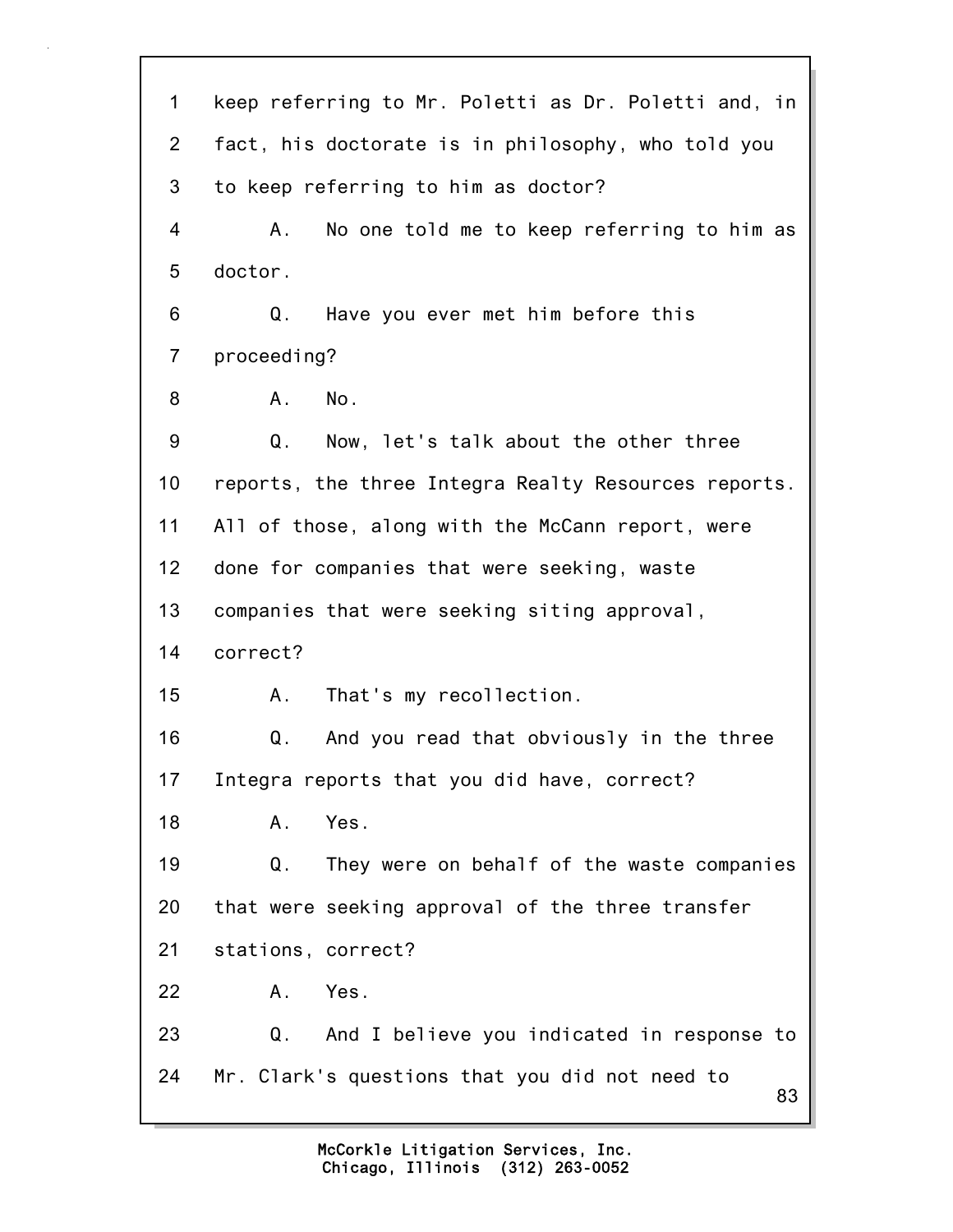84 1 review the hours of operation with respect to this 2 facility because they were not addressed in 3 Poletti's report, correct? 4 A. I believe that that was my testimony. 5 Q. And did you also determine that you did 6 not need to review the fact that the doors of this 7 facility will be open 20 hours a day because it was 8 not addressed in Poletti's report? 9 A. That would also be correct. 10 Q. And I believe Mr. Grossmark asked you a 11 question regarding the hours of operation of the 12 three transfer stations that Poletti reviewed, and I 13 believe you indicated that you didn't know what the 14 hours are? 15 A. I said that I didn't have them memorized. 16 Q. Do you know if Glenview, Elburn and Bluff 17 City have their truck bay doors open 20 hours a day? 18 A. I do not know specifically how many hours 19 a day those truck doors, the truck doors are open at 20 the facilities that you mentioned. 21 Q. Now, let me see if I could refresh your 22 recollection about their operating hours. 23 Glenview, Monday through Friday -- 24 MR. SECHEN: Objection. There's no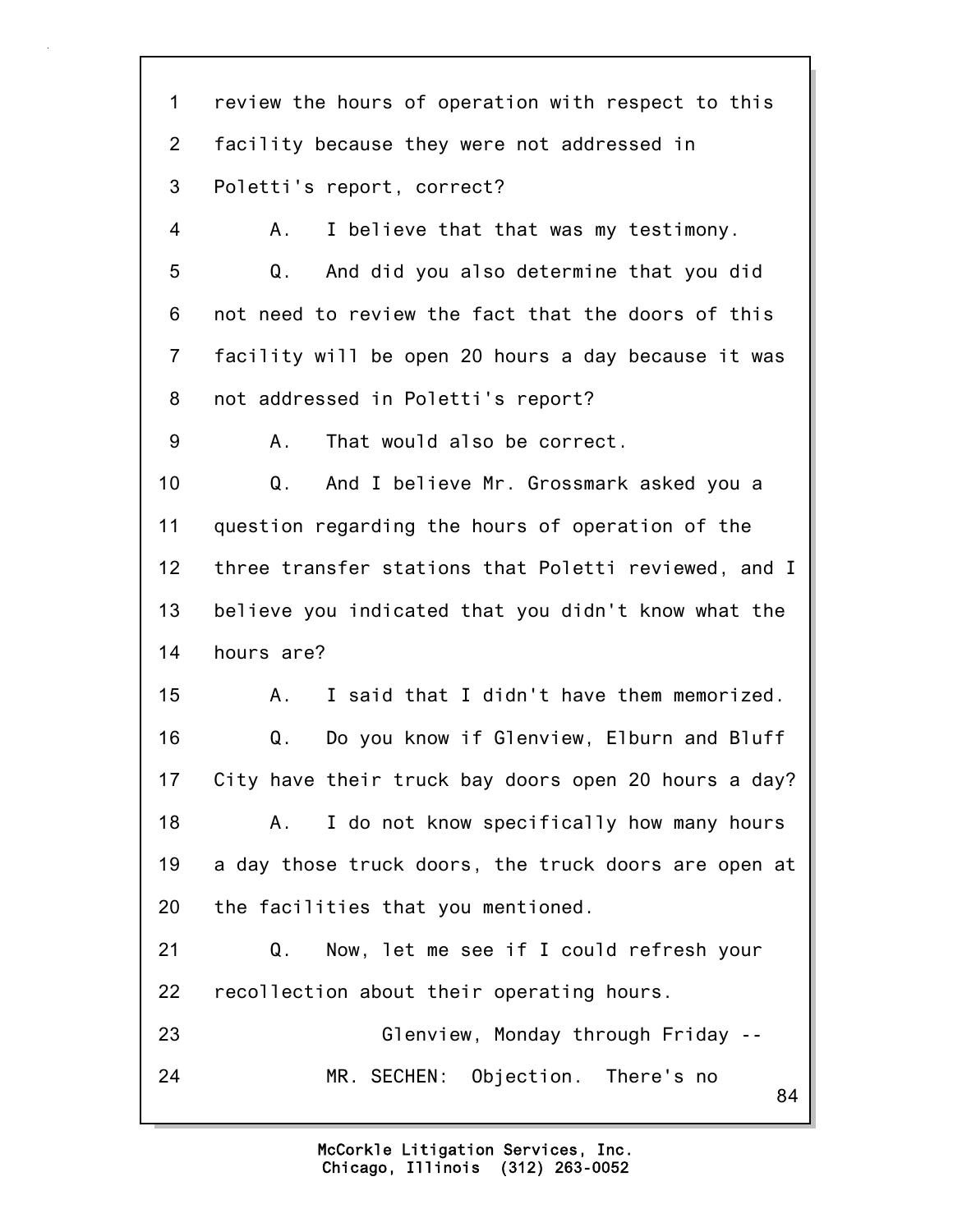85 1 showing that his recollection is exhausted. 2 MR. BLAZER: He just said he doesn't 3 recall. 4 HEARING OFFICER LUETKEHANS: I want to 5 hear how the question is asked. 6 BY MR. BLAZER: 7 Q. I want to see if this refreshes your 8 recollection about their operating hours from -- you 9 know what the IEPA landfill or IEPA capacity reports 10 are, they have been discussed in this case? 11 A. Yes. 12 Q. Glenview, Monday to Friday 6:00 a.m. to 13 9:00 p.m., Saturday 6:00 a.m. to noon, no Sunday 14 hours. Does that sound right to you? 15 A. It sounds familiar. Again, I would have 16 to look back at the documents, but I have no reason 17 to doubt that that's correct. 18 Q. Elburn, Monday to Saturday 6:00 a.m. to 19 6:00 p.m., no Sunday hours. Does that sound right? 20 A. That my answer would be the same. 21 Q. And then finally Bluff City Monday to 22 Saturday, 4:00 a.m. to 8:00 p.m., no Sunday hours. 23 Does that sound familiar? 24 A. My answer would be the same.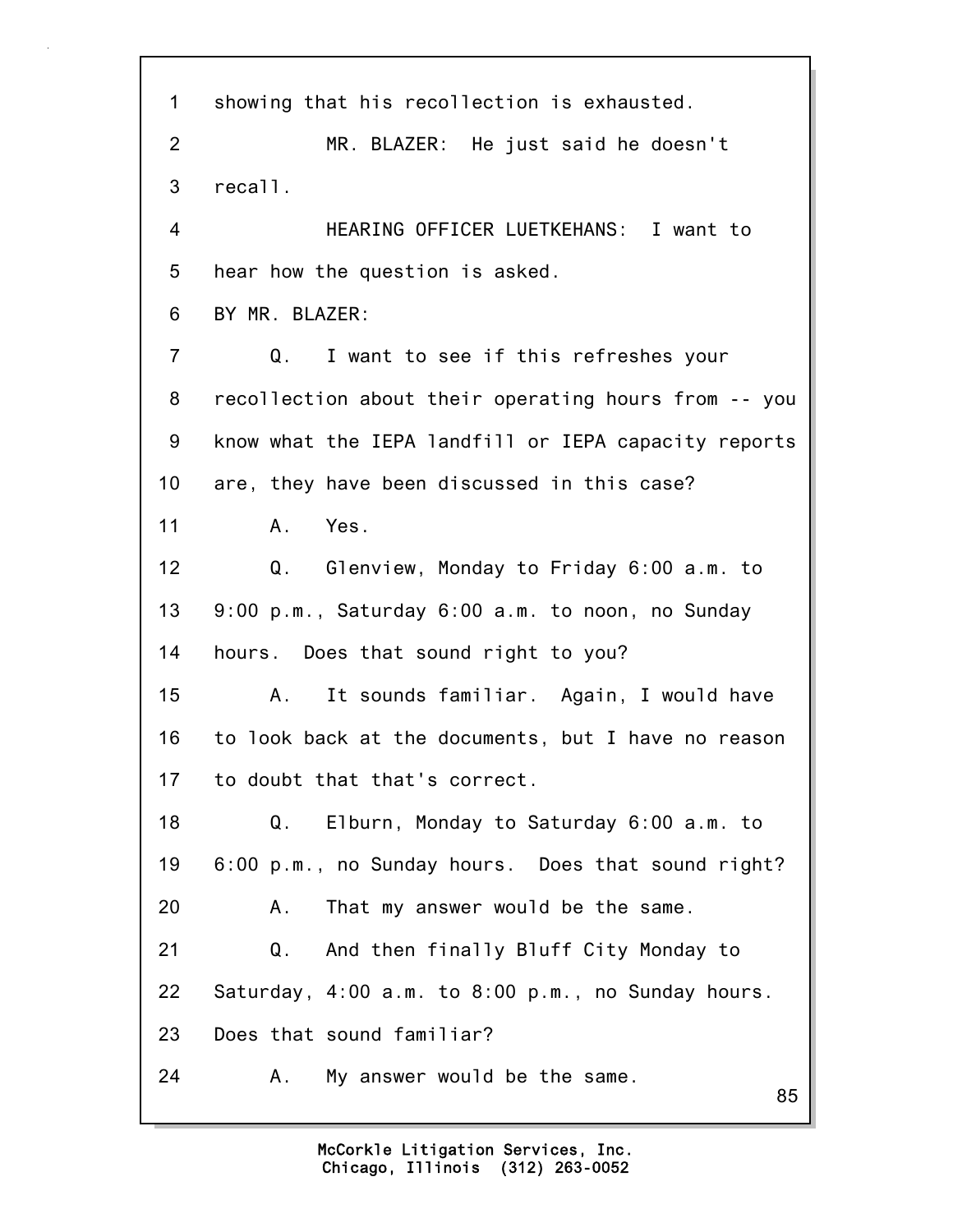86 1 Q. But you didn't consider any of that in 2 coming to your independent conclusion or in your 3 review of Poletti's report, correct? 4 A. I did not. 5 Q. Because he didn't consider it, right? 6 A. Yes. 7 Q. Independent of what's in Poletti report, 8 did you review any reports for any project in 9 Illinois that weren't written by people that weren't 10 working for waste companies? 11 A. No. 12 Q. Did you review any other reports for any 13 transfer station projects in Illinois? 14 A. I presume we're talking about impact 15 reports? 16 Q. Any kind of reports? 17 A. I would have -- can I have the question 18 back, just to be positive? 19 HEARING OFFICER LUETKEHANS: You have to 20 read two questions back. 21 (Record was read back.) 22 THE WITNESS: No. 23 BY MR. BLAZER: 24 Q. Did you review any other reports for any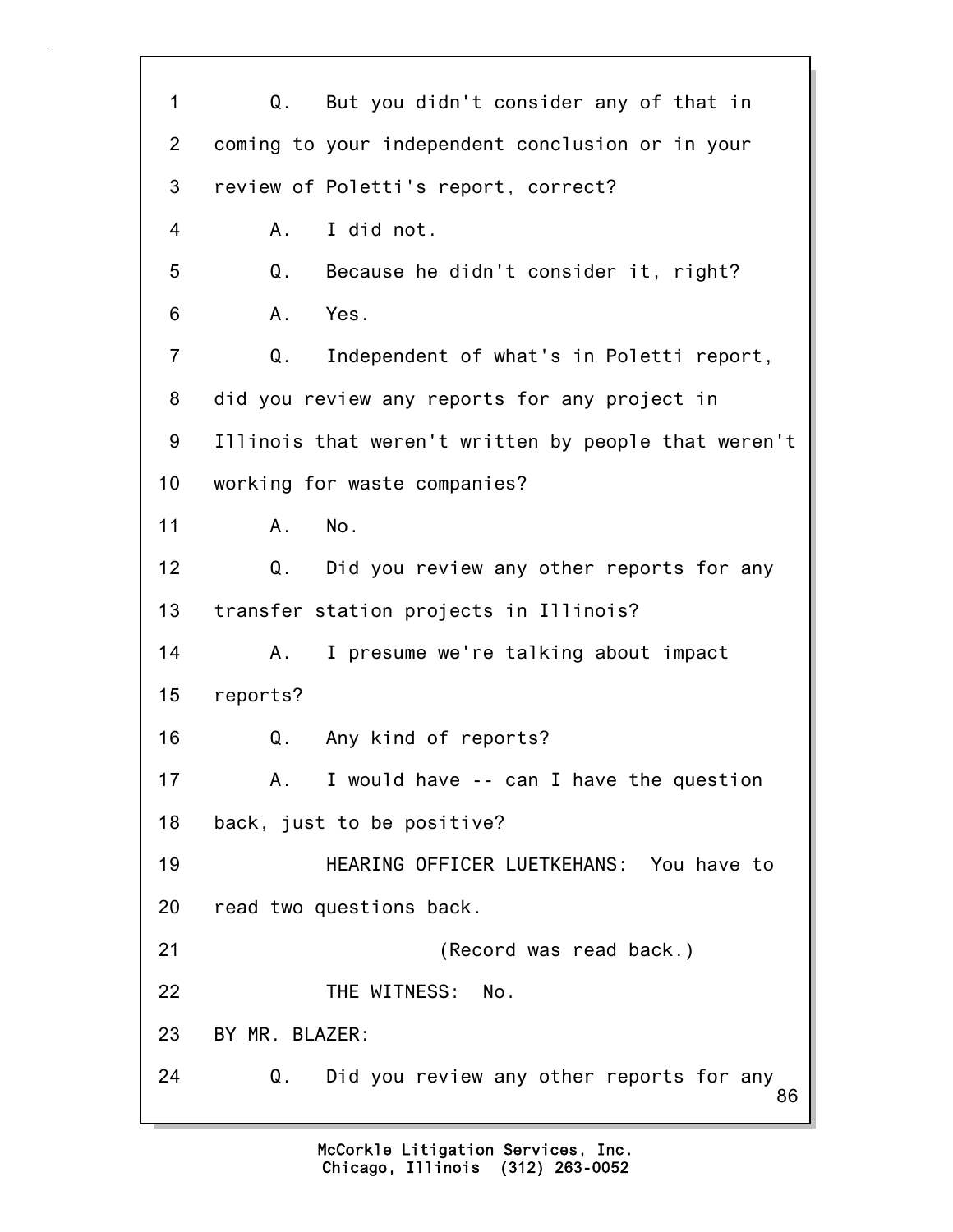87 1 transfer station project in Illinois? 2 A. No. 3 Q. So you limited yourself exclusively to 4 what Poletti looked at, correct? 5 A. Yes. 6 Q. And your conversations with Mr. Sechen and 7 the context of reviewing the two drafts of your 8 report that we're aware of here, did he ever tell 9 you that the contents of your report were not 10 consistent with the needs of your mutual client, the 11 Village of Round Lake Park? 12 A. That discussion never occurred. 13 Q. He never told you that? 14 A. No. 15 Q. And did you ever telling Mr. Sechen that 16 you never reviewed any other reports for any other 17 transfer station projects in Illinois? 18 A. That discussion never occurred. 19 Q. Did he ask you if you reviewed any other 20 reports for any other transfer station in Illinois? 21 A. No. 22 Q. Let's go to your report page 2, third 23 paragraph. Are you there on page 2, Mr. Kleszynski? 24 A. I am.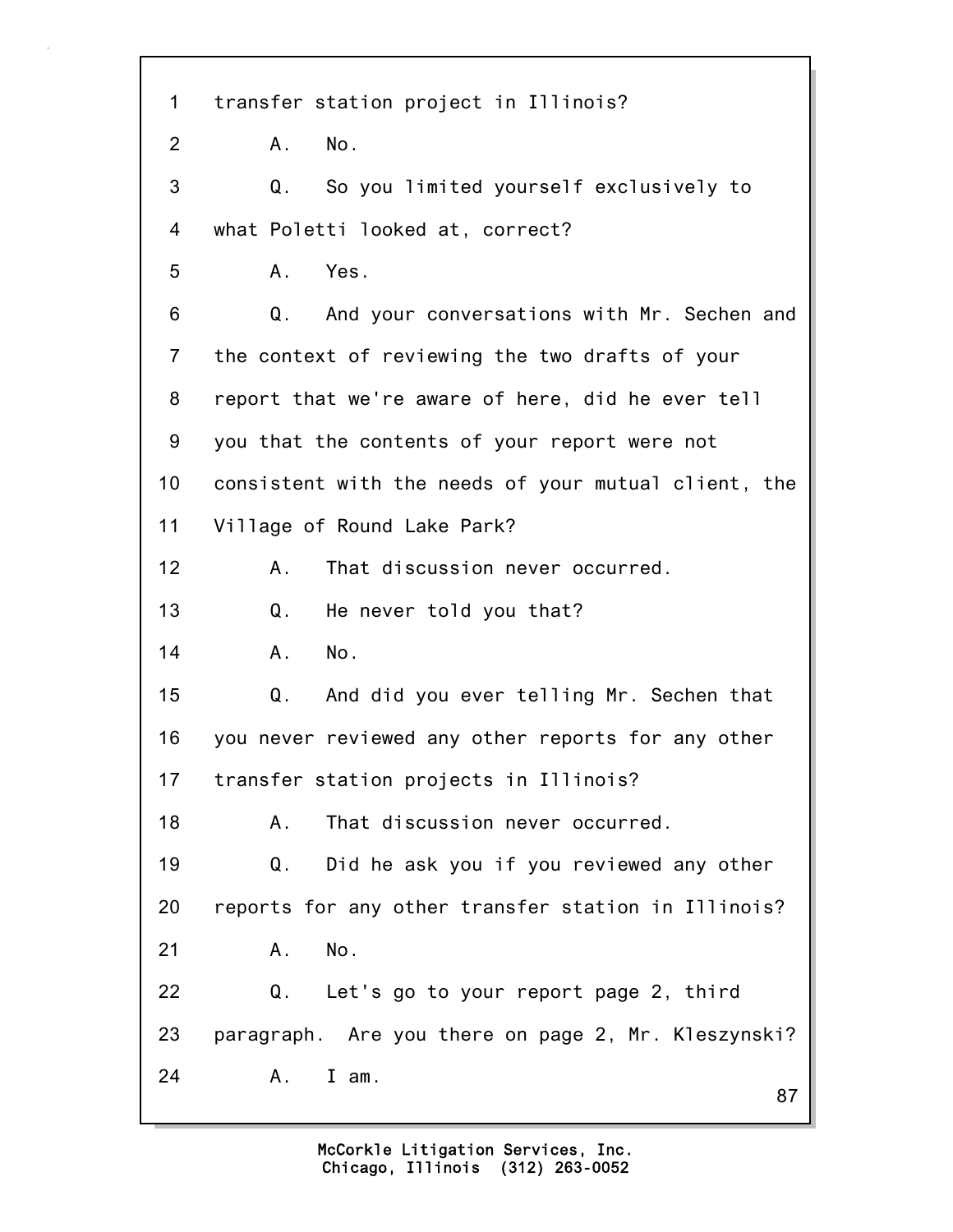1 Q. Within the overall -- you say here, I am 2 sorry, within the overall context of analyzing an 3 alleged detrimental condition, and you talked about 4 detrimental conditions when Mr. Sechen was 5 questioning you, correct? 6 A. I didn't hear the last part. I was trying 7 to read this. I apologize. 8 Q. You're referring to here to detrimental 9 conditions, correct? 10 A. Yes. That paragraph comes from the 11 heading or under the heading discussion and 12 definition of a detrimental condition. 13 Q. Right. And what you say here is, within 14 the overall context of analyzing an alleged 15 detrimental condition, the impact can range from no 16 impact or benign up to and including a complete loss 17 or a liability to the owner. When identified, 18 damages caused by a detrimental condition are 19 typically measured against a baseline value or a 20 comparison of data where a similar situation slash 21 condition is known to exist. The analysis of the 22 data allows the analyst to formulate an opinion 23 about the condition and identify if the impact is 24 measurable, real or perceived. Did I read that

88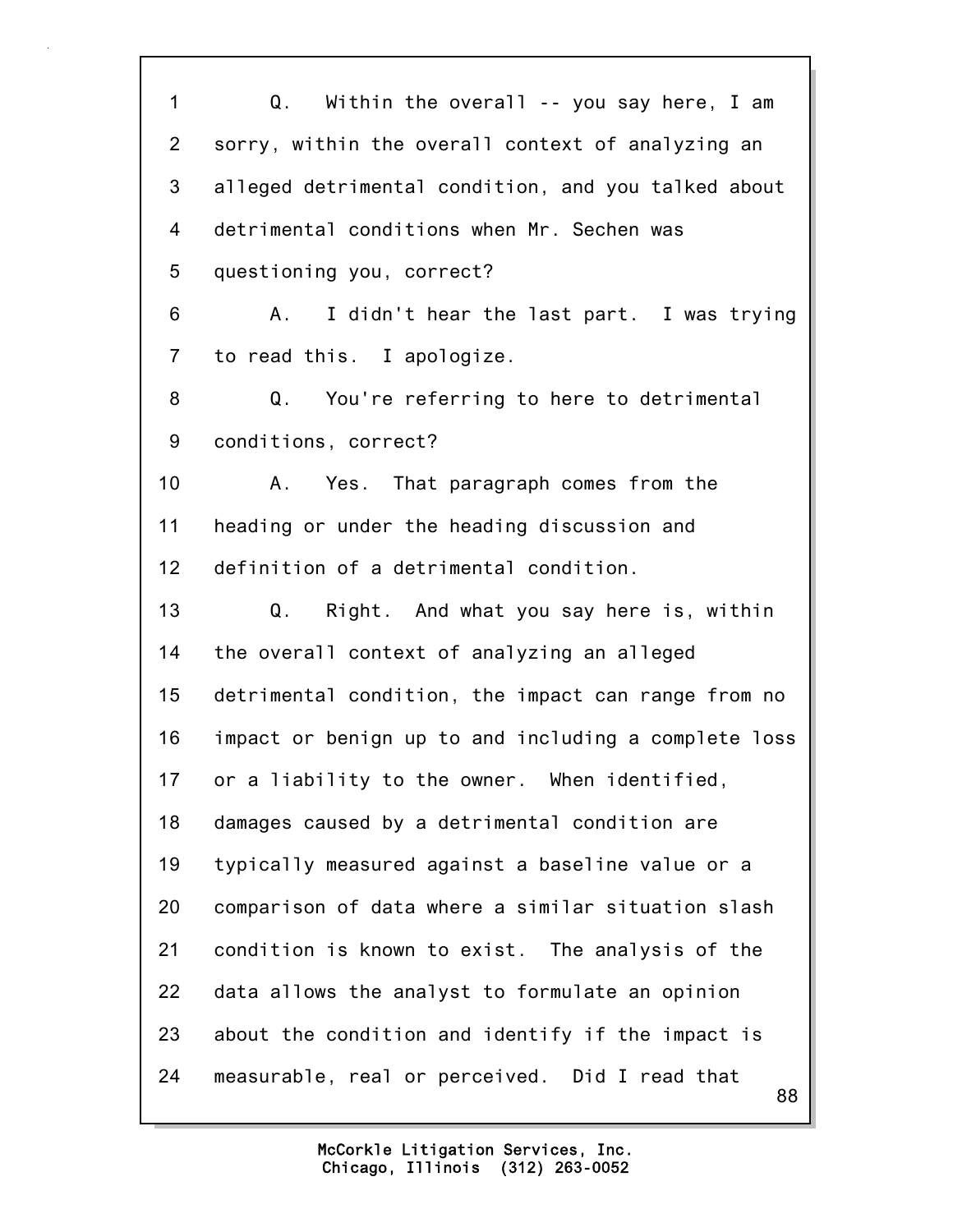1 correctly?

2 A. You did.

3 Q. And the detrimental condition in this case 4 is the transfer station, correct? Whether or not 5 you agree that it's detrimental, in the context of 6 valuation services, the generic term detrimental 7 condition is applied to the condition that has a 8 potential impact on value of surrounding properties, 9 correct?

10 A. I would have to agree with that. And you 11 are correct that the term detrimental condition is 12 the text terminology that identifies the imposition 13 of anything into an area that could be perceived or 14 identified as possibly or really having an impact on 15 value.

16 Q. Could be rendering plant?

17 A. Could be a new light post that shines in 18 somebody's backyard.

19 Q. Could be anything that might impact the 20 value, right?

21 A. Yes. That's the broad definition of 22 detrimental condition.

89 23 Q. So in this case the potential detrimental 24 condition we're talking about is the transfer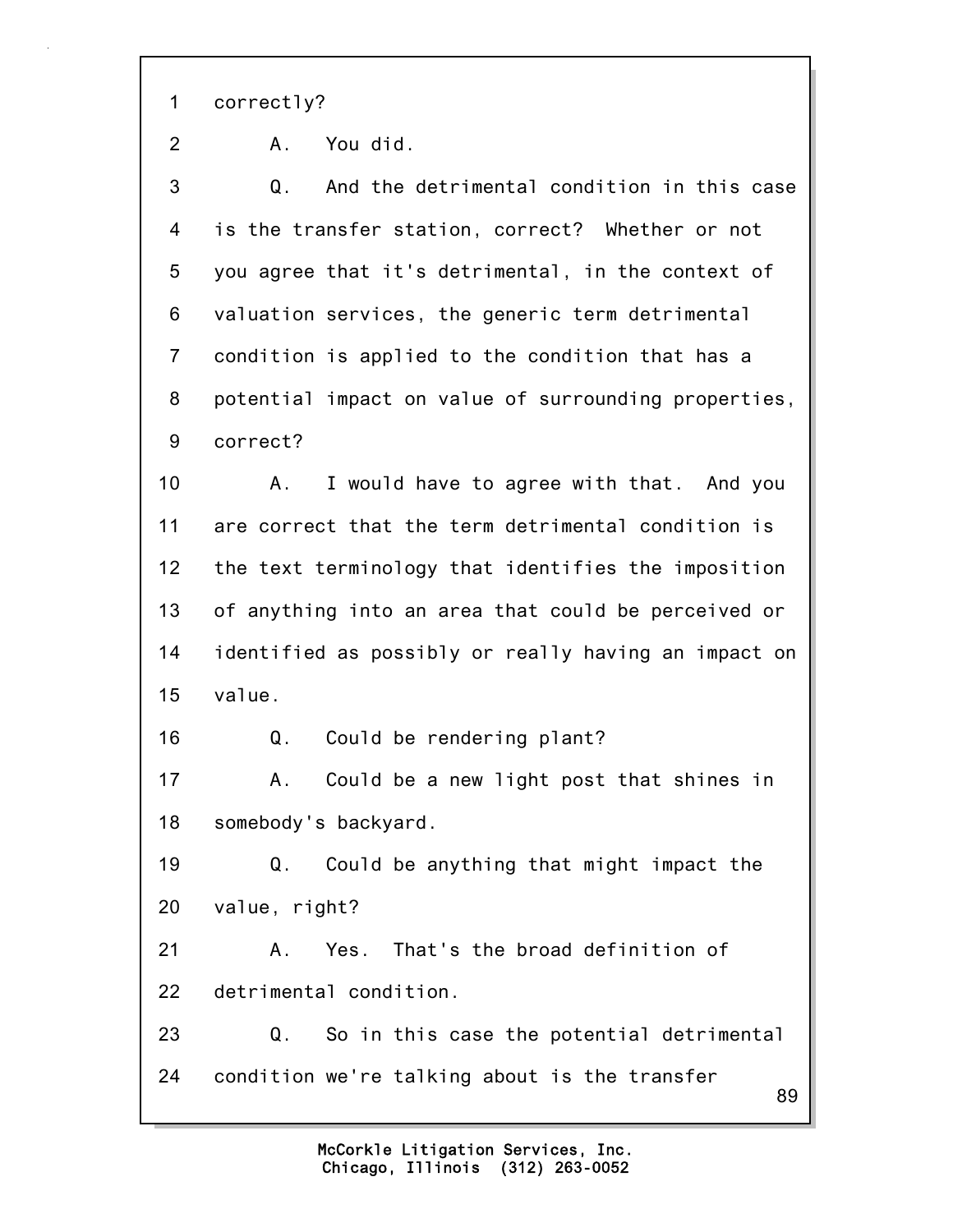90 1 station, correct? 2 A. Yes, as defined in that textbook 3 terminology. 4 Q. And that's the textbook you rely on, 5 right? 6 A. Sure. 7 Q. That's the textbook you have sitting there 8 next to you, correct? 9 A. Yes. 10 Q. The 13th Edition? 11 A. No. The document that you're referring to 12 is the real estate damages text material as produced 13 by the Appraisal Institute. 14 Q. All right. Based on the statement I just 15 read from your report, where in your report do we 16 find your baseline value or a comparison of data 17 where a similar situation slash condition is known 18 to exist? 19 A. You do not. As it states in my report, I 20 utilize -- 21 Q. You answered the question, sir. Thank 22 you. 23 HEARING OFFICER LUETKEHANS: Let's take a 24 5-minute break. We will start at about 2:02 or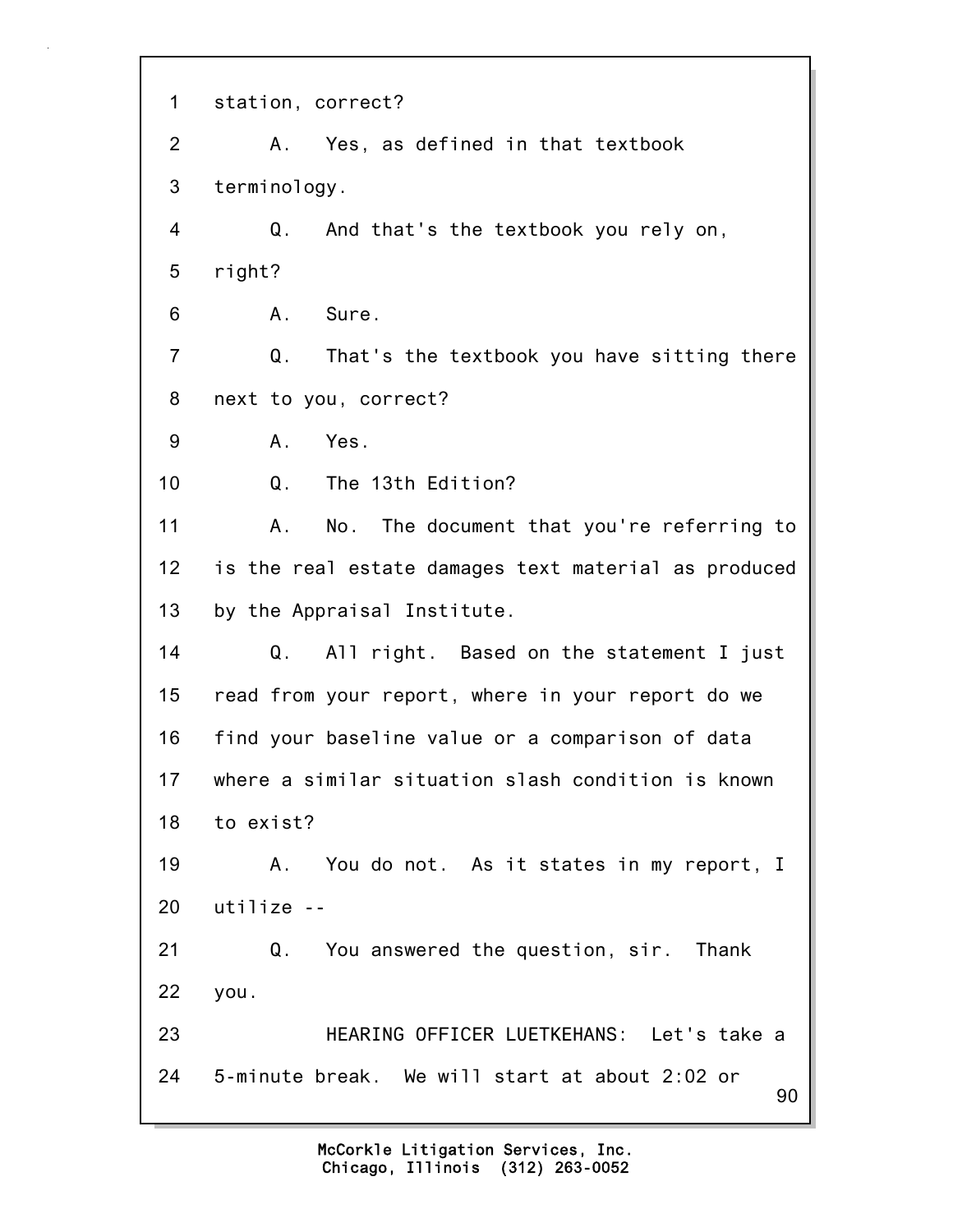91 1 something like that. 2 (A short recess was taken.) 3 HEARING OFFICER LUETKEHANS: We will 4 reconvene the hearing. 5 Mr. Blazer, you can proceed. 6 BY MR. BLAZER: 7 Q. Thank you, sir. 8 All right. Mr. Kleszynski, let's go 9 to that case where you worked for my firm a couple 10 years ago. 11 You have up there what we marked as 12 TCH Exhibit 45, which is a report that you did in 13 2011, our client matter was the Tinaglia Family 14 Limited Partnership, correct? 15 A. Yes. 16 Q. And you recall that case involved property 17 in Glencoe? 18 A. Yes. 19 Q. And that's the property that belonged to 20 our client, the Partnership, correct? 21 A. That is correct. 22 Q. And it had been contaminated by a dry 23 cleaners next door to it. Do you recall that? 24 A. I do.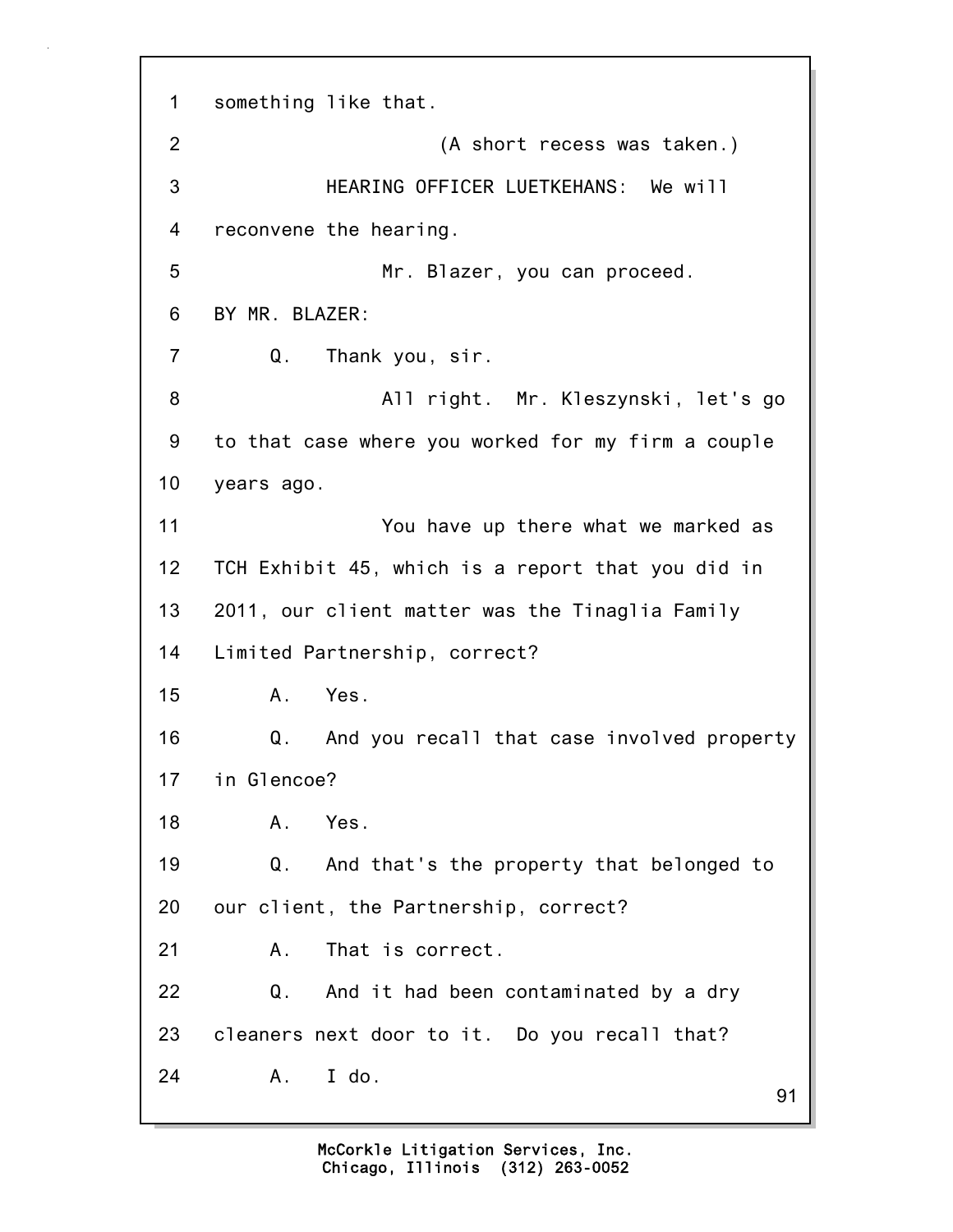92 1 Q. And the detrimental condition in that case 2 was that contamination, correct? 3 A. Yes. 4 Q. Just like here, the detrimental condition 5 is the transfer station, correct? 6 A. Well, I think we have a fundamental 7 disagreement, but other than the things that we 8 discussed, I just want to make sure that the record 9 is clear from my perspective in the event we meet 10 again on that issue. I want to be perfectly clear 11 that the terminology detrimental condition is the 12 textbook terminology and has a different meaning as 13 it relates to the Tinaglia Family Limited 14 Partnership. 15 Q. Could you turn to the table of contents in 16 TCH Exhibit 45? 17 A. Yes. 18 Q. Now, you see one the things you did 19 here -- we will get into parts of this report, but 20 one of the things you did here was a property 21 history? 22 A. Yes. 23 Q. And where is that in your report in this 24 case?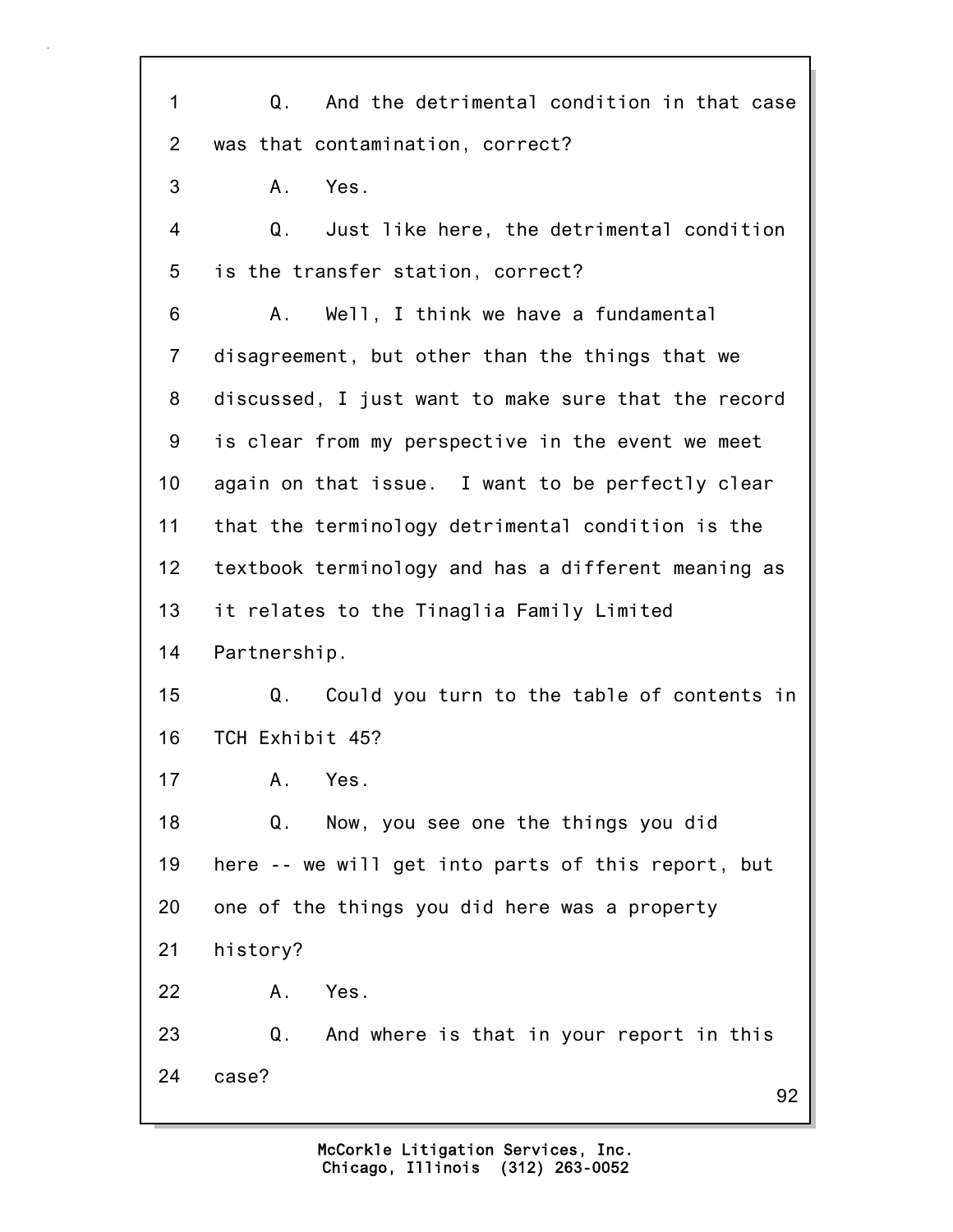93 1 A. It is not. 2 Q. You also did a highest and best use 3 analysis? 4 A. That is correct. 5 Q. Again, in the case for me? 6 A. Yes. 7 Q. And where is that in your report in this 8 case? 9 A. It is not in the report in this case. 10 Q. Let's keep going. 11 A. Wait a second. Let me check one place 12 though. 13 Q. For highest and best use? 14 A. I want to be positive. 15 Q. Absolutely, I want you to be positive. 16 A. Okay. No, it is not addressed. 17 Q. Next thing on the table of contents in 18 Exhibit 45, estimate of marketing time, where is 19 that in your report in this case? 20 A. It is not. 21 Q. Estimate of exposure time, where is that 22 in your report in this case? 23 A. It is not and would not be included. 24 Q. Zoning, where is that in your report in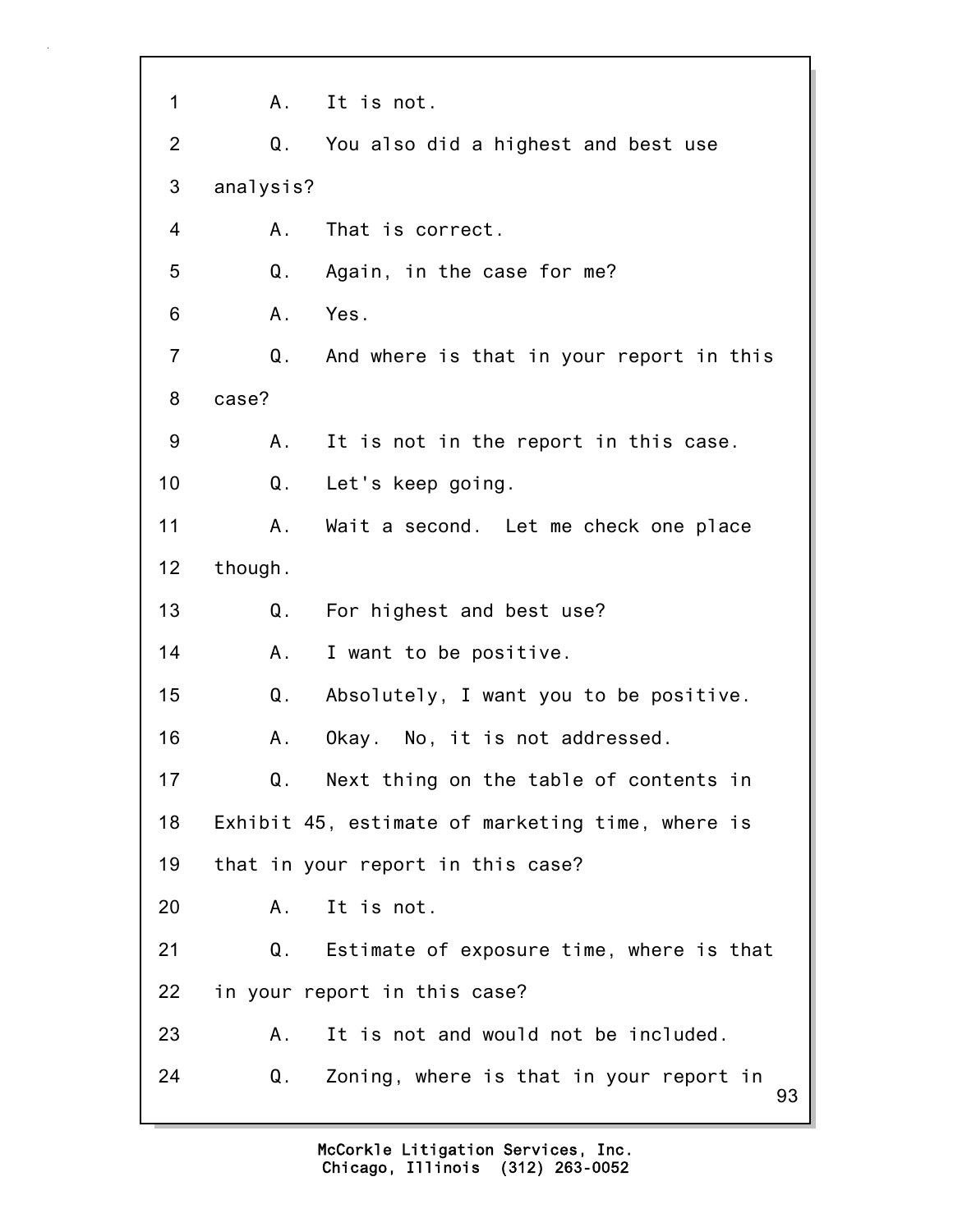94 1 this case? 2 A. It is not. 3 Q. Real estate tax and assessment, where is 4 that in your report in this case? 5 A. It is not in this report, nor would it be. 6 Q. Definition of market value, where is that 7 in this case? 8 A. It is not in this report nor would it be. 9 Q. All right. Let's go to the next page of 10 the table of contents. Estimate of value by the 11 direct sales comparison approach, where is that in 12 this case? 13 A. It would not be -- it is not and would not 14 be. 15 Q. Can you look at Exhibit 46, that rather 16 hefty stack of documents, TCH 46? 17 A. I am sorry. I was looking at the bottom 18 where it says 73. 19 Q. I printed it double-sided just so it's not 20 quite so -- 21 A. Sure. 22 Q. Could you describe what Exhibit 46 is? 23 A. Exhibit 46 would be the backup research 24 that was utilized in the appraisal of the Tinaglia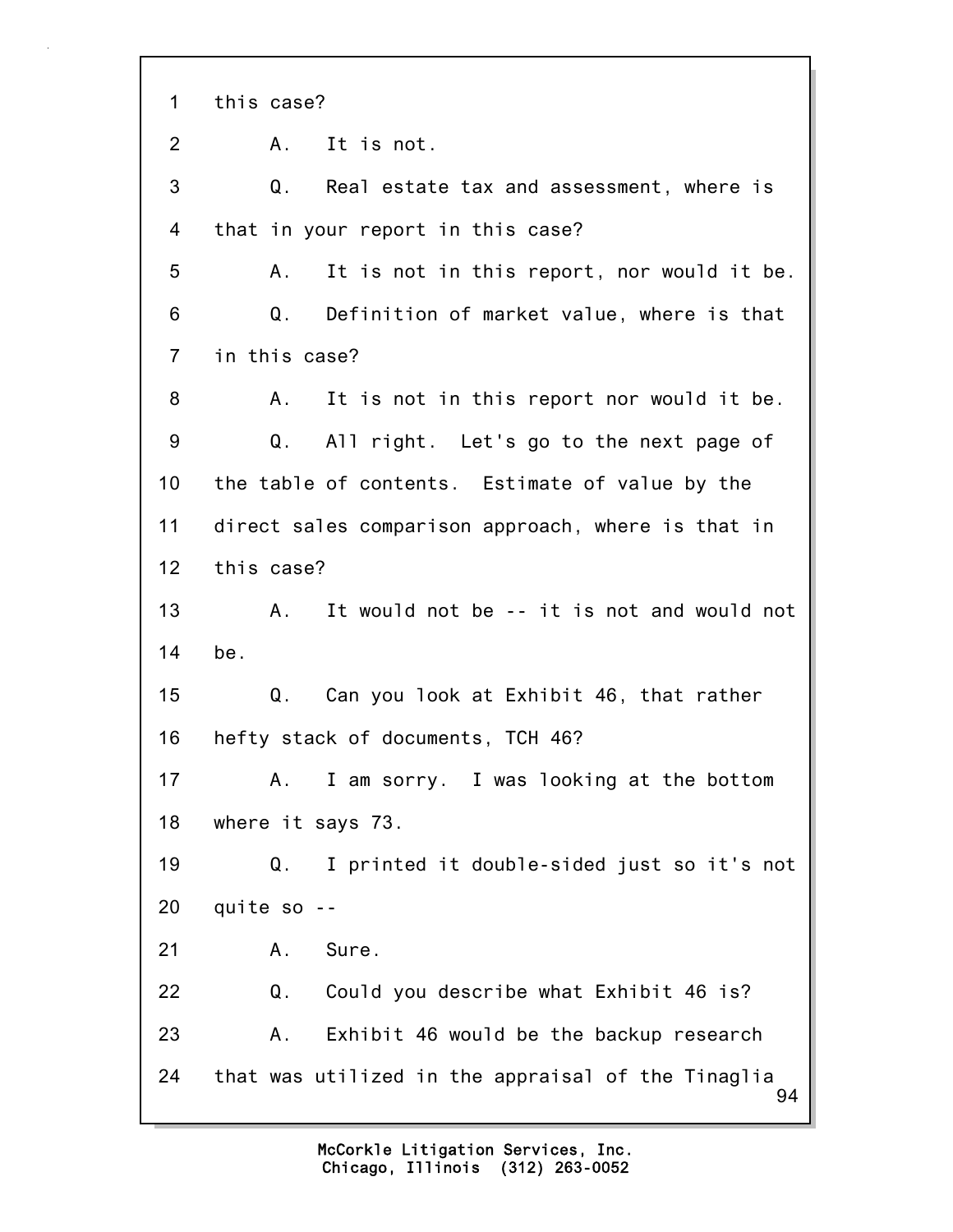95 1 property with two specific dates of value that would 2 be in the body of my file. 3 MR. BLAZER: If we could just take a 4 moment, Mr. Hearing Officer. 5 HEARING OFFICER LUETKEHANS: Mr. 6 Kleszynski, this is a back up for TCH Exhibit 45, 7 correct? 8 THE WITNESS: Yes. 9 MR. BLAZER: May I proceed? 10 HEARING OFFICER LUETKEHANS: Yes. 11 BY MR. BLAZER: 12 Q. Am I correct, Mr. Kleszynski, that what 13 you were doing with Exhibits 45 and 46 was 14 determining the value of the property that was the 15 subject of your report and then determining the 16 impact on that value resulting from the detrimental 17 condition, correct? 18 A. Yes and no. 19 Q. Explain what you mean by yes and no. 20 MR. SECHEN: I have an objection as to 21 relevance, materiality. 22 HEARING OFFICER LUETKEHANS: I think it is 23 a preliminary question at this point, so I will let 24 it stand.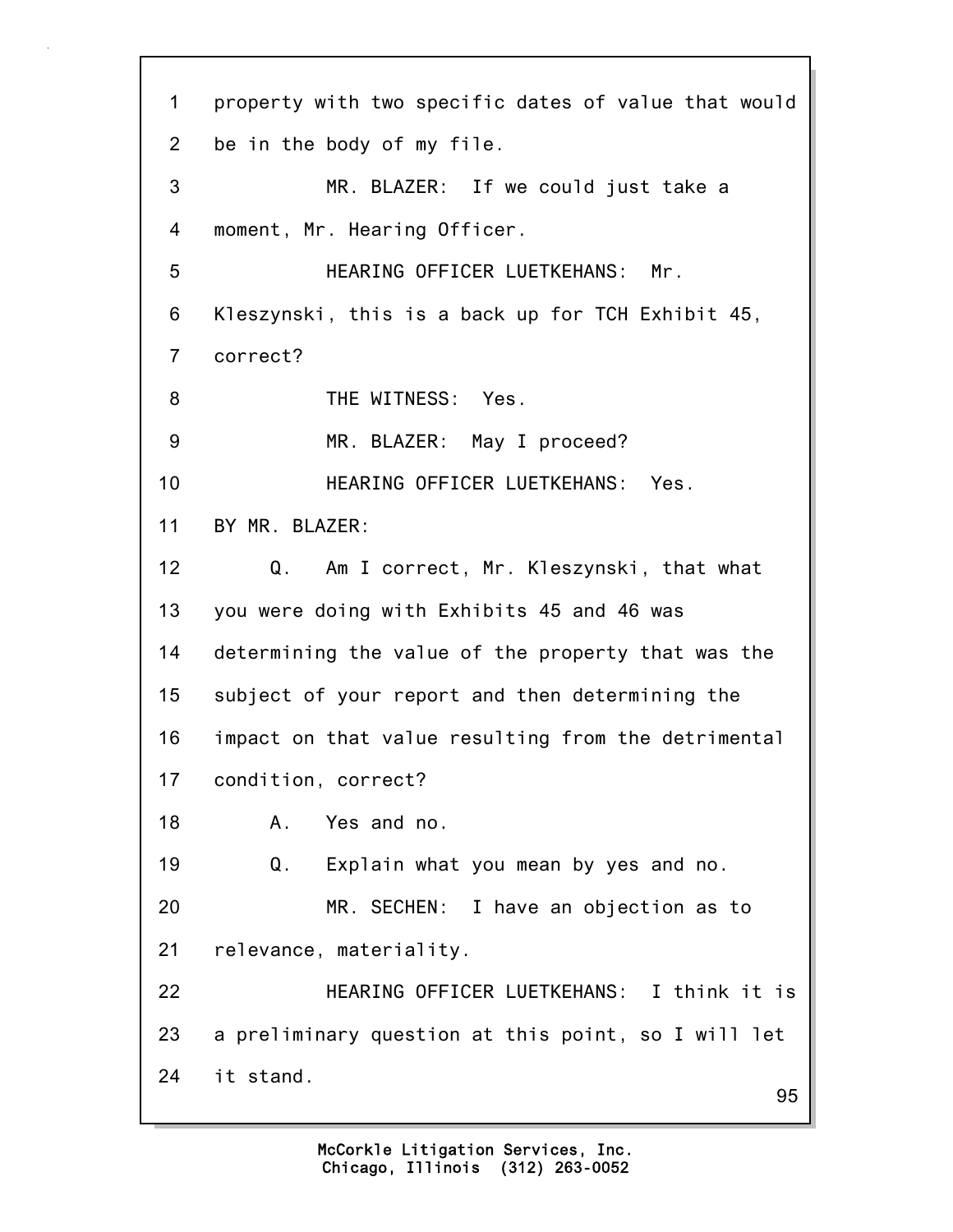96 1 THE WITNESS: In this particular case, 2 based on your associate's interpretation of the law 3 and the definition of debt of damages, my assignment 4 was to evaluate the Tinaglia property as of two 5 specific dates in time, one being the date, the 6 earlier date the February 6, 2008, being a date at 7 which point we knew that the property or we believed 8 that the property was unimpacted by the spill from 9 the adjacent cleaners. 10 The April 11 date being the date at 11 which we knew that the spill had existed and we had, 12 I believe at that point in time, the reports 13 associated with the cost of remediation and other 14 aspects. And when -- and so that's the yes part. 15 The no part is, is that based on my 16 discussions with your office at that time, we 17 identified that the calculation of damages, because 18 it's a legal issue and not an appraisal issue, would 19 be defined as the differences between those two 20 value and conclusions. 21 Q. And you certainly expressed no 22 disagreement with that concept, did you? 23 A. No. 24 HEARING OFFICER LUETKEHANS: Hold on for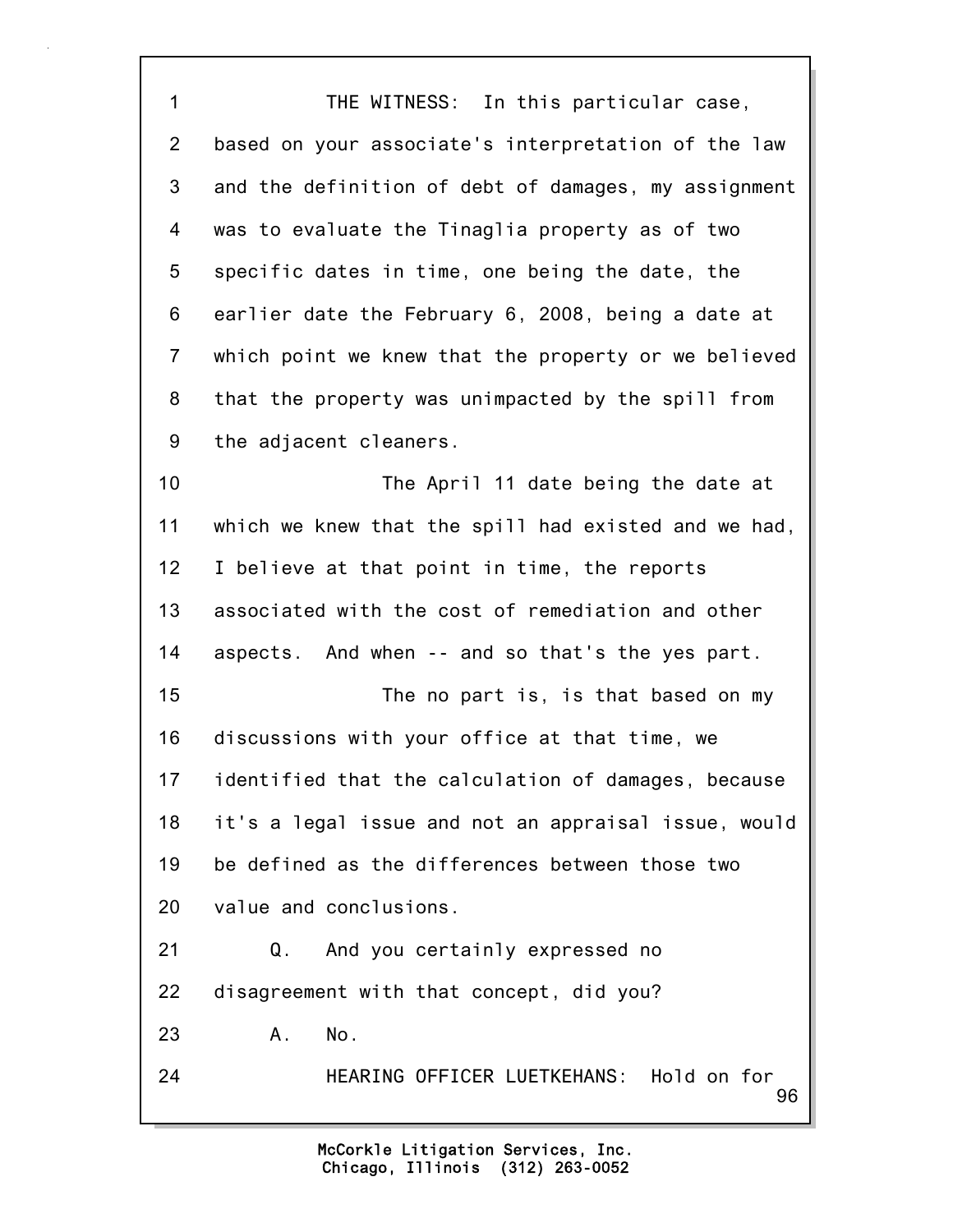97 1 one second. Okay. 2 BY MR. BLAZER: 3 Q. And so what you did in your report, 4 Exhibit 45, based in part on the data that's in 5 Exhibit 46, is issue an opinion regarding the impact 6 in terms of dollar value from that detrimental 7 condition, correct? 8 A. Yes. Given that definition of damages and 9 the scope of the work that was defined by your 10 office. 11 Q. Right. 12 And in terms of the independent 13 opinion that you come to in this case, none of that 14 is in your report, correct? 15 A. Yes, that would be correct. 16 Q. But you also did a second report for my 17 firm in that case, right? 18 A. I am not sure. 19 Q. Exhibit 47. 20 A. Oh, I am sorry. Yes. 21 Q. For the record, TCH Exhibit 47? 22 A. Got it. 23 Q. And like you did here with Poletti's 24 report, you reviewed someone else's report in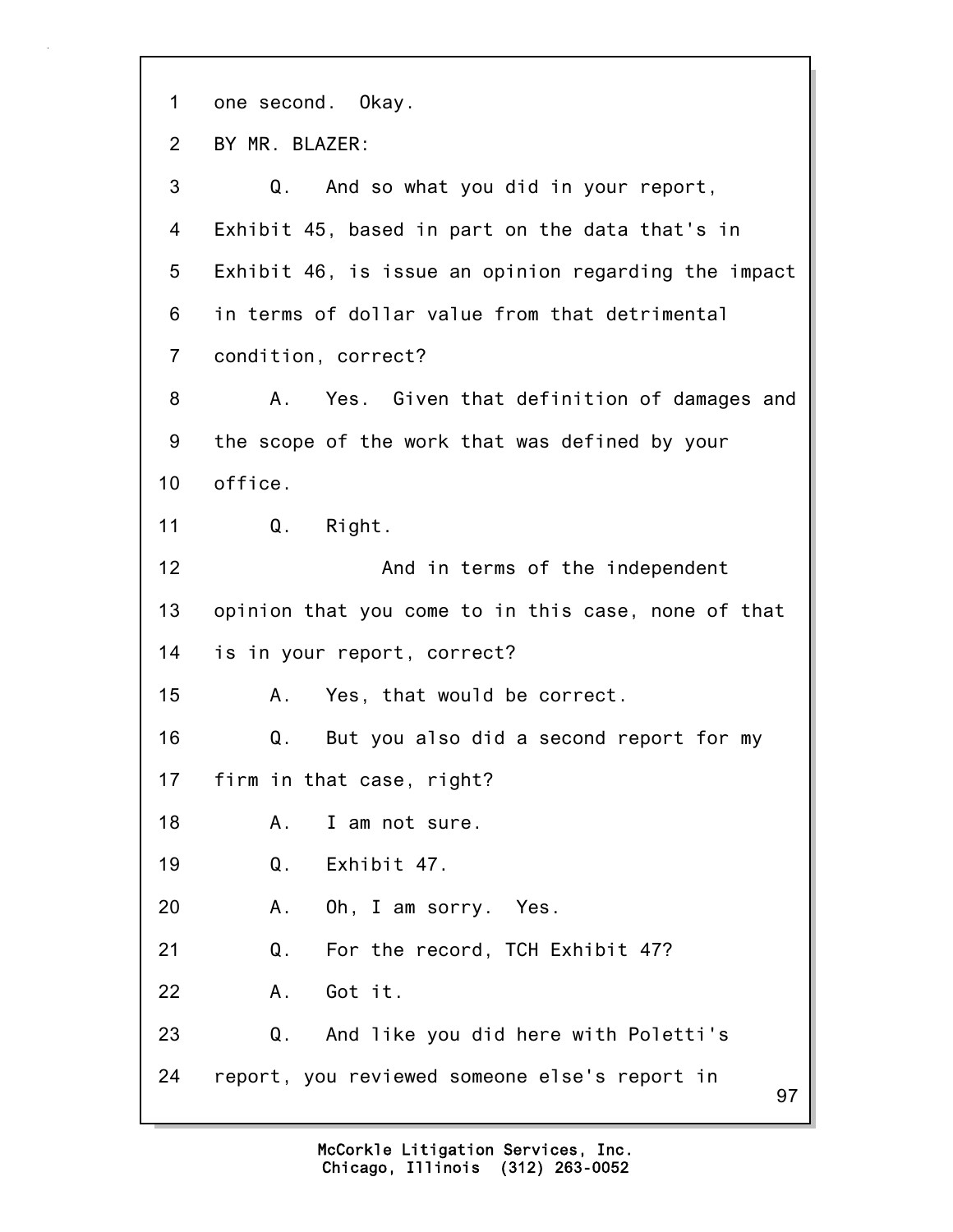98 1 Exhibit 47, right? 2 A. Yes. 3 Q. And that is actually entitled, a rebuttal 4 analysis and appraisal review, correct? 5 A. It is. 6 Q. Was that a Standard 3 review? 7 A. Yes. 8 Q. And the report you were rebutting was 9 written by Integra Realty, right? 10 A. Yes. 11 Q. The company that wrote three of the four 12 reports that Poletti relied on, correct? 13 A. Yes. 14 Q. Could you turn to Exhibit 47, page 2, 15 second paragraph under the heading, scope of the 16 rebuttal opinion and appraisal review? 17 A. Yes. 18 Q. And in your report -- 19 MR. SECHEN: Page 15. 20 MR. BLAZER: Page 2, second paragraph, 21 under scope of a rebuttal opinion. 22 BY MR. BLAZER: 23 Q. Are you there? 24 A. Yes.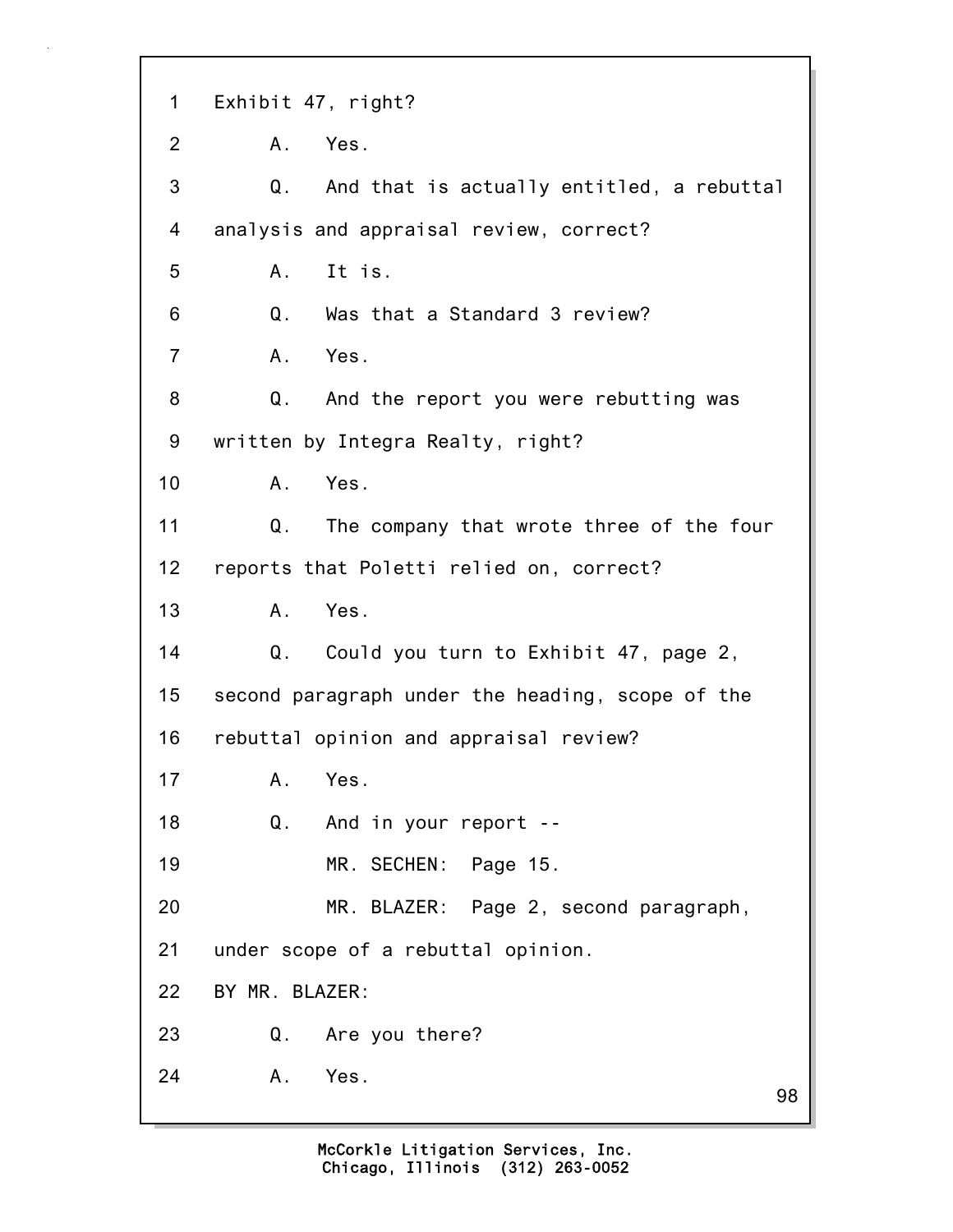99 1 Q. And you said here, please note that Ms. 2 McGarr, and Ms. McGarr was the person whose report 3 that you were rebutting in Integra Realty, correct? 4 A. Yes. 5 Q. Please note that Ms. McGarr states that 6 items used in her review are retained in her file. 7 Absent an opportunity to review the file material, I 8 reserve the right to amend this rebuttal opinion and 9 review after additional material is provided. Did I 10 read that correctly? 11 A. You did. 12 Q. And that was because without that material 13 contained in her file you couldn't be sure what she 14 relied on, right? 15 A. Based on -- that would be true based on 16 the questions that I was asked, the evaluation 17 questions that I was asked and the scope of work. 18 Q. And the scope was a Standard 3 review, 19 right? 20 A. Yes. 21 Q. And without that information contained in 22 her file, you couldn't determine whether there was, 23 in fact, information that was contrary to the 24 opinions she generated, correct?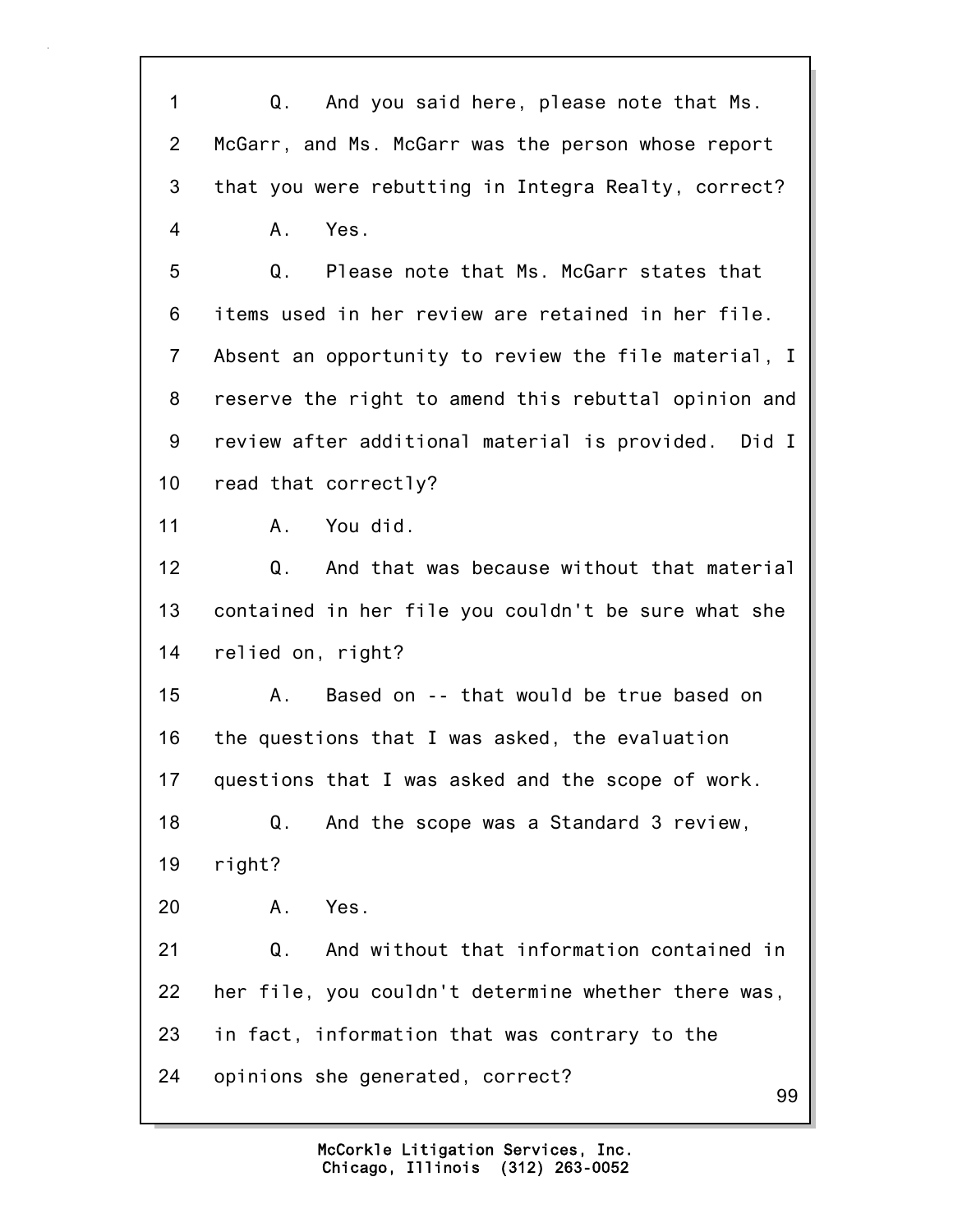| $\mathbf{1}$    | Well I really couldn't verify anything --<br>А.      |
|-----------------|------------------------------------------------------|
| $\overline{2}$  | Right.<br>Q.                                         |
| 3               | -- in the material that was presented.<br>А.         |
| 4               | So, for example, in that particular case, I didn't   |
| 5               | have the opportunity to review the actual sales      |
| 6               | documents as I did in the Poletti incident. This is  |
| $\overline{7}$  | a different valuation question, different assignment |
| 8               | and different scope of work.                         |
| 9               | We're still talking about a Standard 3<br>Q.         |
| 10 <sub>1</sub> | review, right?                                       |
| 11              | A.<br>Yes, globally we are.                          |
| 12              | All right. And then in the context of<br>Q.          |
| 13              | your Standard 3 review, you did a point by point     |
| 14              | analysis and response to what to me appears to be    |
| 15              | every comment in Ms. McGarr's report, correct?       |
| 16              | Yes.<br>Α.                                           |
| 17              | And would it be fair to state that it was<br>Q.      |
| 18              | important to you to analyze every point and          |
| 19              | determine whether or not her statements were         |
| 20              | accurate?                                            |
| 21              | It was important for me to do exactly what<br>А.     |
| 22              | it says in Standard 3, which was to point out areas  |
| 23              | of disagreement and give the basis for those         |
| 24              | disagreements.<br>100                                |
|                 |                                                      |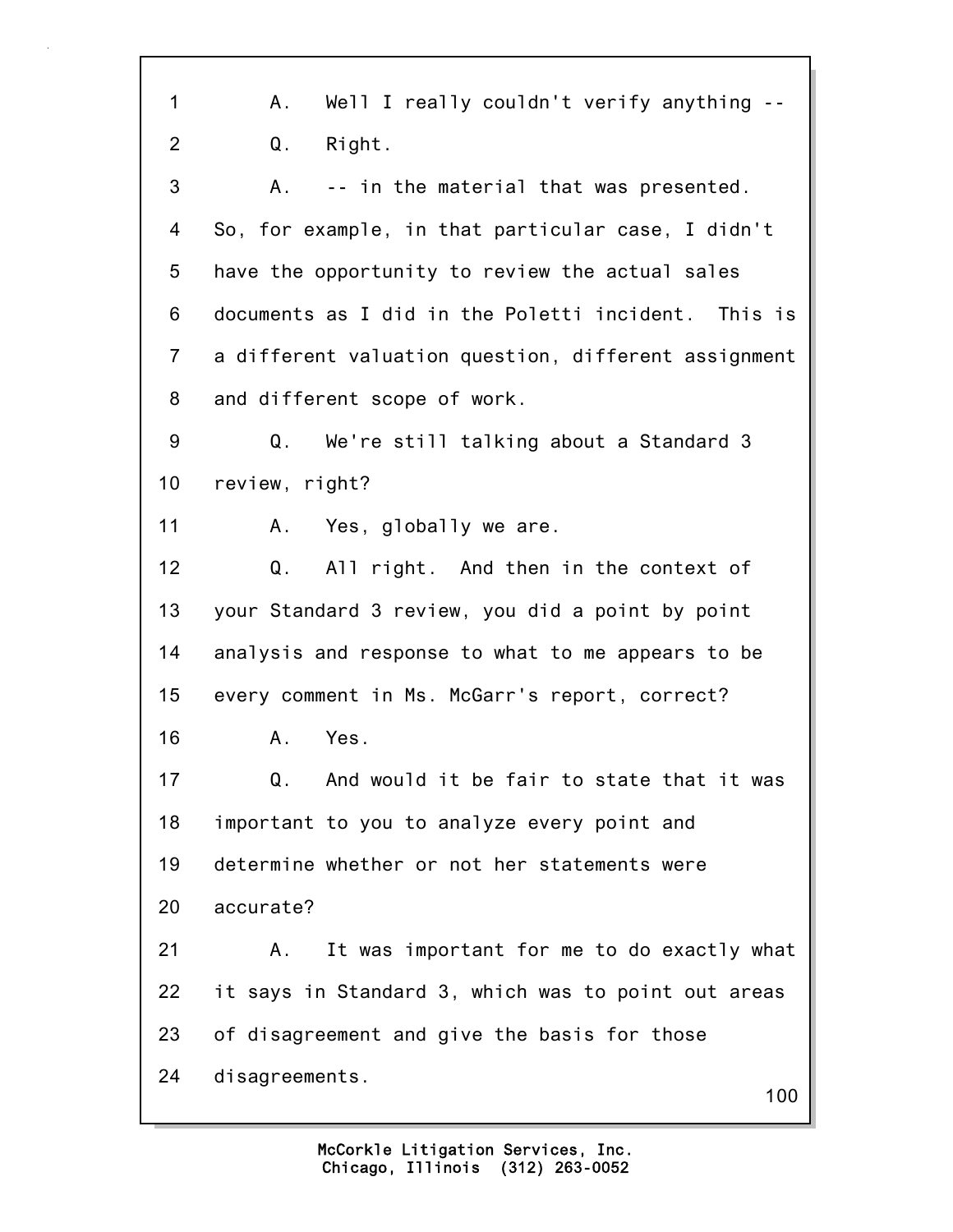101 1 Q. Do you still have your report hanging 2 around there somewhere? 3 A. My report for the? 4 Q. For this case? 5 A. Yes. 6 Q. If you could go to page 6, second 7 paragraph. 8 A. Okay. 9 Q. The part that starts, while completing 10 this assignment, do you see that section? 11 A. I do. 12 Q. You say in that paragraph that you 13 considered the supply and comparable data presented 14 in the Poletti and Lannert reports, correct? 15 A. Yes. 16 Q. And supplemental data retained in your 17 file, correct? 18 A. Yes. 19 Q. What supplemental data and information? 20 A. That's retained in my file? 21 Q. Yes? 22 A. It's all of the information that I 23 referred to at the beginning of this testimony as it 24 related to the documents that I looked up on the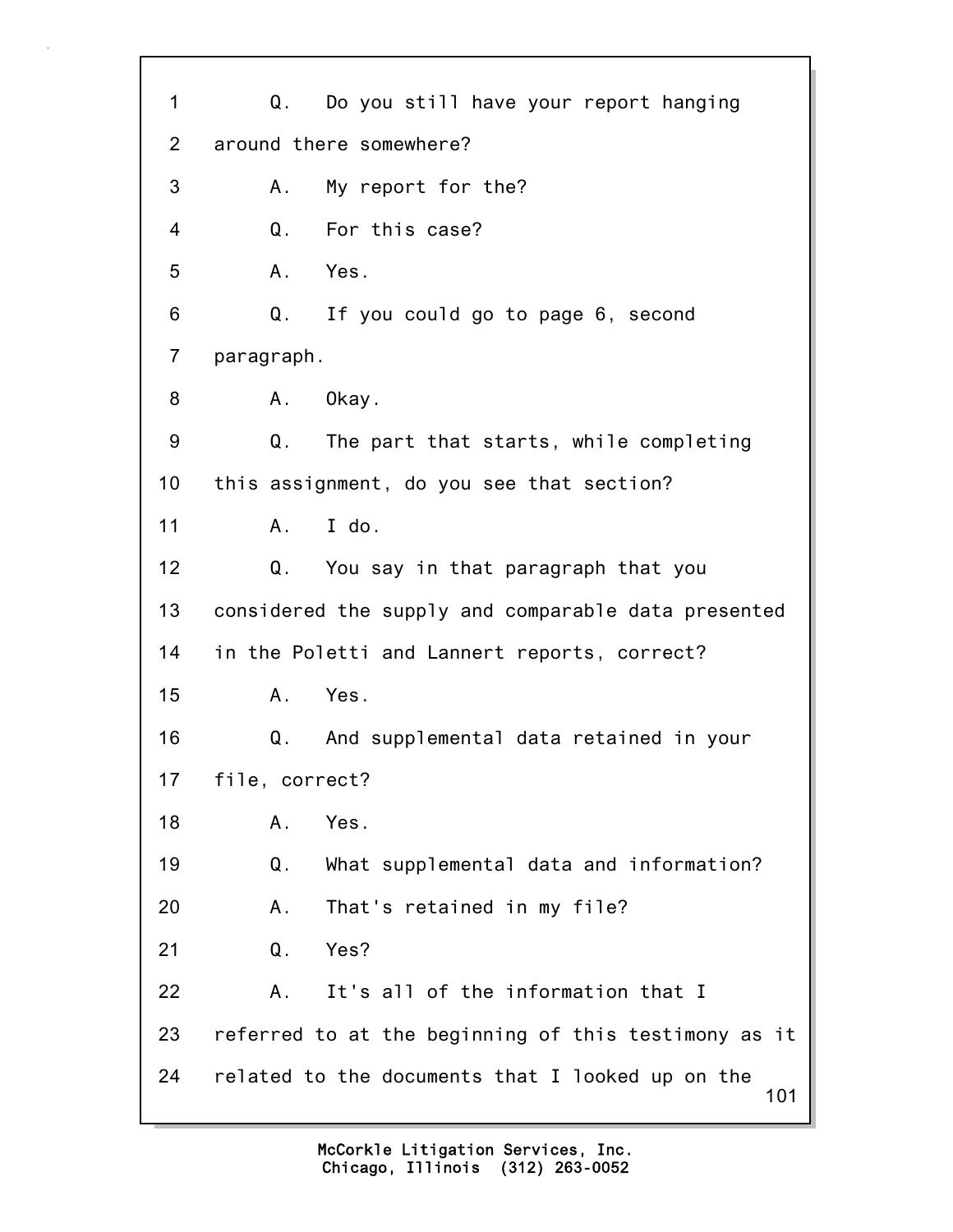102 1 Multiple Listing Service for the addresses and PIN 2 numbers and the Poletti report as well as their -- 3 as well as their, for lack of a better term, the 4 information that comes off public record sources. 5 Q. And none of that information is attached 6 to your report in this case, correct? 7 A. Yes, that's why it says it's retained in 8 the file. 9 Q. Just like Ms. McGarr said, right? 10 A. Yes. 11 Q. We will get back to McGarr in a minute. 12 I believe you testified you also 13 reviewed Mr. Lannert's report; is that correct, in 14 this case? 15 A. Yes. 16 Q. Okay. Obviously Lannert didn't do 17 anything for the Tinaglia case, we're talking about 18 this case, right? 19 A. Yes. 20 Q. All right. Do you agree with Mr. Lannert 21 that the existing zoning and the permitted uses with 22 within a 1-mile study radius of the subject site 23 indicates that the existing uses have been 24 established for many years and continued growth as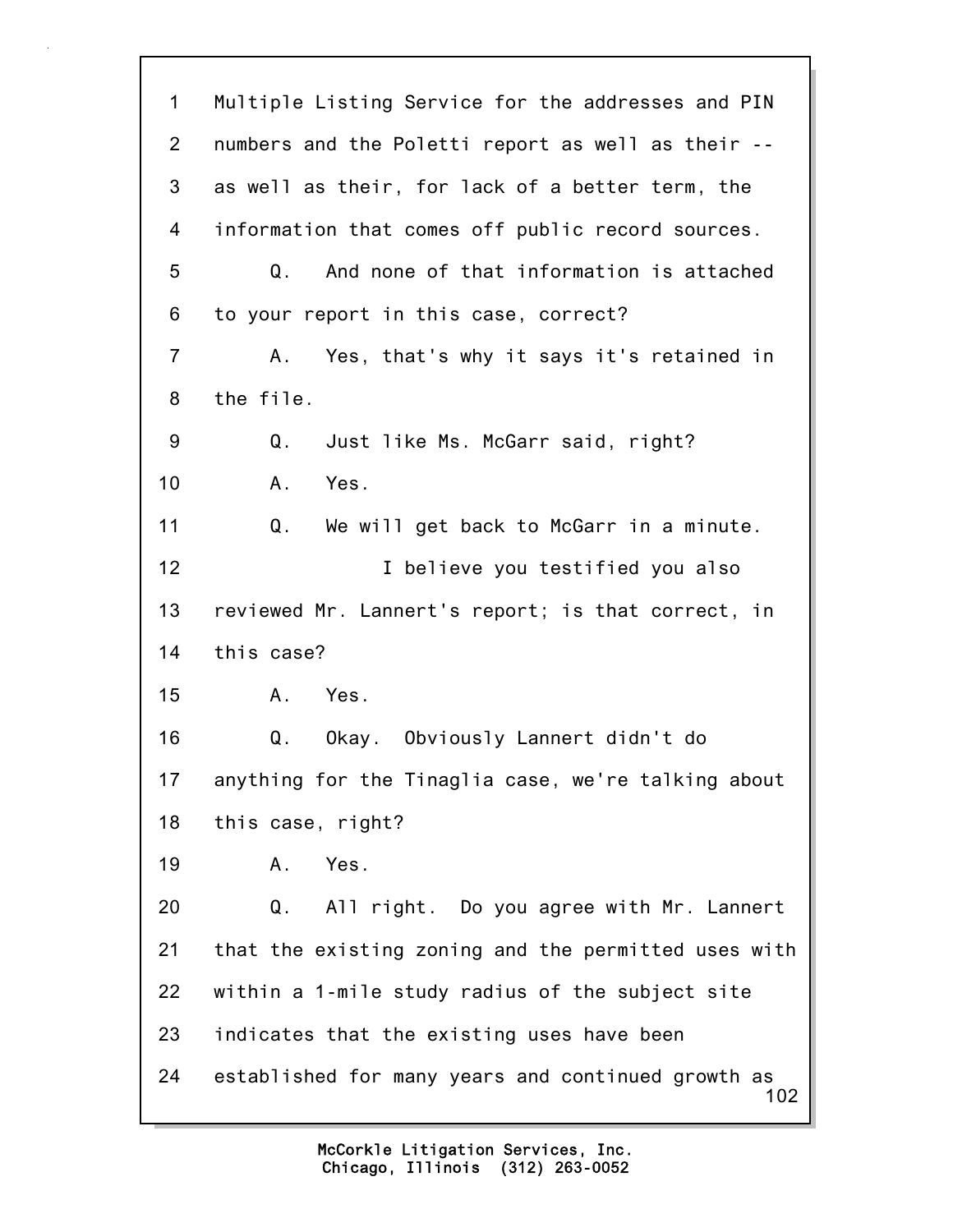103 1 anticipated as planned? 2 A. I would say that I generally agree with 3 that statement, yes. 4 Q. And do you know what the predominant use 5 is within 1 mile of the site? 6 A. My recollection, the answer is yes, I saw 7 a lot of open space, I saw residential and I saw 8 industrial and commercial. 9 Q. All right. Do you recall from Lannert's 10 report that it's 55 percent open space? 11 A. I would have to look. I have no reason to 12 argue with that issue. 13 Q. I want to make sure we're certain here, 14 Mr. Kleszynski. I haven't marked this, 15 Mr. Kleszynski, because it's in the Application. 16 MR. BLAZER: I hope that's okay with you, 17 Mr. Hearing Officer. 18 BY MR. BLAZER: 19 Q. This is the text of Mr. Lannert's report 20 out of the siting application? 21 A. Yes. 22 Q. If you could turn to page 3.1-6 of the 23 table entitled Land Use Ratios. 24 A. Yes.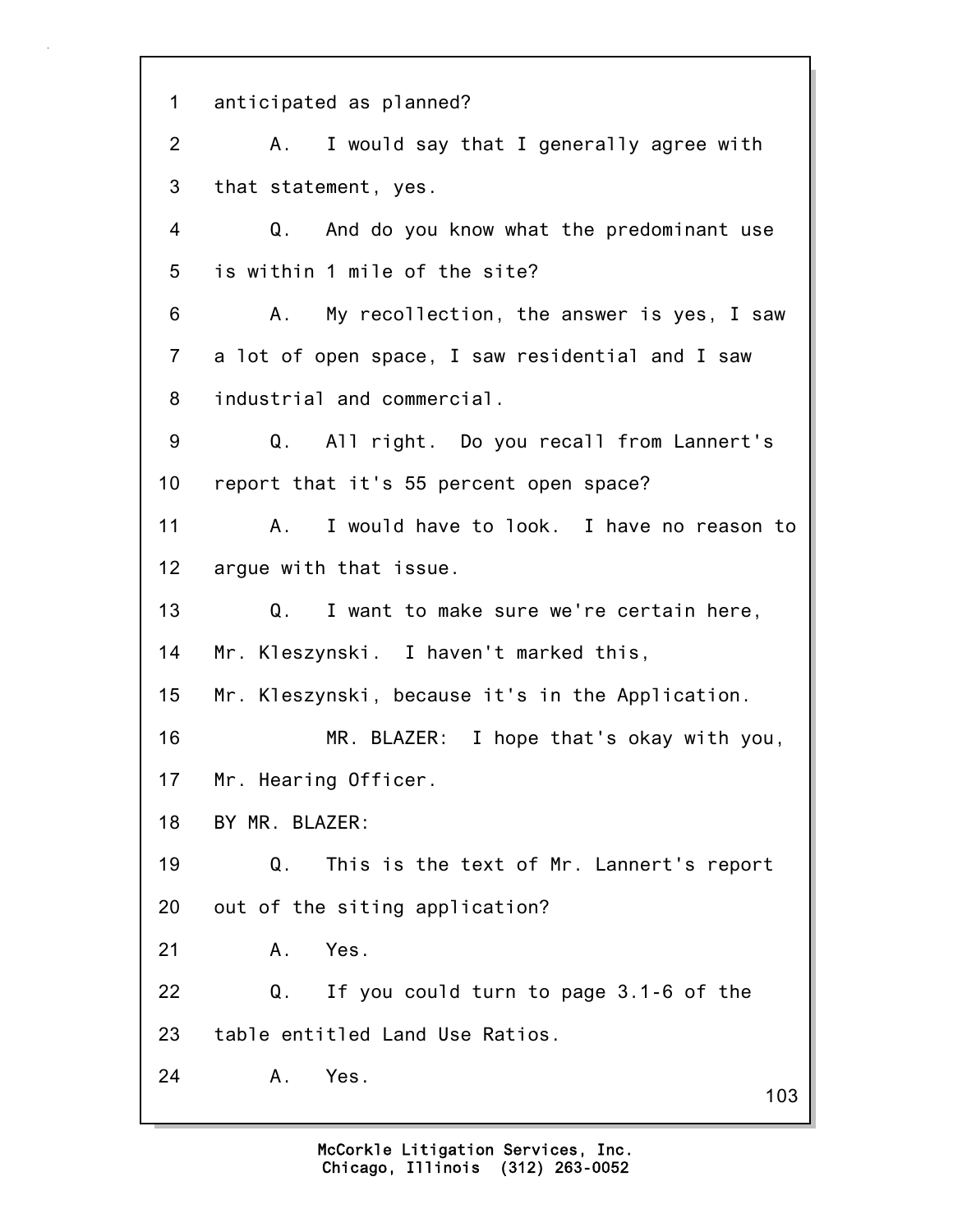104 1 Q. All right. And you see there that he 2 identifies open space as 55 percent? 3 A. Yes. 4 Q. All right. And what's the second-most 5 predominant use within the 1-mile study area? 6 A. Residential. 7 Q. 37 percent? 8 A. Yes. 9 Q. Do you agree with Mr. Lannert that 10 residential uses have been successfully integrated 11 within the study area? 12 MR. SECHEN: Objection, scope. 13 HEARING OFFICER LUETKEHANS: Objection 14 overruled. 15 THE WITNESS: Yes. 16 BY MR. BLAZER: 17 Q. Do you agree that open space and 18 residential land uses account for 92 percent of the 19 area within a 1-mile radius of the proposed site? 20 A. Based on this arithmetic and calculation, 21 yes, I do. 22 Q. And you have no reason to dispute it, do 23 you? 24 A. None.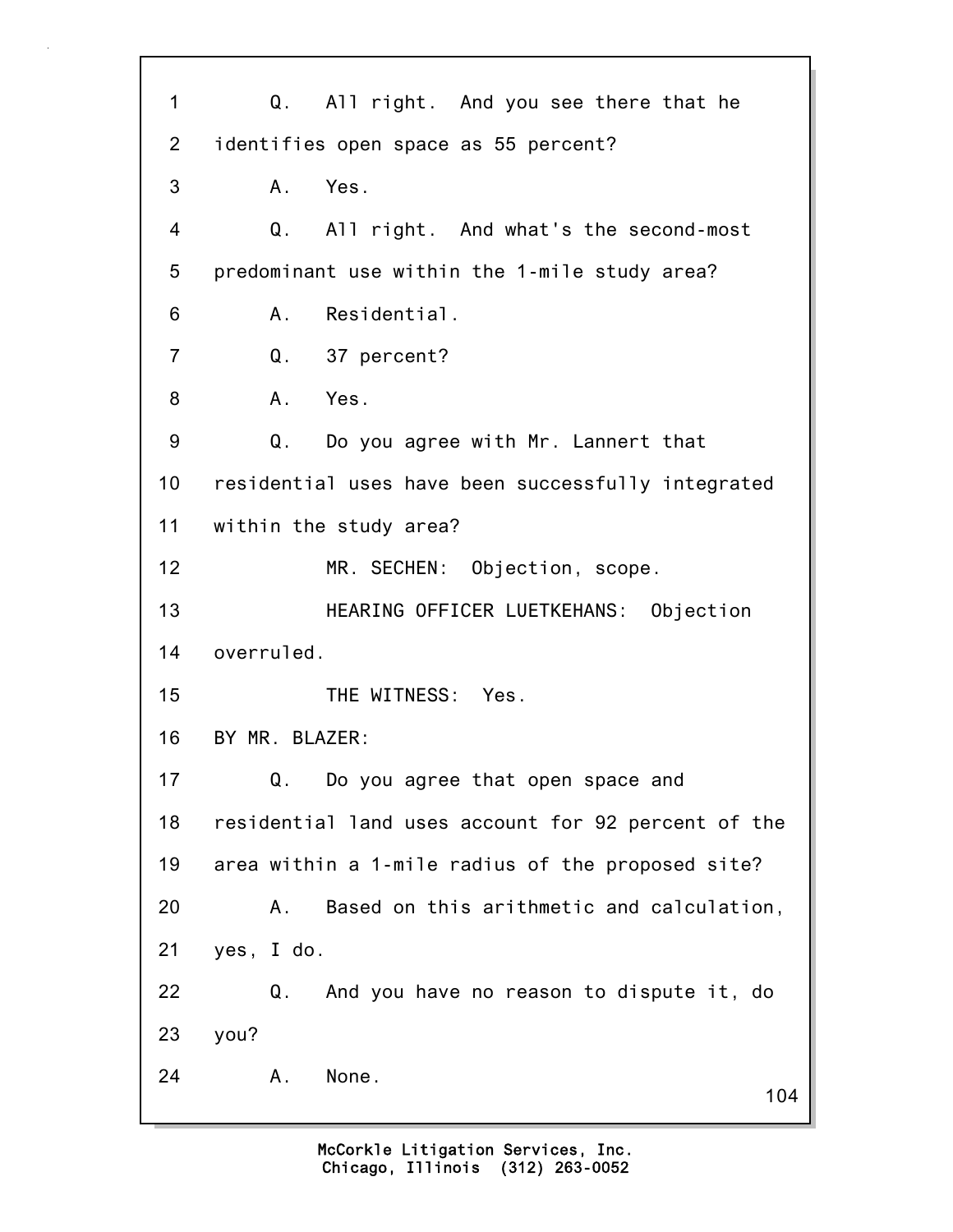105 1 Q. Do you agree that the area within 1 mile 2 of the site has been defined by open space and 3 residential uses that have been established over the 4 past years? 5 A. Yes. 6 Q. Do you agree that the Village of Round 7 lake Park is a multi-faceted commercial and 8 residential community? 9 A. Yes. 10 Q. Do you recall this from the Poletti 11 report, right? 12 A. That's my recollection. I would have to 13 go back and look at it specifically, but that would 14 also be -- I am familiar with Round Lake Park, and 15 that description would be reasonable. 16 Q. Right. So I assume would you agree with 17 Mr. Poletti that this is not an area that is defined 18 by industrial uses, correct? 19 A. Again, I would have to go back and look at 20 his report, but yes. 21 Q. Well, since Mr. Lannert said exactly the 22 opposite, why didn't you mention your disagreement 23 with him in your report? 24 A. I don't have a recollection of recalling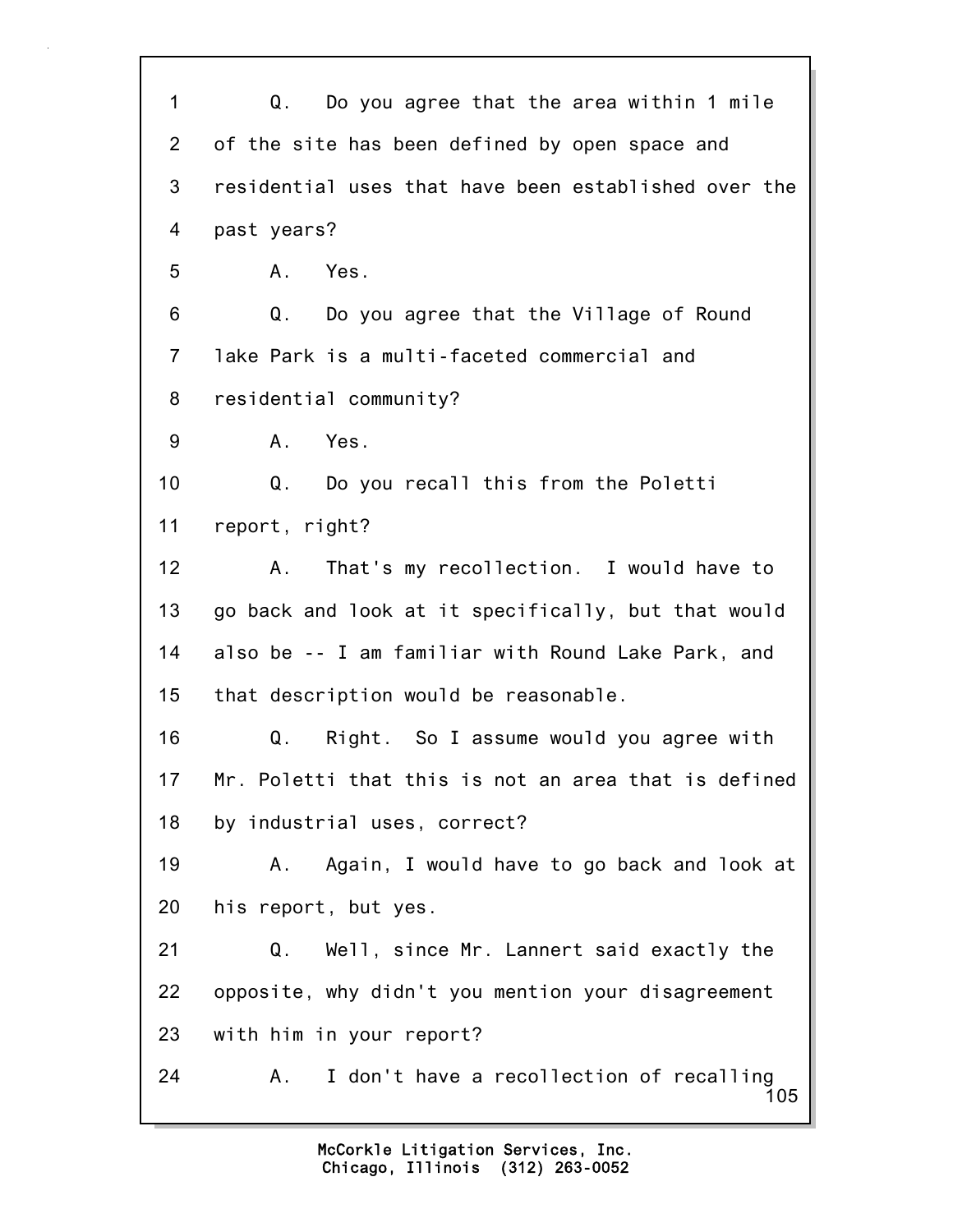| 1              | that as a disagreement point when I reviewed the     |
|----------------|------------------------------------------------------|
| $\overline{2}$ | Lannert report. The areas that I concentrated on in  |
| 3              | the Lannert report were what I identified as being   |
| 4              | pretty much the, what I call the land planning       |
| 5              | issue, what I believe the land planning issues as it |
| 6              | related to the positioning of the property on the    |
| $\overline{7}$ | site.                                                |
| 8              | You have Mr. Lannert's report there?<br>Q.           |
| 9              | I do.<br>А.                                          |
| 10             | $Q_{\cdot}$<br>Could you turn to page 3.1-12?        |
| 11             | Sure.<br>A.                                          |
| 12             | Q.<br>Section 8, second bullet?                      |
| 13             | Okay.<br>Α.                                          |
| 14             | Q.<br>He said here, the character of the             |
| 15             | immediate area surrounding the site has been defined |
| 16             | by industrial uses that have been established over   |
| 17             | the past year. Did I read that correctly?            |
| 18             | Yes.<br>Α.                                           |
| 19             | Why didn't you in your report mention that<br>Q.     |
| 20             | you agree with Poletti and disagree with Lannert?    |
| 21             | Because as it relates to that particular<br>Α.       |
| 22             | paragraph, the area surrounding the subject site is, |
| 23             | in fact, identified as being predominately           |
| 24             | industrial. When you drive up and down Porter<br>106 |

l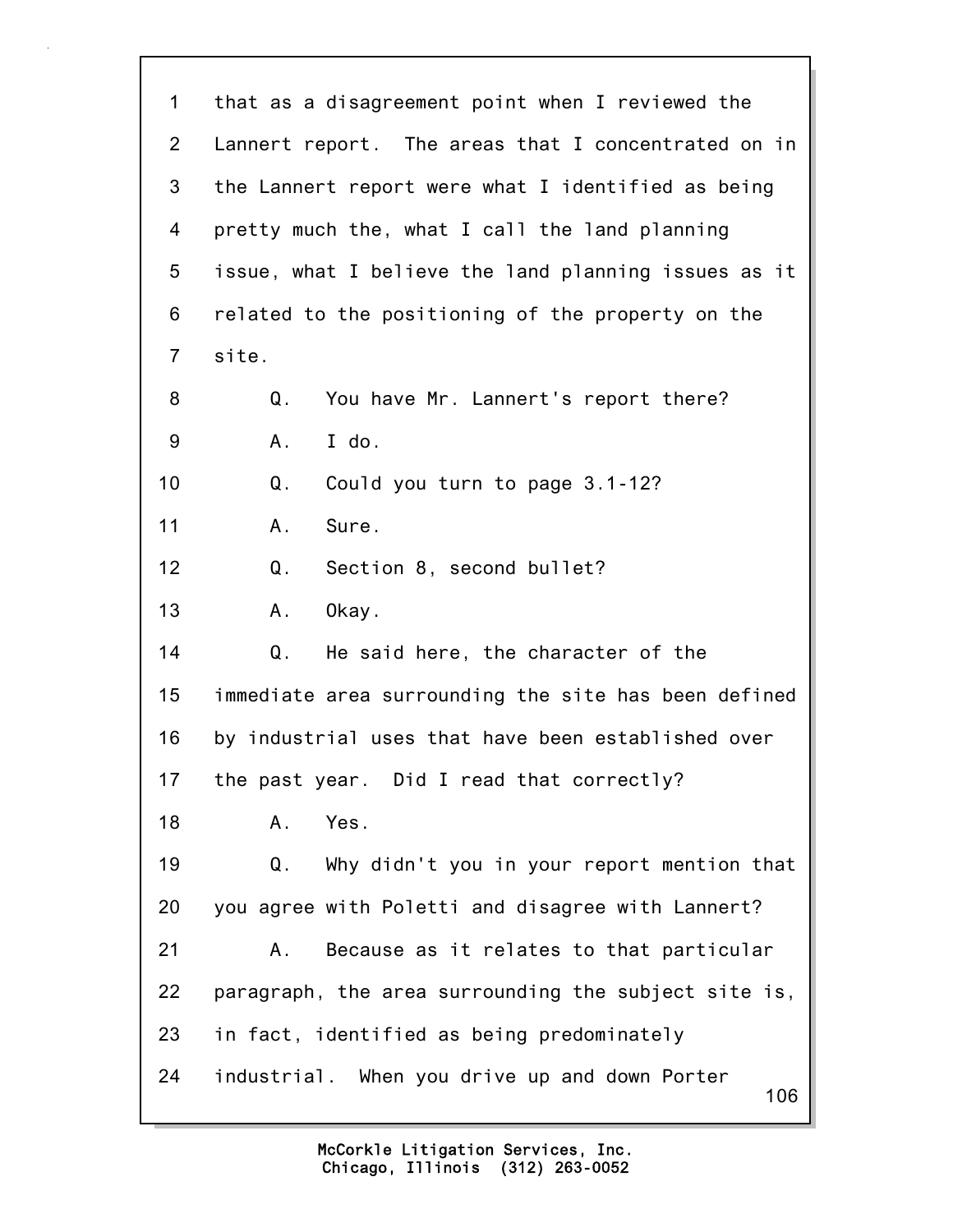107 1 Drive, the applications that are up and down Porter 2 Drive are clearly industrial. And when you go to 3 the east, the applications, for example, with the, I 4 will call it a scrap yard or recycling yard, are 5 residential in character, and that's how I 6 interpreted that section of the report. 7 Q. Mr. Lannert's study area was 1 mile, 8 right? 9 A. I agree that he defined it as 1 mile both 10 in the testimony and as part of his report. But my 11 interpretation of the immediate environs of the 12 subject property is that it's industrial in 13 character. 14 Q. Did you talk to Lannert about your 15 interpretation of what he said? 16 A. I did not. 17 Q. Did you talk Poletti about his 18 disagreement with what Lannert said? 19 A. I spoke to neither one of those gentlemen 20 prior to. 21 MR. SECHEN: Object, I think it 22 mischaracterizes the reports. 23 HEARING OFFICER LUETKEHANS: Well, I am 24 going to withstand the objection as asked and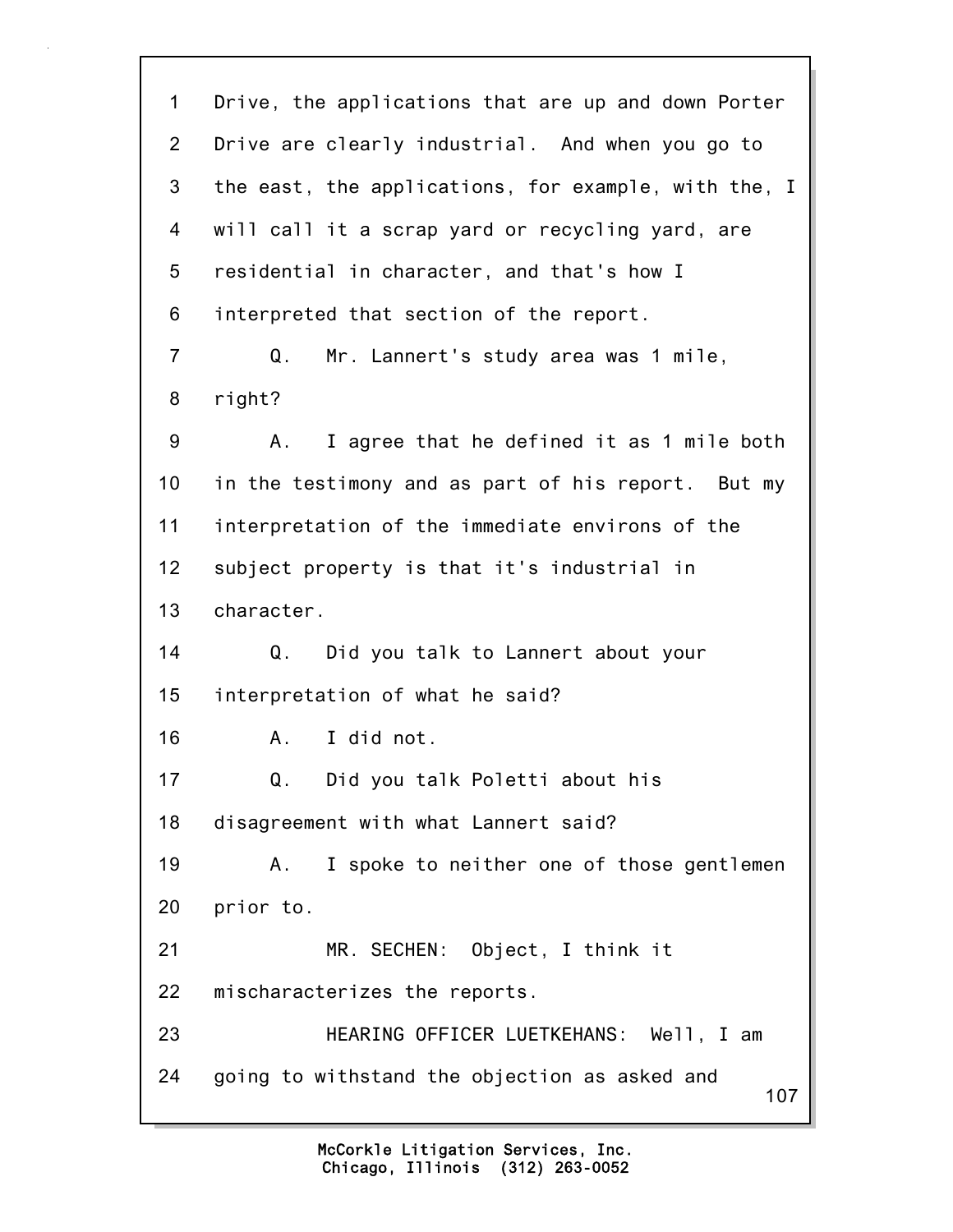| 1              | answered because he has said he never spoke to        |
|----------------|-------------------------------------------------------|
| 2 <sup>1</sup> | Poletti at all, so it really doesn't get us           |
| 3              | anywhere.                                             |
| 4              | MR. BLAZER: Understood.                               |
| 5              | BY MR. BLAZER:                                        |
| 6              | Q. You had an assignment to accomplish in             |
| $\overline{7}$ | this case, correct, Mr. Kleszynski?                   |
| 8              | Tell me what you mean by "accomplish."<br>A.,         |
| 9              | That implies to me that I set out with a specific     |
| 10             | goal.                                                 |
| 11             | Q. You were given an assignment in this case,         |
| 12             | correct?                                              |
| 13             | A. Yes, I was asked a valuation question --           |
| 14             | $Q_{\star}$<br>The "yes" is all I needed.             |
| 15             | And that assignment was communicated                  |
| 16             | to you by Mr. Sechen on behalf of the Village,        |
| 17             | correct?                                              |
| 18             | Yes.<br>Α.                                            |
| 19             | Let's go back to TCH Exhibit 47, your<br>Q.           |
| 20             | rebuttal report that you did for my firm two years    |
| 21             | ago.                                                  |
| 22             | Do you recall that Ms. McGarr at                      |
| 23             | Integra had criticized your initial report, TCH 45?   |
| 24             | Yeah, there was a lot of criticism going<br>Α.<br>108 |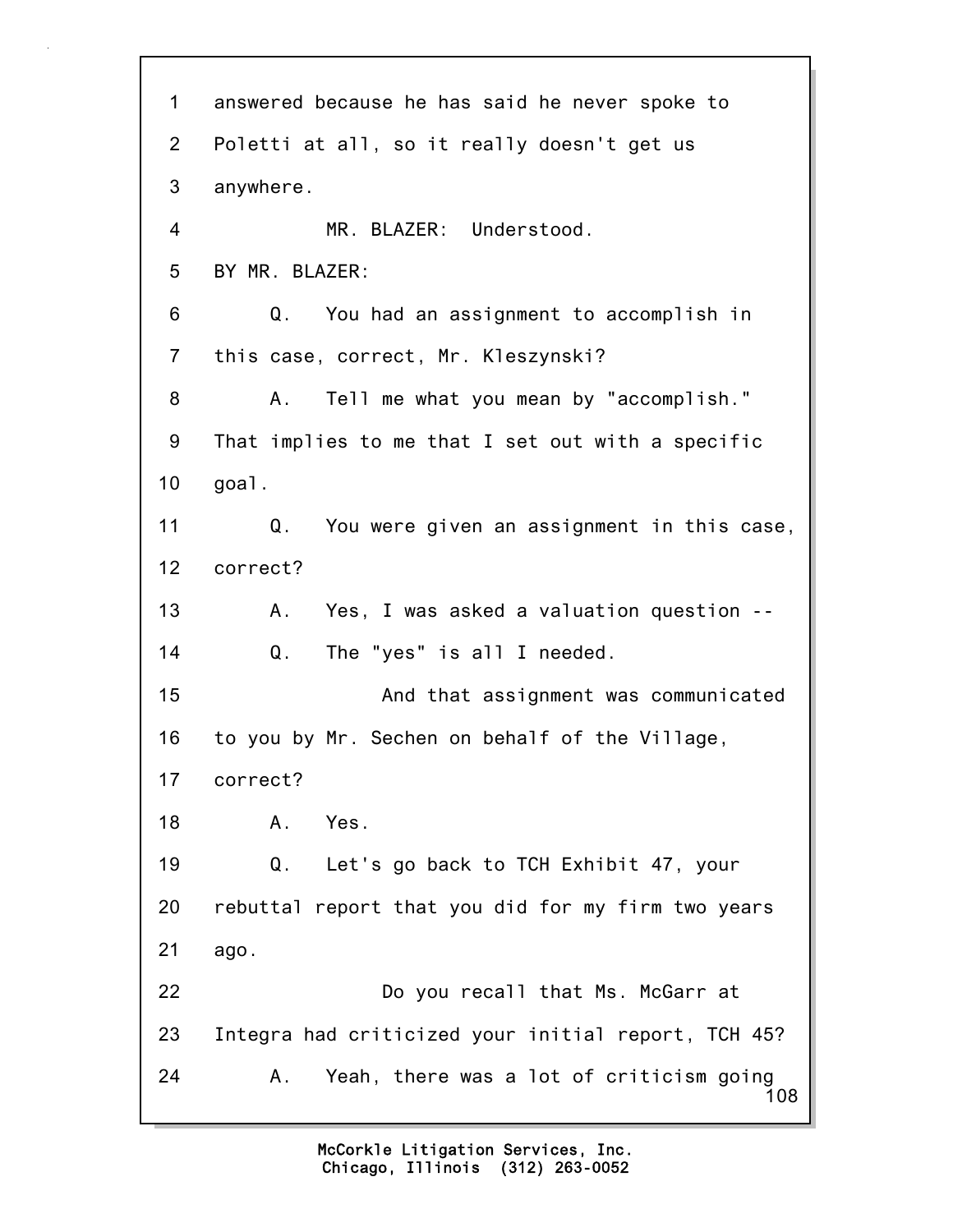1 around.

2 Q. There was a lot of criticisms going around 3 absolutely, and she had criticized your conclusion 4 regarding how the real estate market operates, do 5 you remember that?

6 A. I do.

109 7 Q. All right. And in response to that 8 criticism in your rebuttal report, you said that the 9 description of market operation offered in the 10 Integra report appears to be understated in this 11 matter, and that the reader and user of your report 12 should consider how the market actually operates, do 13 you remember that? 14 A. I would have to read it, but. 15 Q. If could you turn to page 8 of Exhibit 47, 16 the third paragraph? 17 A. Okay. 18 Q. The paragraph that starts, with respect to 19 this specific item. 20 A. Yes. 21 Q. All right. If you could read that to 22 yourself. 23 A. Okay. 24 Q. Okay. Was I accurate in my description of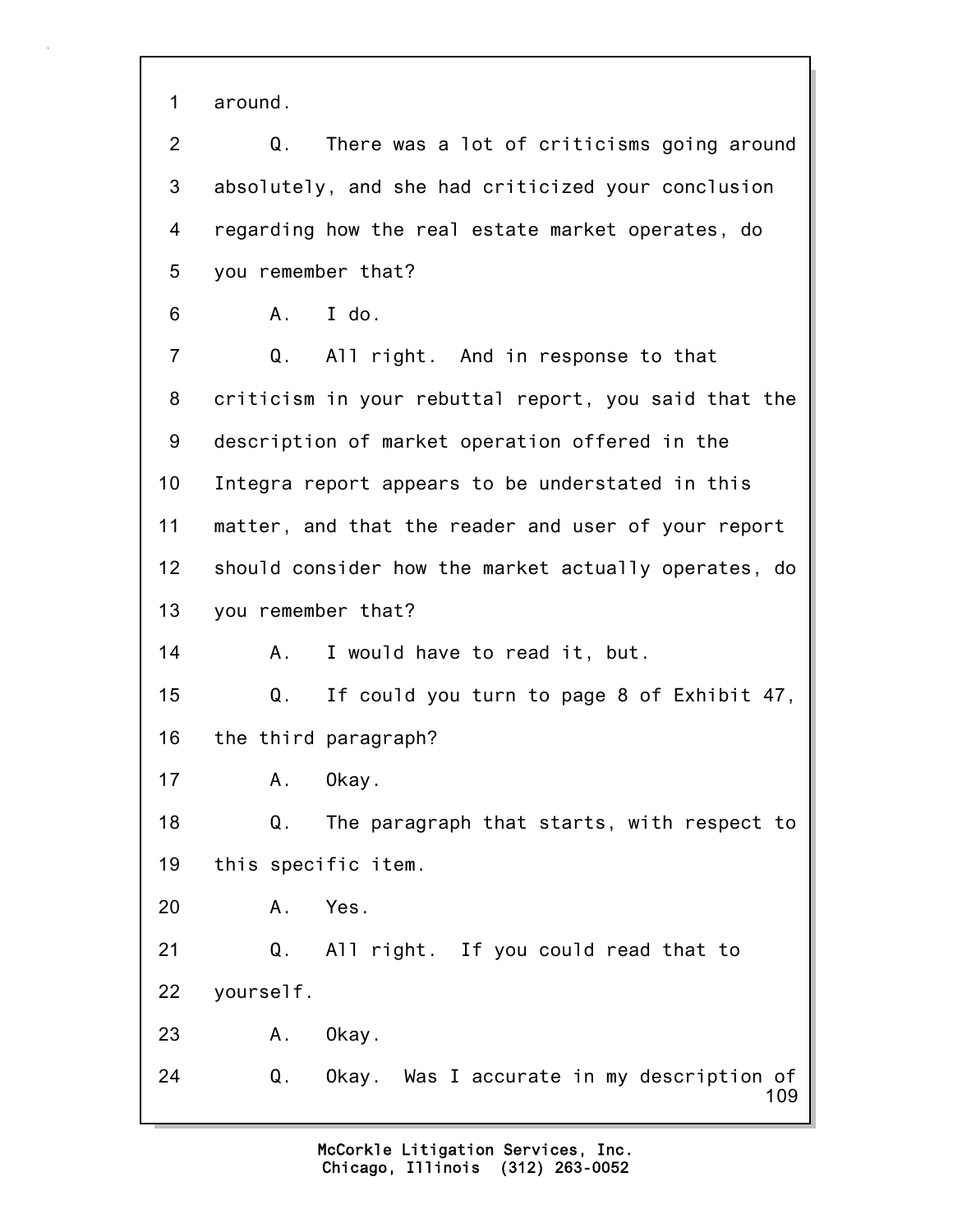1 your criticism of Ms. McGarr?

2 A. You were.

110 3 Q. Okay. And you point out that in that case 4 the ability to sell the property had not just been 5 negatively impacted by the detrimental condition, it 6 had been completely derailed, right? 7 MR. PORTER: I am going to object. We 8 have gone a long time now talking about properties 9 that have absolutely nothing to do with the Groot 10 Transfer Station, we have gotten so far beyond 11 relevancy, it's ridiculous. I object to relevancy. 12 HEARING OFFICER LUETKEHANS: Objection 13 overruled. 14 BY MR. BLAZER: 15 Q. Do you need me to read that question back? 16 A. No. 17 Yes, it was my conclusion that the in 18 the instance where there was an agreed upon price 19 that upon determination of the environmental -- 20 identifying an existing environmental condition that 21 would have remediation costs were -- derailed that 22 sale. 23 Q. And that environmental condition was the 24 detrimental condition whose impact you were retained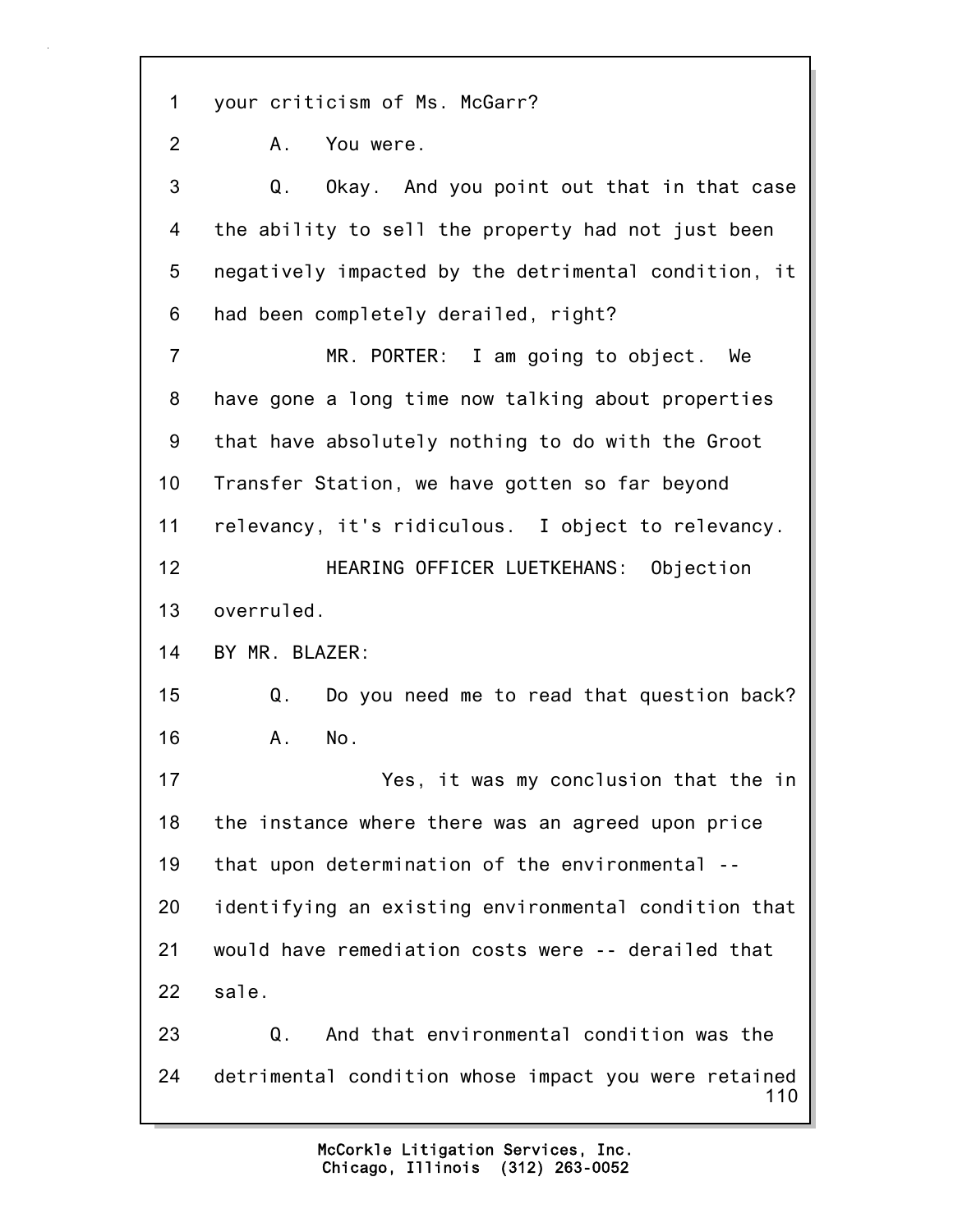1 to assess, correct?

111 2 A. Yes. The spill with an identifiable 3 location, and for lack of a better term, from a 4 remediation cost. 5 Q. All right. And then in your rebuttal 6 report, TCH 47, page 9, you finally said for 7 purposes of clarification, the APC analysis -- and 8 APC is you, right? 9 A. Associated Property Counsels, yes. 10 Q. For purposes of clarification, the APC 11 analysis opines on the value of the subject property 12 before and after consideration of the environmental 13 condition of the real estate as of two points in 14 time? 15 A. Yes. Oh, I am sorry. 16 Q. That's okay. I'm accurate so far? 17 A. Yes. 18 Q. The analysis applied is compliant with the 19 USPAP guidelines, appraisal practice and appraisal 20 theory, correct? 21 A. Yes. 22 Q. Now let's go back to the report you did in 23 this case. 24 Where is the discussion in your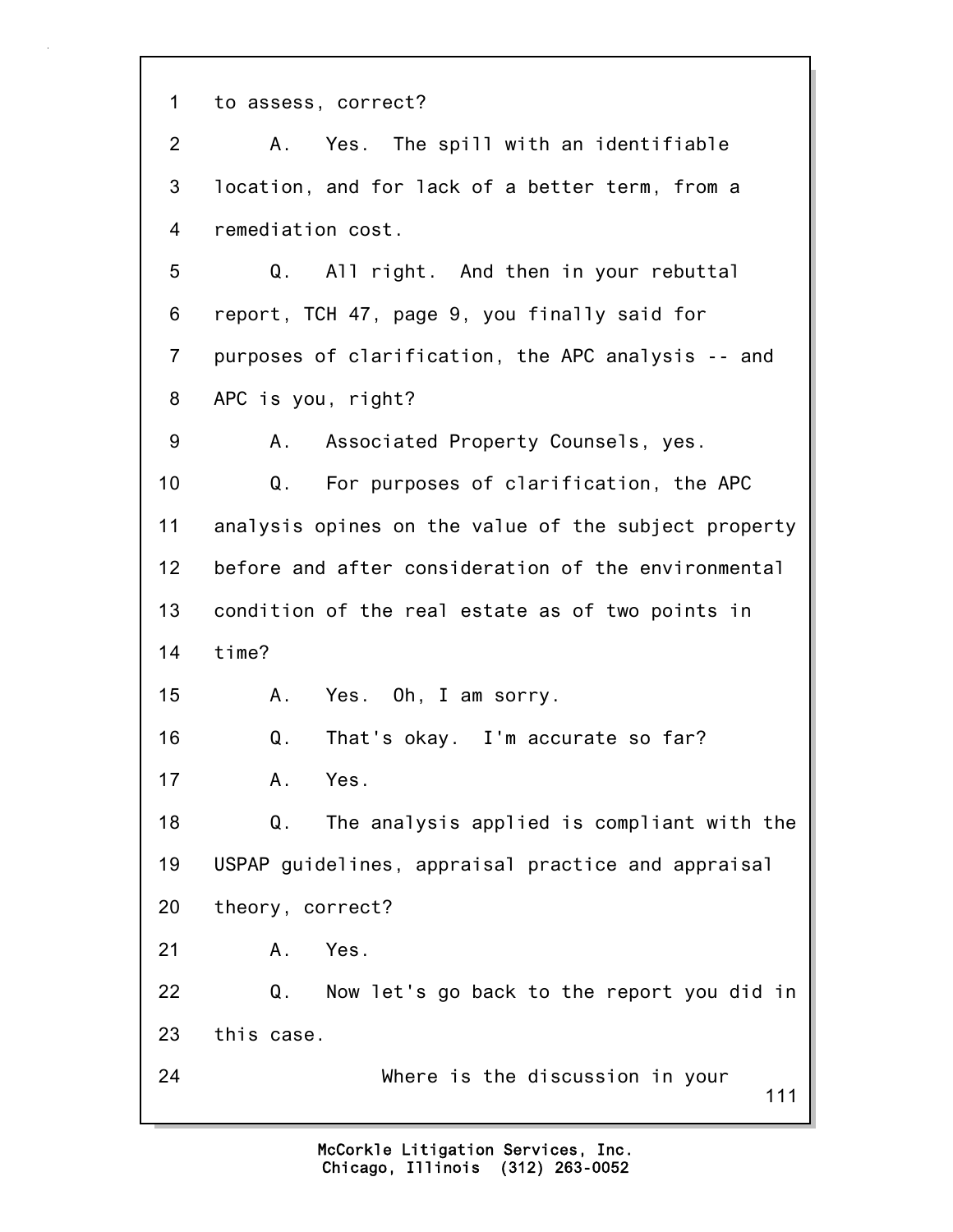112 1 report how a market operates? 2 A. There is none, nor would there be based on 3 the questions asked and scope of work. 4 Q. Am I correct, sir, that you performed no 5 independent analysis in this case of the values of 6 properties in the area before and after the 7 imposition of the detrimental condition, that being 8 a transfer station, correct? 9 A. Yes, that would be correct. I did not 10 evaluate any properties in the -- in this -- I did 11 not formulate an opinion of value about any property 12 in this instance based on the scope of work. 13 Q. You could have done a comparative 14 analysis, right? 15 A. That's two different questions. 16 Comparative analysis is not an evaluation. What I 17 did in your instance was that we were focused on 18 a -- 19 Q. Let me try and ask you the question again 20 so we're clear. Let me rephrase the question for 21 you. 22 You could have done a target and 23 control analysis of your own, right? 24 A. Sure.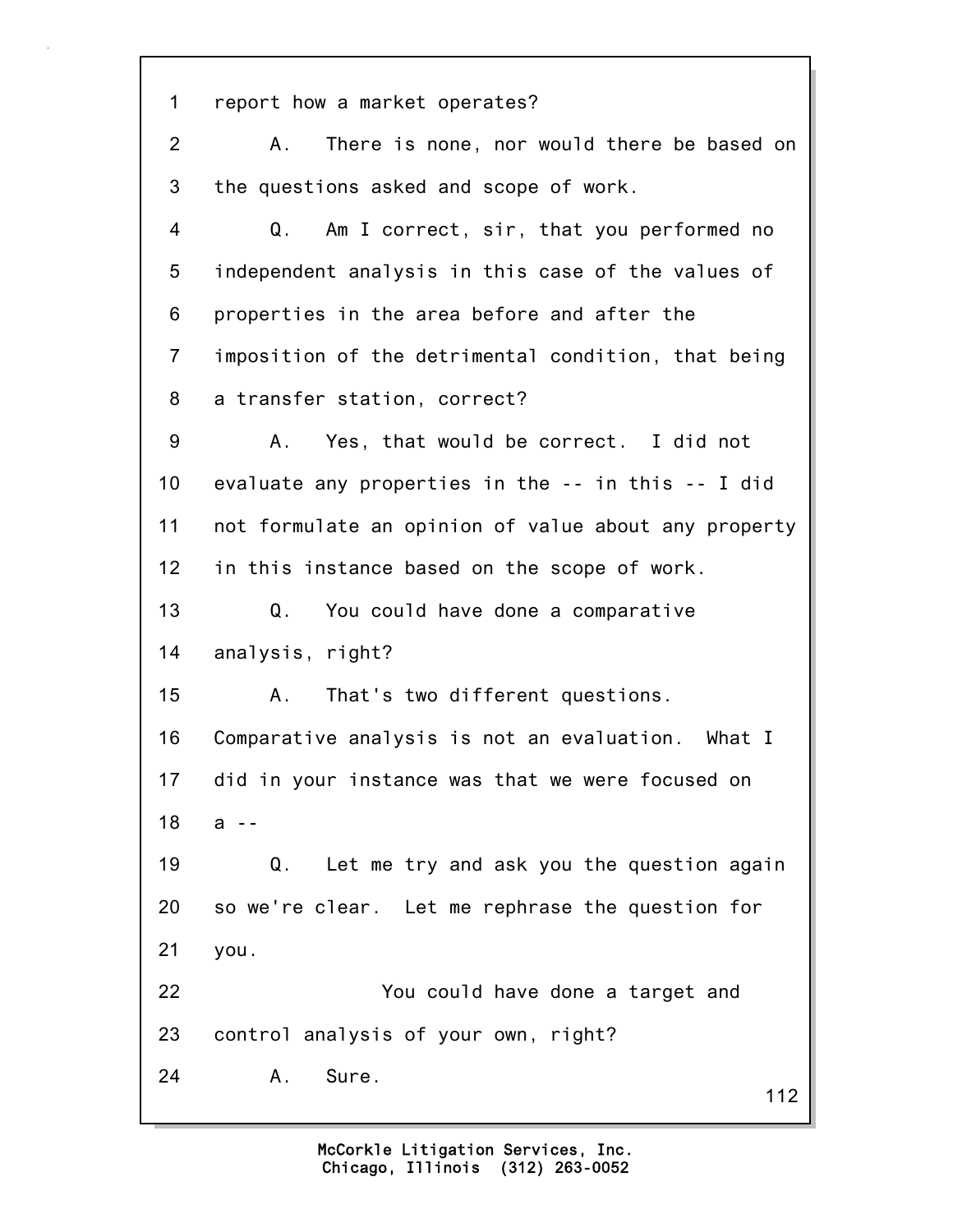113 1 Q. Did anybody tell you not to? 2 A. The answer to that question is yes and no. 3 When we're outlining the scope of work, the question 4 that I asked was whether or not it was needed for me 5 to do my own target and control area analysis. That 6 was not included in my scope of work based on 7 discussions relative to the amount of data that was 8 in the Poletti report, as well as the locations of 9 the -- and the physical characteristics of the case 10 study, the case study province. 11 Q. And who told you not to do your own target 12 and control analysis? 13 A. That was my discussions in setting up the 14 scope of work with Attorney Sechen. 15 Q. You could have gone to some other transfer 16 stations and done your own analysis but for 17 Mr. Sechen telling you it was not in your scope of 18 work? 19 A. Well -- 20 Q. Is that right, sir, yes or no? 21 A. Yes and no. And it's yes and no because 22 of the fact that after having read the Poletti 23 reports, in my discussions in setting up the scope 24 of work with Mr. Sechen, we agreed, we mutually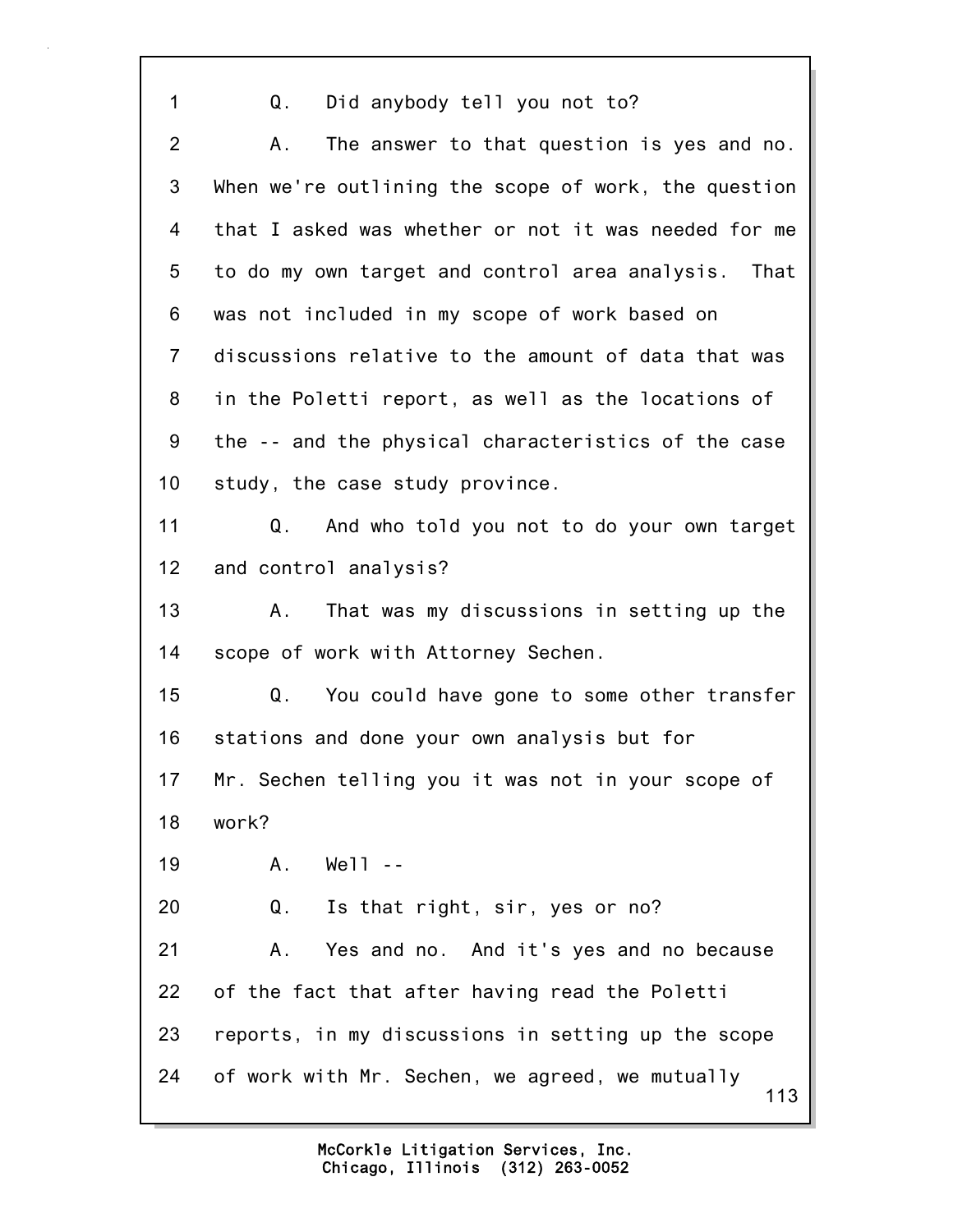114 1 agreed that there was sufficient data that it was 2 unnecessary to go in that direction. 3 Q. So Mr. Sechen agreed that you did not need 4 to do your own independent target and control 5 analysis of other transfer station areas, correct? 6 A. He agreed with my conclusion that I didn't 7 think we needed it either, yes. 8 Q. Let's go back again now to your rebuttal 9 report TCH 47. This is on page 10, fourth 10 paragraph. 11 A. The one that begins the Integra report? 12 Q. Yes. 13 A. Okay. 14 Q. Here you criticize Ms. McGarr's use of 15 what she described as comparable properties, do you 16 recall that? 17 A. I do. 18 Q. And you described what she identified as 19 comparables and the property you were reviewing as a 20 giant leap that is misleading, although the subject 21 has many positive features, the property does not 22 compete with top of the market real estate in the 23 City of Chicago, nor can it be confused with real 24 estate that competes for renters or buyers of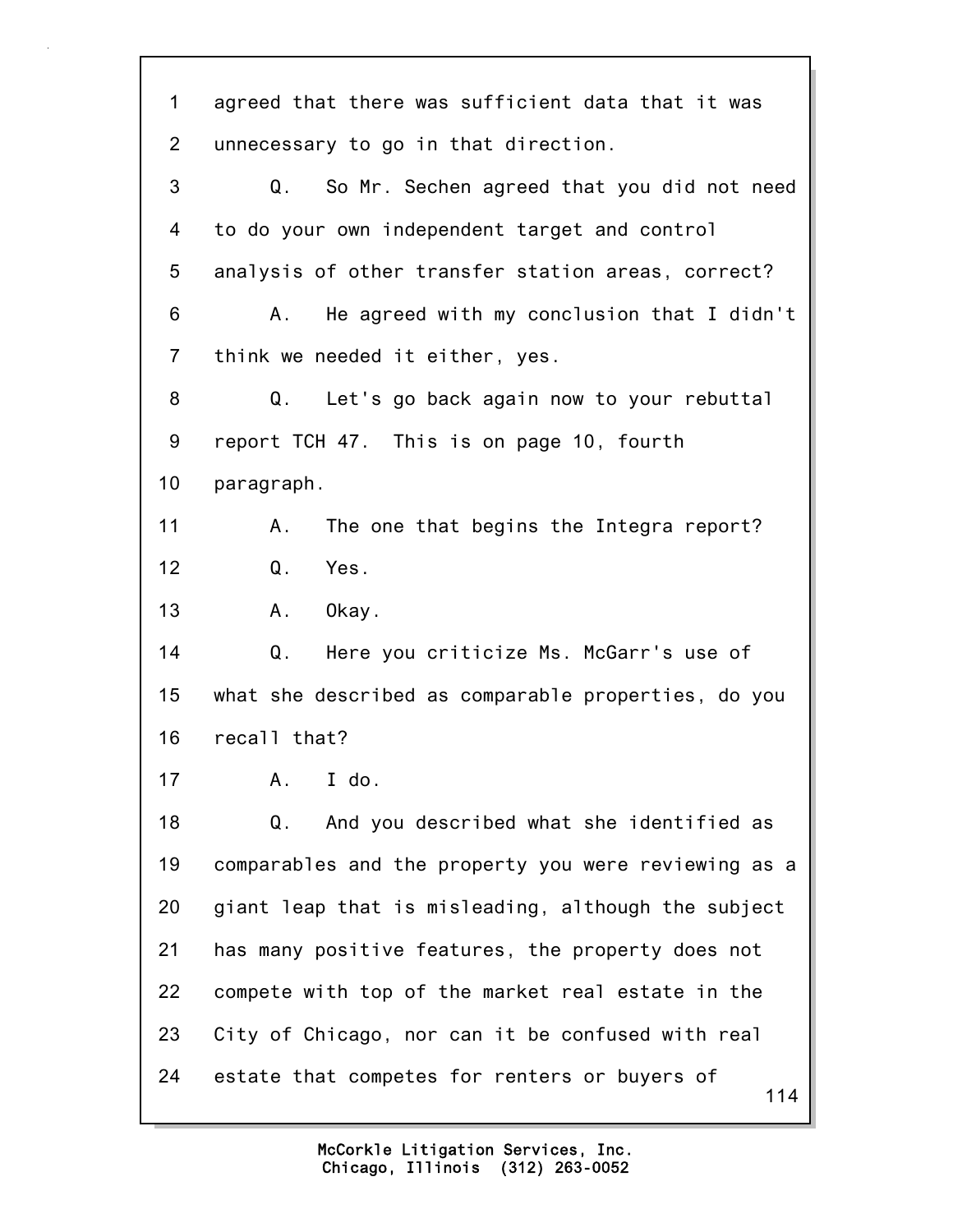115 1 nationally recognized properties. Did I read that 2 correctly? 3 A. You did. 4 Q. And then you said page 10 of the report, 5 fifth paragraph. I will wait until you are there. 6 A. I am there. 7 Q. Although the national analysis is 8 interesting, the Integra report does not consider or 9 put their analysis into the perspective of the 10 location in which the subject property exists. Did 11 I read that correctly? 12 A. You did. 13 Q. And you described her comparison to other 14 real estate markets as misleading, correct? 15 A. Yes. 16 Q. Now, Poletti's report uses other transfer 17 stations in other markets as the basis for his 18 opinion on impact of property values, correct? 19 A. He certainly does. 20 Q. Let's take an example from his report, the 21 Bluff City Transfer Station, that's one of them, 22 right? 23 A. Sure. 24 Q. That's one of the ones you looked at?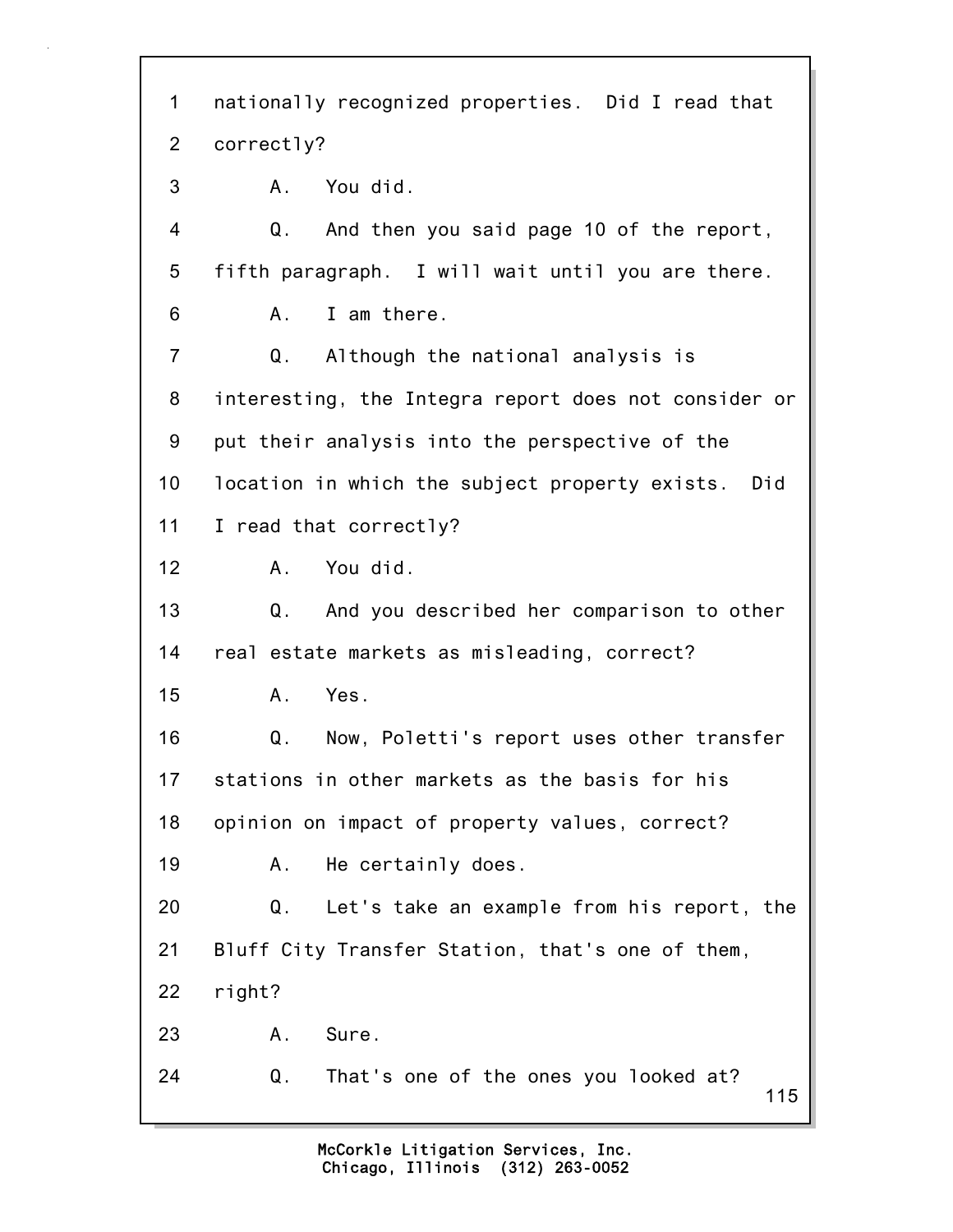116 1 A. Absolutely. 2 Q. You actually went out there, right? 3 A. Yes. 4 Q. It's in Elgin, right? 5 A. Certainly. 6 Q. You know, it's immediately next door to 7 the Village of Bartlett, right? 8 A. I do. 9 Q. And in reviewing that part of Poletti's 10 report, did you determine what kind of development 11 existed in the vicinity of the transfer station 12 before it was built? 13 A. Yes. 14 Q. Let's say within 1 mile of where the 15 transfer station is? 16 A. Yes, I was very familiar with its location 17 because it's adjacent to the Villa Olivia golf 18 course to the east and had done work on Villa Olivia 19 relative to some of the residential units that were 20 being developed there. 21 Q. Have you ever done any work for the 22 Village of Bartlett? You can look at your resume, 23 if you need to? 24 A. I don't think we have been hired by the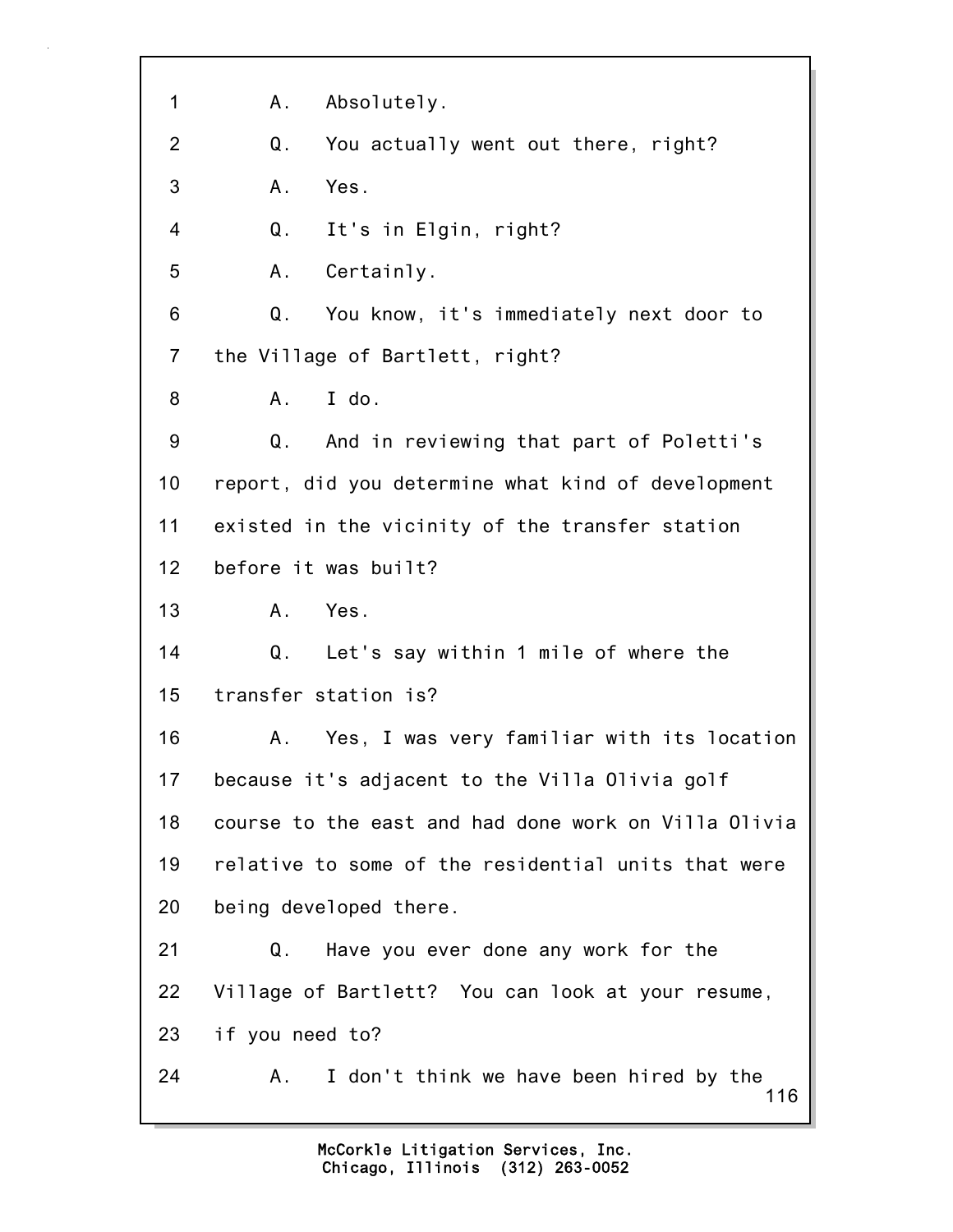| $\mathbf 1$     | Village of Bartlett or the attorneys that represent |
|-----------------|-----------------------------------------------------|
| $\overline{2}$  | them.                                               |
| 3               | Do you know what an estate residential<br>Q.        |
| 4               | zoning area is?                                     |
| 5               | Generically the answer is yes, but it<br>Α.         |
| 6               | depends obviously on the municipality.              |
| $\overline{7}$  | Q.<br>Are you aware that the Village of Bartlett    |
| 8               | has multiple zoning classifications called estate   |
| 9               | residential?                                        |
| 10              | A. Sure.                                            |
| 11              | Q.<br>And you're aware -- are you aware that one    |
| 12 <sub>2</sub> | of those includes 40,000 square foot residential    |
| 13              | lots?                                               |
| 14              | I would have to go back and look at that,<br>Α.     |
| 15              | but that doesn't surprise me.                       |
| 16              | And how many of those types of residential<br>Q.    |
| 17              | units are within 1 mile of this proposed transfer   |
| 18              | station?                                            |
| 19              | When you say this, are we talking about<br>А.       |
| 20              | within 1 mile of the --                             |
| 21              | Of Groot, of the proposed Groot station?<br>Q.      |
| 22              | How many estate --<br>Α.                            |
| 23              | Residential units are there within 1 mile<br>Q.     |
| 24              | of the proposed Groot transfer station?<br>117      |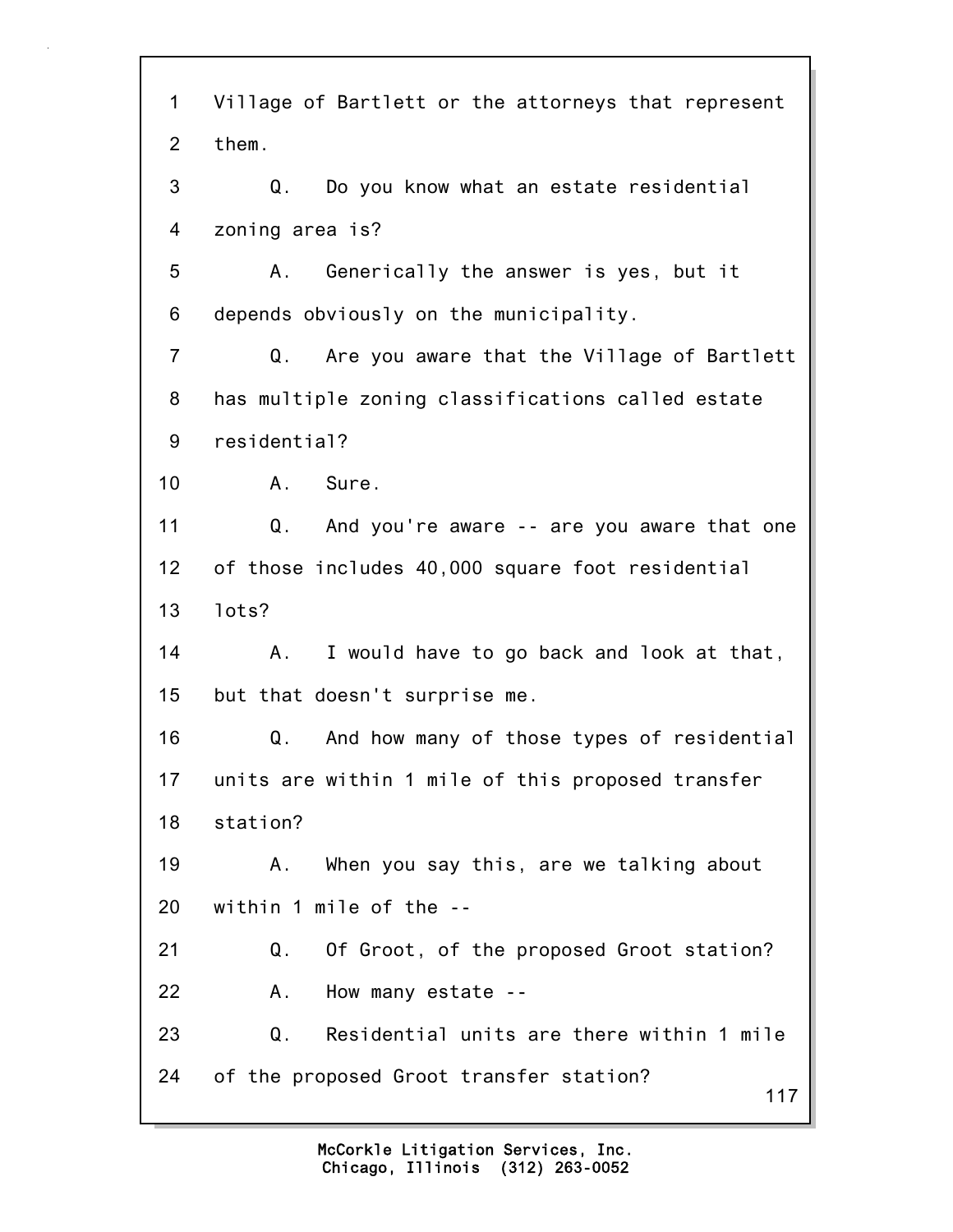118 1 A. I don't have a clue. 2 Q. Let's go back to your rebuttal report TCH 3 47, page 10, we're still on page 10, fifth 4 paragraph. 5 You talked about the fact that Ms. 6 McGarr from Integra used examples of paired sales in 7 support of her opinion, correct? 8 A. Yes. 9 Q. And then you said the Integra report does 10 not reference the fact that each of the locations 11 sited is superior to the subject with respect to 12 population base, retail strength, visibility and 13 accessibility, did I read that correctly? 14 A. Yes. 15 Q. All right. Where in your report do we 16 find your comparison of the population base in Round 17 Lake Park to Glenview, Elgin, Bartlett and Elburn? 18 A. You don't, nor -- 19 Q. Where in your report do we find your 20 comparison of the retail strength in Round Lake Park 21 compared to Glenview, Elgin, Bartlett and Elburn. 22 A. You don't nor -- 23 MR. SECHEN: Objection to him cutting off 24 the witness.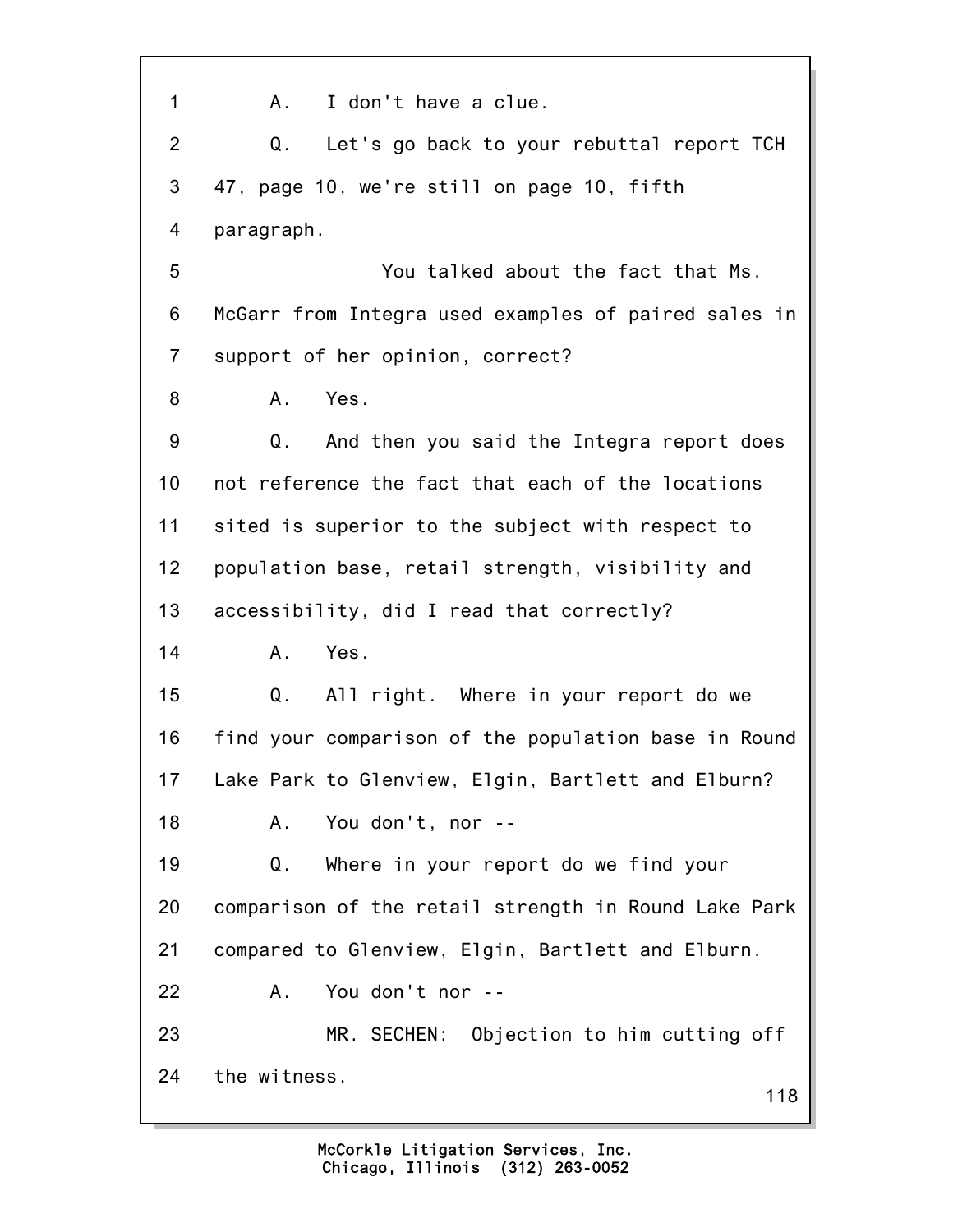119 1 MR. BLAZER: His answer was you don't. 2 HEARING OFFICER LUETKEHANS: But he did 3 say "nor" then he got cut off. We have let all of 4 the experts complete their answers. 5 Mr. Kleszynski, did you have 6 something more to say? 7 THE WITNESS: No. That's fine. Thank 8 you. 9 BY MR. BLAZER: 10 Q. And where in your report do we find your 11 comparison of the visibility in Round Lake Park to 12 Glenview, Elgin, Bartlett and Elburn? 13 A. You don't, nor would you. 14 Q. And finally, where in your report do we 15 find your comparison of the accessibility in Round 16 Lake Park as compared to Glenview, Elgin, Bartlett 17 and Elburn? 18 A. You don't, nor would you. 19 Q. And one reason we wouldn't is because that 20 wasn't part of your assignment, right? 21 A. It was not part of the scope of work nor 22 was it, in my opinion, a relevant question given the 23 work that Claudia had done in this instance. 24 Q. And if you could turn to -- you're still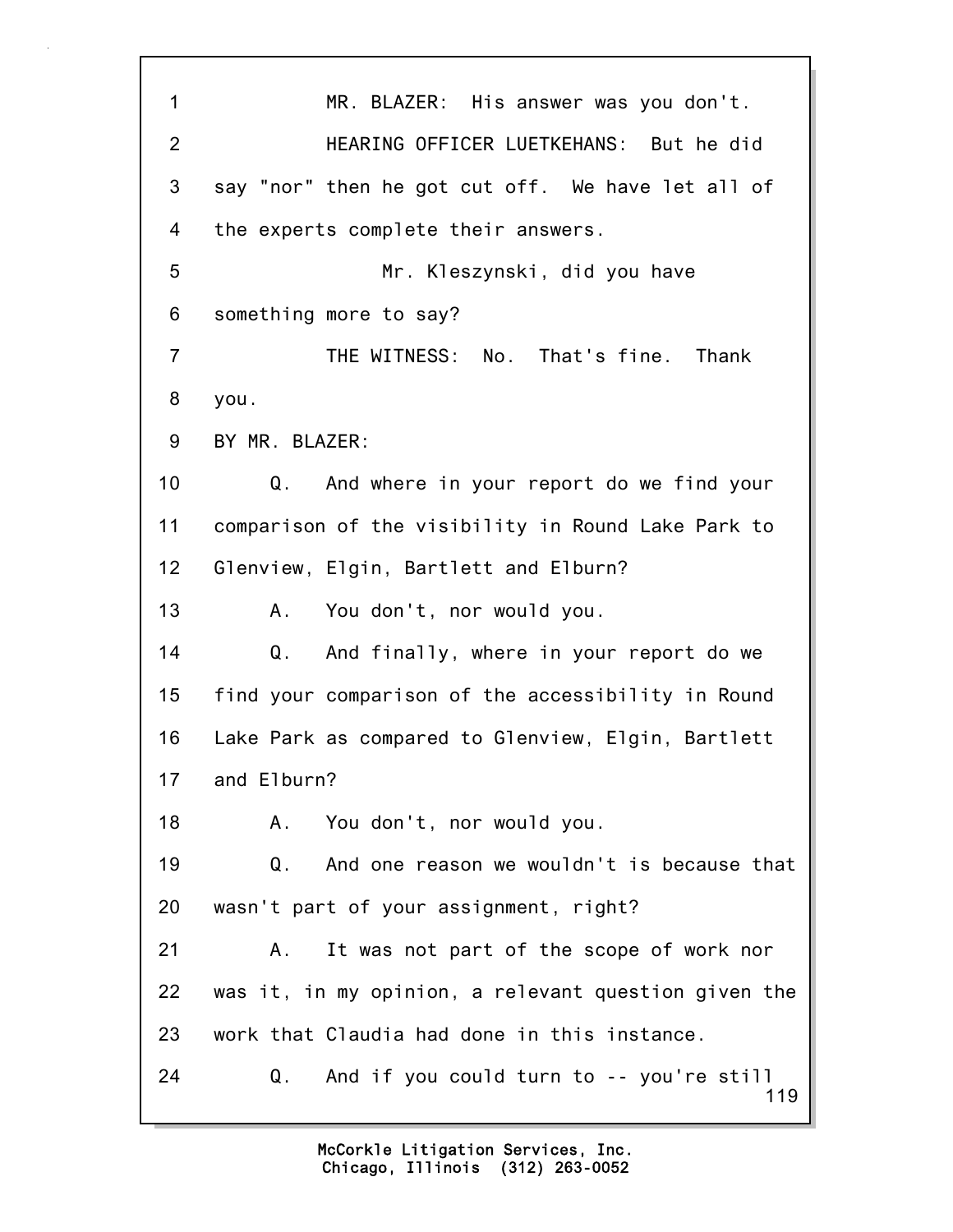120 1 on page 10, the last sentence of TCH 47, you 2 concluded that the use of one sale to extract this 3 market adjustment with support from three properties 4 in significantly different locations causes the 5 conclusion to lack credibility, did I read that 6 correctly? 7 A. You did. 8 Q. But in this case you didn't question 9 Poletti's credibility, right? 10 A. Well, first of all, I am not talking about 11 Poletti's credibility, I am talking about the 12 credibility of the conclusions that Poletti had 13 formulated based on the work that he did. And it's 14 my opinion that to compare this statement based on 15 the scope of work that was part of this assignment, 16 is absolutely ridiculous because they're totally 17 different assignments with totally different 18 valuation questions that require totally different 19 analysis. So that's my answer. 20 MR. BLAZER: Could I ask that the question 21 be read back, Mr. Hearing Officer. 22 (Record was read back.) 23 THE WITNESS: The answer to that question 24 is I did not question Mr. Poletti's credibility, nor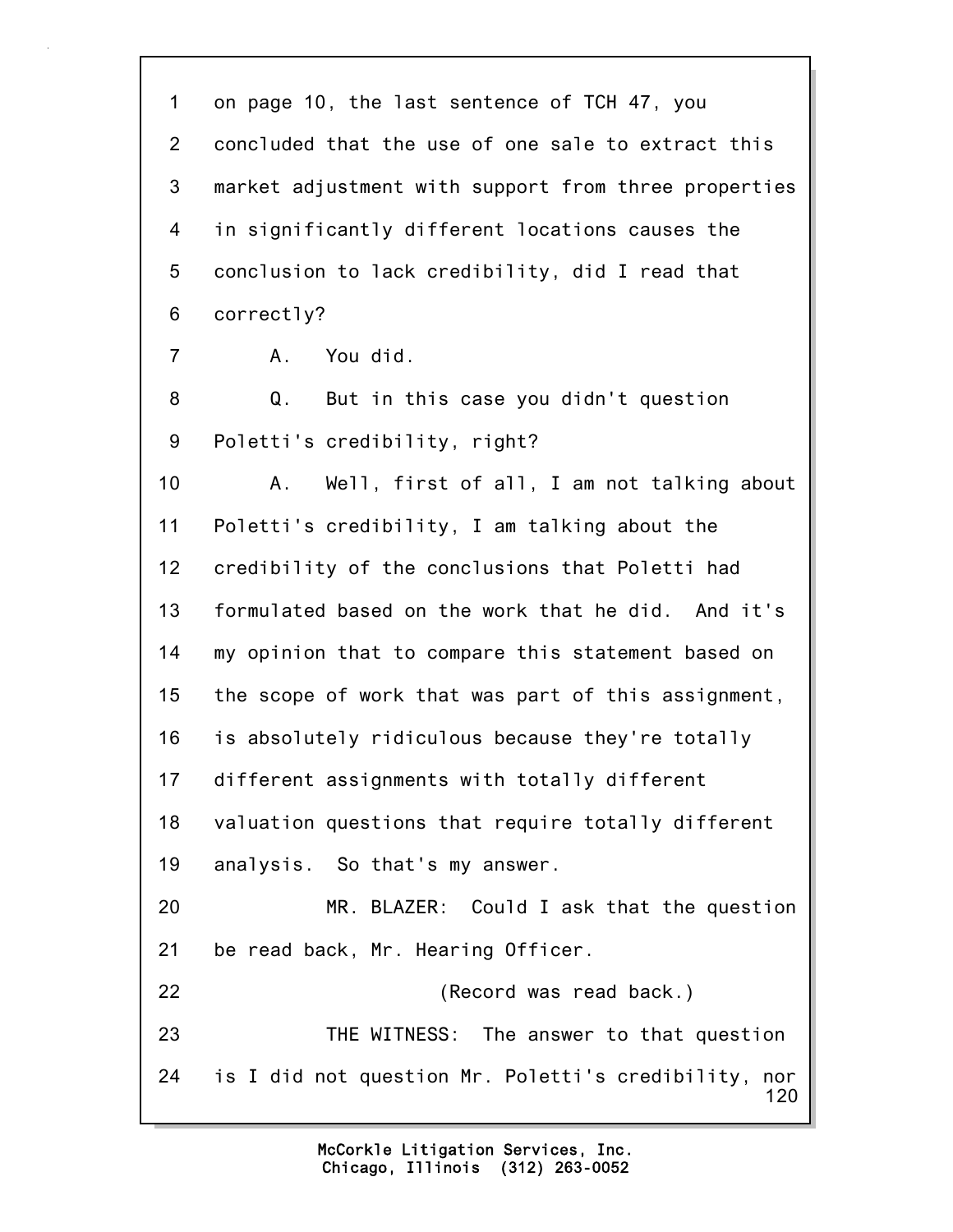121 1 did I question the credibility of his conclusions 2 based on the work that I did and the review of the 3 document that was provided to me in this matter. 4 BY MR. BLAZER: 5 Q. Because that wasn't part of your 6 assignment, right? 7 A. No, actually, it was part of my assignment 8 under Standard 3; that if I had any questions 9 associated with the credibility of Poletti's 10 conclusions, that it was incumbent upon me to cite 11 those conclusions and then tell you what the impact 12 would be. Unlike what occurred in the MaRous 13 report, which didn't offer any of that. 14 The issue as far as this is concerned 15 is that had -- under Standard 3, had I, in fact, had 16 any reasonable doubt about the conclusions that were 17 presented by Poletti, I would have at that point 18 identified those things and actually done the 19 analysis to identify the impact of what those 20 differences would be. 21 Q. Like you did for my firm two years ago 22 when you were reviewing -- 23 A. Because it was irrelevant in the instance 24 of your firm --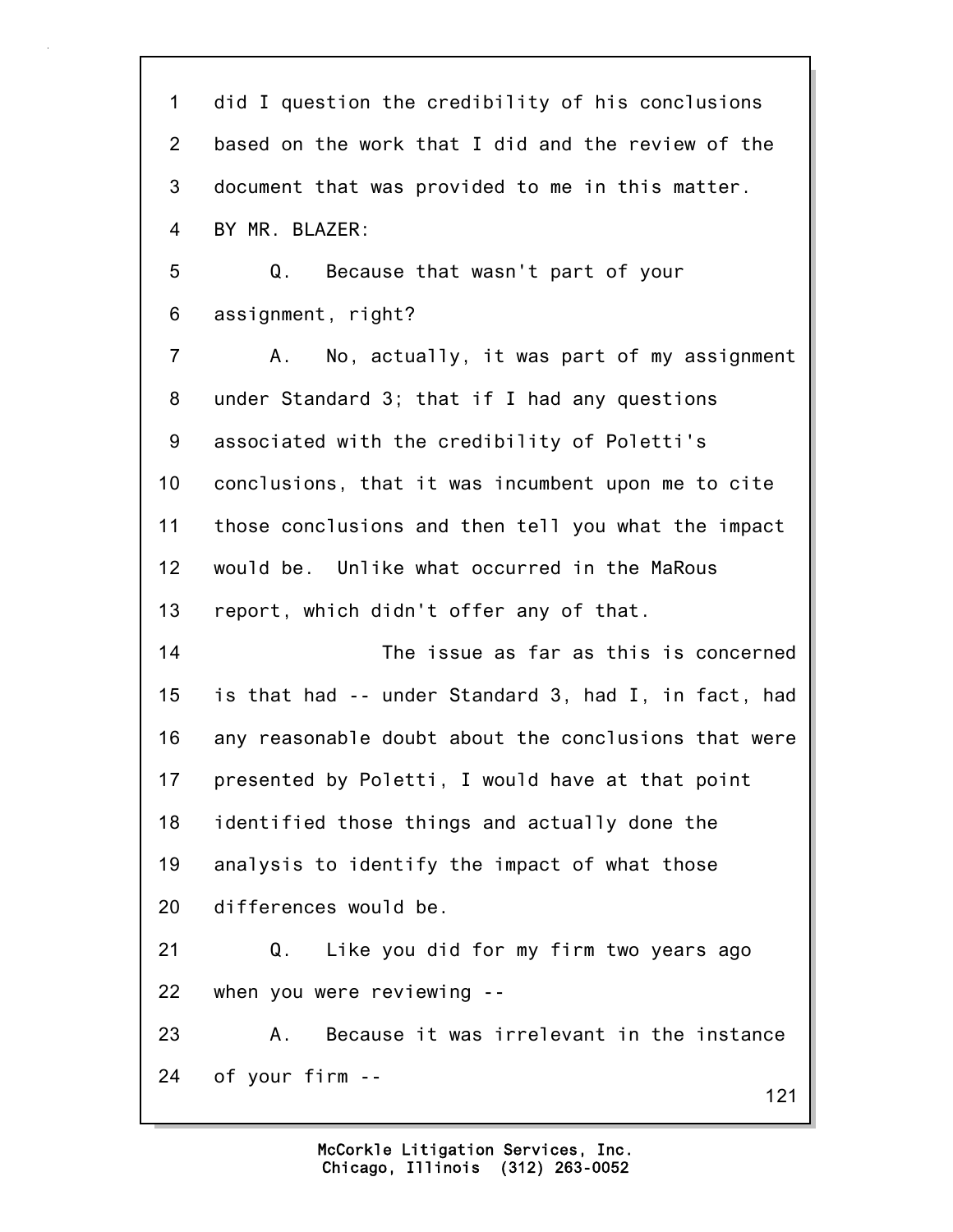122 1 Q. Excuse me. 2 HEARING OFFICER LUETKEHANS: Mr. 3 Kleszynski,let him finish the question, you're going 4 to get the chance to answer? 5 THE WITNESS: Thank you. 6 BY MR. BLAZER: 7 Q. Like you did for my firm two years ago 8 when you were reviewing the Integra report in the 9 context of a Standard 3 review? Yes, sir, correct? 10 A. Yes, that is correct, absolutely -- 11 MR. BLAZER: I have no further questions. 12 HEARING OFFICER LUETKEHANS: You may 13 finish your answer, Mr. Kleszynski. 14 THE WITNESS: You're absolutely correct 15 because it was not relevant in the assignment that I 16 did for your firm. 17 HEARING OFFICER LUETKEHANS: Mr. Smith is 18 not here. 19 I have a couple of follow-up 20 questions that I had. 21 THE WITNESS: Is it okay if I come over 22 that way to make sure I hear you. 23 HEARING OFFICER LUETKEHANS: I am going to 24 speak in the mike.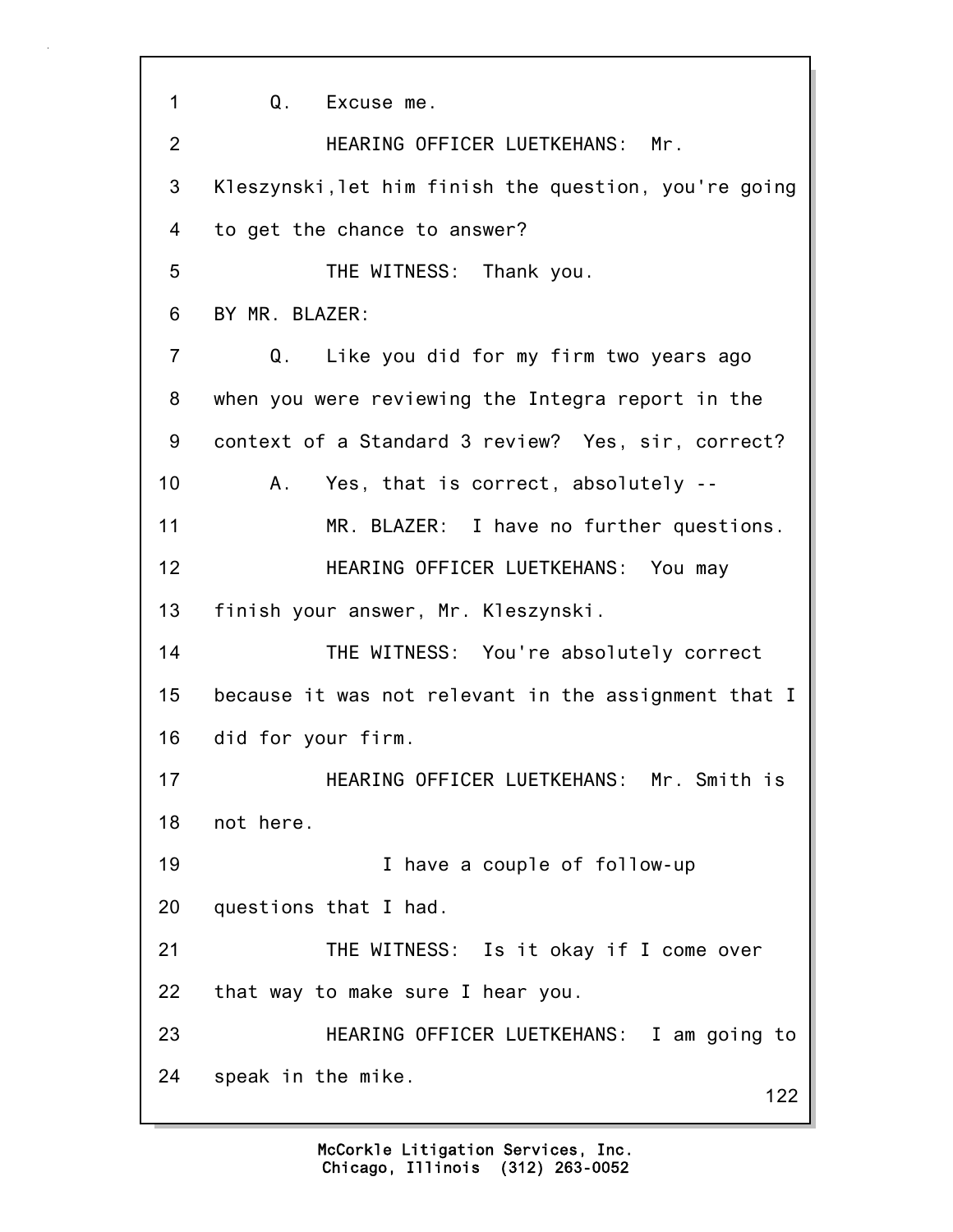| $\mathbf{1}$    | EXAMINATION                                           |
|-----------------|-------------------------------------------------------|
| $\overline{2}$  | BY HEARING OFFICER LUETKEHANS:                        |
| 3               | Q.<br>We talked to the other three appraisers         |
| 4               | and asked whether they would utilize similar          |
| 5               | methodologies as Poletti, I think that was the        |
| 6               | essence of what you said, maybe I didn't say it       |
| $\overline{7}$  | exactly?                                              |
| 8               | Your statement is correct.<br>A.                      |
| 9               | Did anyone suggest doing a before or after<br>Q.      |
| 10 <sup>1</sup> | analysis on any of the transfer stations that         |
| 11              | existed? Do you understand my question?               |
| 12 <sub>2</sub> | You have to clarify for me what you mean<br>A.,       |
| 13              | by a before and after analysis.                       |
| 14              | One of the things I wondered as I sat<br>Q.           |
| 15              | throughout this entire hearing is that no one has     |
| 16              | prepared an analysis of what has happened to          |
| 17              | property values from before versus what occurred to   |
| 18              | them after. Now that we have had 30 years of          |
| 19              | transfer stations occurring in Illinois, no one has   |
| 20              | provided a, here's what they were, property values    |
| 21              | were the day before the transfer station went in,     |
| 22              | and the year before, and here's where they were two   |
| 23              | years later. Did anyone ever suggest doing            |
| 24              | something like that, some historical approach?<br>123 |

r

Ħ.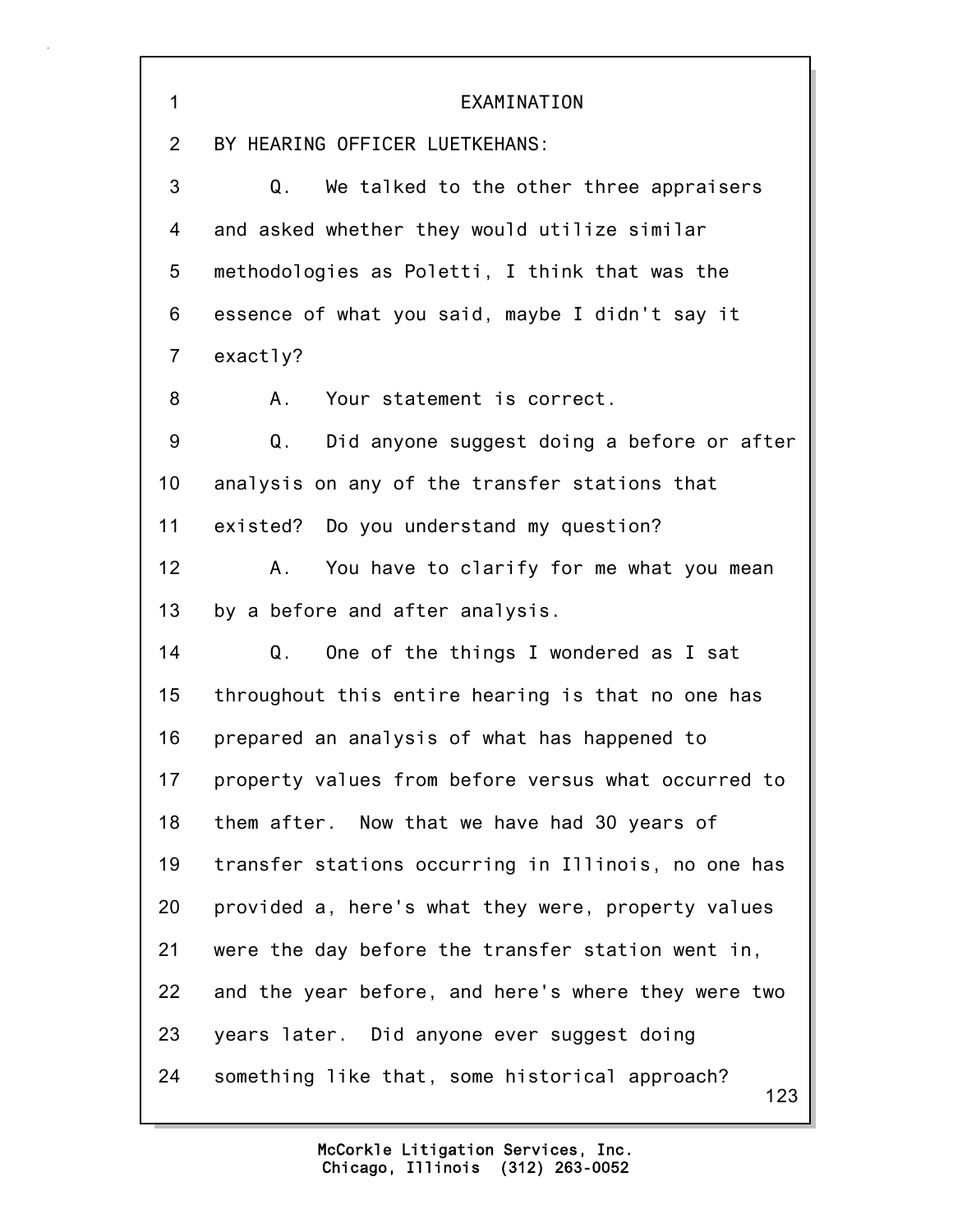124 1 A. The fact is that there were actual 2 discussions relative to that issue with the -- with 3 two of the instructors for the Appraisal Institute, 4 because we globally spoke about the issue of how 5 many transfer stations now exist and how this entire 6 industry has evolved and how, for lack of a better 7 term, things have evolved. And one of the -- and 8 again, for lack of a better term, in brainstorming 9 the valuation issue, in how certain valuation issues 10 could be addressed. The concept of the limitation 11 of data to what was going on in a target and control 12 area before the transfer station was actually 13 thought of and constructed, and then doing it in the 14 period of time afterwards was identified as two 15 things; one is a potential educational paper that we 16 could be involved in and also a methodology that 17 could, in fact, be applied after certain testing. 18 Q. Just so I am clear, no one, and you have 19 read your report, Mr. MaRous's and Mr. Poletti's, no 20 one has done that? 21 A. No one has done that to the best of my 22 knowledge. 23 Q. Is there any particular reason why that 24 wouldn't or shouldn't -- what shouldn't be done, I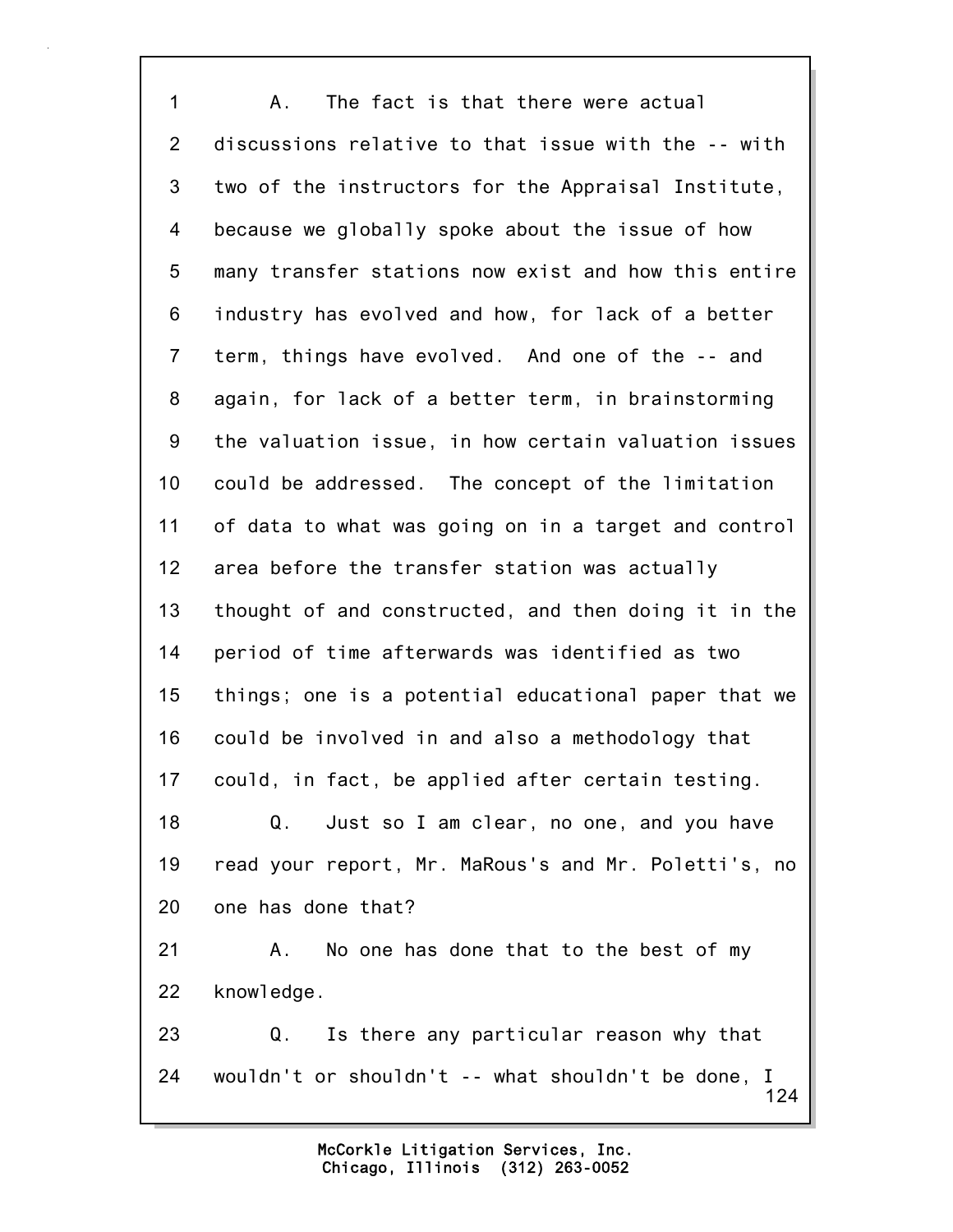1 guess is my question?

| $\overline{2}$ | It would depend I think, I guess the<br>Α.              |
|----------------|---------------------------------------------------------|
| $\mathfrak{S}$ | answer is, is the answer is somewhat academic is the    |
| 4              | easiest way to start and say that, given the fact       |
| 5              | that on a daily basis we have more data, not only       |
| 6              | about the operation of facilities like this, but the    |
| $\overline{7}$ | steps that are taken in order to protect property       |
| 8              | values, that from an academic perspective exercise,     |
| 9              | which is how these studies always start out and how     |
| 10             | these methodologies always start out in our             |
| 11             | profession, that the idea would be, is that now over    |
| 12             | this period of time, maybe one of the things that we    |
| 13             | should start doing in our classrooms is to teach        |
| 14             | this as the possibility of another methodology to       |
| 15             | test the impact.                                        |
| 16             | I get the feeling, and I am not trying to<br>Q.         |
| 17             | put words in your mouth, that you're not comfortable    |
| 18             | as a quote status issue; is that a fair statement?      |
| 19             | I am not. To be honest with you, we use<br>Α.           |
| 20             | Excel and the Duke University's methodology for         |
| 21             | using Excel in multiple regression analysis, and it     |
| 22             | doesn't have as many variables that I can utilize       |
| 23             | with as the preprogram softwares do.                    |
| 24             | And when you say multiple regression, what<br>Q.<br>125 |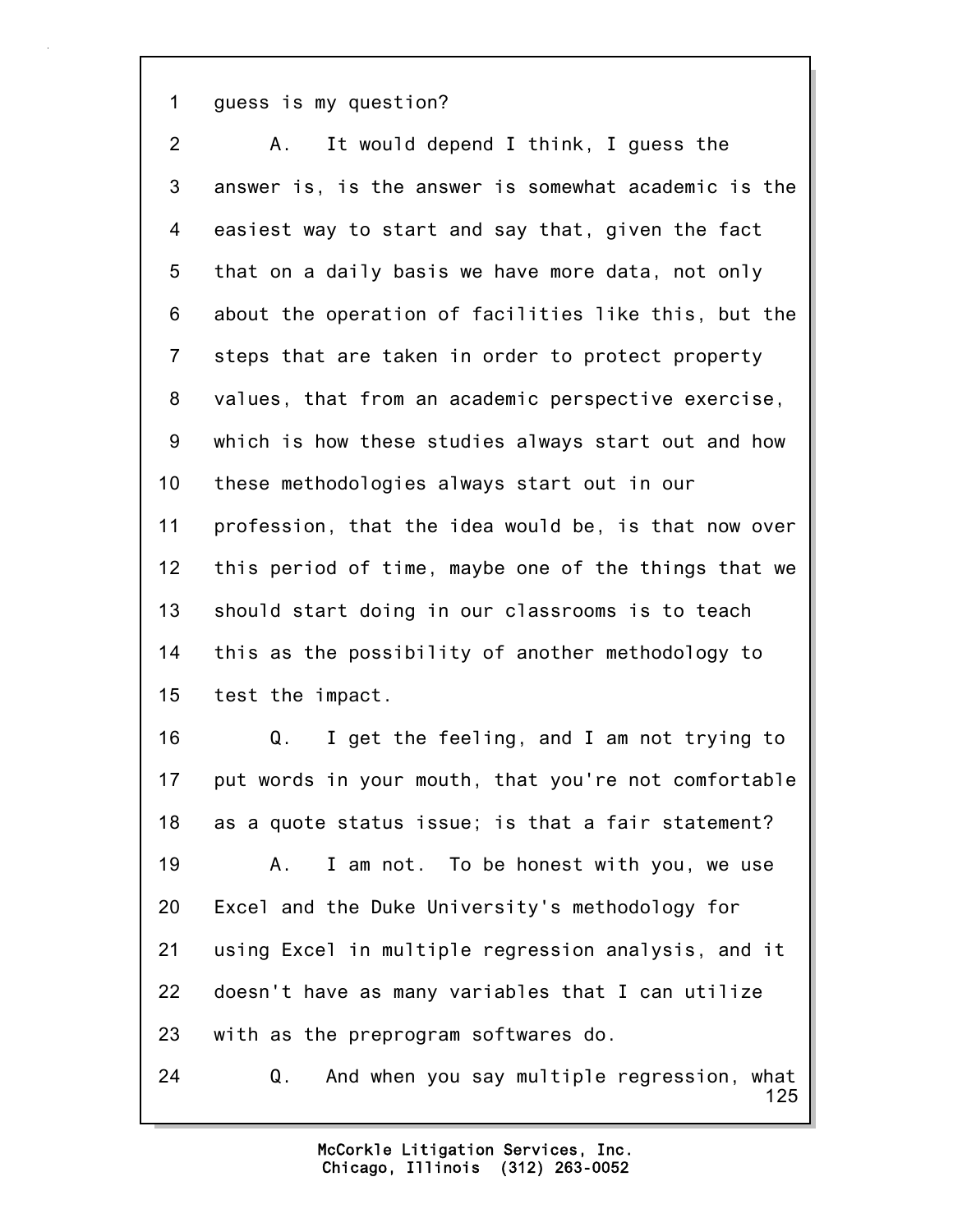1 do you mean?

126 2 A. Well, to me, multiple regression is, it's 3 only done in comparison to linear regression. 4 Linear regression only isolates one, you know, two 5 pieces of data and compares them. Multiple 6 regression analysis basically identifies a multitude 7 of variables that can be applied and then runs its 8 statistical analysis in order to get various degrees 9 of certainty and standard deviations and 10 co-efficient. And quite frankly, that's where I 11 slip off the sled in my understanding of how they 12 work because I have not -- I have just never modeled 13 it in the programs that we use in my office. 14 Q. And I am familiar with double regression, 15 and this is single regression, however, multiple 16 coefficients or multiple variables; is that a fair 17 statement? 18 A. That would be correct. 19 Q. And I assume if I ask you about King's 20 psychological (phonetic) nomenclature, you have no 21 idea what I am talking about? 22 A. I am going to tell you I have no clue nor 23 would I purport to have the background to answer 24 that question. That's why I went to the Ph.D.s and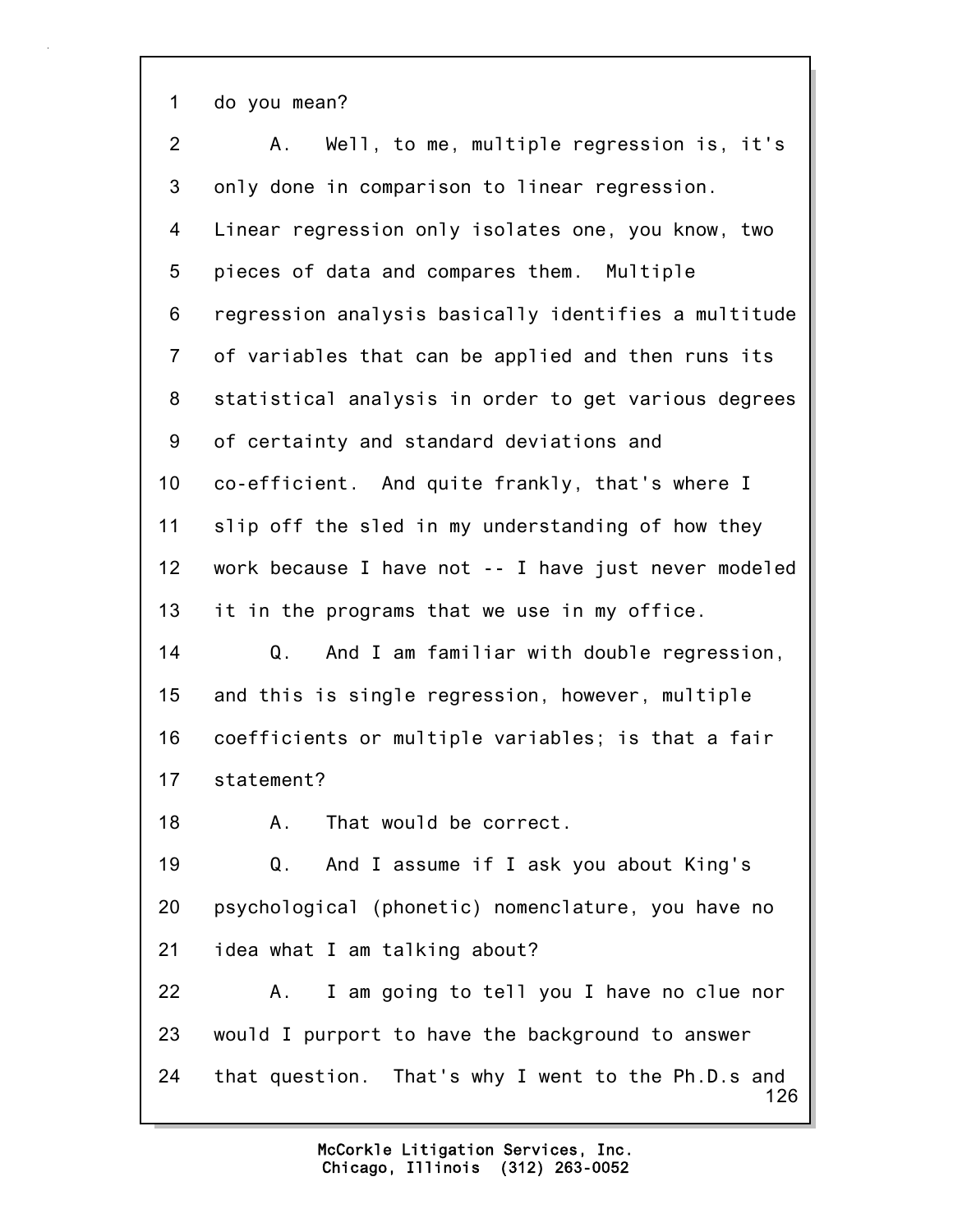1 that's --

127 2 Q. That's my next question. The Texas A and 3 M professor, you mentioned -- what was his name? 4 A. His name is, his name is Thomas Jackson. 5 Q. Okay. And is he a statistician or 6 appraiser or both? 7 A. He's an MAI designated appraiser as well 8 as a, I believe he teaches in the finance 9 department. 10 Q. Okay. 11 A. And I want to be clear about what I did 12 with this. My questions to him were, because it's 13 important that you know this, my questions to him 14 were designed to increase my understanding of what 15 were appropriate methodologies to be applied. I 16 mean, I didn't ask him to do any work, I didn't ask 17 him to do, you know, it was me doing what's required 18 in our profession which is when you have a, for lack 19 of a better term, when you're uncertain of things, 20 what's incumbent upon us is to seek out that 21 knowledge from knowledgeable parties. 22 Q. Referring to your, the two reports, one is 23 Round Lake Park Exhibit 2 and 1 is TCH Exhibit 51, 24 are there any difference in those two reports other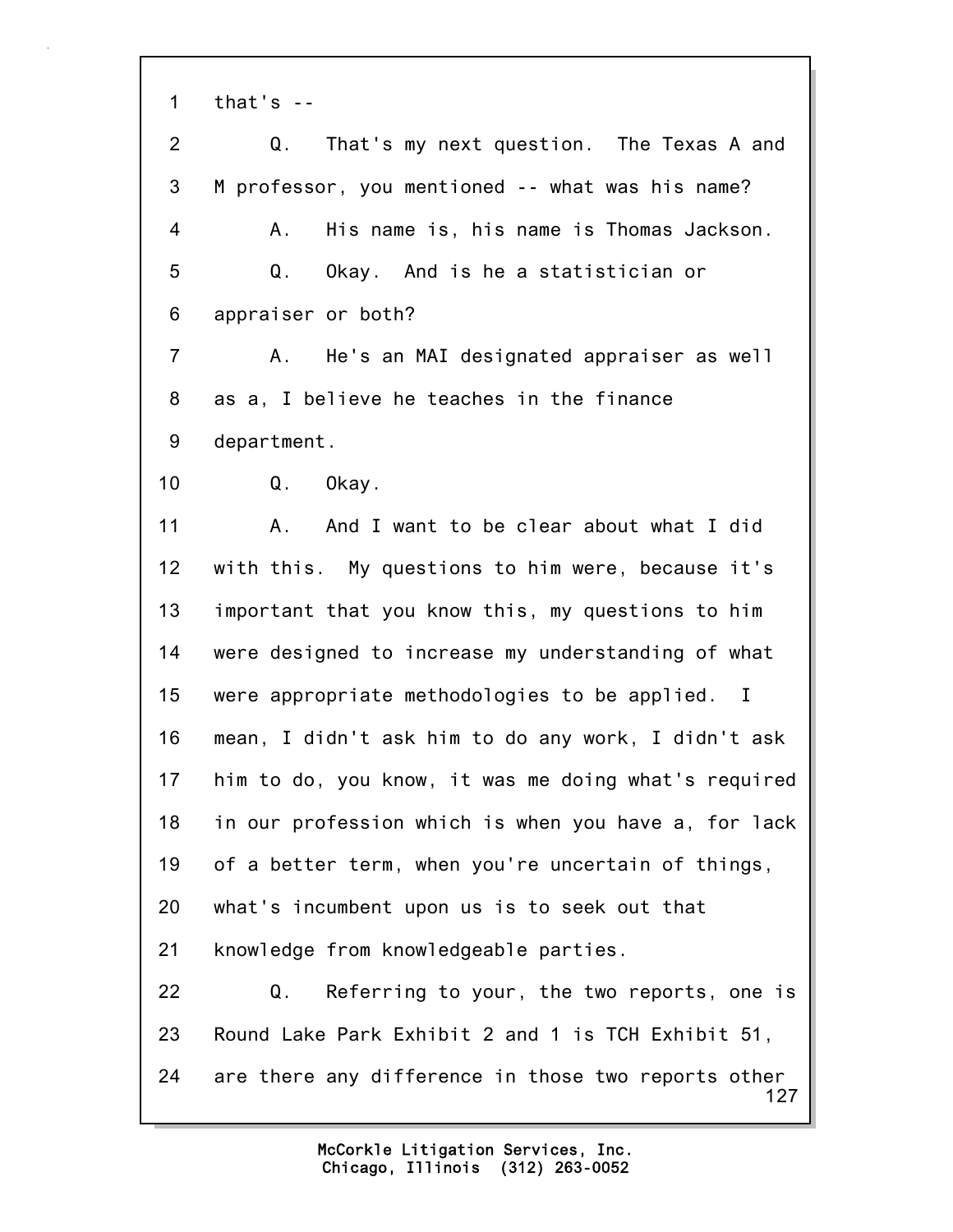128 1 than the September date on page 11? 2 A. My suspicion is, is that the September 5th 3 date is the big part of it and, quite frankly, 4 there's probably some commas and periods and things 5 like that, that were corrected by my assistant when 6 it went through the final proofing. 7 Q. But you don't believe there was anything 8 substantive change? 9 A. In my opinion, there's no substantive 10 variation between those reports. 11 HEARING OFFICER LUETKEHANS: I have 12 nothing further. 13 Mr. Sechen. 14 MR. SECHEN: I will try to be brief. 15 REDIRECT EXAMINATION 16 BY MR. SECHEN: 17 Q. You just mentioned, Mr. Kleszynski, that 18 you spoke to the Ph.D.s regarding whether the 19 appropriate methodologies were used by Mr. Poletti? 20 A. Yes. 21 Q. Were they? 22 A. Yes. 23 MR. BLAZER: We can't hear you. Sorry. 24 MR. SECHEN: Thank you.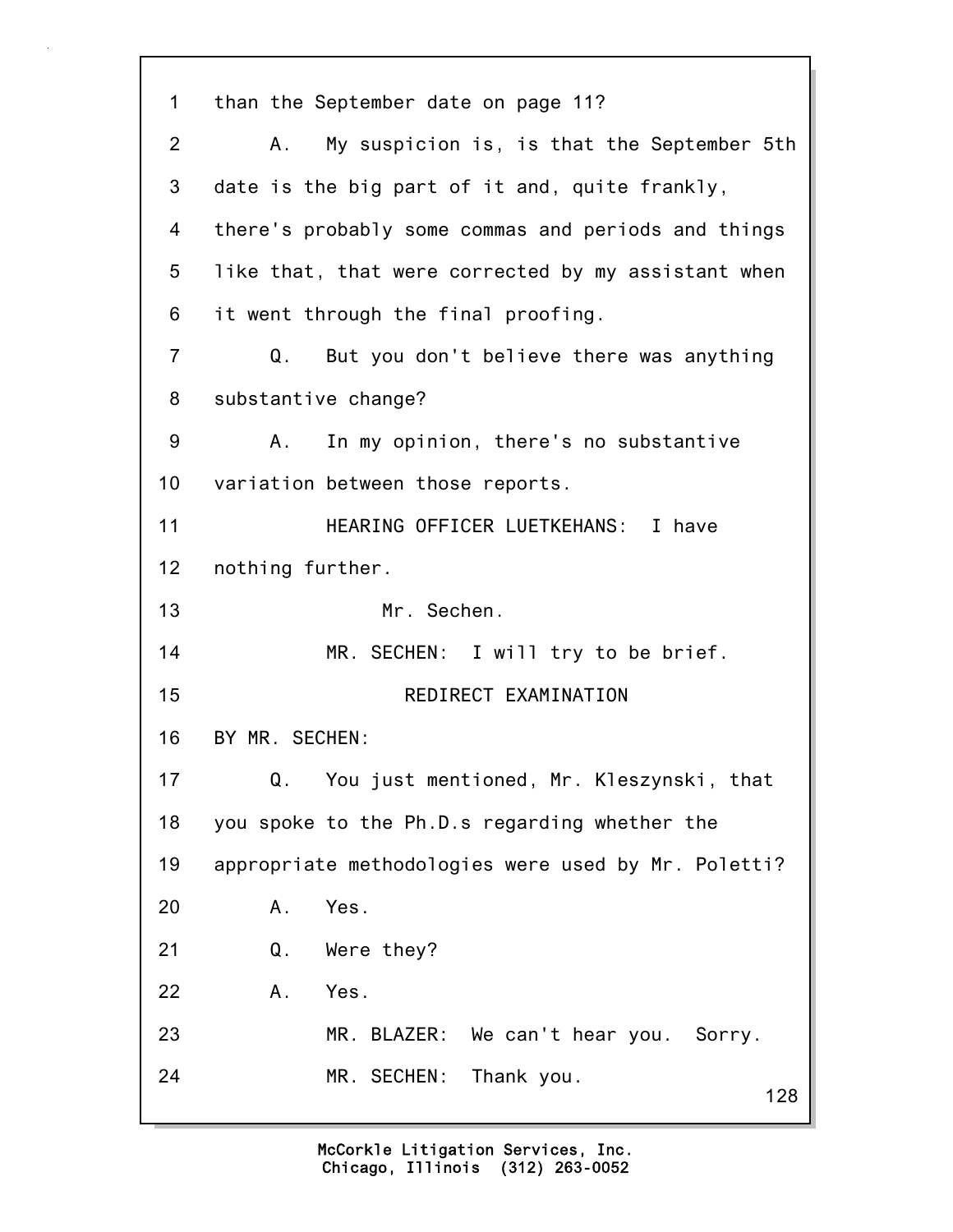1 BY MR. SECHEN:

129 2 Q. You were repeatedly asked questions about 3 why things are in one report and why they are not in 4 this report, is there a short answer for that? 5 A. Yes. 6 Q. What is a short answer? 7 A. There are two completely different 8 assignments and two completely -- and two completely 9 different valuation questions. 10 Q. At one point you were describing land use 11 to the east of the subject site? 12 A. Yes. 13 Q. Is that land use residential, is it 14 industrial? 15 A. Well, there's vacant land directly to the 16 east of the subject site, and then further east of 17 the subject site, is the -- well, it's been referred 18 to as the scrap yard, in modern -- in today's world 19 we call it a recycling yard. 20 Q. So if you would have referred to that use 21 as being residential, that would be incorrect? 22 A. Absolutely. 23 Q. Let me just cut to the chase here and 24 limit a bunch of what I got written down here?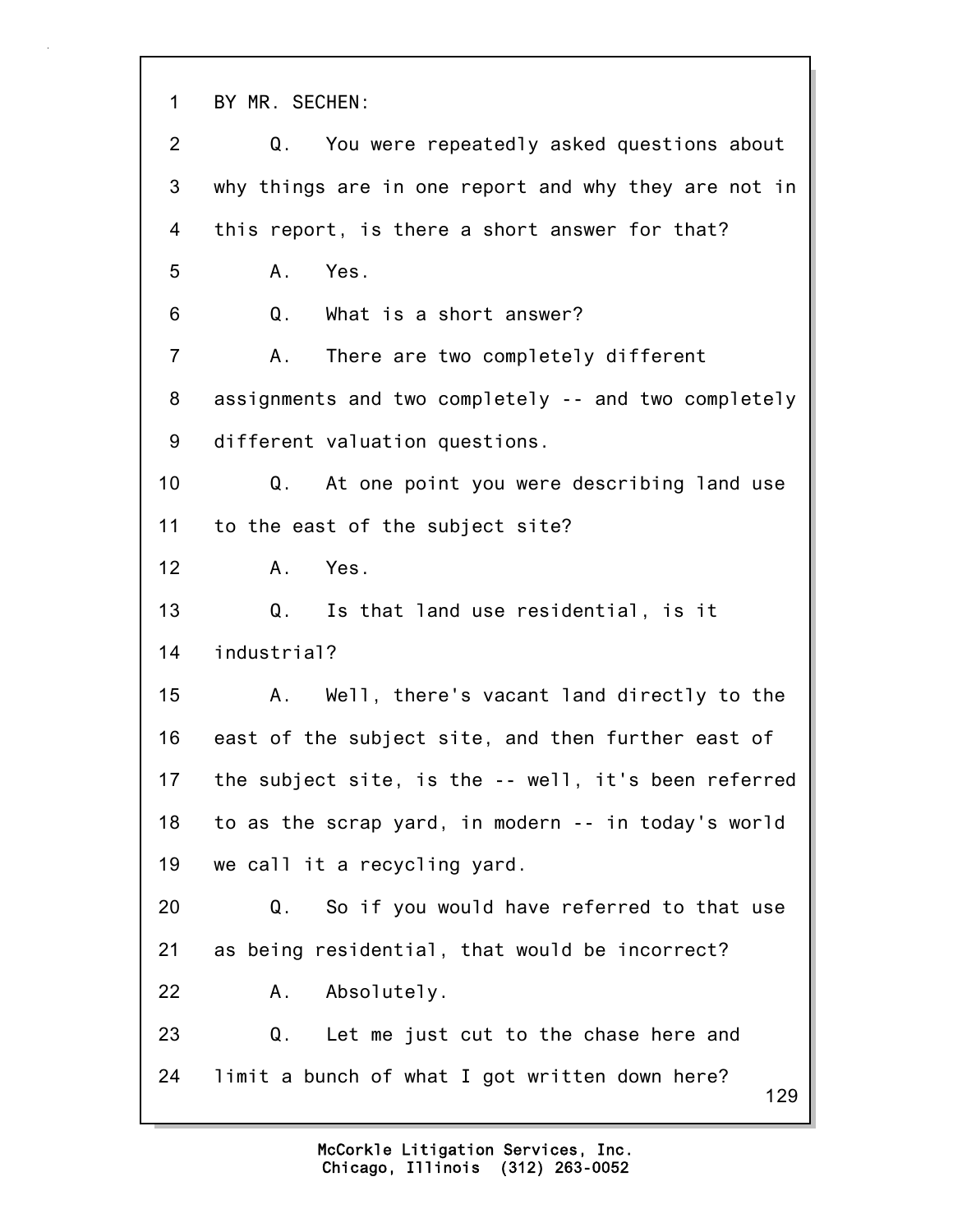| 1              | MR. BLAZER: No objection.                                |
|----------------|----------------------------------------------------------|
| 2              | BY MR. SECHEN:                                           |
| 3              | Q.<br>Mr. Clark here asked you questions about           |
| 4              | differences in value because one piece of property       |
| 5              | is in one school district and one piece of property      |
| 6              | is in another school district?                           |
| $\overline{7}$ | Yes.<br>$A_{-}$                                          |
| 8              | Now, throughout these hearings you have<br>Q.            |
| 9              | also heard questions regarding difference in             |
| 10             | property caused by other factors regarding, for          |
| 11             | example, whether they have sanitary sewer, whether       |
| 12             | they're in a flood plain, as opposed to what other       |
| 13             | property may have; is that correct?                      |
| 14             | Yes.<br>$A_{-}$                                          |
| 15             | MR. BLAZER: Object to the form of the                    |
| 16             | question and also leading.                               |
| 17             | HEARING OFFICER LUETKEHANS: Objection                    |
| 18             | overruled.                                               |
| 19             | BY MR. SECHEN:                                           |
| 20             | Q.<br>Now, Professor Poletti utilized the                |
| 21             | multiple regression analysis; is that correct?           |
| 22             | Yes.<br>Α.                                               |
| 23             | Q.<br>Can you tell us what utilizing the                 |
| 24             | multiple regression analysis does with respect to<br>130 |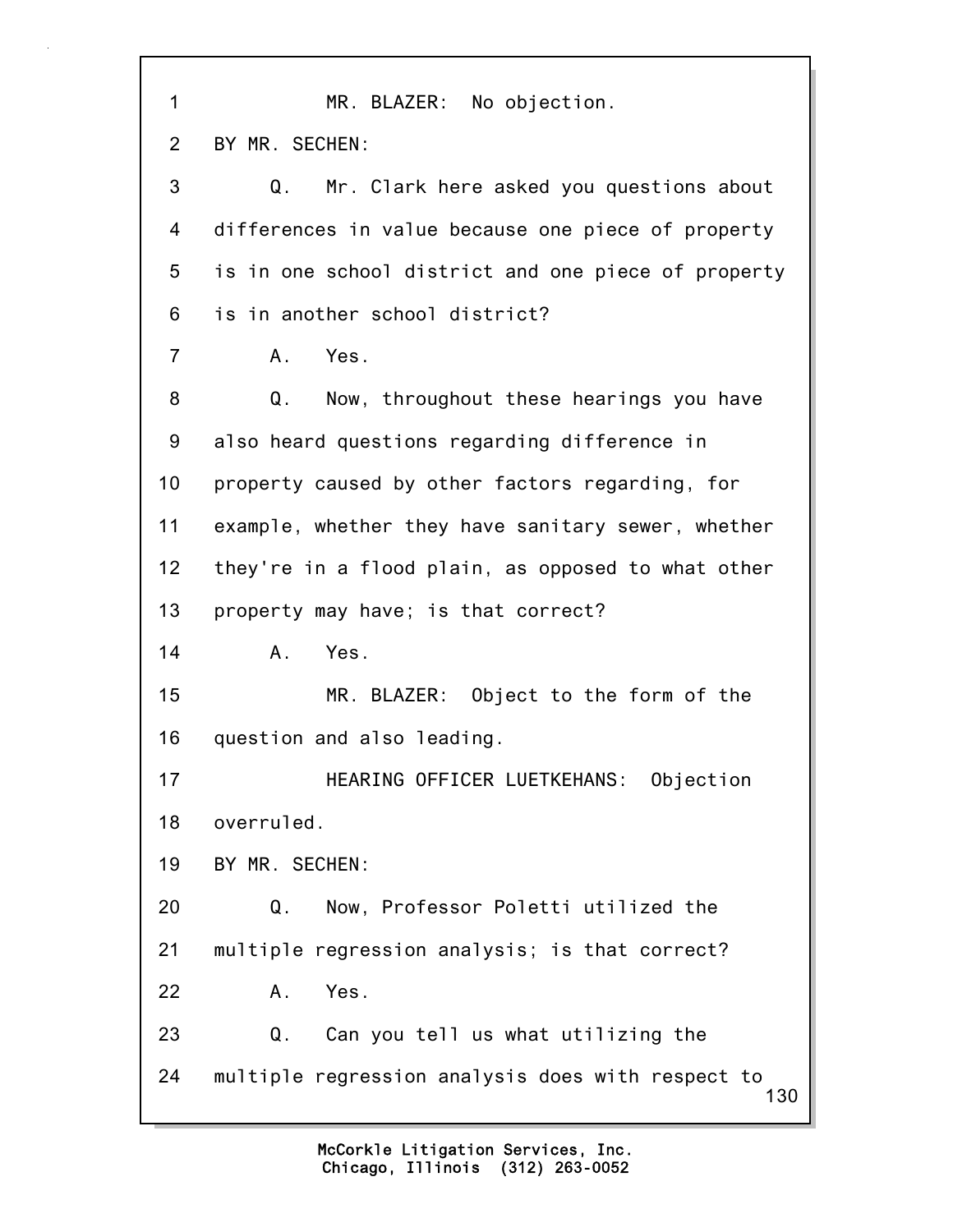1 such differences in property?

| $\overline{2}$ | What it does is it basically purifies the<br>A.,     |
|----------------|------------------------------------------------------|
| 3              | data. And by purifying the data, it just -- it's     |
| 4              | just pure math. It is the input of the data and      |
| 5              | it's the running of the multiple regression analysis |
| 6              | to determine whether or not, without any judgment,   |
| $\overline{7}$ | so to speak, about the data that you input, whether  |
| 8              | or not there is a statistical variation of           |
| 9              | significance. That's the difference.                 |
| 10             | Does that in short mean it obviates the<br>Q.        |
| 11             | need to discuss any difference because the math      |
| 12             | takes care of it?                                    |
| 13             | It takes a lot of that stuff into<br>Α.              |
| 14             | consideration, I guess, is the easiest way to say    |
| 15             | it.                                                  |
| 16             | Q.<br>And it does so without subjectivity?           |
| 17             | MR. BLAZER: Objection, leading.                      |
| 18             | HEARING OFFICER LUETKEHANS: Objection                |
| 19             | overruled.                                           |
| 20             | THE WITNESS: The answer is yes, it's                 |
| 21             | pure, it's just pure arithmetic.                     |
| 22             | MR. SECHEN: I have nothing further.                  |
| 23             | HEARING OFFICER LUETKEHANS: Okay.                    |
| 24             | Mr. Porter?<br>131                                   |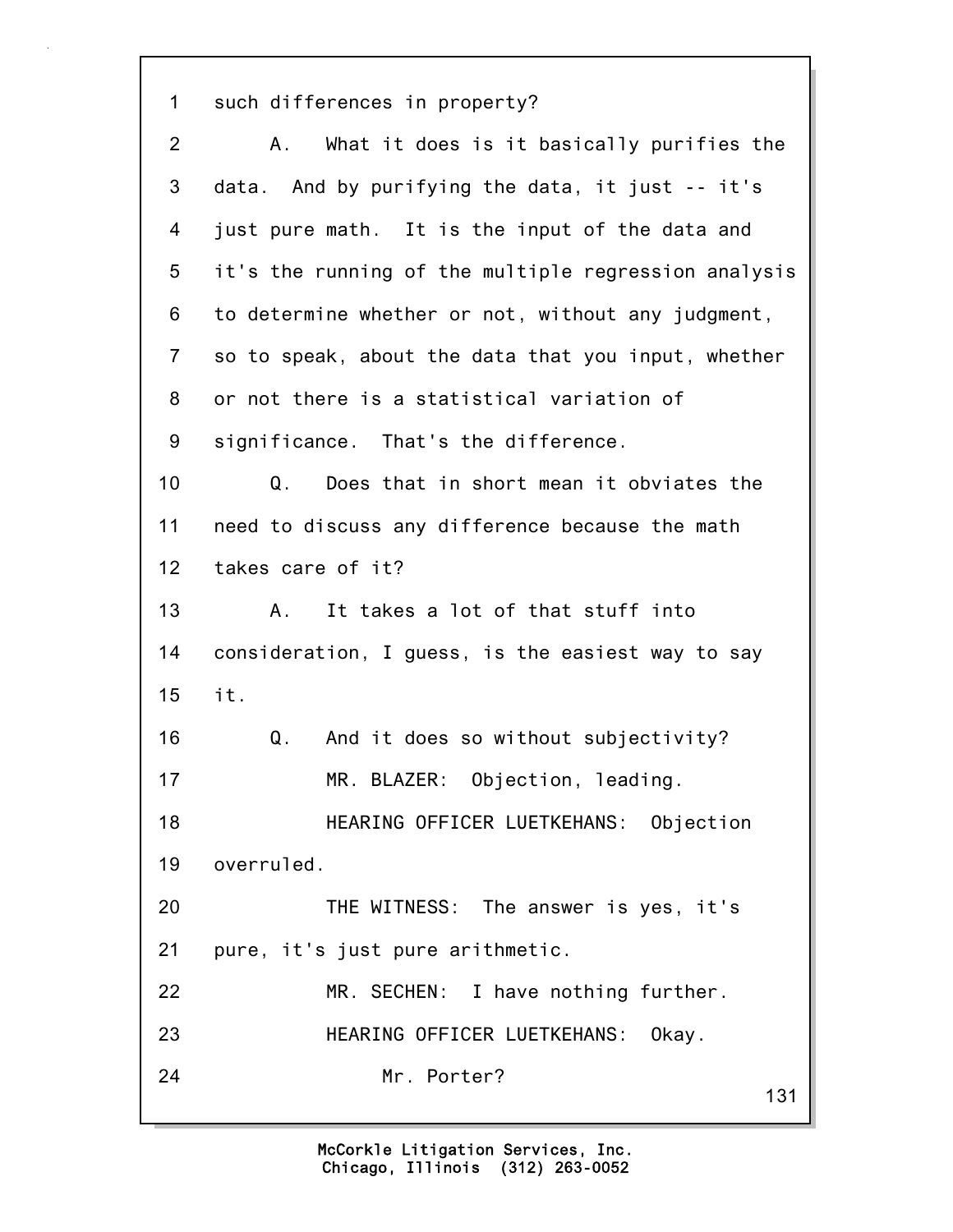132 1 MR. PORTER: Thank you. 2 MR. BLAZER: Mr. Hearing Officer, 3 Mr. Porter had no questions on cross. 4 HEARING OFFICER LUETKEHANS: He has the 5 opportunity like we have had throughout this hearing 6 to clarify the questions that people had before him 7 that may raise other issues. 8 MR. BLAZER: Thank you. 9 CROSS EXAMINATION 10 BY MR. PORTER: 11 Q. Mr. Kleszynski, am I pronouncing that 12 correctly? 13 A. You're doing just fine. 14 Q. I am Rick Porter, the attorney for Groot. 15 You were asked about the hours of 16 operations at a proposed Groot facility and whether 17 Mr. Poletti was aware the facility could, on 18 occasion, operate 24 hours, do you recall that 19 questioning? 20 A. I do. 21 MR. BLAZER: Object to the form of the 22 question, mischaracterizes both the question that 23 was asked and the answer was given. 24 HEARING OFFICER LUETKEHANS: Objection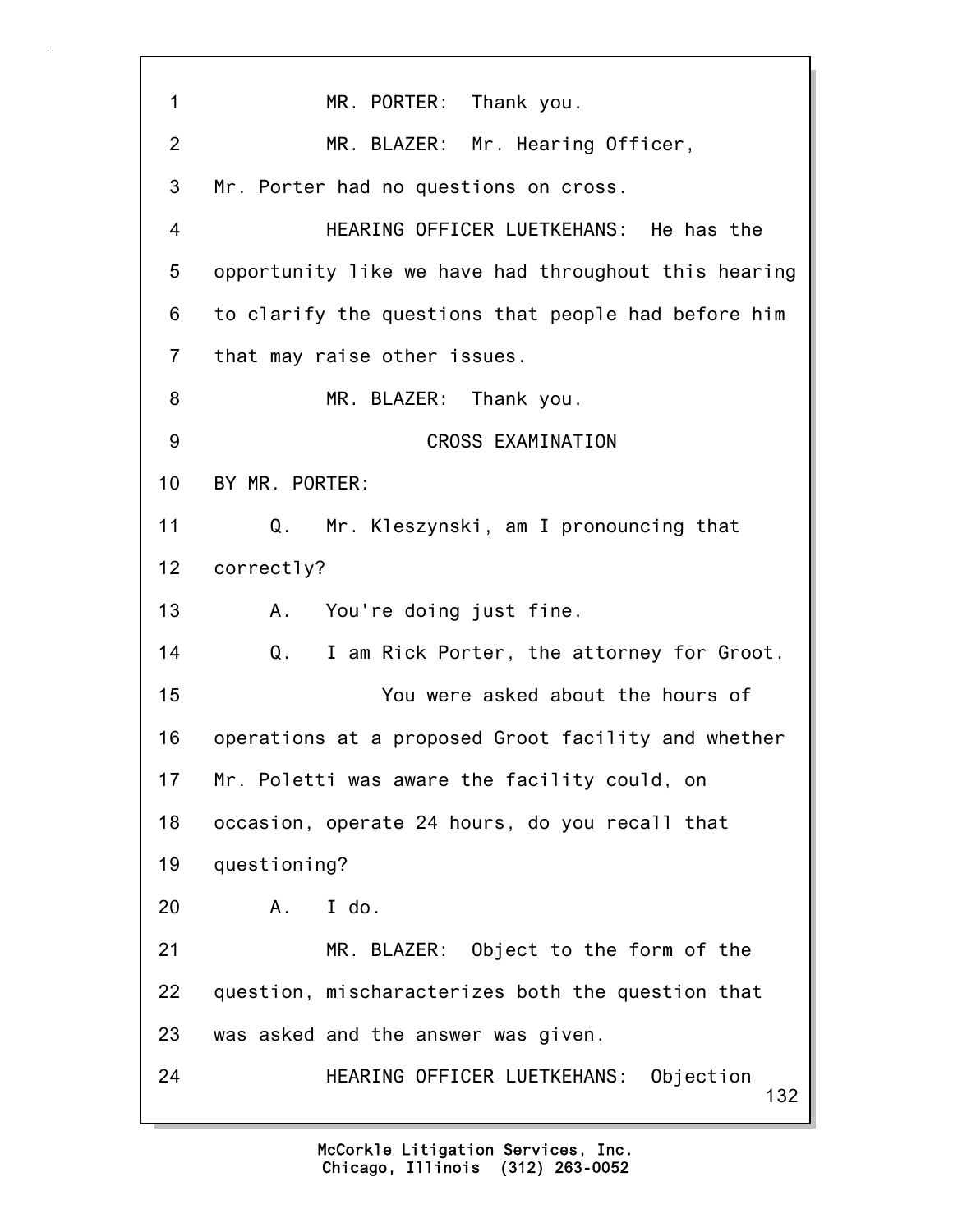133 1 overruled. 2 BY MR. PORTER: 3 Q. You reviewed the Poletti testimony; is 4 that correct? 5 A. I was here for the Poletti testimony. 6 Q. Isn't it true that he testified that the 7 proposed Groot facility would typically operate from 8 4:00 a.m. to 8:00 p.m. normally with potential to 9 operate 24 hours? 10 A. I recollect that, yes. 11 Q. So Mr. Poletti drafted his report, which 12 you have endorsed, he knew the operating hours of 13 the proposed facility, right? 14 MR. BLAZER: Object to characterization 15 and also calls for speculation. 16 HEARING OFFICER LUETKEHANS: Objection 17 sustained. 18 MR. GROSSMARK: Objection. 19 BY MR. PORTER: 20 Q. It's your understanding when Mr. Poletti 21 drafted his report, he was aware of the proposed 22 operating hours of the facility? 23 MR. BLAZER: Calls for speculation -- 24 MR. GROSSMARK: And assumes facts not in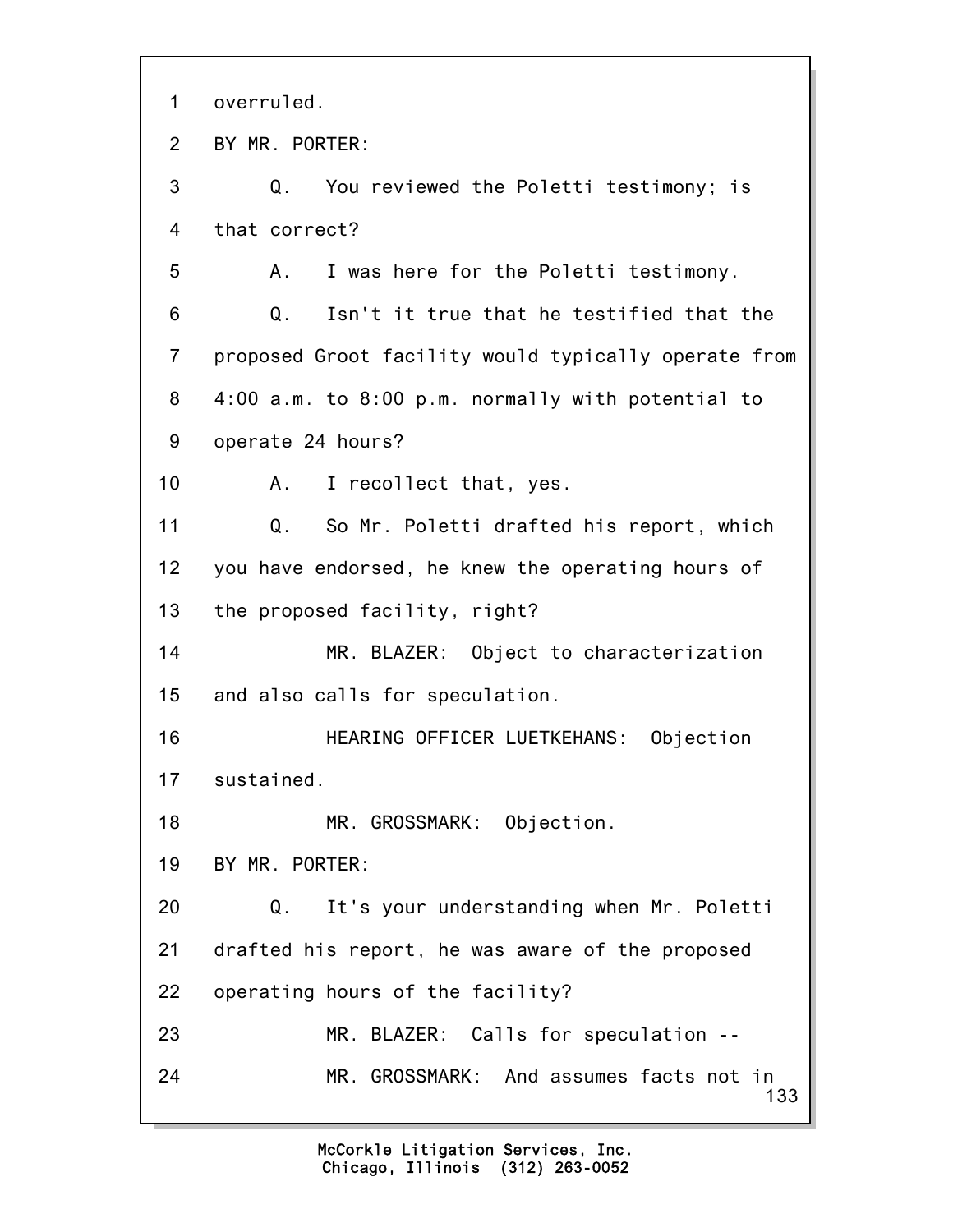1 evidence.

2 HEARING OFFICER LUETKEHANS: Could you 3 rephrase the question.

4 BY MR. PORTER:

5 Q. Isn't it true when you drafted your 6 report, you understood that Mr. Poletti knew what 7 the hours were that the facility was proposed to 8 operate?

9 MR. BLAZER: Same objection.

10 HEARING OFFICER LUETKEHANS: Objection 11 overruled.

12 THE WITNESS: It is true that my 13 recollection of the Poletti report relative to the 14 issue of the hours of operation were only clarified 15 when I heard the testimony that he said he was aware 16 that it could operate for 24 hours, that he had a 17 certain time frame that I don't recall specifically 18 what the time frame was, but that there was the 19 possibility that it could be 24 hours, and that it 20 was at that point that was clarified in my mind 21 regarding his report.

22 BY MR. PORTER:

134 23 Q. All right. It was clarified in your mind 24 that he was aware of the hours that he drafted his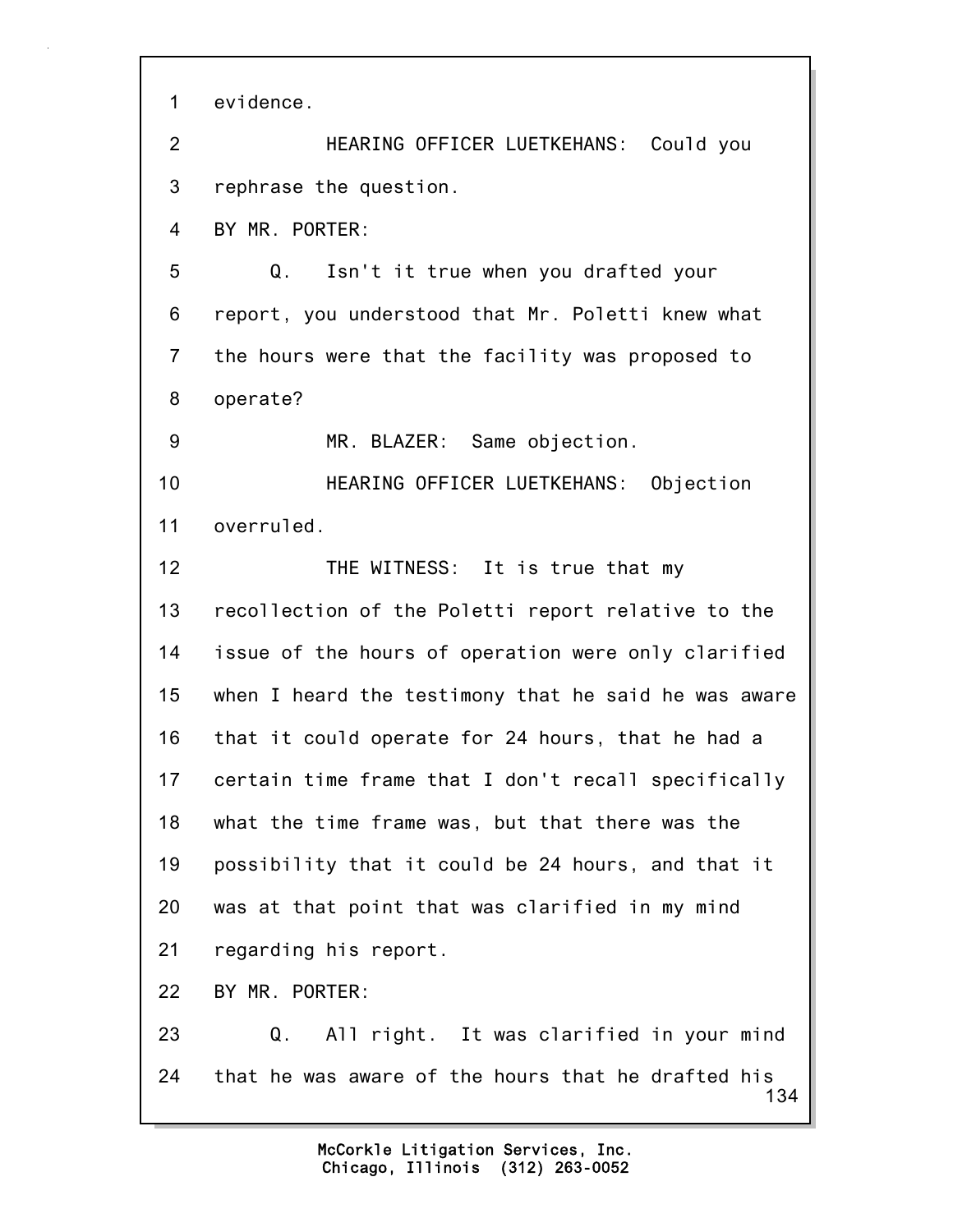135 1 report, correct? 2 MR. GROSSMARK: Objection, hearsay. 3 HEARING OFFICER LUETKEHANS: Objection 4 overruled. 5 THE WITNESS: I have to answer that 6 question yes. 7 BY MR. PORTER: 8 Q. Now, Mr. Blazer made a big deal out of the 9 fact -- 10 MR. BLAZER: Object to the form of the 11 question. 12 BY MR. PORTER: 13 Q. -- you did not do your target and control 14 analysis, isn't that correct? 15 HEARING OFFICER LUETKEHANS: Objection 16 sustained. 17 MR. PORTER: The characterization 18 is accurate, I will rephrase. 19 MR. BLAZER: I ask that be stricken and he 20 be directed to control his mouth. 21 HEARING OFFICER LUETKEHANS: Please 22 proceed both of you. 23 BY MR. PORTER: 24 Q. Do you recall Mr. Blazer asking you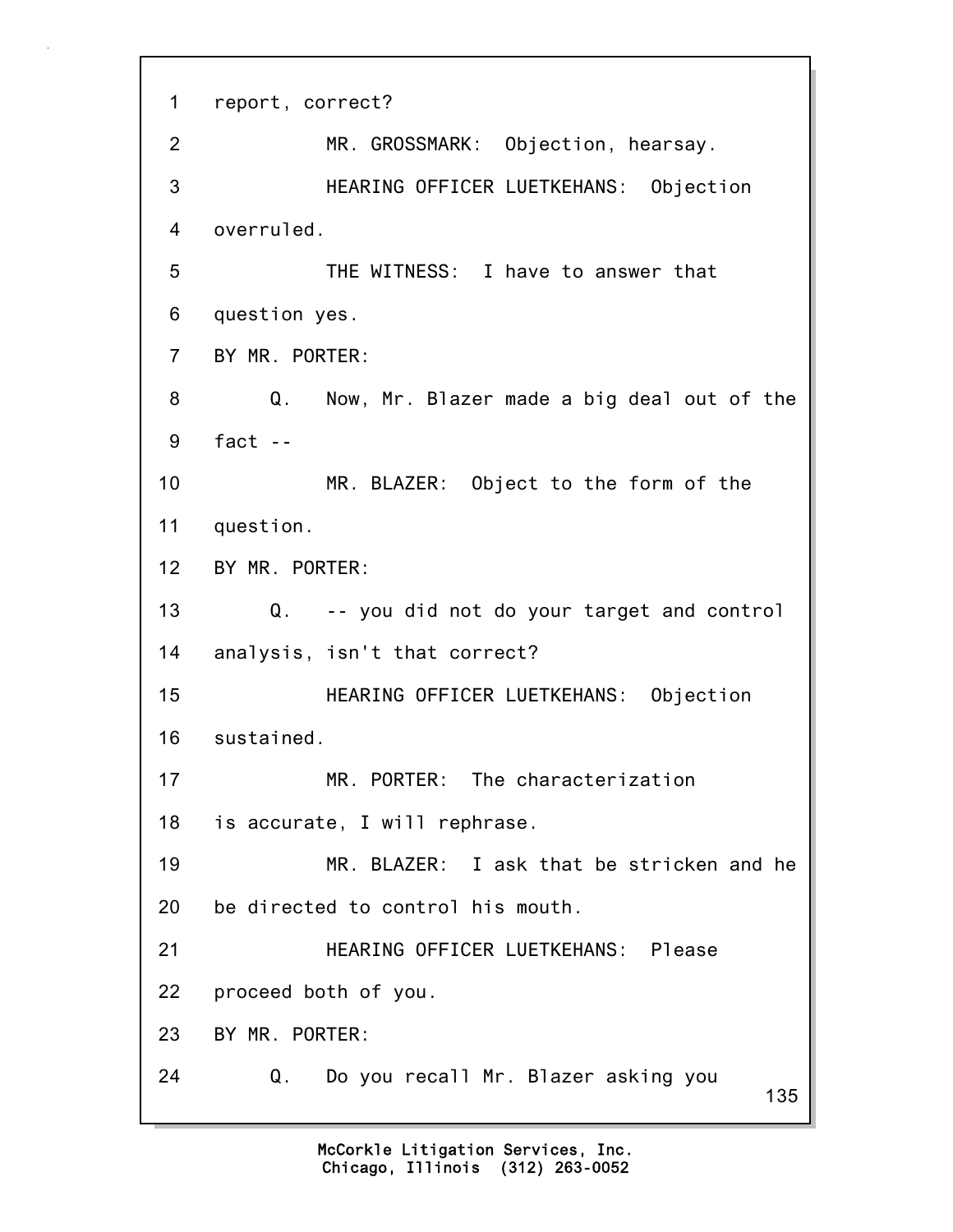136 1 several questions about the fact that you do not do 2 your own target and control analysis? 3 A. Yes. 4 Q. Isn't it true Mr. MaRous, Mr. Blazer's own 5 witness did not do his own target and control 6 analysis? 7 MR. BLAZER: Objection, 8 mischaracterization. Mr. MaRous did not issue an 9 independent opinion like Mr. Kleszynski did. 10 HEARING OFFICER LUETKEHANS: Objection 11 overruled. 12 THE WITNESS: It is true that the MaRous 13 report did not include any references to that issue. 14 BY MR. PORTER: 15 Q. Mr. Blazer pointed out that the Elgin 16 Transfer Station, which Mr. Poletti had considered, 17 was near large estate properties, do you recall that 18 line of questioning? 19 A. Yes -- no, he actually said it was near 20 areas that were zoned for large estate properties 21 but never really identified any specific large 22 estate areas that would be near that property. 23 Q. Doesn't the fact that the Elgin Transfer 24 Station which had no impact on property values, did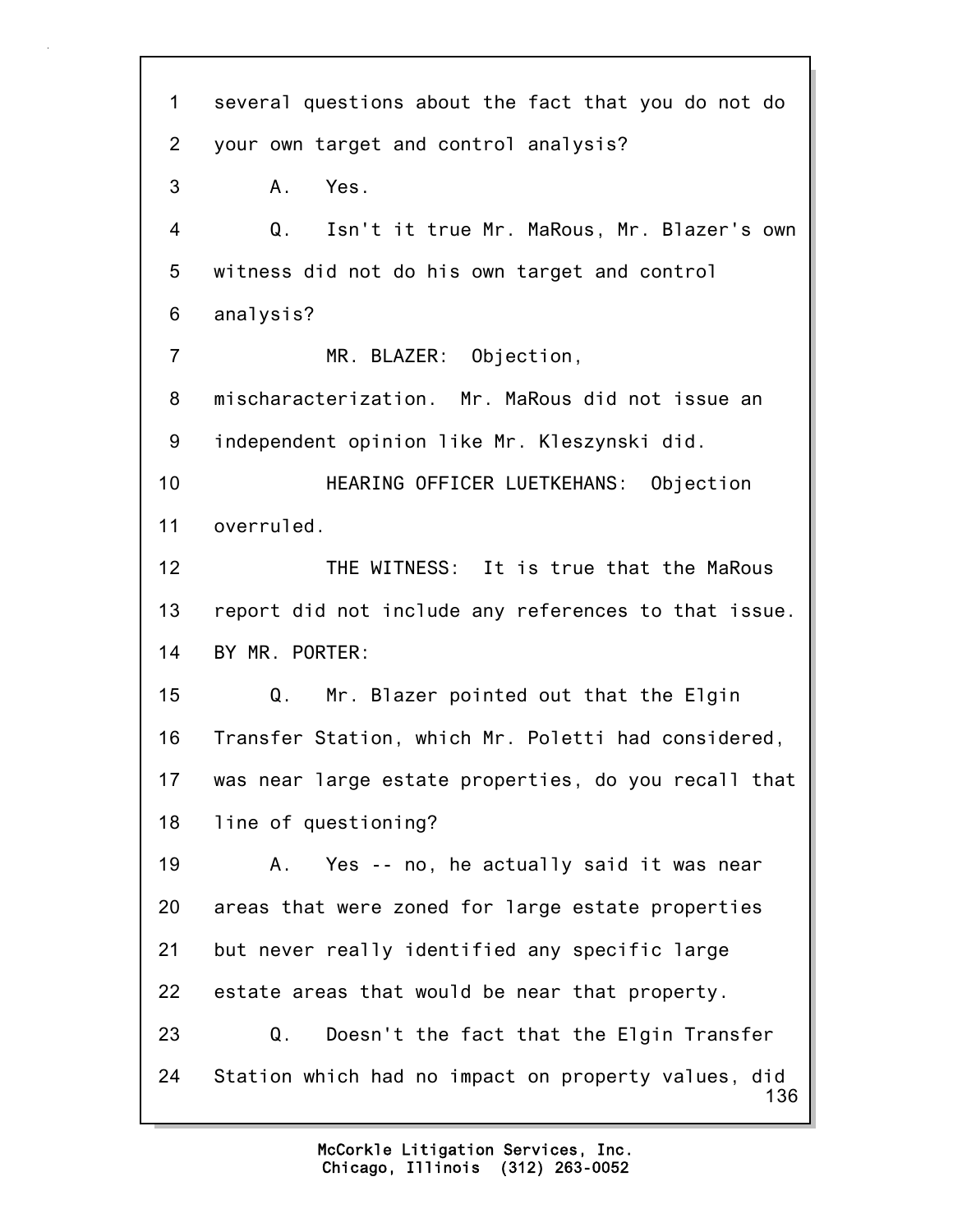137 1 not impact those large estates, just support 2 Mr. Poletti's ultimate conclusions in this case 3 which involves -- 4 MR. BLAZER: Objection. 5 MR. PORTER: Can I finished my question 6 first, counsel. 7 HEARING OFFICER LUETKEHANS: In this 8 respect I will say I thought you were finish a 9 couple of times myself, Mr. Porter. If you want to 10 restate the question, you can get it on the record 11 and we will go from there. How is that? 12 MR. PORTER: Touche. 13 BY MR. PORTER: 14 Q. Isn't it -- well, strike that. 15 Doesn't the fact that the Elgin 16 Transfer Station did not have any impact on large 17 estate properties only support Mr. Poletti's 18 ultimate opinions here that involves industrial open 19 space and more moderate residential sites within a 20 mile? 21 A. It would -- 22 MR. BLAZER: Objection, foundation, 23 assumes facts not in evidence. 24 HEARING OFFICER LUETKEHANS: What's the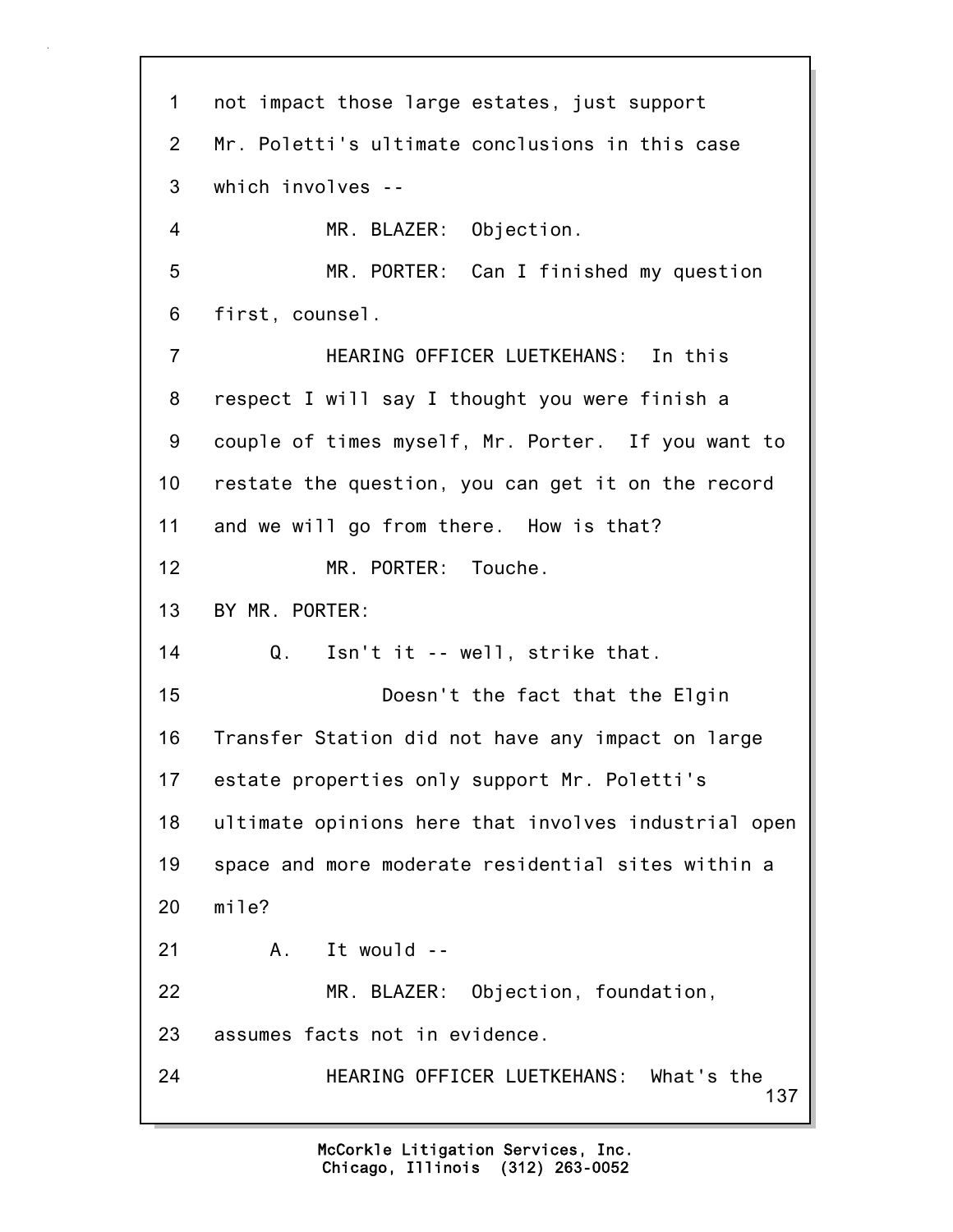1 foundation objection?

138 2 MR. BLAZER: He didn't testify that he 3 knows one way or the other whether it impacted large 4 estate properties or not. Poletti doesn't indicate 5 whether or not he considered the large estate 6 properties near the Elgin Bluff City Transfer 7 Station. So unless this witness can testify that he 8 did consider them and determine that they were or 9 were not affected by the transfer station, there is 10 no foundation, and it assumes facts not in evidence. 11 HEARING OFFICER LUETKEHANS: Mr. Porter, I 12 ask that you limit the question not to large estate, 13 but to his actual findings that he testified which 14 to. 15 BY MR. PORTER: 16 Q. Again, do you recall that Mr. Blazer asked 17 you about the Elgin Transfer Station and whether or 18 not in its location it's large estate property, 19 correct? 20 A. Yes. And my answer is the same, that 21 they're located near some properties that are zoned, 22 whether or not they're approved, I have no clue. 23 Q. And in Mr. Poletti's report, that Elgin 24 Transfer Station was one of the transfer stations he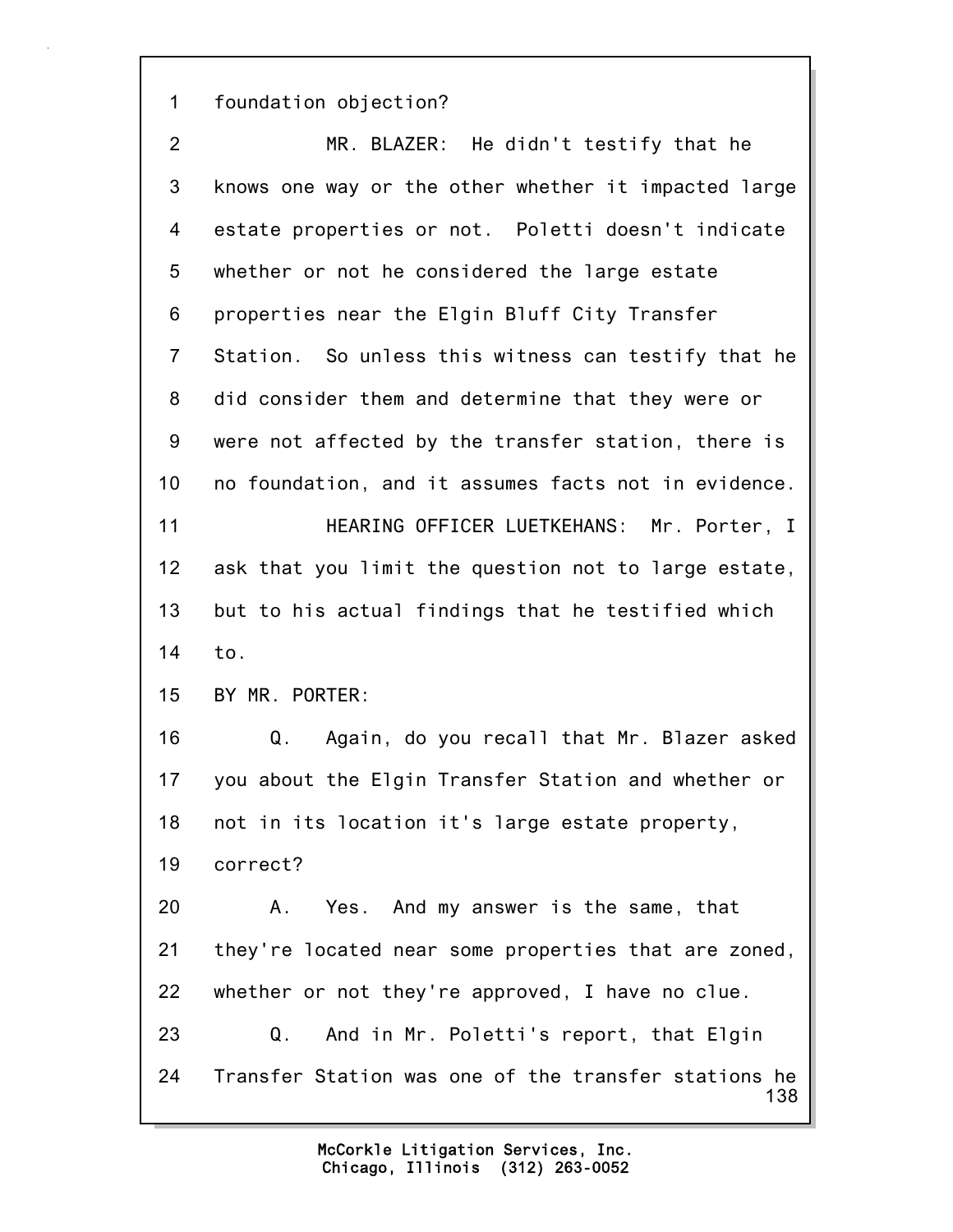139 1 reviewed and noted that there had been no impact on 2 property values around that transfer station; is 3 that right? 4 MR. BLAZER: Objection, that report isn't 5 in evidence and there's no indication whether or not 6 that report considered the estate properties near 7 the Bluff City Transfer Station. 8 HEARING OFFICER LUETKEHANS: Objection 9 overruled. 10 THE WITNESS: I am uncomfortable with 11 answering the question only because of the fact that 12 I would have to go back and look at the data that 13 was used in the Poletti report to determine what and 14 relook at the target and control areas. So it would 15 have to be more specific. And based on the question 16 you asked, I can't answer it. 17 BY MR. PORTER: 18 Q. All right. There was some questioning by 19 the hearing officer concerning regression analysis, 20 do you recall that? 21 A. Yes. 22 Q. Isn't it true that the use of target and 23 control areas and regression analysis is one of the 24 six recognized methodologies under that appraisal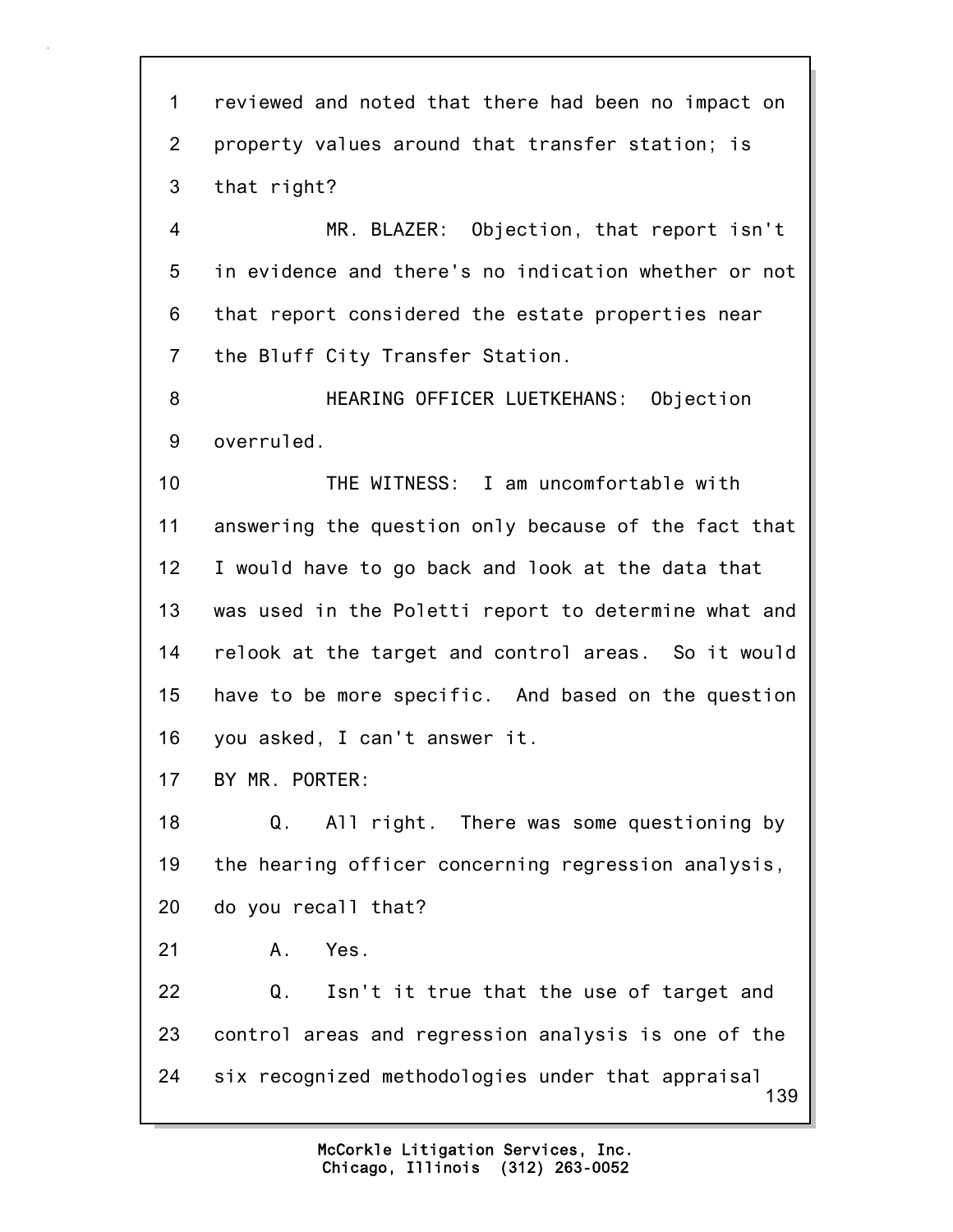140 1 damages publication he was referring to earlier for 2 determining the impacts on property values from a 3 potentially detrimental condition? 4 A. It is. 5 MR. PORTER: Nothing further. 6 HEARING OFFICER LUETKEHANS: Mr. Clark. 7 MR. SECHEN: If I may interrupt one 8 second, it may benefit the record and perhaps the 9 Village Board if one of us were to clarify which 10 transfer station -- the Elgin transfer station is 11 referred to by another name. 12 THE WITNESS: Bluff City. 13 HEARING OFFICER LUETKEHANS: For the 14 record we call Elgin Transfer Station Bluff City. 15 Please proceed, Mr. Clark. 16 RECROSS EXAMINATION 17 BY MR. CLARK: 18 Q. Multiple regression analysis only analysis 19 data that you supply, correct? 20 A. Yes. 21 Q. So if you don't supply certain data, a 22 multiple regression analysis doesn't address that 23 data, does it? 24 A. It only deals with the data that you use.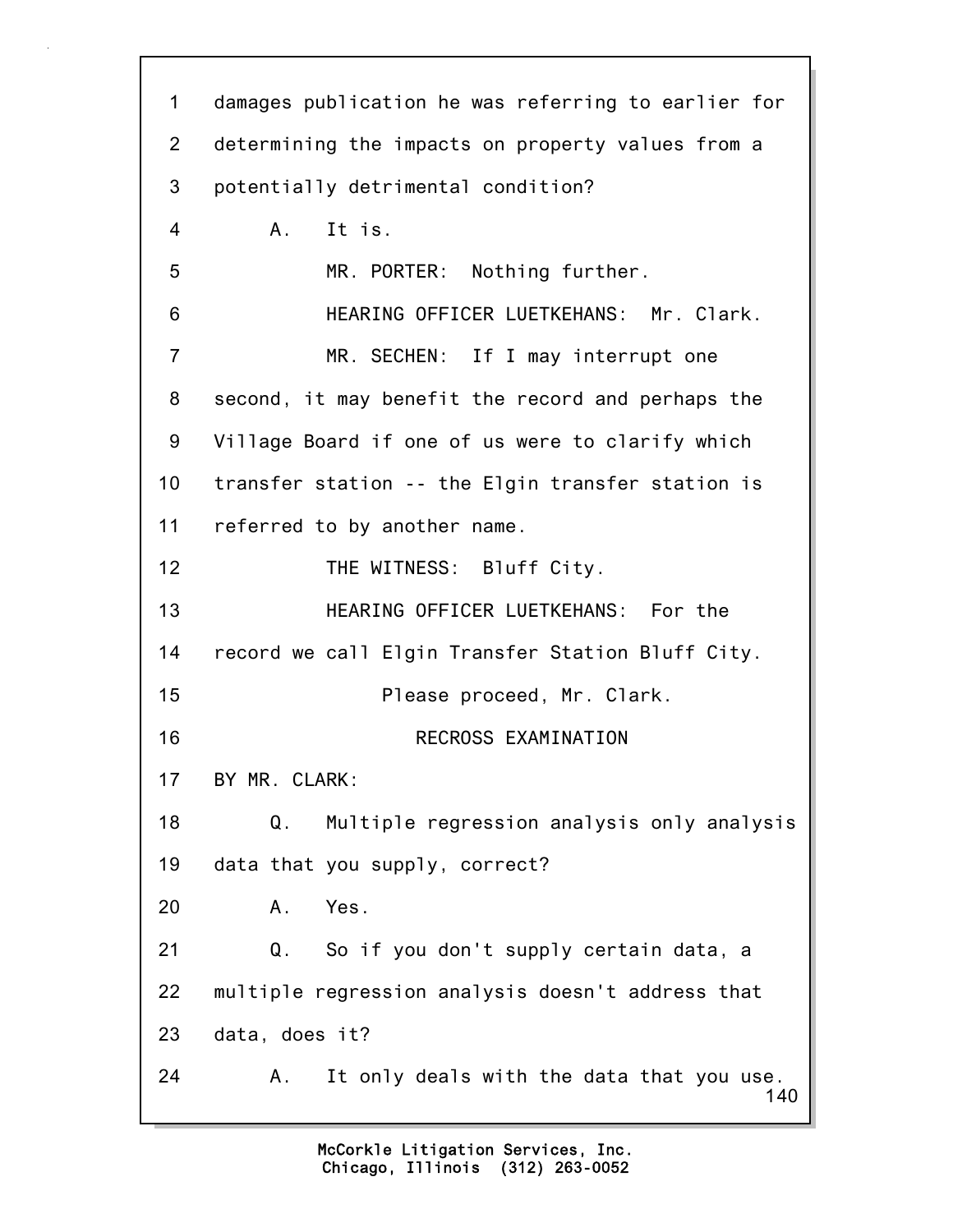141 1 THE WITNESS: Thank you. 2 HEARING OFFICER LUETKEHANS: Mr. 3 Grossmark? 4 MR. GROSSMARK: No further questions. 5 HEARING OFFICER LUETKEHANS: Mr. Blazer. 6 RECROSS EXAMINATION 7 BY MR. BLAZER: 8 Q. Mr. Kleszynski, I am going to read you a 9 portion of testimony from Mr. Moose? 10 A. From Mr. MaRous or? 11 Q. Moose. 12 Question: In response to some of Mr. 13 Grossmark's questions regarding again overnight 14 operations, 24/7 operations, you were mainly, it 15 sounded like, focusing on exigent circumstances, 16 snow storms, things like that, correct? Answer: 17 Yes, and as well as to service commercial clients. 18 Question: Right. But servicing 19 commercial clients are not emergency situations, 20 right? Answer: But I also testified that 24 hours 21 is necessary to service certain commercial clients. 22 Now, with the understanding of what 23 the applicant refers to with respect to 24/7 24 operations, do you know if Mr. Poletti was here when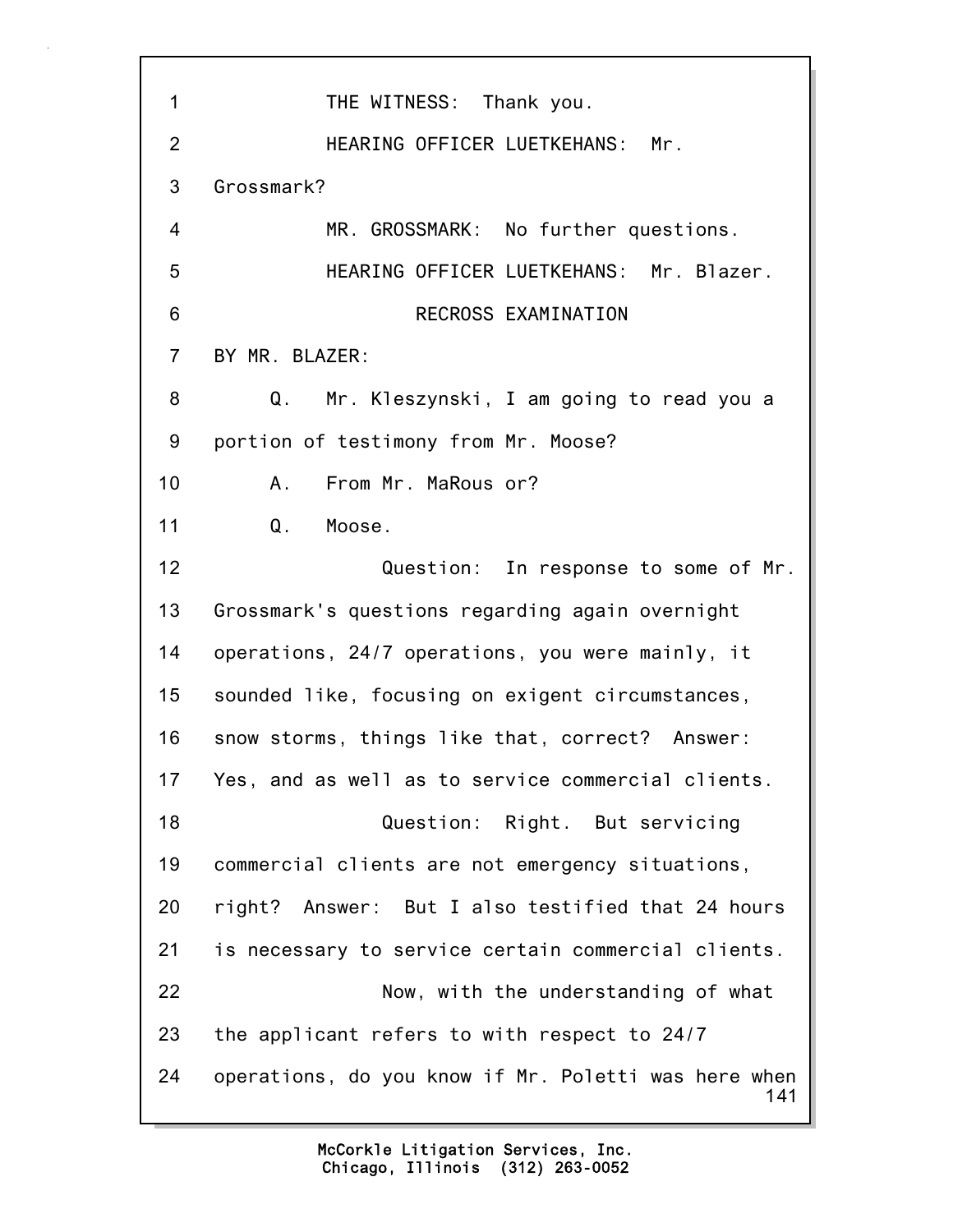142 1 Mr. Moose said that? 2 MR. SECHEN: Objection, scope, relevance, 3 materiality. What difference does it make -- 4 HEARING OFFICER LUETKEHANS: One at a 5 time. 6 Mr. Sechen, proceed. 7 MR. SECHEN: It makes no difference if 8 Mr. Poletti was there when Mr. Moose testified. I 9 mean, sooner or later this proceeding has to end and 10 that's why there are scope objections or relevance 11 and materiality, we're so far afield that it is 12 amazing. 13 MR. PORTER: Join in the objection. It's 14 irrelevant whether or not he was here. 15 HEARING OFFICER LUETKEHANS: Mr. Blazer? 16 MR. BLAZER: The witness was asked a 17 series of questions about his understanding of what 18 Mr. Poletti knew or didn't know about 24/7 19 operation. I objected to most of them, some you 20 sustained, some you didn't. 21 HEARING OFFICER LUETKEHANS: I think 22 almost all of them he said he had no idea. Why are 23 we going through this? 24 MR. BLAZER: Because he said, his opinion,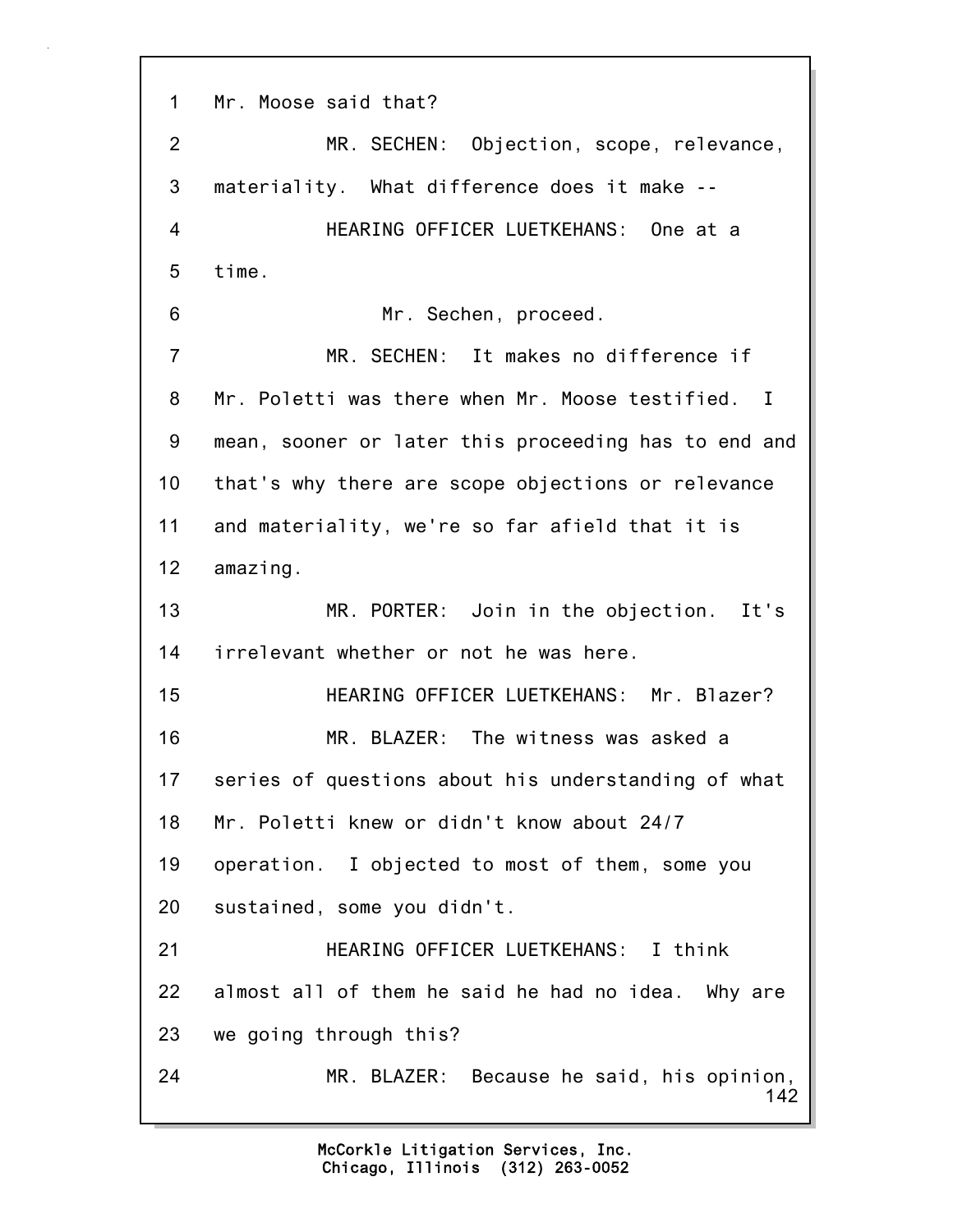143 1 his independent opinion of his review of Poletti's 2 report was premised in part on this issue of 24/7 3 operations. 4 HEARING OFFICER LUETKEHANS: And you got 5 that out of him completely. And I don't know where 6 we're going with this. 7 MR. BLAZER: I will move on, Mr. Hearing 8 Officer. 9 BY MR. BLAZER: 10 Q. You said in response to Mr. Sechen's 11 question, Mr. Kleszynski, that your report in this 12 case and your report for my firm for the Tinaglia 13 family were two completely different assignments, 14 correct? 15 A. Yes. 16 Q. Your review of Poletti's report was a 17 Standard 3 review, correct? 18 A. Yes. 19 Q. Your review of Integra's report was a 20 Standard 3 review, correct? 21 A. Yes, and more. 22 Q. Next question, the MaRous report, unlike 23 your report, does not presume to include an 24 independent opinion about impact on property value,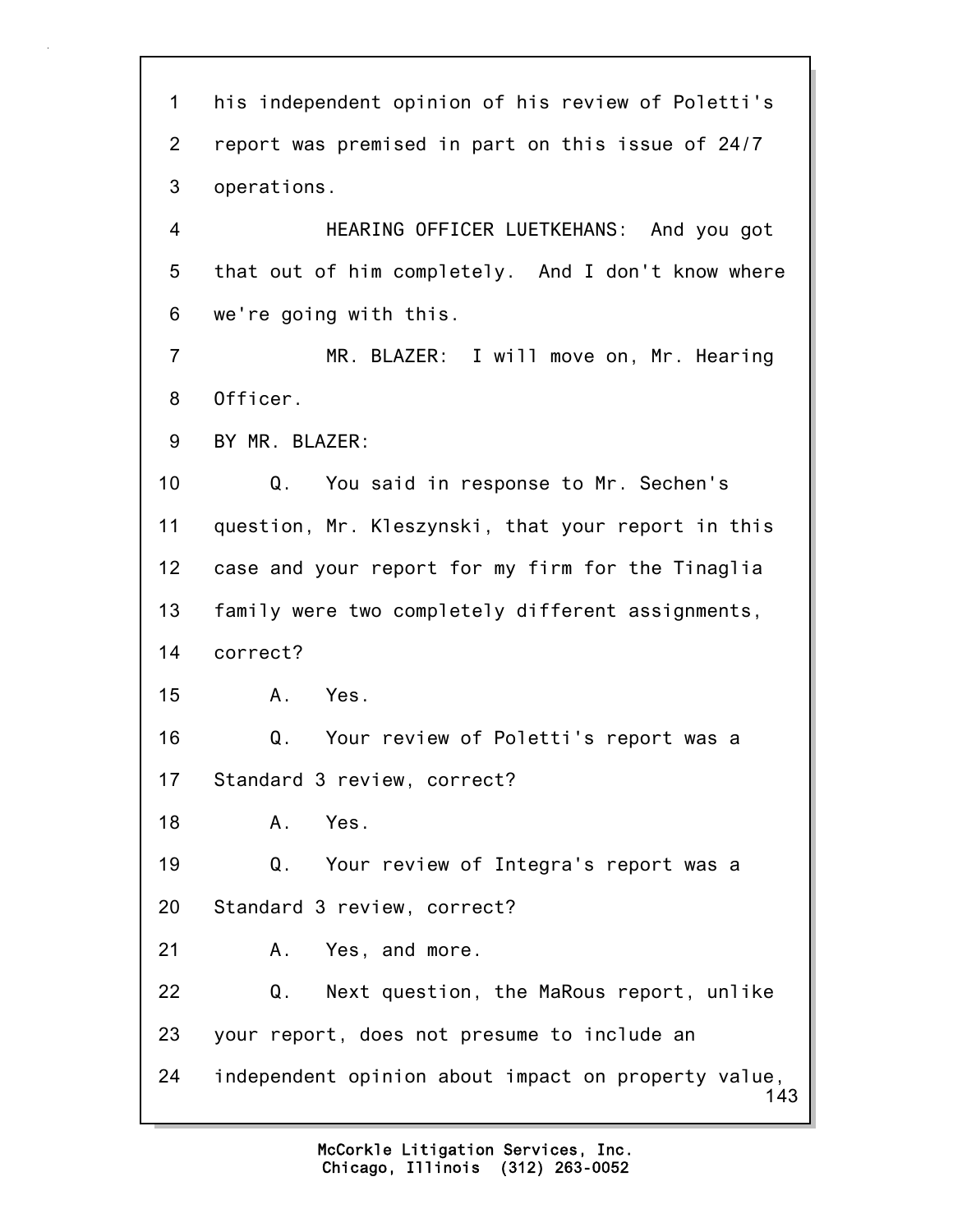144 1 correct? 2 A. Yes. 3 Q. And as far as estate properties near the 4 Bluff City transfer stations, and you mentioned that 5 there was estate residential zoning in that area, 6 correct, you are aware of that? 7 A. I am aware that there is a state 8 residential zoning. 9 Q. Okay. You have no idea if those estate 10 residentially zoned properties in fact have 11 40,000 square foot properties on them, correct? 12 A. You mean 40,000 square foot sites that 13 they -- 14 Q. Sites, correct. 15 A. I have no clue as I stand here today. 16 Q. You have no idea whether Integra -- excuse 17 me, whether Mr. Poletti took that into account in 18 his review of Bluff City, correct? 19 A. That's why I said I would have to go back 20 and look at the data that he used. 21 MR. BLAZER: That's all I have. 22 HEARING OFFICER LUETKEHANS: Mr. Sechen? 23 MR. SECHEN: Nothing further. 24 HEARING OFFICER LUETKEHANS: Mr. Sechen,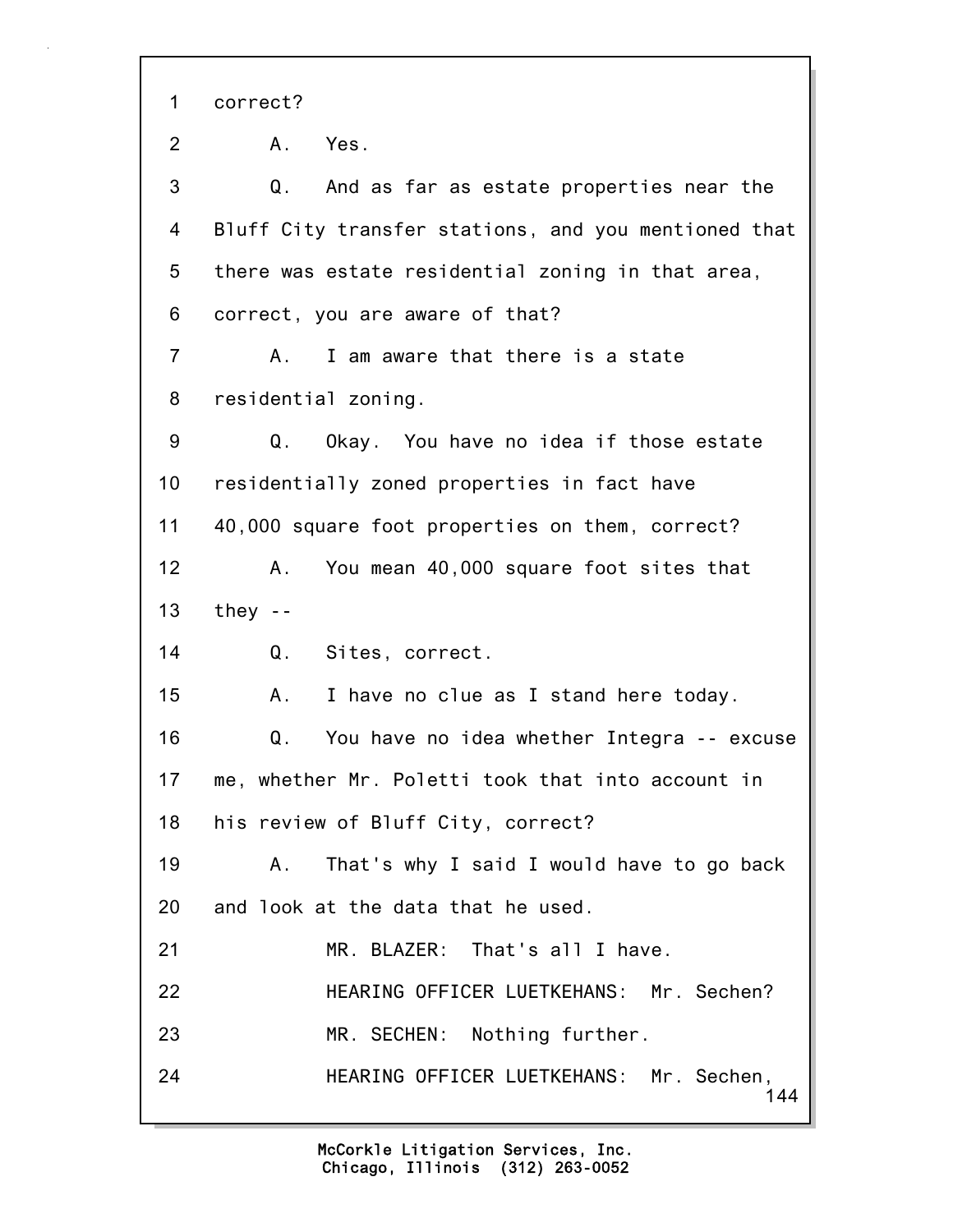```
145
1 do you --
2 MR. SECHEN: I move the admission of the
3 two exhibits.
4 MR. BLAZER: They're already in.
5 MR. SECHEN: They're already in?
6 HEARING OFFICER LUETKEHANS: Yes, they
7 are.
8 MR. SECHEN: At this point we have nothing
9 further.
10 HEARING OFFICER LUETKEHANS: Any request
11 for admission further TCH exhibits we went through.
12 MR. BLAZER: There is, Mr. Hearing
13 Officer.
14 We will start with 45.
15 HEARING OFFICER LUETKEHANS: Any objection
16 to the admission of TCH Exhibit 45.
17 MR. PORTER: I object, it's irrelevant,
18 untimely.
19 HEARING OFFICER LUETKEHANS: TCH
20 Exhibit 45 will be admitted over objection.
21 MR. SECHEN: Let the record reflect my
22 objection.
23 HEARING OFFICER LUETKEHANS: Thank you.
24 The record will so reflect.
```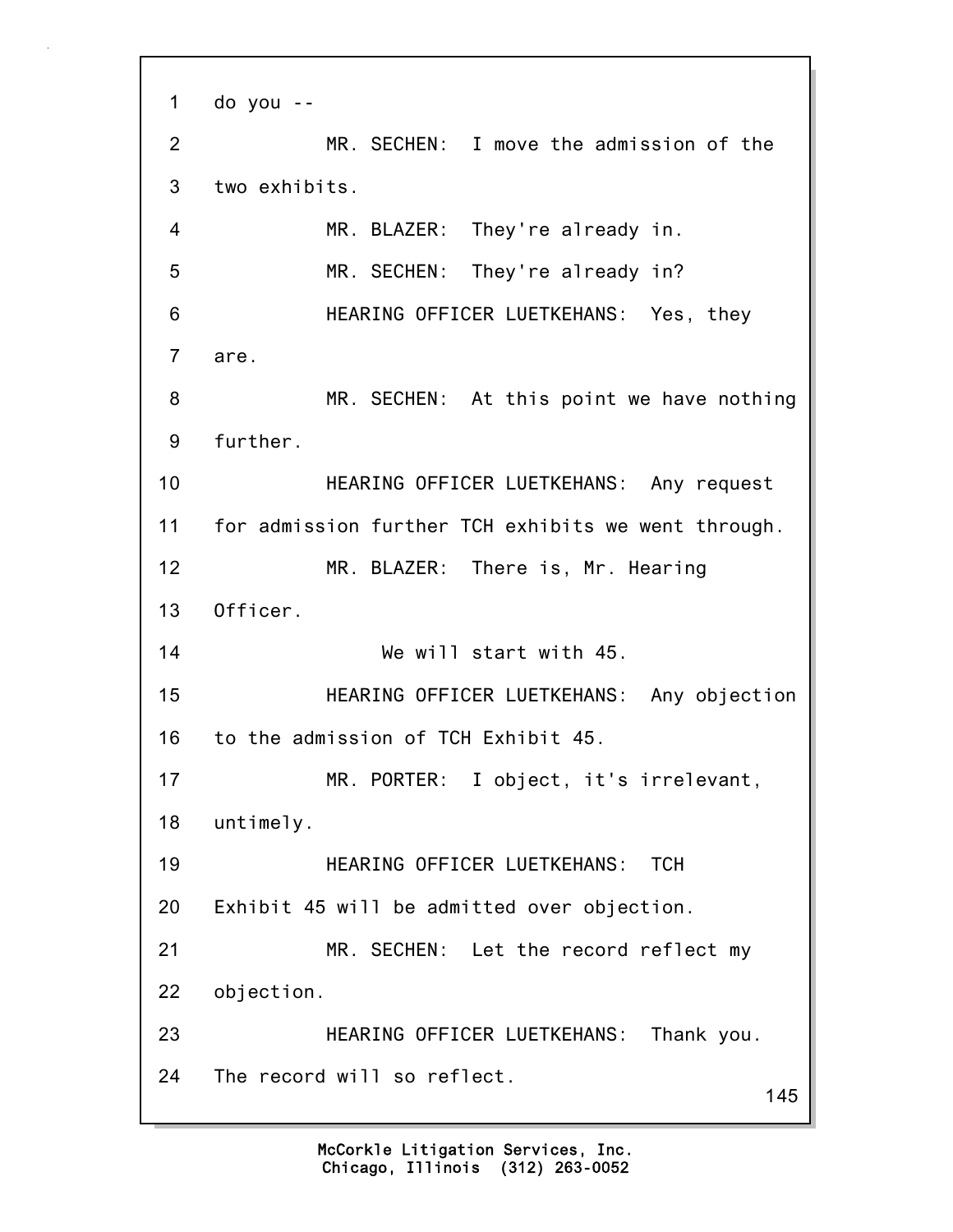146 1 MR. BLAZER: I am sorry. Now I am 2 stepping on you. 3 HEARING OFFICER LUETKEHANS: TCH 4 Exhibit 46, same objections? 5 MR. PORTER: Same objection. 6 HEARING OFFICER LUETKEHANS: Same ruling. 7 TCH Exhibit 47, same objection? 8 MR. PORTER: Yes. 9 MR. SECHEN: Same objections. 10 HEARING OFFICER LUETKEHANS: Same ruling. 11 MR. BLAZER: And TCH Exhibit 51, which is 12 the version of Mr. Kleszynski report we got on 13 Sunday. 14 MR. PORTER: What is 51? 15 HEARING OFFICER LUETKEHANS: It is the 16 Sunday report we received from Mr. Kleszynski, from 17 Mr. Sechen. 18 MR. SECHEN: No objection. 19 MR. BLAZER: Do you need another one? 20 HEARING OFFICER LUETKEHANS: I already 21 marked it. So we're good. 22 Mr. Porter you're not -- let me ask, 23 does anybody have any further evidence they wish to 24 submit?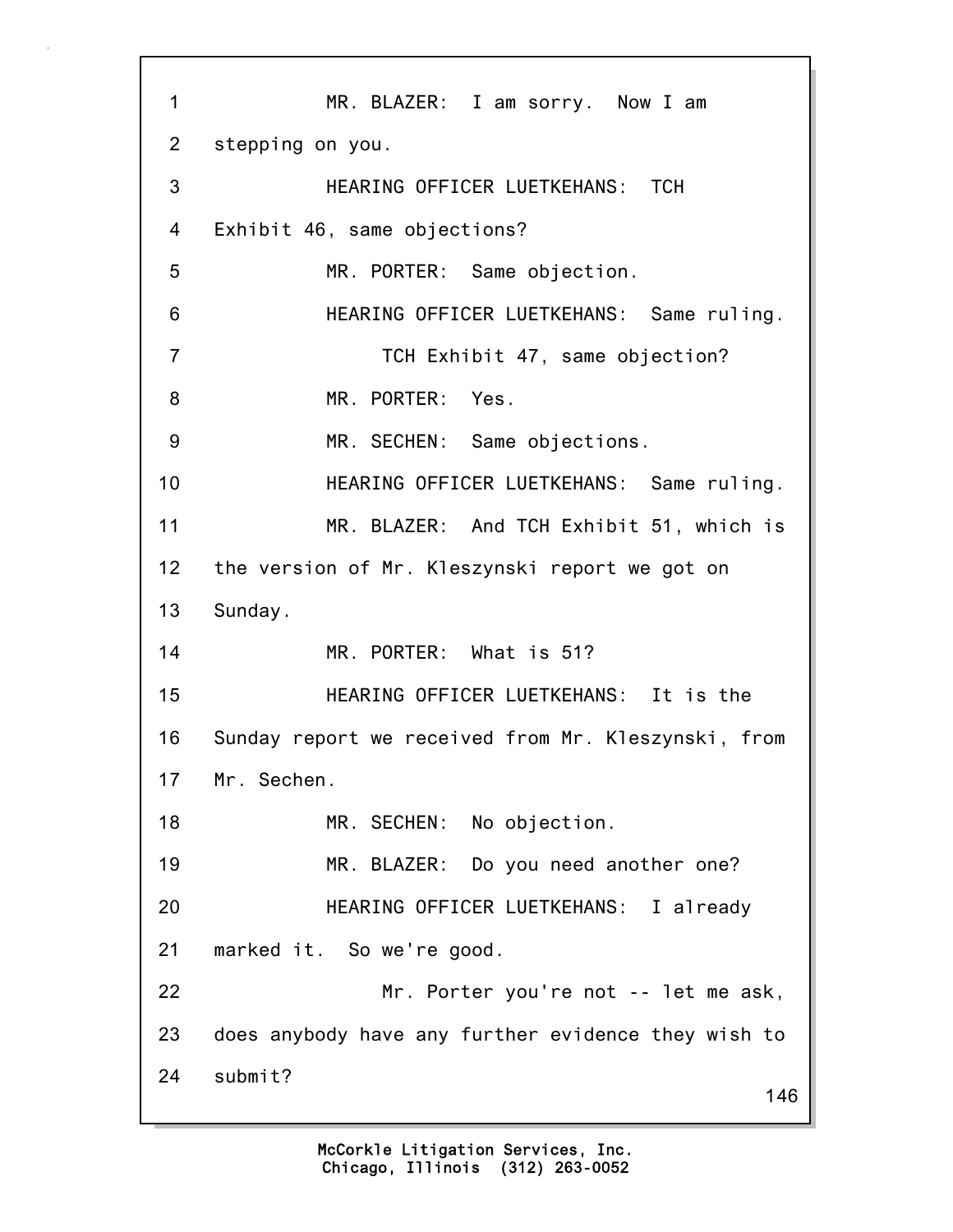147 1 MR. GROSSMARK: Yes. 2 HEARING OFFICER LUETKEHANS: What is that? 3 MR. GROSSMARK: I would like to offer the 4 times of operation for the three transfer stations 5 that were discussed during this witness' testimony. 6 I think Mr. Blazer asked if he recalled if these 7 were the times of operation, he said it sounded 8 right. I would request that judicial notice be 9 taken that those are the times of operation for 10 those three transfer stations. 11 MR. BLAZER: What I can actually do, 12 Mr. Hearing Officer, to make it easier. 13 HEARING OFFICER LUETKEHANS: You know 14 what, let's take a break. We will come back and 15 deal with this in ten minutes and then we will 16 finish this issue. 17 I think Mr. Porter has no further 18 testimony; is that correct 19 MR. PORTER: That is correct. 20 HEARING OFFICER LUETKEHANS: So we will 21 deal with this issue in ten minutes as well. And 22 then we will go directly into closings, unless 23 someone else has an issue to address at that time. 24 We will switch court reporters.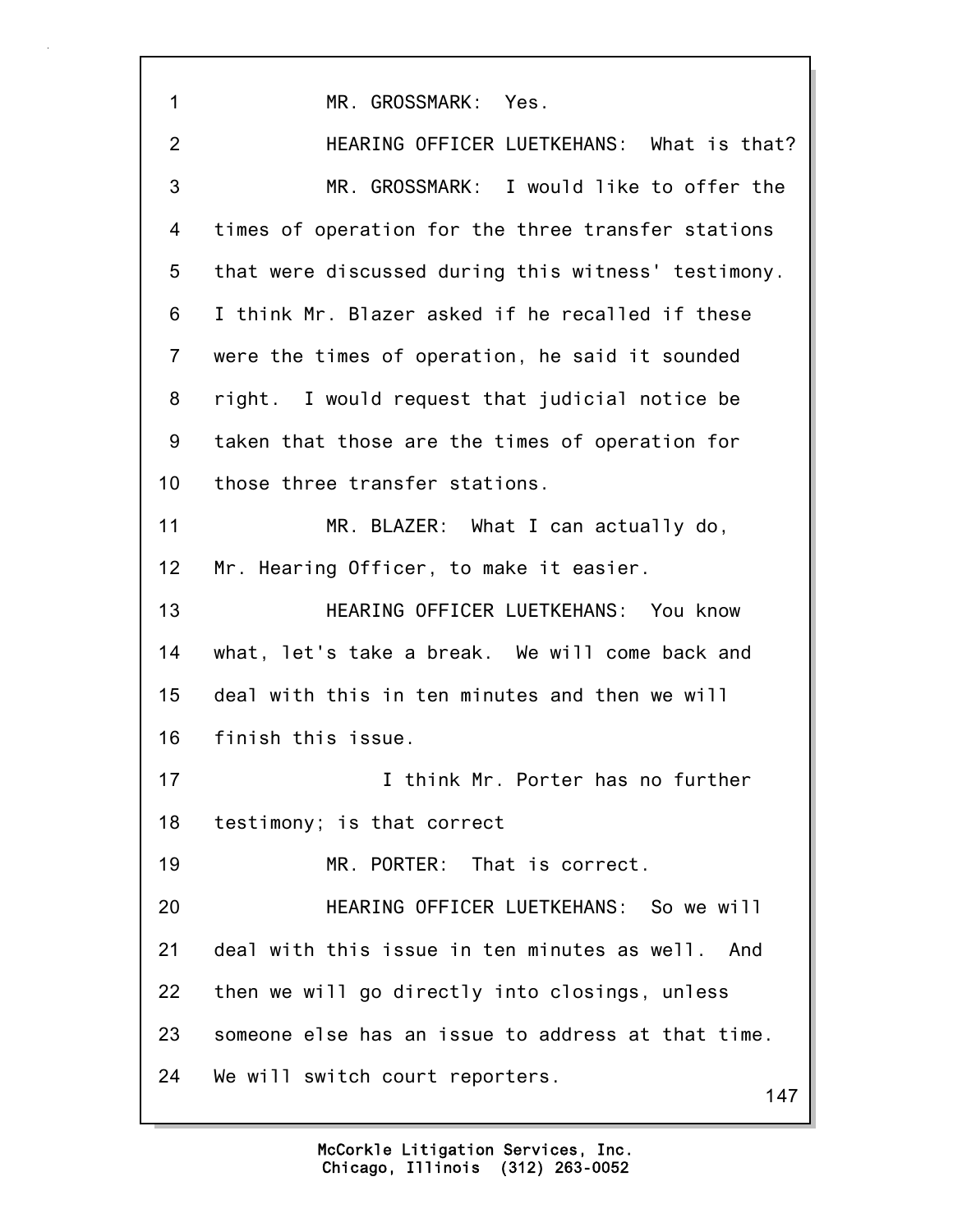| $\mathbf 1$             | Thank you. |
|-------------------------|------------|
| $\mathbf{2}$            |            |
| $\overline{3}$          |            |
| $\overline{\mathbf{4}}$ |            |
| $\overline{5}$          |            |
| $\overline{6}$          |            |
| $\boldsymbol{7}$        |            |
| $\bf 8$                 |            |
| $\boldsymbol{9}$        |            |
| $10$                    |            |
| $11$                    |            |
| $12$                    |            |
| $13$                    |            |
| 14                      |            |
| 15                      |            |
| $16$                    |            |
| $17$                    |            |
| 18                      |            |
| 19                      |            |
| $20\,$                  |            |
| 21                      |            |
| 22                      |            |
| 23                      |            |
| 24                      | 148        |
|                         |            |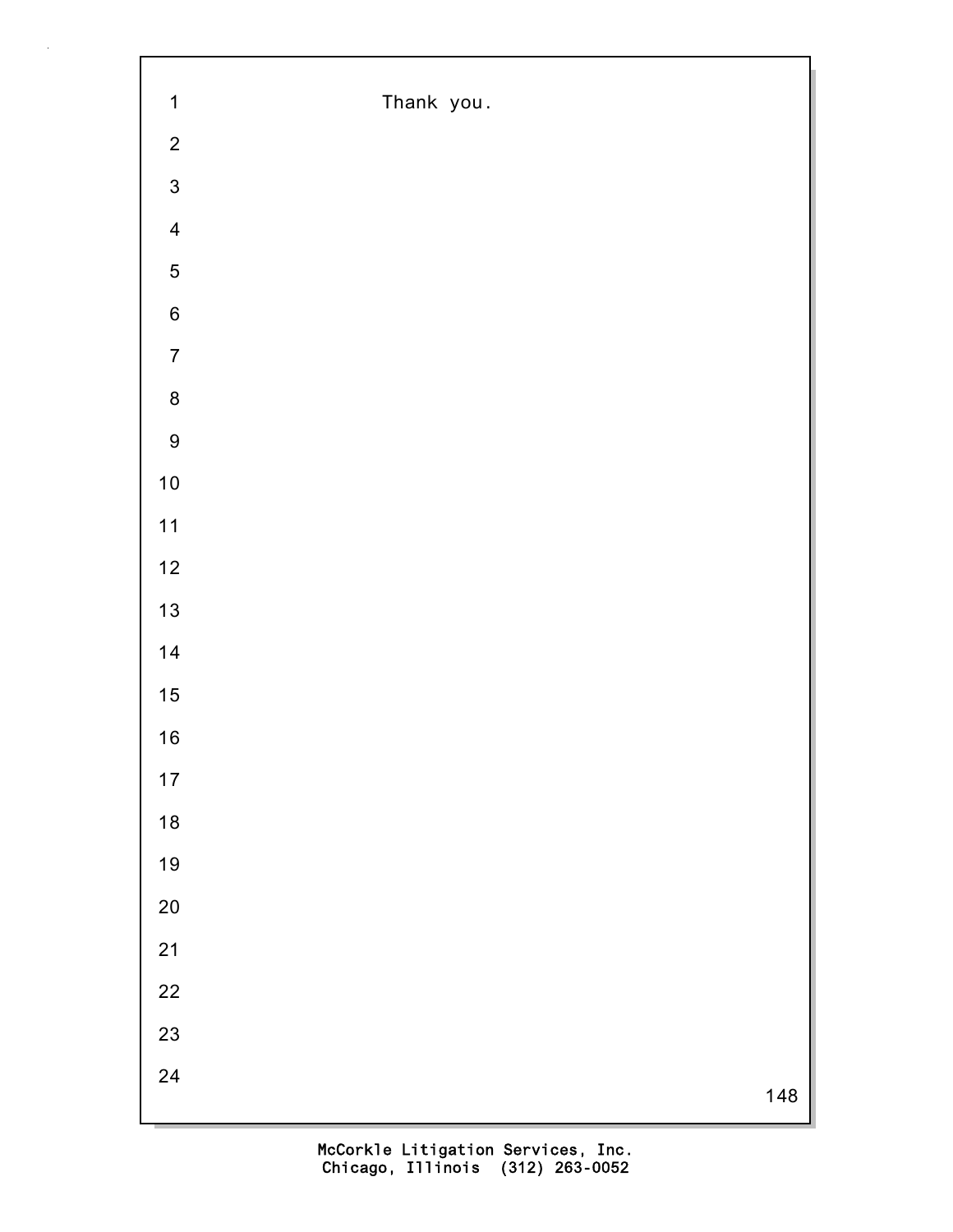149 1 STATE OF ILLINOIS )  $\sim$  SS. 2 COUNTY OF LAKE ) 3 4 Jennifer A. Lang, C.S.R., being first 5 duly sworn says that she is a court reporter doing 6 business in the State of Illinois; and that she 7 reported in shorthand the proceedings of said 8 hearing, and that the foregoing is a true and 9 correct transcript of her shorthand notes so taken 10 as aforesaid, and contains the proceedings given at 11 said hearing. 12 13  $\left( \begin{array}{cc} \begin{array}{cc} \end{array} & \begin{array}{cc} \end{array} & \end{array} \right)$ 14 Certified Shorthand Reporter 15 16 17 18 19 20 21 22 23 24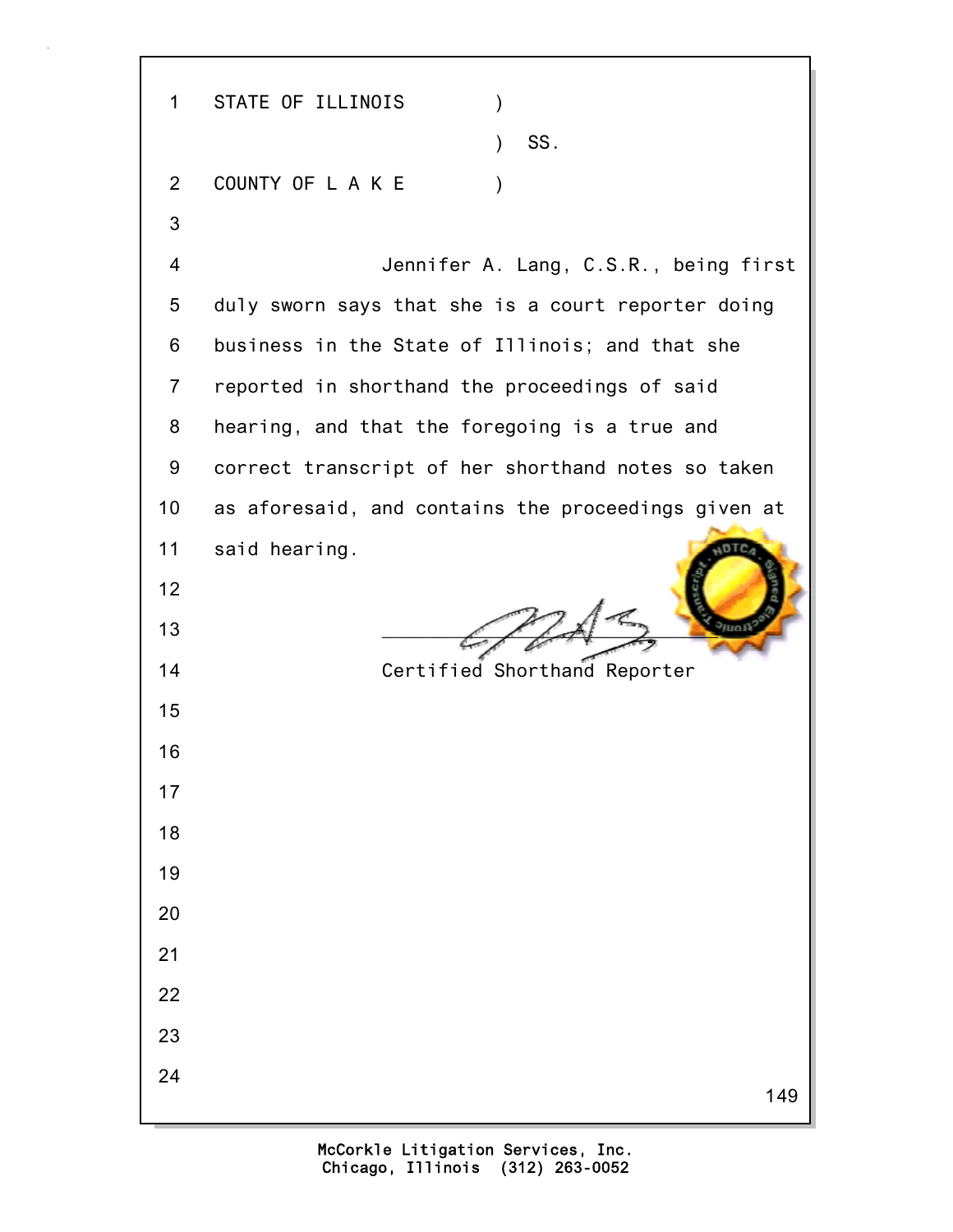$93:3$   $98:4$  $2:1$  3:1 approval 142:16 147:6  $116:17$ 100:14 111:7  $1:7$  5:3 83:13 adiustment appeared asking ability  $30:17$  48:24 43:19 45:20  $83:20$  $24:12$  120:3  $111:11.18$  $110:4$  $112:5, 14, 16$ adiustments  $135:24$  $49:12$ approved able  $112:23:113:5$ つつ・つつ appears  $138:22$ aspects  $19:4,5,6,10$  $14:20$   $100:14$ <br> $109:10$ administrative  $113:12.16$ approximately  $50:796:14$  $20:13$   $24:8$  $114:5$  115:7  $50.11$  $9.17$  11.20 **ASSASS**  $47:16$  $115:9$  120:19  $54:21$ admission applicant  $111:1$ aboveentitled 36:1 145:2,11<br>145:16  $121:19$  $5:24$  141:23 april assessment  $1:11$ 123:10.13.16 application  $96 \cdot 10$  $94.3$ absent 125:21 126:6 admissions  $1:65:215:23$ area assessors  $99.7$  $9.22$ 126:8 130:21 15:13 46:10  $9:8,22$  10:9  $53:4,6,10$ absolutely  $130:24$   $131:5$ admit  $61 \cdot 4 62 \cdot 23$  $11:6.19.21$ assignment 44:8 64:12,18  $54.9$  $135:14$   $136:2$ 75:22 76:6  $16:2.5$  17:4  $12:6,9,10,14$  $93 \cdot 15$  109  $\cdot 3$ admitted 136:6 139:19  $103:15,20$  $17:5,14$  $12:18,20$ 110:9 116:1 36:6 145:20  $139:23$ applications  $19:13$   $24:16$ 13:18 14:22  $120:16$ advantages 140:18.18.22 16:12 17:10  $25:9.2426:2$ 14:24 31:15  $122:10,14$ 79:21 107:1 analyst  $26:18.19$  $41.554.17$  $29.13$  $129:22$ advocate  $19:23$  39:21  $107:3$  $32:21$  41:19  $60:15, 18, 19$ abstract  $88:22$ applied 41:20 44:14 62:19 64:2  $64:10$  $23:20$ aerial analytical  $22:8$  23:9  $44.17$  21  $64.1565.4$ academic  $16:21$  $23:9$  25:10  $25:13,15$  $45:9,10$  $65:11,20$  $125:3.8$ afield 26:10 29:23 26:15 27:8 67:10 79:2,6 66:20 67:7 accept  $142:11$  $31:16$  40:5 27:19 31:16  $80:8,13,14$ 69:3 76:8,15 64:15 68:20 aforesaid  $48:1$  $40:747:14$  $81:11$   $82:1$  $77:1$  96:3 acceptable 48:1,3 74:24 100:7 101:10 89:13 104:5  $149:10$ analyze  $48:2$ 76:22 89:7  $104:11,19$  $108:6, 11, 15$ afternoon  $100:18$ access  $5:23$  37:17 analyzed  $111:18$  $105:1,17$  $119:20$  $21:19$  $53:21,22$ 39:20 41:18 124:17 126:7  $106:15,22$ 120:15 121:6 accessibility  $127:15$  $107:7$  112:6 121:7 122:15 agency analyzing  $118:13$   $119:15$  $3:12$   $5:10$  $21:8$  25:6 88:2 applies  $113:5$   $117:4$ assignments  $accomplish$  $88:14$  $40:5$ 124:12 144:5 120:17 129:8 ago  $108:6.8$  $54:20$  91:10 anlysis apply areas  $143:13$ account  $108:21$ 13:23 17:22 assistant  $23:15$  $26:11$  $104:18$   $144:17$  $121:21$   $122:7$  $18:19$  20:7 applying 57:10 59:12 answer accuracy 43:4 45:22  $61:8$  128:5  $23:22.25:9$ 24:19,20,21 agree  $21:4$  $64:21$   $65:2$ 46:12 49:6 appraisal  $27:22,23$ associated accurate  $51:15$   $52:20$  $28:5, 5$  30:19 72:8 89:5,10  $8:2,19,22$  9:1 8:1 9:9 11:18 14:18 100:20 102:20 103:2 59:4 63:14  $9:5,7,18,19$  $30:20$   $31:5,6$  $33:9$  38:11  $109:24$  $104:9,17$ 71:3 74:19  $9:20$  10:7.18  $42:19$   $43:11$  $96:13$  111:9  $111:16$  $105:1,6,16$  $85:20,24$  $10:21,23$  $43:12,22$  $121:9$  $135.18$  $44:7,9,10,12$ <br> $45:2,2,12,13$ 106:20 107:9  $103:6$  113:2  $11:2.5.6.8$ associates accurately  $117:5$  119:1  $11:10.19$  $12:13$   $96:2$ agreed  $8:10$  20:11.18 110:18 113:24  $12:17$  13:8  $120:19.23$ 78:8 100:22  $23:1$  42:2.4 assume  $106:2$  114:5  $6:22.42:3$  $114:1,3.6$  $122:4.13$  $14:1$   $15:23$ act  $21:12,15,17$  $48:23$  66:18 136:20,22 agreement  $125:3.3$  $12:11$   $15:17$  $126:23:129:4$  $21:18$   $22:6$  $139:14.23$  $105:16$ . २  $65.12$ alleged  $129:6$   $131:20$  $23:17$   $24:13$ arent  $126:19$ acting  $132:23$   $135:5$  $34:7.19.24$  $88.314$  $45.1$ assumed 67:3 69:19.23  $a11ow$  $48:264:67$  $48:22$  50:9.14  $138:20$ arque activities  $8.20$  $139:16$  $64:24$  70:4  $103.12$ assumes  $28:11$  $133:24$   $137:23$  $141:16.20$  $90:13.94:24$ allowing arithmetic actual  $23:3$   $104:20$ <br> $131:21$  $30:1,20$ answered  $96:18$   $98:4$  $138:10$  $60:21.61:15$  $98.16$  111.19 allows 62:4,11 90:21 assumption  $100:5$  124:1  $111:19$   $124:3$  $88:22$  $108:1$ arms  $74:13$ 138:13 amazing answering  $139:24$  $38:21.39:6$ assumptions add appraiser  $142.12$  $139.11$ artfully  $76.22$  $67:15$  $71:4$  73:3 amend answers  $7:24$  11:11 attached addendum  $119:4$  $99:8$ 12:11 13:17 articles  $6:18$  7:1 102:5  $77:19$ amount anticipated  $14.3$  19.23  $21 \cdot 16$  23 attempt addition 13:16 29:9.19  $13:9$  103:1 22:12 23:18 arts  $45:13$ 21:14 70:14  $40:22$   $48:17$ anybody 28:18 47:16  $8:17$ attending additional  $113:7$  $146:23$ 64:10.14.22 asked  $46:8$  $113:1$ 31:7 48:20<br>50:22 99:9 analyses apart  $65:3,7,9,13$  $21:22$   $35:5,5$ attorney  $13:21$   $113:14$ 63:12 78:21  $69:270:1,5$ 41:6 42:23 22:3 29:14 additionally analysis  $127:6.7$  $43:3.21$  $132:14$ apc  $9:17,23$  17:9  $22:21,24$   $23:7$  $111:7,8,10$ appraisers  $61:2362:4$ attorneys 20:22 21:21  $23:13.17$ apologize  $21:1,6$  22:5 66:8,10,12  $22:4.21$  $24:14, 16, 18$  $25:14$  29:7  $66:1967:5,5$ authoring  $54:14$  61:23 address 26:16 27:9  $88:7$  $123:3$ 67:13 68:2  $72:19$  $14:5$  74:19  $27:11$   $28:3.8$ apologizing approach  $71:1$   $72:3.12$ authority  $140:22$ 28:8 29:11 72:17 74:18  $1:4$  5:5 42:15 23:23 94:11  $147.23$ 74:19 84:10  $29:12,22$ appaired  $123:24$ available addressed  $30:17$  31:3 85:5 99:16  $23:17$ appropriate  $18:12$   $25:11$  $84:2.893:16$  $40:3,23$   $41:9$ 99:17 107:24 26:7 29:19 appeal 23:21 29:10,22  $124:10$ 43:5 46:17  $31:17$   $43:13$ 108:13 112:3 29:20 49:11  $42:15$ addresses 46:18 47:1 48:1 49:13 appear  $113:4$   $123:4$ average 38:10,15 102:1  $50:780:8,13$  $16:15$  $127:15$ 129:2 130:3  $22:23$   $25:12$ adhered 80:15 81:11 appearance  $128:19$  $132:15,23$  $26:16.18$  $34:6$  $81:14, 17, 21$ 138:16  $28:9.31:8$  $82:19$ appropriately adiacent 82:1 88:21 139:16 awarded appearances  $12:21$  20:17  $44:7$  96:9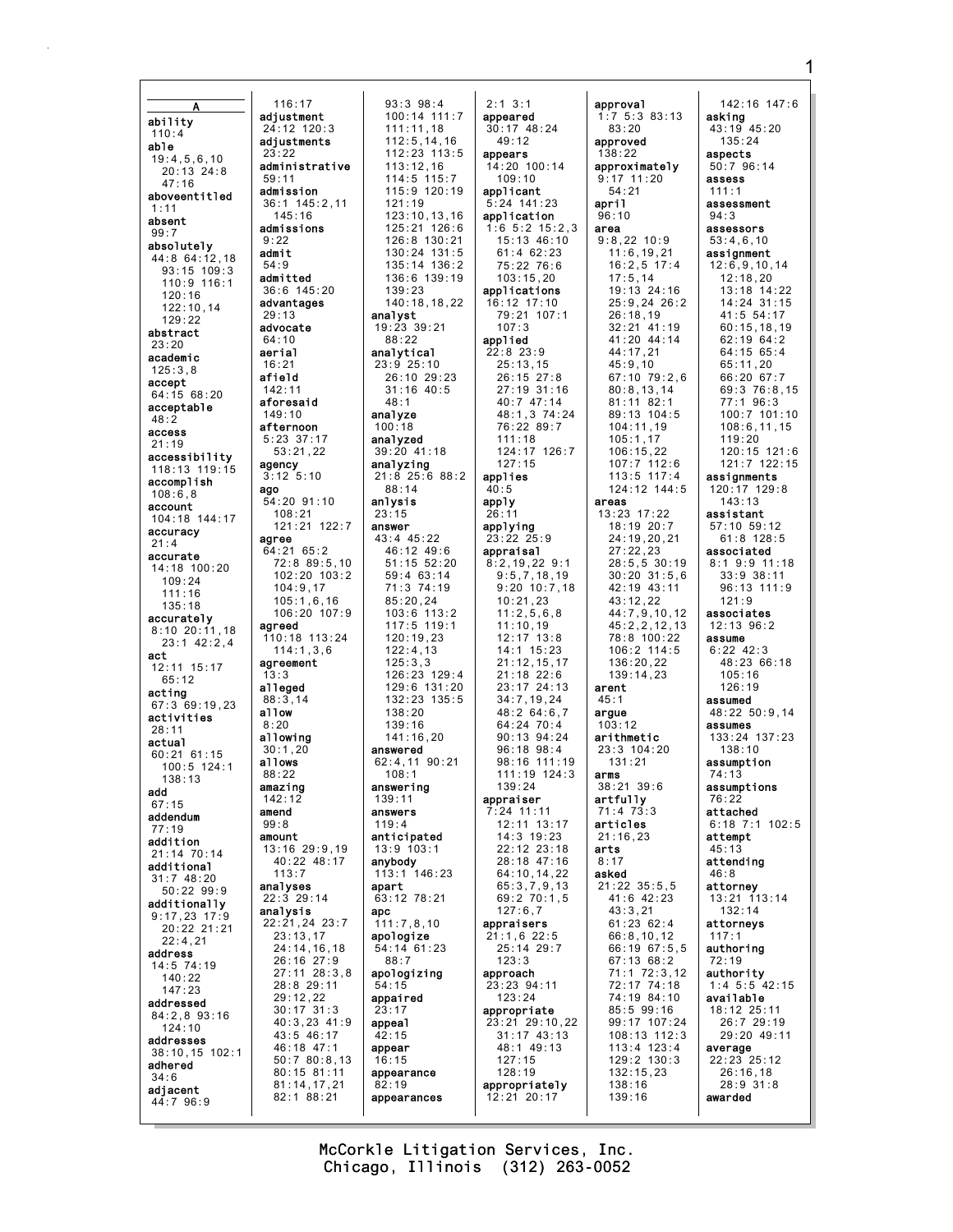| $8:20,21$ 9:6    | 24:17 25:7      | big              | brail             |
|------------------|-----------------|------------------|-------------------|
| 10:8             | 27:10,24        | 68:21 128:3      | 124:              |
|                  |                 |                  |                   |
| aware            | 30:1,7,7        | 135:8            | breal             |
| 46:6,23 64:9     | 31:12,14        | bill             | 30:1              |
| 64:12,14,22      | 43:20 126:6     | 69:17            | 14                |
|                  |                 |                  |                   |
| 87:8 117:7       | 131:2           | bills            | brie <sup>.</sup> |
| 117:11,11        | basing          | 69:13,16         | 128:              |
| 132:17           | 20:15,16        | bit              | brie              |
|                  |                 |                  |                   |
| 133:21           | basis           | $30:5$ $35:23$   | 6:9               |
| 134:15,24        | 44:1 77:16      | 54:23            | 12                |
| 144:6,7          | 81:2 100:23     | blazer           | <b>broa</b>       |
|                  | 115:17 125:5    |                  | 89:2              |
|                  |                 | 3:6,7,4:7,12     |                   |
| в                | bathroom        | 5:13,13.36:4     | buil <sub>9</sub> |
|                  | 27:22           | 53:18,20         | 18:1              |
| b                | bathrooms       | 55:13,18,20      | buil              |
| 4:15             |                 |                  |                   |
| bachelor         | 27:21 30:12     | $55:24$ $56:5$   | 24:4              |
| 8:17             | bay             | 62:8,1468:9      | 51                |
|                  | 84:17           | 68:12 81:9       | buil <sup>.</sup> |
| bachelors        | becoming        | 85:2,686:23      | 116:              |
| 38:3             |                 |                  |                   |
| back             | 10:19           | $91:5,6$ $95:3$  | bu11 <sub>0</sub> |
|                  | bedrooms        | $95:9,11$ $97:2$ | 106:              |
| 13:21 16:8       | 27:20 30:11     | 98:20,22         | buncl             |
| 19:21 20:8       |                 |                  |                   |
| 25:19 31:4       | began           | 103:16,18        | 129:              |
| 39:2,15          | 8:19 60:22      | 104:16 108:4     | busi              |
|                  | 61:16           | 108:5 110:14     | 9:11              |
| 51:22 53:12      | beginning       | 119:1,9          | buyer             |
| 54:2 59:23       |                 |                  |                   |
| 60:3,23          | 62:18 101:23    | 120:20 121:4     | 24:2              |
| 63:17 77:19      | begins          | 122:6,11         |                   |
|                  | 114:11          | 128:23 130:1     |                   |
| 79:11,11         | behalf          | 130:15           |                   |
| 80:682:4         |                 |                  | c                 |
| 85:16 86:18      | $2:8,12,17$ 3:4 | 131:17 132:2     | 2:15              |
| 86:20,21         | $3:8,12$ 5:9    | 132:8,21         | 14                |
|                  | 5:19.24         | 133:14,23        |                   |
| 95:6 102:11      |                 | 134:9 135:8      | calcı             |
| 105:13,19        | 63:23 66:23     |                  | 26:1              |
| 108:19           | 67:368:6.23     | 135:10,19,24     | calc              |
|                  | 69:1,7,19,23    | 136:7,15         |                   |
| 110:15           | 76:10 83:19     | 137:4,22         | 96:1              |
| 111:22 114:8     |                 |                  | calcı             |
| 117:14 118:2     | 108:16          | 138:2,16         | 23:6              |
| 120:21,22        | believe         | 139:4 141:5      | ca11              |
|                  | $9:16$ 18:3     | 141:7 142:15     |                   |
| 139:12           | $32:18$ $35:3$  |                  | 5:1               |
| 144:19           |                 | 142:16,24        | 23                |
| 147:14           | 52:756:18       | 143:7.9          | 45                |
|                  | 58:4,5 76:19    | 144:21 145:4     |                   |
| background       | 79:18 80:22     | 145:12 146:1     | 10                |
| 8:11,15 32:11    |                 |                  | 12                |
| 126:23           | 82:13 83:23     | 146:11,19        | 14                |
| backup           | 84:4,10,13      | 147:6,11         | call <sub>o</sub> |
|                  | 96:12 102:12    | blazers          |                   |
| 94:23            | 106:5 127:8     | 136:4            | 7:13              |
| backwards        |                 |                  | 23                |
| 78:2             | 128:7           | block            | 11                |
| backyard         | believed        | 44:14,16         | call:             |
|                  | 96:7            | bluff            |                   |
| 89:18            | belonged        | $18:5$ 19:6      | 133:              |
| bartlett         |                 |                  | canne             |
| 116:7,22 117:1   | 91:19           | 84:16 85:21      | 75:7              |
| 117:7 118:17     | belvidere       | 115:21 138:6     | cant              |
|                  | 16:8 17:6,11    | 139:7 140:12     |                   |
| 118:21           | 79:14           | 140:14 144:4     | 128:              |
| 119:12,16        |                 |                  | capa              |
| base             | benefit         | 144:18           | 12:1              |
| 118:12,16        | 7:18 140:8      | board            | 85                |
|                  | benign          | $1:1$ 2:12 5:3   |                   |
| based            | 88:16           | $5:16$ 80:18     | car               |
| 29:18 32:10      | best            | 80:20 140:9      | 24:7              |
| 35:3 38:21       |                 |                  | care              |
| 48:7,18,19       | 18:12 23:23     | bob              | 57:1              |
| 49:1 52:15       | 37:11,11        | 5:17             | 13                |
|                  | 38:5 50:3       | body             |                   |
| 58:22 69:6       | 58:12,14        | 16:3 18:2 20:3   | care              |
| 70:23 90:14      |                 |                  | 73:7              |
| $96:2,15$ $97:4$ | 59:15 93:2      | 27:24 33:23      | carr <sup>.</sup> |
| 99:15,15         | 93:13 124:21    | 34:6,22          | 35:8              |
|                  | bet             | 35:12,17         |                   |
| 104:20 112:2     | 42:14           | 41:24 46:13      | carr <sup></sup>  |
| 112:12 113:6     |                 |                  | 35:7              |
| 120:13.14        | better          | $57:24$ $71:5$   | case              |
| 121:2 139:15     | 14:8 15:9       | 95:2             | 17:1              |
|                  | 17:10 19:17     | bottom           |                   |
| baseline         | 27:13 30:14     | 94:17            | 26                |
| 88:19 90:16      |                 |                  | 44                |
| basement         | $33:22$ $39:4$  | bought           | 78                |
| 27:21,22         | 42:9 43:8       | 76:11,18         | 89                |
|                  | 46:15 53:3      | boundaries       |                   |
| basically        | $61:4$ 102:3    | 51:11            | 91                |
| $9:5,15$ 10:17   |                 |                  | 92                |
| 11:16 12:16      | 111:3 124:6     | boundary         | 93                |
| $13:20$ $15:6$   | 124:8 127:19    | 51:8             | 94                |
| 18:9 19:16       | beyond          | bounded          | 96                |
|                  | 67:7 110:10     | 44:16            |                   |
| 23:10 24:8       |                 |                  | 97                |
|                  |                 |                  |                   |
|                  |                 |                  |                   |

nstorming 8 i**k**<br>13 90:24  $7:14$ f.  $\frac{1}{14}$ f1y  $8:13$  10:4  $\cdot$  8 d  $\overline{1}$ ding  $6\,30:9$ dings  $27:19$  $: 21$ t.  $12$ et  $12$ h 24 ness  $149:6$ rs.  $22 114:24$  $\overline{\phantom{a}}$  c  $5, 16, 57:15$  $9:4$ ulated ulation  $7 104:20$ ulations  $7:5$  16:4<br> $3:7$  28:20  $:12.63:6$  $6:4$  107:4  $9:19$  $10:14$ ed  $3 - 11:4 + 13:6$  $: 1024:24$  $7:8$ 15,23 ed 23 139:16 city  $165:12$  $: 9$ 15 69:11  $1:12$ er ied У 19 19:19  $: 24$  29:16  $:6.52:9$  $: 8, 85:10$  $:3,23,91:9$  $: 16$  92:1  $: 24$  93:5,8  $: 9.19.22$ |:1,4,7,12<br>|:1 97:13  $: 17$  100:4

 $101:4$   $102:6$  $102:14, 17, 18$  $108:7,11$  $110:3$  111:23  $112:5$   $113:9$  $113:10$   $120:8$  $137:2$  143:12 cases  $48:12$ cataloging  $16:4$ categorization  $29.8$ categorizat...  $30:15$  40:4 categorize  $27:16$ caught  $57:12$  $cause$  $1:11$  64:10 caused 88:18 130:10 causes  $120:4$ ceretti  $5:18$ cerretti  $3:15$ certain  $40:1,2$  41:8  $50:6,7,9,14$  $51:8.52:16$ 52:21 103:13  $124:9.17$  $134:17$  $140:21$  $141:21$ certainly 72:2 96:21  $115:19$  116:5 certainty 32:9 126:9 certified  $149:14$ chain  $58:16$ chance  $122.4$ change  $40:18$  128:8 changed  $57:4,6,12$ character 29:10 57:10 106:14 107:5  $107.13$ characteris.. 27:14,15 113:9 characteriz... 35:1 133:14  $135:17$ chart  $77:19$  $chase$ 129:23 check  $13:17$   $31:6$ 78:3,6 93:11 checked 41:24 48:24  $77:21,24$ checking  $31:3$ chicago  $8:16$  114:23 chief  $7:24$ circulated  $126:10$  $18:11.14$ coefficients circulation

 $19:12,13$ circumstances  $42:14$   $43:9$  $82:21$  141:15 cite  $121:10$ cited  $27:23$ city<br> $18:5$  19:6 84:17 85:21 114:23 115:21 138:6 139:7 140:12 140:14 144:4  $144:18$ claim  $70:2$ clarification  $111:7,10$ clarified 134:14,20,23 clarify 123:12 132:6  $140:9$ clark  $3:11$  4:5,11  $5:9,9$  36:13  $36:14,16$ 49:15 82:24  $130:3$   $140:6$  $140:15,17$ clarks 83:24 classes  $9:16,17$  10:21 classificat...  $117:8$ classrooms  $125:13$ claudia  $119:23$ cleaners  $91:23$   $96:9$ clear  $6:21$  53:1 92:9  $92:10$  112:20  $124:18$ <br> $127:11$ clearly 80:5 107:2 clerk  $60:24$ client  $69:8, 10, 10$ 70:15 71:1  $72:3,12$ 73:15 74:4.7 74:15,20,22  $75:2,4,16$ 76:2 87:10  $91:13,20$ clientele  $11:23$  $clients$ 141:17,19,21  $c$ lose  $37:7$ closed  $19:8$ closings  $147:22$ clue 118:1 126:22 138:22  $144:15$ code  $64:6,9,13,19$ coefficient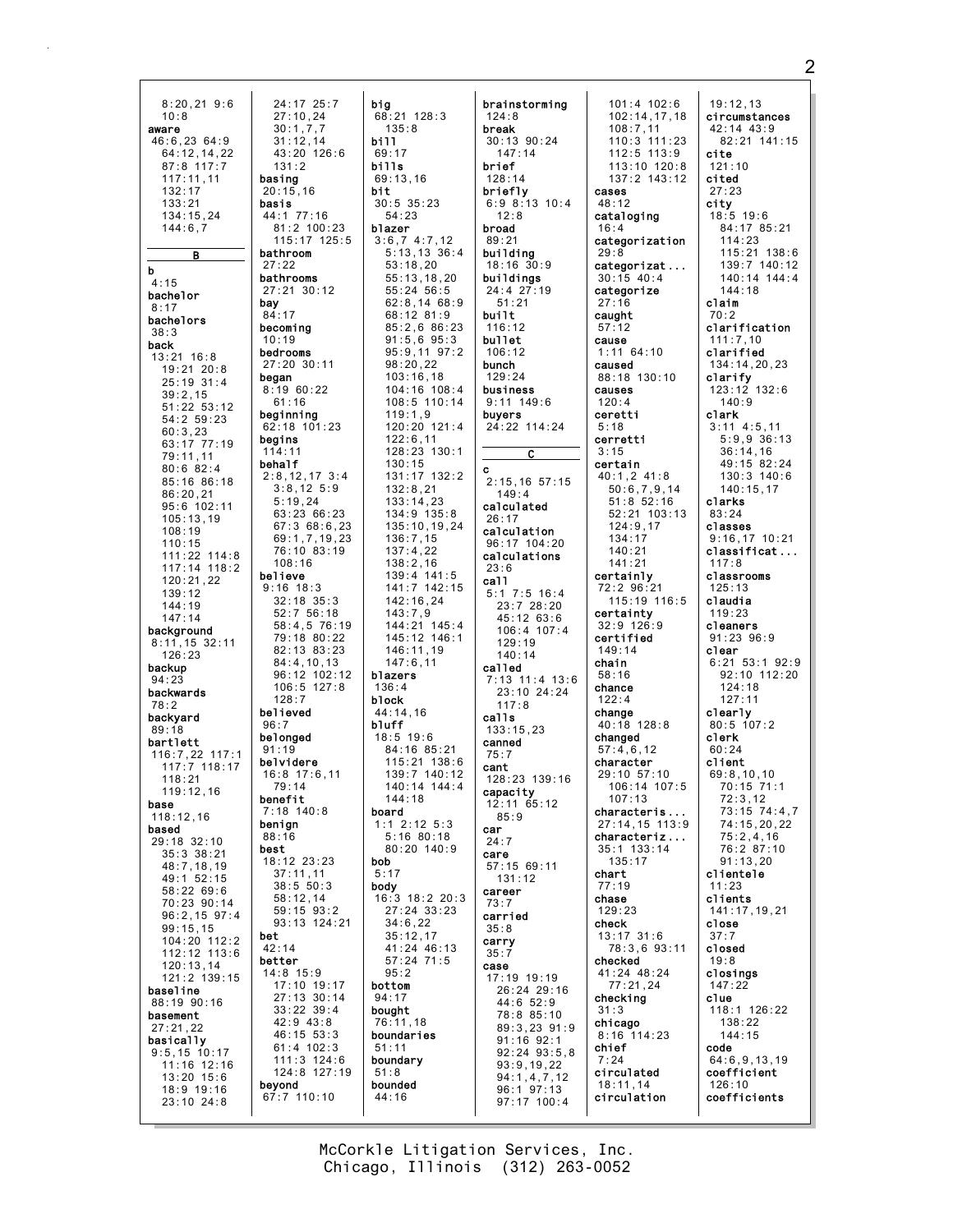126:16 collect 26:13 collection 37:2 come 13:21 21:4 41:2 48:14 81:21 82:1 97:13 122:21 147:14 comes 88:10 102:4 comfortable 68:2 125:17 coming 16:8 41:19  $86.2$ commas 128:4 comment 6:2,3 68:8,9 100:15 comments 59:23 60:1,3 60:11 63:1,7 63:17 commercial 103:8 105:7 141:17,19,21 committees 28:19 commonly 13:12 23:19 communicate  $65:4.8$ communicated 14:7 108:15 communication 34:20 community 105:8 companies 83:12,13,19 86:10 company 98:11 comparable 101:13 114:15 comparables 114:19 comparative 112:13,16 compare 120:14 compared 118:21 119:16 compares 13:11,12 126:5 comparison 26:20 88:20 90:16 94:11 115:13 118:16,20 119:11,15 126:3 compete  $114.22$ competes 114:24 competitive 52:9 complete 8:23 9:14 14:24 31:18 88:16 119:4 completed 19:18 22:24 32:4,21 34:1 41:5 63:5 64:2 80:10 completely completing completion compliance compliant components concentrated concerned concerning conclude concluded conclusion conclusions concurring concurs condition conducted conference confirm confused connection

12:21 110:6  $129:7,8,8$ 143:5,13

16:18 67:14  $101.9$ 

34:8 62:23

64:3

111:18

23:21 comprehensive 9:24

106:2 concept 96:22 124:10

23:4 61:11 121:14

12:5 139:19

30:20,24

1:13 22:19 31:8 82:8 120:2

> 46:1 48:14 67:17 82:14 82:19 86:2

> 114:6 120:5

121:1,10,11

46:1

32:17

25:1,2 27:2 74:14 88:3 88:12,15,18  $88.21,23$ 89:3,7,7,11 89:22,24

92:11 95:17

140:3 conditions 11:1 21:13  $88.49$ conduct

59:7 65:17 80:9 81:15

61:6

76:17

114:23

76:15

20:20 23:2 34:15 35:11 35:17 58:19 60:6 63:8,9

23:2 32:1 41:2 109:3 110:17 64:16 75:1,3 96:20 120:12 121:16 137:2  $90 \cdot 17$  92 $\cdot 1$  4 97:7 110:5 110:20,23,24 111:13 112:7 66:10,12,13,15 consider 30:6 40:2 41:10 46:11 46:13 67:11 71:16,17 86:1,5  $109:12$  115:8 138:8 consideration 111:12 131:14 considered 75:12 101:13 136:16 138:5  $139.6$ considering 40:1 consisted 15:6,7 consistent 18:9 40:13 87:10 consists 11:23 constructed 124:13 construction 30:21 48:9 78:16 consulting 8:2 11:20 34:1 34:9,21 35:5 contact 28:24 contacted 21:10,21 22:4 22:11 contained 74:3,14 99:13 99:21 contains 149:10 contaminated  $91.22$ contamination 92:2 contd 3:1 content  $62.2, 16.63.2$ contents 87:9 92:15 93:17 94:10 context  $12 \cdot 14$ , 20  $31 \cdot 14$ 41:4 68:4,13 68:22 74:10  $87:7$   $88:2,14$ 89:5 100:12 122:9 continued 8:22 102:24 continuing 8:23 contract 60:23 contrary 99:23 contributes 24:2 contributory 23:19,20 24:9 control 1:3 5:5 17:22 18:19 20:7 23:11 24:16 24:19,20 26:1,19 28:5 30:19 31:6 41:19 42:18 43:11,22,23 44:10,17

45:2,10,13 80:8,13,14 81:11,24 112:23 113:5 113:12 114:4 124:11 135:13,20 136:2,5  $139.14$ , 23 conversation 60:6 conversations 60:12 61:10 62:1,11,15 62:22 63:1 82:1 87:6 convinced 67:16 cook 52:5 copies 22:2 55:15 copy 14:16,18 cord 56:6 correct 15:19 36:24 37:19 38:4 40:9,17 41:15,16,21 42:3,8 44:11 46:4 47:19 48:15,22 49:2,5,8 50:19 51:12 51:14 52:17 52:22 54:18 54:19 55:1 56:15,21 57:15,19,23 61:20,22 63:3 64:3,7 64:8,11,17 64:18 65:1,5 65:9,18,19 66:5,6,16,17 66:21,22 67:2 69:14 70:11 72:7 72:14 73:12 74:8,11,21 76:15 77:4 77:15 78:4,5 78:18,19,22 79:3,17 82:6 82:11 83:14 83:17,21 84:3,9 85:17 86:3 87:4 88:5,9 89:4 89:9,11 90:1 90:8 91:14 91:20,21 92:2,5 93:4 95:7,12,17 97:7,14,15 98:4,12 99:3 99:24 100:15 101:14,17 102:6,13 105:18 108:7 108:12,17 111:1,20 112:4,8,9 114:5 115:14 115:18 118:7 122:9,10,14 123:8 126:18 130:13,21 133:4 135:1

135:14 138:19 140:19 141:16 143:14,17,20 144:1,6,11  $144 \cdot 14$ , 18 147:18,19  $149.9$ corrected 56:18 128:5 correctly 20:1 23:6 28:22 47:24 65:15 70:6 70:21 73:20 74:5 89:1 99:10 106:17 115:2,11 118:13 120:6 132:12 cost 23:22 96:13 111:4 costs 110:21 couldnt 62:8 99:13,22 100:1 counsel 137:6 counselors 8:1 11:18 counsels 111:9 count 78:12 counted 27:20 counties 52:8 county 3:13 5:10 52:5 52:12 149:2 couple 27:23 64:20 78:13 80:5 81:7 91:9  $122.19$   $137.9$ course 9:10 10:23 11:3 33:14 46:8 116:18 courses 8:20 10:24,24 court 7:18 147:24 149:5 cover 57:13 credibility 21:3 120:5,9 120:11,12,24 121:1,9 credible 12:16,23 13:2 20:23 28:16 31:21 34:21 40:24 49:13 65:14 69:5 creek 3:8 5:14 79:13 criterion 9:14 15:2,16 15:18 22:9 60:5 76:9 criticism 108:24 109:8 110:1 criticisms 33:11,15 109:2 criticize 114:14 criticized 108:23 109:3 critique 65:21 cross 4:5,6,7,10 132:3,9 crude  $44.2$ crunched 42:7 48:14 culbertson 2:6 currently 10:13 11 customarily 22:16 cut 119:3 129:23 cutting 118:23 d 4:1 28:17 126:24 128:18 daily  $125.5$ dale 4:3 7:5,12,20 69:1 damages 25:6,6 88:18 90:12 96:3 96:17 97:8  $140 \cdot 1$ dangerous 42:11 data 19:20 20:2 22:22 23:18 24:20 26:13 28:1,8 29:9 29:19 30:1,7 30:7,15 31:3 31:3,7 38:11 38:13 39:17 39:20 40:1,2 40:4,4,7,22 41:3,8,18,21 41:22,23 46:19 47:14 48:13,18,19 48:21 50:21 51:17,19,20 52:1,12,17 52:22 53:4 70:16 72:12 72:20 73:10 74:23 75:16 75:20 77:2,5 77:7,20,21 88:20,22 90:16 97:4 101:13,16,19 113:7 114:1 124:11 125:5 126:5 131:3 131:3,4,7 139:12 140:19,21,23 140:24 144:20 dataset 38:20,22 date

35:24 36:15 49:19 53:19

D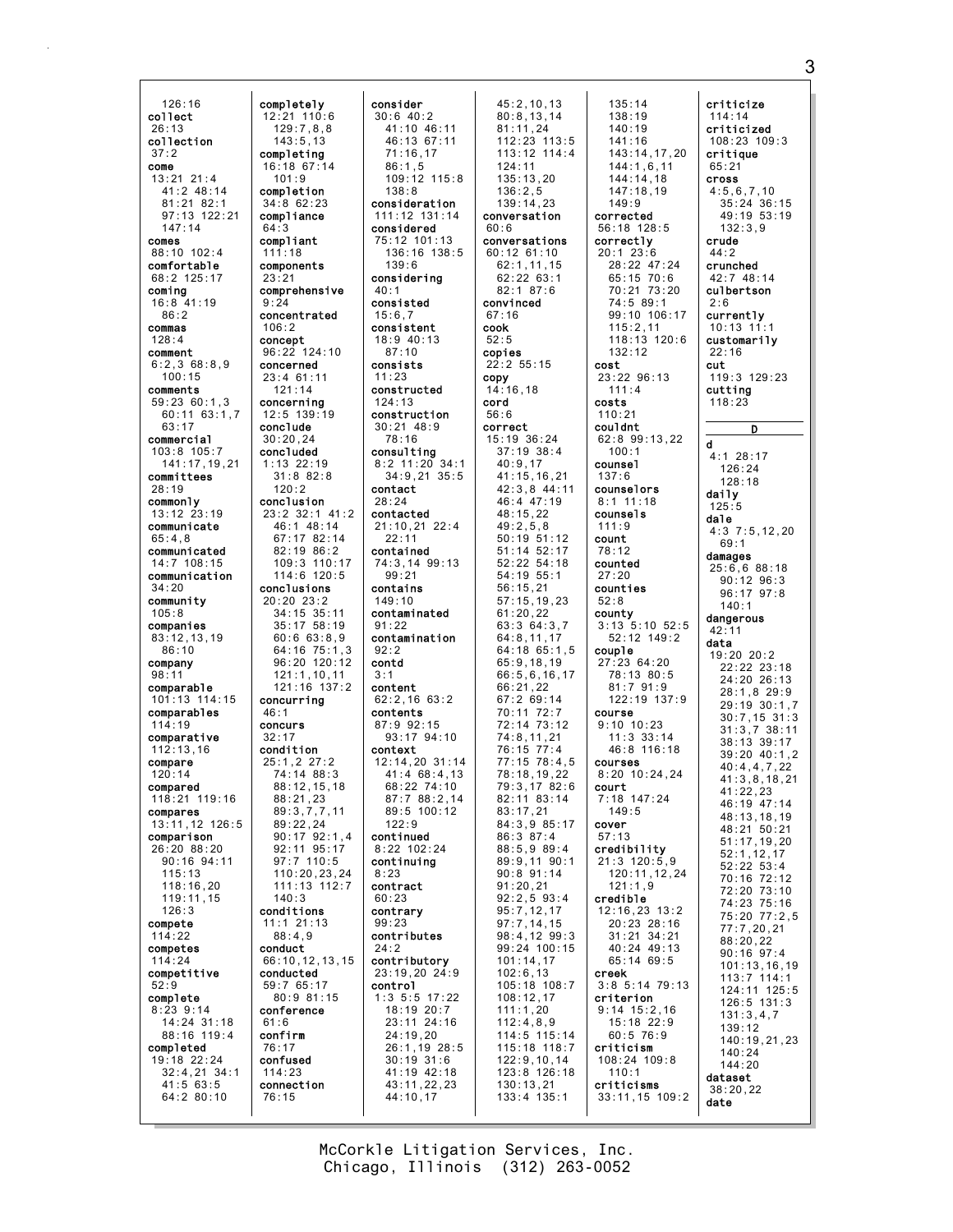10:22 55:1,2 55:5,6,9 56:12,13 57:18,22 58:22 61:11 68:17 96:5,6  $96 \cdot 6, 10, 10$ 128:1,3 dates 95:1 96:5 day 1:11 20:14 37:14 46:24 50:1 65:24 84:7,17,19 123:21 days  $46.24 50.1$ daytoday 27:12 deal 10:20,20 15:15 68:21 135:8 147:15,21 deals 11:3 140:24 debt 96:3 decisions 29:18,24 declarations 52:6 53:5 deeds 52:7 deemed 75:17 defined 90:2 96:19 97:9 105:2 105:17 106:15 107:9 definition 38:21 39:6,8 88:12 89:21 94:6 96:3 97:8 defraud 65:5 degree 8:17 32:9 degrees 126:8 deleterious  $60.8$ demonstrate 53:5 demonstrated 9:8 10:9 demonstration  $Q \cdot 18$ department 127:9 depend 125:2 depends 117:6 derailed 110:6,21 describe 12:8 61:15  $94.22$ described 114:15,18 115:13 describing 129:10 description 105:15 109:9 109:24 designated 10:19 22:5  $8:2'$ 127:14 47:20 develop 35:9 126:9 didnt

127:7 designation 9:3,4,6,13,15 10:2,3,5,6,8 designations designed determination 20:23 21:5 22:23 26:2,5 26:15 30:2 42:17 110:19 determinations determine 12:13,15,19,24 19:22 20:10 20:13 21:10 22:7,9 24:21 25:20,22 27:9 28:15 28:20 29:1 31:21 42:1 43:7 45:8 47:19 48:8 49:4,7,8 65:13 69:3 70:18 73:16 77:21 84:5 99:22 100:19 116:10 131:6 138:8 139:13 determined 12:22 27:6 44:4 47:23 76:5,7 determining 47:18 95:14,15 140:2 detrimental 11:1 21:13  $24:24$   $25:2$ 88:3,4,8,12 88:15,18 89:3,5,6,11 89:22,23 92:1,4,11 95:16 97:6 110:5,24  $112 \cdot 7$   $140 \cdot 3$ developed 27:12 28:2 48:10 116:20 development 32:3,21 34:20 60:7 116:10 deviations 28:22 35:21 39:1 40:9 41:22 42:21 47:20 49:4 54:9 61:1,3 61:7 66:15 77:6,14 78:3 78:3 80:12 80:14 81:16 82:17 84:13 84:15 86:1,5 88:6 100:4 102:16 105:22 106:19 114:6 120:8 121:13 123:6 127:16 127:16 138:2 142:18,20 difference 13:15 23:16 27:1 39:17 131:9,11  $142.37$ differences 131:1 different 23:14 26:4 62:10,12 100:7,8 129:7,9  $143 \cdot 13$ differently 71:20 digital 16:12 direct 4:4 6:6 7:15 42:21,23 directed 74:12 135:20 direction 80:5 114:2 directly disagree 35:1 77:16  $106:20$ disagreement  $13:3$   $35:10$ 72:2 92:7 107:18 disagreements 100:24 discard 38:21 discarded 38:8,12,16,24 discuss 131:11 discussed 22:11 70:9  $147.5$ discussion 60:4 87:12,18 discussions 60:15 81:21 113:13,23 124:2 dispute 104:22 distance 43:6,15 distorted  $44.5$ district districts 45:16,18,21 divide 11:17 doctor 37:19 83:3,5 doctorate 37:21 83:2

39:19 47:13 127:24 130:9 26:21 96:19 121:20 130:4 45:17 53:4,6 92:12 100:7 112:15 120:4 120:17,17,18 79:1 94:11 129:15 147:22 96:22 100:23 105:22 106:1 39:7,13 41:3 85:10 92:8 88:11 111:24 96:16 113:7 45:24 130:5,6 document 6:21 8:6 15:24 22:1 35:4 46:15 53:13 55:8 56:22 57:8 67:6 72:18 90:11 121:3 documented 16:9,11 documents 15:5,6,8 22:1 71:18 85:16 94:16 100:6 101:24 doesnt 21:4 25:2 45:5 56:3 85:2 108:2 117:15 125:22 136:23 137:15 138:4 140:22 doing 24:13,18 25:7 57:9 63:18 67:16 68:2 70:2,5 71:14 95:13 123:9 123:23 124:13 125:13 127:17 132:13 149:5 dollar 97:6 dont 13:5 35:2 36:9 38:14 39:12 39:18 41:3 42:23 46:2 49:15 51:1 55:15 59:17 62:7 65:24 67:12 73:2 78:12 105:24 116:24 118:1 118:18,22 119:1,13,18 128:7 134:17 140:21 143:5 door 91:23 116:6 doors 37:6,7,8,12 84:6,17,19 84:19 double 126:14 doublesided 94:19 doubt 85:17 121:16 dr 23:5,10 26:7 26:11 28:24 29:20 30:20 31:11,14,15 32:17 43:14 44:22 50:7 82:20 83:1 draft 59:22 61:19 63:5,7 drafted 133:11,21 134:5,24 drafting 73:22 drafts 87:7

drill 25:17 drilling 19:17 drive 16:6 106:24  $107:1,2$ driving 17:2 44:3 drove 18:11 79:5,12 79:15 dry 91:22 due 35:16 duke  $125.20$ duly 7:13 149:5 E e 4:1,15 149:2 earlier 56:23 96:6 140:1 earth 16:24 43:6  $44.3$ easier 147:12 easiest 20:24 34:12 42:12 50:22 59:18 125:4 131:14 east 17:9 107:3 116:18 129:11,16,16 edition 21:15 90:10 education 8:14,23,23 educational  $8:15$  124 $\cdot$ 15 effect 22:10 31:22 32:13,20 70:19 72:5,6 effective 54:24 55:2,5,6 55:9 56:12 56:13 57:21 egress 19:11 egressing 18:16 either 23:22 28:1 35:22 53:14 57:7 114:7 elburn 18:4 19:7 84:16 85:18 118:17,21 119:12,17 elected 26:11 38:20 54:13,13 71:7 72:20 82:20 elgin 116:4 118:17 118:21 119:12,16 136:15,23 137:15 138:6 138:17,23 140:10,14

eliminated 40:16 elses 97:24 emailed 56:8 emergency 141:19 employment 7:23 endorsed 133:12 entering 37:3 entire 62:18 76:5 123:15 124:5 entitled 71:6 98:3 103:23 environmental 15:17 110:19 110:20,23  $111.12$ environs 107:11 error 57:2,3,6 68:18 essence 123:6 essentially 26:17 established 102:24 105:3 106:16 establishment 17:15 estate 8:2,19 9:8,9 10:10 11:10 11:11,19 21:15 22:14 23:17 24:3 27:14,15 30:13,22 47:16 48:11 90:12 94:3 109:4 111:13  $114:22,24$ 115:14 117:3 117:8,22 136:17,20,22 137:17 138:4  $138:5,12,18$ 139:6 144:3 144:5,9 estates 137:1 estimate 93:18,21 94:10 ethics 11:7 64:7,10 64:13,19 70:3 evaluate 96:4 112:10 evaluation 99:16 112:16 evd 4:17 event 92:9 events 58:17 everybody 56:3 evidence 134:1 137:23 138:10 139:5 146:23 evolved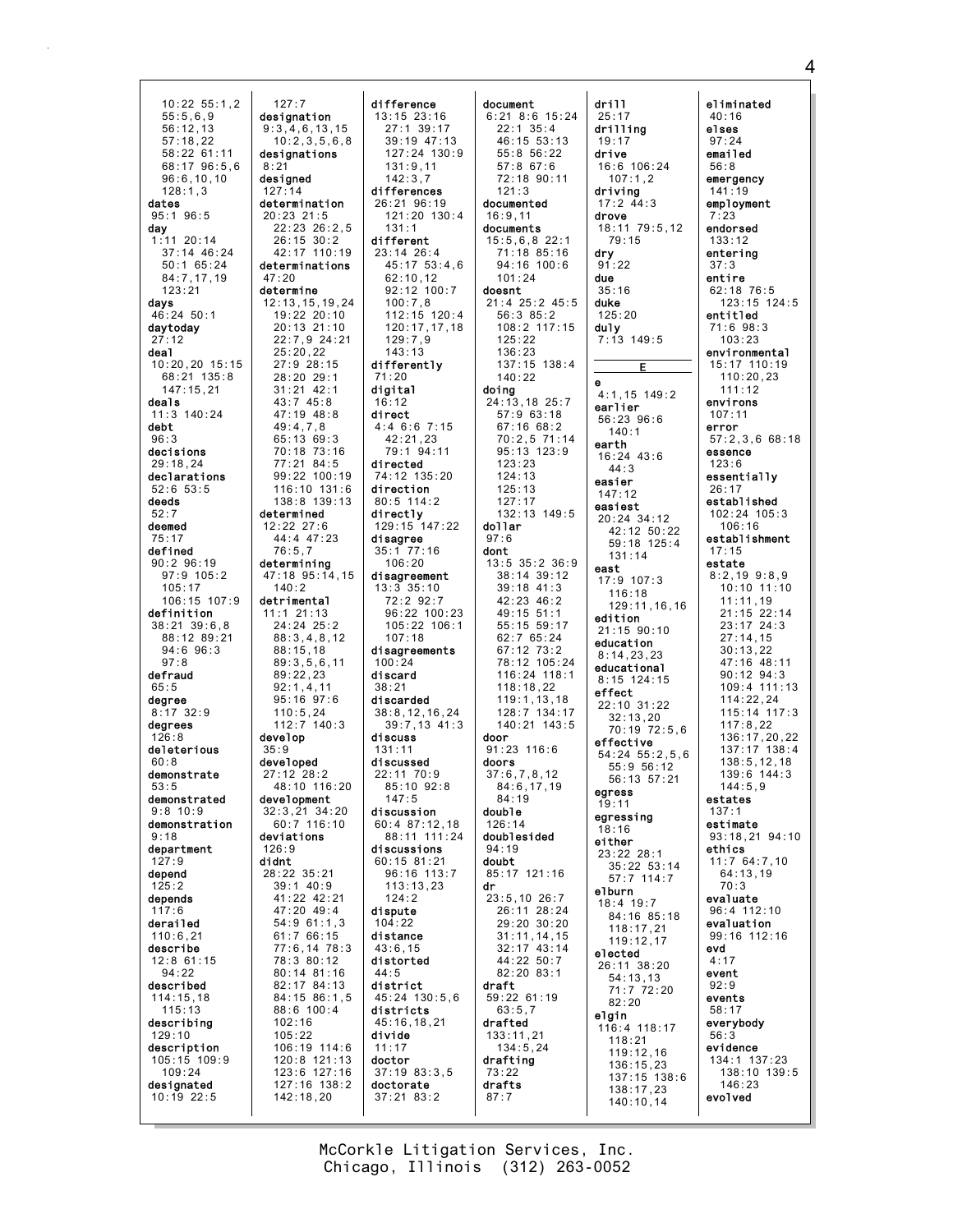$124:6.7$ 10:16.17 32:11 exact expertise  $8:11$  9:8 10.9  $55:22$ exactly experts  $6:24$  7:3 41:11  $119:4$ 53:13 100:21<br>105:21 123:7 explain  $20:24$  23:16 examination  $30:450:23$  $4:4,5,6,7,8,9$  $51:1$   $52:18$  $4:10,11,12$  $95.19$  $6:13$  7:15 explained  $9:24$  35:24  $23:24$  $36:15$  49:19 exposure  $53:19.79:1$  $93:21$ 123:1 128:15 express 132:9 140:16  $72:9$  $141:6$ expressed examined  $72.274.11$  $96:21$  $7:14$ example extended  $13:19$  18:12  $25:18$  $23:24$   $25:12$ extent 25:19 27:18 74:23  $29:5$  30:5 extract 71:6 100:4 23:19 120:2 107:3 115:20 extraordinarv  $130:11$  $76:21$ extremely examples  $26:6$  118:6  $42:11$ excel  $125:20.21$ exception  $f$  $69:22$  $2:10$ exclusion face  $40:6$  41:10  $33:21$ exclusively facilities  $87:3$  $19:10.52:9$ excuse  $84:20$  125:6  $6:16$  72:5 facility 122:1 144:16  $1:3$  5:5 19:8,8<br>30:21 37:3,3 exercise  $125:8$  $37:646:46$ exhausted 46:24 48:9<br>70:10 78:16 85: exhibit 82:9 84:2.7  $6:23$   $54:1.2$ 132:16,17  $91:12$   $92:16$  $133:7.13.22$ 93:18 94:15  $134.7$  $94.22.23$ fact  $95:6.97:4.5$  $12:15$  13:1  $97:19.21$  $17:15$  20:11  $98:1.14$ 20:17 23:5  $108:19$ 28:14 29:14  $109.15$ 29:24 30:18  $127:23.23$  $31:20$   $32:21$  $145:16.20$  $34:10$   $35:2.4$  $146:4.7.11$ 39:24 40:14 exhibits  $42:20$   $44:6.9$  $6:14$  36:1,6 44:20 45:1  $95 \cdot 13 \cdot 145 : 3$ 47:24 48:10  $145:11$ 48:24 66:15 exigent 71:1 77:22  $141 \cdot 15$  $82:10$   $83:2$ exist 84:6 99:23 88:21 90:18  $106:23$  $124:5$ 113:22 118:5 existed  $118:10$  $17:8, 14$  26:5 121:15 124:1 96:11 116:11 124:17 125:4  $123:11$  $135:9$  136:1 existing 136:23  $102:21.23$  $137.15$  $110:20$ 139:11 exists  $144:10$  $115:10$ factors expand  $47:18.21$  $65:20$   $66:20$  $130:10$  $67:7$ facts expanded  $133:24$  137:23  $17:4$  $138:10$ experience fair

E

 $15:20$  41:17 45:7 100:17  $125:18$  $126:16$ faith  $82:22$ familiar  $85:15.23$  $105:14$  $116.16$  $126:14$ familiarity  $28.22$ familiarize 15:9 17:13  $45.1479.20$ familiarized  $70.2$ family  $91:13$   $92:13$  $143:13$ far 23:4 24:18 61:11 79:8  $110:10$  $111:16$  $121:14$ 142:11 144:3 features  $114:21$ february  $96:6$ feeling  $125:16$ feet 79:16,23 80:1 felt  $39:7$  43:11 fema  $45:12$ field  $8:18$  11:10 fifth  $115:5$   $118:3$ file  $56:22$  60:20,21  $60:22$  61:1.3  $61:7,8,9,12$  $61.16$  18  $95:299:6.7$ 99:13.22  $101:17.20$  $102:8$ final  $59:6.7128:6$ finalization  $58.17$ finalized  $57:5$ finally 65:7 85:21 111:6 119:14 finance  $127:8$ find  $24:1, 4$  28:6  $47:11,15$  $90:16$  118:16  $118:19$  $119:10,15$ findings 20:20 138:13 fine  $7:2$  53:24 81:8 119:7 132:13 finish  $122:3,13$   $137:8$  $147:16$ finished  $137:5$ firm

 $8:2$  42:14  $54:10, 13, 17$  $69:12.91:9$ 97:17 108:20  $121:21.24$  $122:7,16$ <br> $143:12$ firms 11:23.24 54:6 first  $6:9$  7:13 15:1 20:1,1 26:14  $37 \cdot 18$   $43 \cdot 1$  $43:21.21$ 59:22 62:10  $63:10.120:10$  $137:6$  149:4 five  $9:2160:15$  $62:5$ f1ood  $45:8,10,11$  $130:12$ focused  $112:17$ focusing  $141:15$ followed  $18:13$ follows followup  $122:19$ foot 22:24 25:13  $26:16,18$ 28:10 117:12  $144:11,12$ foreclosure  $38:19.39:9$  $40:14$ foreclosures 39:1,14 41:15 foregoing  $149:8$ forest  $38:3$ forget  $44.15$ form 130:15 132:21  $135:10$ formally  $61.3$ former  $22:6$ formerly  $60:21$ formulate  $13:2,3$   $14:4.4$  $32:1,5,12$ 47:16 49:13 67:13 70:1  $70:17$  71:6 72:13 88:22  $112:11$ formulated  $13:1$   $31:10,10$  $31:20$  43:9 63:9 68:1  $69.571.13$  $120:13$ formulating  $72:9$ found 23:5 26:24  $28:729:6,8$  $29:21$ foundation  $11:2,6$  137:22  $138:1,10$ 

four 51:22 53:12 82:5.8 98:11 79:8.16.24 fourth  $80:282:4$ 74:1 114:9  $87:22$  91:8  $94:9$  101:6 frame  $134:17.18$  $105:13.19$  $frank1y$ <br>56:23 126:10  $107.2108.19$  $111:22$   $114:2$ 114:8 117:14<br>118:2 137:11  $128.3$ fraudulent  $65:9$  $139:12$ fridav  $144:19$ 84:23 85:12  $147.22$ front goa1  $6:15.16$ 108:10 function goes 40:3 41:14  $34:4$ going<br> $22:20$  24:1,10 fundamental  $27:13.92:6$ further 25:16 37:15 27:16 44:10,20  $39.15 \ 40.11$  $45:249:15$  $41:12$   $54:12$  $73:14,15$  $56:1,757:8$  $122.11$  $59:564:20$  $128:12$  $80:681:6$  $129:16$ 82:21 93:10 131:22 140:5  $107:24$ 141:4 144:23 108:24 109:2  $145:9.11$  $110:7$  122:3  $146:23$  $122:23$  $147:17$  $124:11$ 126:22 141:8  $142:23$   $143:6$ G golf garage  $116:17$  $24:2,5,6,7,9$ good garner  $5:23$  36:17,18  $2.2$ 53:21,21,22 gathering 146:21  $24:20.25:8$ google denerally  $16:24$  43:6  $103.2$  $44:3$ generate aotten  $72.4$  $110:10$ generated governs  $66:399:24$  $34:20$ deneric oraduate  $89.6$  $8:16$ generically graduating 45:21 117:5  $8:18$ gentlemen oreat  $5:7$  107:19  $10:20:20$ geography aroot  $1:7$  2:8 5:2.24 giant  $15:4,13$  $114:20$  $30:21$  70:18 give 73:18 76:11 100:23  $76:10:10:9$ given 117:21,21,24  $31:15$  43:12  $132.14$  16 69:2 97:8  $133:7$  $108.11$ grossmark 119:22 125:4  $3:3$  4:6 5:11  $132:23$  $5:11$  49:18  $149:10$ 49:20 53:16 glencoe  $84:10$  133:18 .<br>91 : 17 133:24 135:2 glenn  $141:3.4$  $2:16$  5:19  $147:1,3$  $57:15$ grossmarks glenview  $141:13$ 18:3,4,13 19:5 group  $36:20, 44:6$  $2:15$ 44:13 84:16 growth 84:23 85:12  $102:24$  $118:17,21$ quess  $119:12.16$ 10:19 11:16 globally 19:21 34:12  $100:11$   $124:4$  $37:15$  39:4  $42:11$   $46:12$ 21:7 25:19 49:6 50:22  $37:5$  39:2

5

McCorkle Litigation Services, Inc. Chicago, Illinois (312) 263-0052

go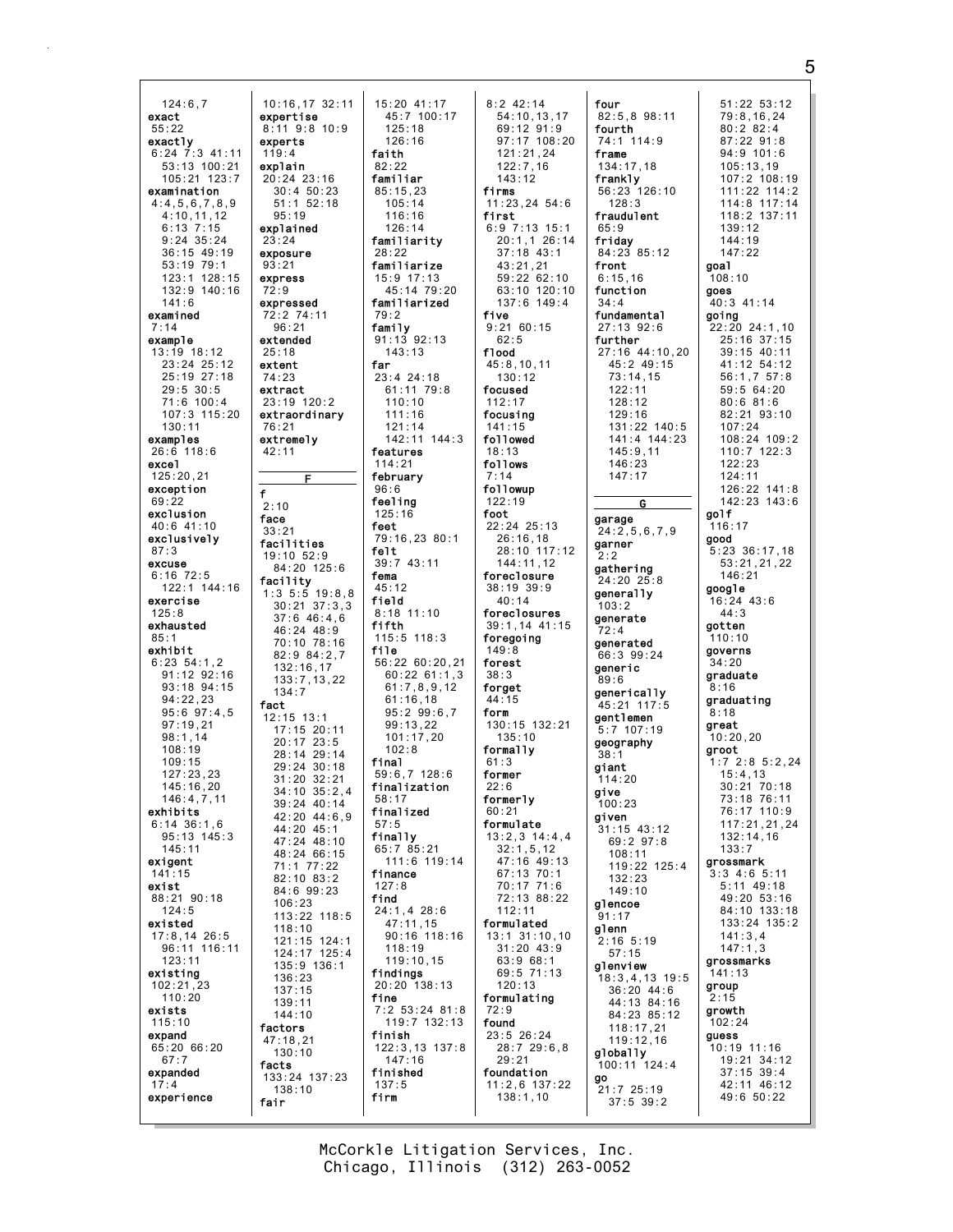hearings 51:13 54:1  $55:12$   $59:18$  $130:8$  $62:20$  71:3 hearsay  $125:1.2$  $135:2$ hefty  $131:14$ guideline  $94:16$  $3.15$ heights guidelines  $47:8.10$ 11:5,7 43:20<br>111:19 heres  $\frac{1}{55}:12$  65:3  $123:20.22$ hes  $\overline{H}$  $127:7$ h higher  $4:15$ 14:8 42:15 half highest  $36:22$   $54:2$  $93:2,13$ handed hinshaw  $8:6$ hanging hired  $101:1$  $61:5$  70:1 happened  $116:24$  $123:16$ historical havent  $123:24$  $103:14$ history hazard  $92:21$  $45:11$ hold heading 52:8 96:24 88:11, 11 98:15 home hear  $79:13,14$  $56.661.24$ homes  $85:588:6$  $3:9$  5:14 45:22  $122:22$  $51:20$  $128:23$ honest heard  $125:19$  $34:3$   $35:3$ honestly  $130:9$   $134:15$  $61:6$ hearing hope  $1:11$  2:4 4:8  $103:16$  $5:1,3,21$  6:1 hopefully  $6:4, 11, 20$ <br> $7:2, 7, 10$  $56:6$ hour  $36:5.9.13$  $1:12$  36:22  $46:9$  49:17 hours 53:18 55:14 46:19.20.24  $55:16.19.21$ 49:21 50:1.9 56:2,10 62:6  $50:14$   $84:1.7$  $62:968:10$ 84:11,14,17  $81:2.6.85:4$  $84.18$  22 86:19 90:23  $85:8.14.19$  $91:3.4$   $95:4$ 85:22 132:15  $95:5.10.22$ 132:18 133:9 96:24 103:17  $133:12.22$  $104:13$  $134.7$  14 16  $107:23$ 134:19.24  $110:12$   $119:2$  $141.20$ 120:21 122:2 housing 122:12,17,23  $44:15.16$  $123:2.15$ hundred  $128:11$  $11 \cdot 17$  78  $\cdot 14$  $130:17$ hurt 131:18,23  $54:9$  $132:2, 4, 5, 24$ 133:16 134:2 134:10 135:3  $135:15,21$ idea 136:10 137:7  $14:8$  40:12  $125:11$  $137:24$ 138:11 139:8 126:21 139:19 140:6 142:22 144:9  $140:13$   $141:2$  $144:16$ 141:5 142:4 identical  $142:15,21$ 26:3 30:23  $143:4,7$  $52:12$ 144:22.24 identifiable  $145:6, 10, 12$ 28:4 111:2 identification 145:15.19.23 8:4 14:14 29:5<br>30:9.11 36:2  $146:3.6.10$ 146:15.20  $147:2.12.13$  $76:21$  $147:20$  149:8 identified  $149:11$  $15:24$  16:4

 $17:22$   $18:19$  $20:9$  22:21  $24:17$   $27:13$  $27:17$  30:13  $31:12$   $33:6$  $34:3$   $35:12$  $39.69 41.8$  $42:18$   $46:21$  $59:563:6$  $77.20.82.5$ 88:17 89:14 96:17 106:3  $106.23$  $114:18$  $121:18$  $124:14$  $136:21$ identifies 34:5 51:24 89:12 104:2  $126.6$ identify  $5:21$   $13:23$ 77:10 80:12 88:23 121:19 identifying  $17:3$   $25:5$ 38:15 110:20 iepa  $85:9,9$ illinois  $3:13$   $5:10$  $10:13.86:9$ 86:13 87:1  $87:17.20$ 123:19 149:1  $149:6$ im  $6:20, 24$  37:15 69:6 111:16 imagining  $55:11$ immediate 106:15 107:11 immediately  $116:6$ impact  $30:22$   $32:2.2$  $40.745.19$  $45:21.24$ 46:2 47:1.12 48:10 60:8.9  $67:970:10$  $73:19$   $78:17$  $82:10.86:14$  $88:15.16.23$  $89:8.14.19$  $95:16$   $97:5$  $110:24$  $115.18$ 121:11,19  $125:15$ 136:24 137:1 137:16 139:1  $143:24$ impacted 110:5 138:3 impacts  $140:2$ implies  $108.9$ imply 69:23 74:16 important 42:24 47:19.21  $100:18,21$  $127:13$ imposition 89:12 112:7 inappropriate  $48:16$ 

inartful 72:19,19 73:22 incident  $100:6$ include  $54:10$  63:11  $65:20$  66:20  $67:8$  136:13  $143.23$ included  $15:5$  17:20 21:12 38:20  $41.949.22$ 62:21 75:10 75:22 93:23  $113.6$ includes 64:15 117:12 including  $10:24$   $16:7$  $88.16$ inclusion  $40:6$ income  $23:23$ inconsistent  $34:2 58:1$ incorrect  $129:21$ increase  $127:14$ incredulous  $47:11,15$ incumbent 121:10 127:20 independence  $70:4$ independent 42:16 63:12  $67:9.19$ 70:17 71:1  $71:13$   $72:4$ 72:14 78:20  $80:6.13.15$ 81:12 86:2,7  $97:12$  112:5  $114:4$  136:9  $143:1.24$ independently 42:7 49:4.7 76:17 77:14 78:3 80:8,10  $81:15$ index  $20:9$ indiana  $10:14$ indicate  $138:4$ indicated 56:10 57:21 64:1 70:13 83:23 84:13 indicates  $57:13.18$  $102:23$ indication  $139.5$ individual  $9:7$ individuals  $10:8$ industrial 103:8 105:18 106:16.24  $107:2,12$  $129:14$  $137:18$ industries  $1:7$  2:8 5:2  $15:4$  70:18

 $73:18$ industry  $124:6$ influenced  $17:15$ information  $20.15$  52.13 16  $52:22.53:6$  $53:11$  70:17  $72:13.16.23$  $73:16.17$ 74:3,14 76:3  $99.21.23$  $101:19.22$  $102:4.5$ ingress  $19:10$ ingressing  $.15$ initial  $20:1466:4$  $108:23$ input 26:12 30:1  $131:4,7$ inputting  $46:18$ inspected 16:1 17:21 43:10 77:2 inspecting  $17:4$ inspection  $17:5$  79:9 instance  $12:10$   $20:4$ 23:10 24:15  $26:8,11,23$  $28:15$  29:1  $29:21 \quad 34:4$ 47:23 50:24  $53:866:14$  $69:24,24$ 70:7 110:18  $112:12.17$  $119:23$  $121:23$ instances  $25.14$ institute  $8:22$  9:1,6,7  $9:19.20$  $10:18.21.23$  $11.8$   $21.12$  $21:17.18$  $22:6$  48:2<br>64:7 90:13  $124.3$ instructed  $61.7$ instructing  $11:6$ instructor  $11:3$ instructors  $22:5,6$  124:3 integra  $21:2182:13$  $83:10,17$ 98:9 99:3  $108.23$  $109:10$ 114:11 115:8  $118:6.9$ 122:8 144:16 integras  $143:19$ integrated  $104:10$ intended  $74:16$ 

intent  $65:4$ interaction  $62:20$ interactions  $24:22$ interest  $64:11$ interesting  $115:8$ internally  $71:24$ interpretation  $96:2$  107:11, 15 interpreted  $107:6$ interrupt  $13:6$   $140:7$ intersection introduce  $5:7$ involve  $12:1$ involved  $91:16$   $124:16$ involves  $137:3.18$ irrelevant 121:23 142:14  $145:17$ isnt  $45:3.6.56:7$  $71:2,9$  133:6 134:5 135:14  $136:4$   $137:14$  $139:4.22$ isolate  $24:7$ isolates  $126:4$ issue  $11:1$  14:6 28:12 64:11  $69:692:10$  $96:18.18$  $97:5 \quad 103:12$  $106:5$  121:14  $124:2.4.9$  $125:18$  $134:14$   $136:8$  $136:13$   $143:2$ 147:16.21.23 issues  $33:9$  106:5 124:9 132:7 item  $109.19$ items  $57.1199.6$ i  $4:3$ jacket  $61:12$ jackson  $127:4$ jean  $3:17$  5:18 ieep  $3.6$ jennifer  $1:23$  149:4 iob 12:24 42:9  $70:6$ join  $142:13$ iudged  $41:4$  82:22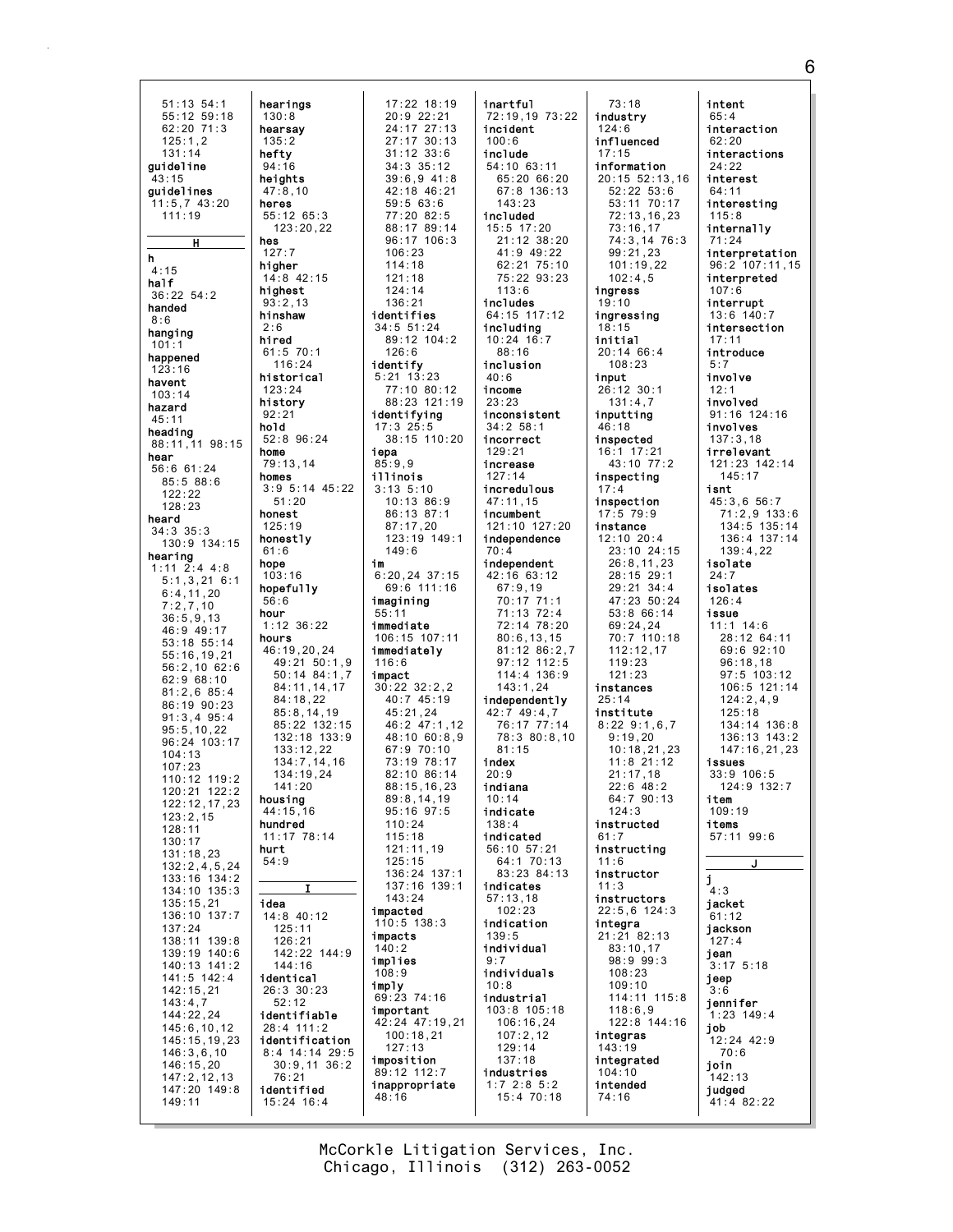judgment **lack**  $14:7$  15:9  $131:6$ judicial 17:10 19:17  $27:13:30:14$  $147:8$  $33:22$   $35:16$ iune  $60:22.22$  $42:14$   $43:7$  $46:15$  53:3 jurisdictions  $61:4$  102:3  $10:11$ 111:3 120:5  $124.6R$ K  $127:18$ k lacking  $149:2$  $35:18$ karlovics **lake**  $2:11 \quad 5:15.15$  $1:2,8$  2:13,17 keep  $3:4, 13, 16, 18$  $37:18$   $83:1.3.4$  $4:18,195:4$  $93:10$  $5:10.12.17$ kind  $5:206:14.22$  $21:22$   $22:2$ 15:4 17:16 86:16 116:10  $30:21$   $31:21$ kings  $32:4,6,12$ 126:19  $36:5$   $57:14$ kleszynski  $60:24$   $63:23$  $4:3$  6:7,13 7:6 66:23 67:4  $7:12.20.21$ 68:7,24 69:9  $7:22.8:9$ 69:11, 14, 17  $12:4$  14:10 69:20 70:18  $15:20$   $32:22$ 73:18 74:8 56:8 68:14 75:12 80:18 69:1 73:15  $80:20.87:11$ 87:23 91:8  $105:7,14$  $95:6.12$  $118:17,20$  $103:14.15$  $119:11,16$  $108:7$  119:5  $127:23$  $122:3.13$ land  $128:17$ 15:23 103:23  $132:11$  136:9 104:18 106:4 141:8 143:11 106:5 129:10  $146:12.16$  $129:13,15$ knew landfill 46:10 54:14  $85:9$  $96:7.11$ lang  $133:12$   $134:6$  $1:23$  149:4  $142.18$ language know  $39:16$  60:5  $7:3$  15:18  $72:24$   $73:2$  $37:21$  40:3.8 73:12 75:7.8  $41:3$  42:10  $75:10$ 46:20 50:12 **lannert**  $51:4.16.18$  $15:6$  33:11.16  $52:3$   $53:9$  $35:6.1050:9$ 54:11 55:24<br>59:17 78:12  $50:13$   $51:6$ <br> $51:11$   $75:22$ 81:4 84:13 76:8 101:14  $84:16.18$  $102:16,20$ 85:9 103:4 104:9 105:21 116:6 117:3  $106:2.3.20$  $126:4$  127:13  $107:14.18$  $127:17$ lannerts 141:24  $50:5, 8, 18$ 142:18 143:5 102:13 103:9  $147:13$  $103:19$   $106:8$ knowledge  $107:7$  $50:3$   $52:15$ lapsed  $58:12,15$  $34:15$ 59:16 124:22 large  $127:21$  $11:22$  136:17 knowledgeable  $136:20,21$  $127:21$  $137:1,16$ known  $138:3.5.12$ 65:8 88:21  $138:18$  $90:17$ larry knows  $3:11$   $5:9$  $138:3$ **law**  $2:10, 15$  11:23  $11:24$  54:6  $\mathbf{I}$  $69:12.96:2$  $149:2$ leading label 130:16 131:17  $55:17$ leap

 $114:20$ learned  $46:8$ leaving  $6:24$  37:3 legal  $96.18$ length  $38:21$  39:6 letter 55:3 57:13.18 level  $33:18$ liability  $88:17$ library  $21:16$ license  $: 24$ licensed  $8:24$  10:12,13 light  $89:17$ limit 129:24 138:12 limitation  $124:10$ limited  $8:1$  39:22,23  $50:17,20$  $51:11$  87:3 91:14 92:13 limiting 74:13 line 81:5 136:18 linear  $126:3,4$ list  $54:5$ listed  $3:19$  20:5.6 listing  $31:4$   $38:17$ 40:12 49:12  $51:24$   $72:21$  $77:9.12$  $102:1$ listings  $77:18$ litigated litigation  $11.21$  $1$ ittle  $30:5$   $35:23$  $54.23$ **live**  $47:3.5.8$  $11c$  $2:2$  3:6  $11p$  $3:2$ **local**  $1:6$ located  $17:6, 10 20:5, 6$  $31:6.22$  $32:13,19$ 44:1,19 45:9 70:19 79:12 79:21 138:21 location 24:11 43:12,23  $44:18$  111:3  $115:10$ 116:16  $138:18$ locations 44:3 45:14 113:8 118:10

 $120:4$ long  $11:9$  28:17  $56:7$  110:8 **look**  $8:5$  12:18 38:7  $38.91113$  $39:2$  43:1.1 44:22 45:4,7  $45:15.17$  $51:22.52:3$ 53:12 55:4<br>72:17 77:9 77:11 85:16 94:15 103:11  $105:13.19$  $116:22$  $117.14$  $139:12$  $144:20$ **looked** 42:4 45:11 47:22 51:17  $52:3.5$   $72:21$  $78:879:6$ 87:4 101:24  $115:24$ looking  $38:17$  55:8 68:5 94:17 **loss**  $88:16$ 1ot  $103:7$   $108:24$  $109:2$  131:13 **lots**  $117:13$ loyola  $8:16,18$ **luetkehans**  $2:2,3$  4:8 5:21  $6:1.11.20$  $7:2,7,10$  $36:5.9.13$ 49:17 53:18  $55:16, 19, 21$  $56:2626.9$ 68:10 81:2.6  $85 \cdot 4 86 \cdot 19$  $90:23.91:3$  $95:5, 10, 22$  $96:24$  104:13  $107:23$ 110:12 119:2  $122:2.12.17$ 122:23 123:2  $128.11$  $130:17$ 131:18,23  $132.121$ 133:16 134:2  $134:10$   $135:3$  $135:15.21$  $136:10$   $137:7$  $137:24$ 138:11 139:8  $140:6, 13$  $141:2.5$  $142:4, 15, 21$ 143:4 144:22 144:24 145:6  $145:10, 15, 19$ 145:23 146:3  $146:6, 10, 15$ 146:20 147:2  $147:13,20$  $\mathbf{M}$  $1:12,13$  3:11  $28:18.85:12$ 

 $85:13,13,18$  $85:19,22,22$  $127:3$  133:8  $133:8$ magna  $2:10$ mai  $8:21$   $9:2$  4  $10:1,3$  22:4  $127.7$ main  $17:6, 12 79:10$ making  $24:12$  57:9 management  $38:3$ manner  $21:9.31 \cdot 19$ manufactured 79:14 map  $44:22$ maps  $45:12$ mark  $55:13$ marked  $6:14$  8:3 14:13  $15:2$   $91:11$  $103:14$  $146:21$ market 23:22 24:23 25:22 32:2  $94:6$  109:4.9 109:12 112:1 114:22 120:3 marketing  $93:18$ markets  $115:14.17$ marks  $36:2$ marous  $32:23$   $33:1.5$  $33:12, 20, 21$  $33:24.34:13$  $34:22$  65:21  $65:2266:5.8$  $66:16.21$ 67:6 121:12<br>136:4,8,12  $141:10$  $143.22$ marouss  $33:8,16,17$  $124.19$ masters  $38:1$ material 21:13,14 25:5  $90:12$   $99:7,9$  $99:12$  100:3 materiality 95:21 142:3,11 materials  $21:11$ math  $131:4,11$ mathematical  $21:4$  23:6 mathematically  $23:1$ matter 12:4,16 14:17  $15:1,11$ 19:18 28:14  $33:2$  42:20 56:9 62:21 65:12 91:13 109:11 121:3

matters  $6:6$  $mccann$  $82:12.15.16$  $83:11$ mccue  $3:17$  5:18 mcgarr  $99:2,2,5$  102:9  $102:11$  $108:22$  110:1  $118:6$ mcgarrs 100:15 114:14 mean  $13:5$  20:12 52:18 58:14  $58.1660.2$  $75:5$  95:19 108:8 123:12<br>126:1 127:16 131:10 142:9 144:12 meaning  $11:22$  92:12 means  $12:17$  30:4  $41:660:20$ measurable  $88:24$ measured 43:5 46:22  $88:19$ measurement  $45:3$ measurements  $44:2$ meet 34:13 35:16,22  $39:8,892:9$ meets  $34:23$ member  $9:5$ members 21:18 80:17,19 memorized  $84:15$ memory  $49:24$ mention  $105:22$  106:19 mentioned  $10.1133.15$  $34:16.84:20$ 127:3 128:17  $144.4$ merit  $82:22$  $met$  $22:11$  69:4  $83:6$ methodologies 22:8 74:24 123:5 125:10  $127:15$ 128:19  $139.24$ methodology 29:4 124:16  $125:14,20$ michael  $3:75:13$ michigan  $10:14$ mike  $122:24$ mile  $47:3.5$  103:5 105:1 107:7 107:9 116:14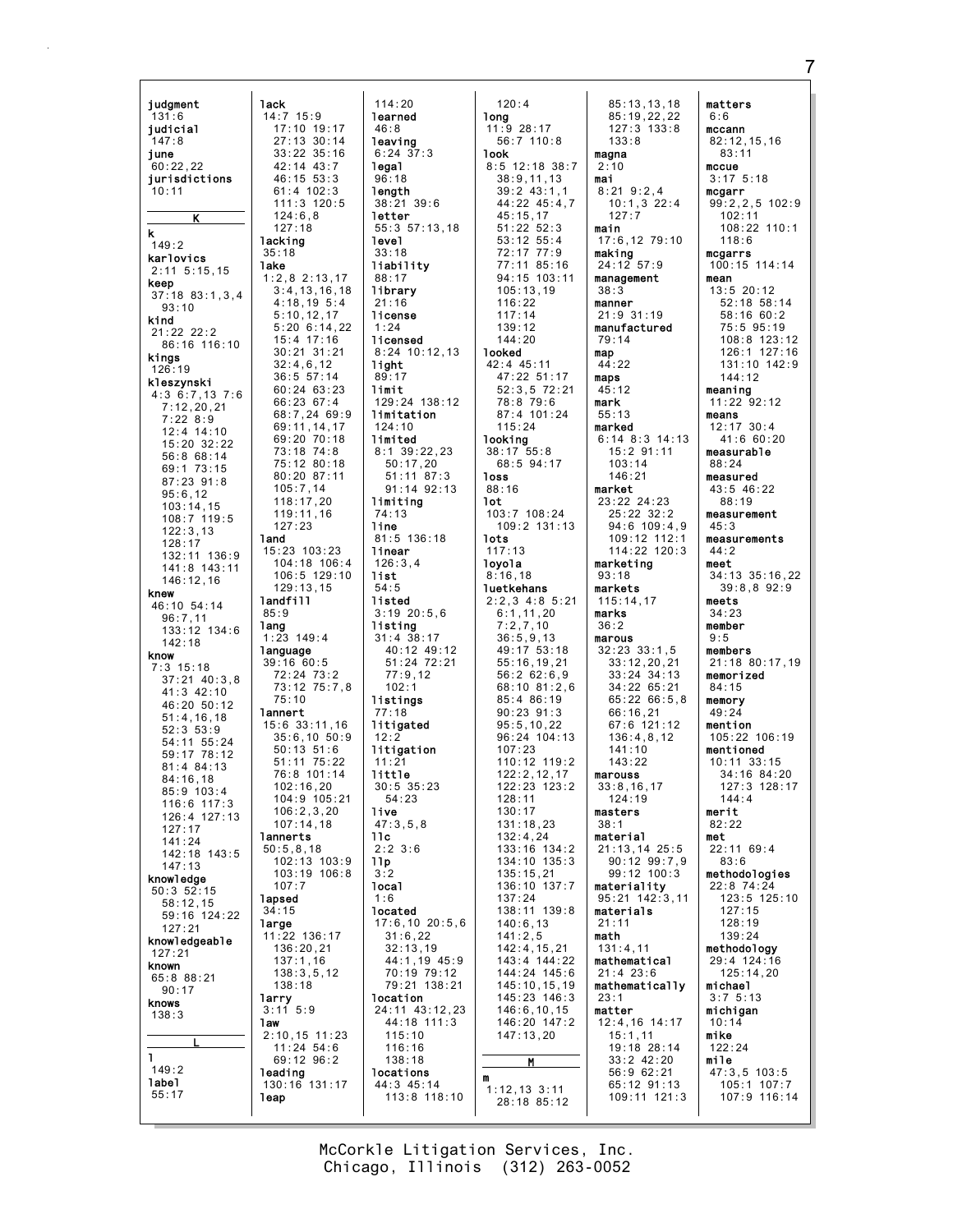117:17,20,23 137:20 miles 80:5 mind 134:20,23 minimization 60:5 72:5 minimize  $22.9$  31.22 32:13 60:9 70:19 82:10 minimizing  $72.5$ minute 102:11 minutes 147:15,21 mirrored 35:20 mischaracte ... 136:8 mischaracte ... 33:22 34:9,11 mischaracte ... 107:22 132:22 mislead 65:5 misleading 65:9 114:20 115:14 misrepresent 64:23 misrepresents 43:17 mls 52:11,23 53:3 53:11 mobile 79:13 modeled 126:12 moderate 137:19 modern 129:18 moment 78:2 82:5 95:4 monday 84:23 85:12,18  $85 \cdot 21$ moose 141:9,11 142:1  $142.8$ morning 36:17,18 37:16 53:21 mouth 125:17 135:20 move 36:1 68:8 143:7 145:2 moved 19:2 multifaceted 105:7 multiple 27:8,10 29:11 29:14,22 30:16 31:4 38:17 40:11 49:12 51:24 55:15 71:22 72:1,21 75:11 77:9 77:12 81:14 81:16,20 102:1 117:8 125:21,24 126:2,5,15 126:16 mutual mutually n name names national near nearby nearest need needs neither never new newman noon normal normally north

126:6

 $25.8$ 

117:6

87:10

113:24

4:1

140:11

17:24

115:7

115:1

73:19

47:9

needed

 $114.7$ 

87:10

 $110:5$ 

107:19

136:21

89:17

59:11

85:13

9:10

N

130:21,24 131:5 140:18 140:22 multitude multitudes municipality 7:17,18,20 127:3,4,4 nationally 17:11 24:18 27:2,3 57:7 136:17,19,22 138:6,21 139:6 144:3 necessary 13:2 141:21 46:13 83:24 84:6 110:15 114:3 116:23 131:11 146:19  $108.14$   $113.4$ 74:4,10,12,15 74:20,22 75:2,3,12,13 negatively 63:16 75:11 76:2 80:19 81:3 82:12 82:15,16 87:12,13,16 87:18 108:1 126:12 nomenclature 9:4 10:6 25:4 126:20 42:13 133:8 16:7 44:17 79:10 northern 44:19 note 49:21 99:1,5 noted 68:1 139:1 notes  $149.9$ notice 147:8 number 6:16 9:16 15:16 20:4 24:10 27:20 27:21 39:20 numbers 20:9 42:6 78:9 102:2 O object 107:21 110:7 110:11 130:15 132:21 133:14 135:10 145:17 objected 142:19 objection 36:4 61:24 72:9 81:1,7 84:24 95:20 104:12,13 107:24 110:12 118:23 130:1 130:17 131:17,18 132:24 133:16,18 134:9,10 135:2,3,15 136:7,10  $137:4.22$ 138:1 139:4 139:8 142:2 142:13 145:15,20,22 146:5,7,18 objections 142:10 146:4,9 observation 18:8 49:9 observational 26:12,12 28:8 observations 48:19 observe 19:4,5,6,10 observed 18:7 37:2,5 obviates 131:10 obviously 25:24 83:16 102:16 117:6 occasion 14:11 32:5,11 32:23 132:18 occupation 7:23 occur 58:20 occurred 30:17 59:20 70:6 87:12 87:18 121:12 123:17

occurring 123:19 october 1:12 offer 35:11 66:13 121:13 147:3 offered 67:14 109:9 offers 10:23 office 59:1,12 96:16 97:10 126:13 officer 2:4 4:8 5:1,21 6:1,11,20 7:2,7,10 36:5,9,13 49:17 53:18 55:14,16,19 55:21 56:2 56:10 62:6,9 68:10 81:2,6 85:4 86:19 90:23 91:3 95:4,5,10,22 96:24 103:17  $104.13$ 107:23 110:12 119:2 120:21 122:2 122:12,17,23 123:2 128:11 130:17 131:18,23 132:2,4,24 133:16 134:2 134:10 135:3 135:15,21 136:10 137:7 137:24 138:11 139:8 139:19 140:6 140:13 141:2 141:5 142:4 142:15,21 143:4,8 144:22,24 145:6,10,13 145:15,19,23 146:3,6,10 146:15,20 147:2,12,13 147:20 offices  $2.10$ oftentimes 45:23 oh 97:20 111:15 **okay**<br>|13:10||43:20 46:6 53:2 67:21,22 72:16 75:15 80:24 81:4 93:16 97:1 101:8 102:16 103:16 106:13 109:17,23,24 110:3 111:16 114:13 122:21 127:5 127:10 131:23 144:9 olivia 116:17,18 omission 54:16

ones 38:12 40:15 42:4 44:18 44:20 48:24 78:3 115:24 ongoing 10:19 online 21:17,18,19 onsite 36:23 37:13 open 37:6,7,9,10,12 61:1,3,7,8 84:7,17,19 103:7,10 104:2,17 105:2 137:18 opened 60:20,21 61:9 61:18 operate 46:7,24 50:1 132:18 133:7 133:9 134:8 134:16 operates 109:4,12 112:1 operating 84:22 85:8 133:12,22 operation 46:3,20,20 49:21 50:10 50:15 84:1 84:11 109:9 125:6 134:14 142:19 147:4 147:7,9 operations 132:16 141:14 141:14,24  $143.3$ opined 51:18 opines 111:11 opinion 12:16,23 13:2 20:16,17,23 25:3 28:16 28:20 30:16 32:12,16,17  $32:19$   $34:11$ 34:13 35:15 35:20,21  $40.18,22$ 41:1,13 43:9 47:17 49:14  $63 \cdot 12 65:14$ 67:9,14,14 67:19,19 68:2 69:6 70:1,5,12,17 71:1,7,13 72:4,10,14 78:15,20 80:7 81:12 88:22 97:5 97:13 98:16 98:21 99:8 112:11 115:18 118:7 119:22 120:14 128:9 136:9 142:24 143:1,24 opinions 14:4 27:17 31:11,12,20 32:6 50:18

50:18 51:7,7 51:10,14 64:16 70:9 99:24 137:18 opportunity 71:18 99:7 100:5 132:5 opposed 130:12 opposite 105:22 options  $22.12$ order 5:6 13:17 14:3 14:24 17:13 21:10 22:8 23:18,20 24:21 28:3 28:19 29:1  $40.24$  69.3 125:7 126:8 ordinarily 22:15 outline 14:2 outlining 113:3 outside 64:24 overall 24:2 39:18 62:11 88:1,2 88:14 overnight 141:13 overruled 104:14 110:13 130:18 131:19 133:1 134:11 135:4 136:11 139:9 owner 88:17 P p 1:12,13 2:15 85:13,19,22 133:8 page 4:2,16 31:13 54:5 55:4,9 68:18 70:14 73:24 75:15 76:20 87:22 87:23 94:9 98:14,19,20 101:6 103:22 106:10 109:15 111:6 114:9 115:4 118:3,3 120:1 128:1 pages 6:21 paid 69:18 paired 23:12,14 118:6 palos 47:8,9 paper 124:15 paragraph 70:14 72:11,24 73:10,14 74:1,1 75:15 76:20 87:23 88:10 98:15 98:20 101:7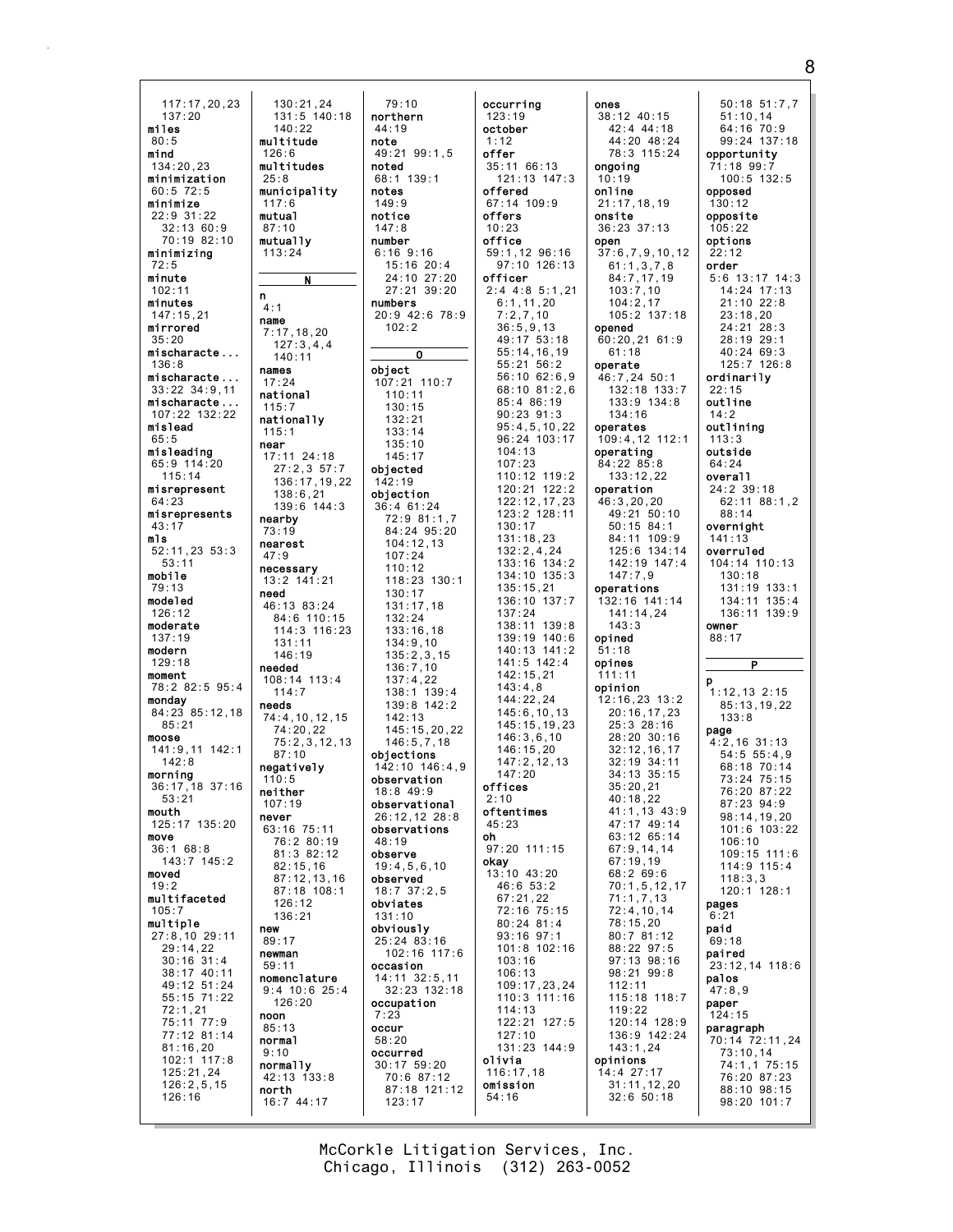| 101:12                          | 86:91                   |
|---------------------------------|-------------------------|
| 106:22                          | perceive                |
| 109:16,18                       | 88:24 89                |
| 114:10<br>115:5                 | percent                 |
| 118:4                           | 11:17,20                |
| park<br>$: 2 \; 2: 13, 17$<br>1 | 103:10<br>104:7,        |
| $3:16,18$ 4:18                  | perfectly               |
| 4:19<br>5:4,17                  | 92:10                   |
| 5:20 6:14,23                    | performe                |
| 15:4<br>36:6                    | 112:4                   |
| 57:14 60:24<br>63:23 66:24      | period                  |
|                                 | 25:18 38                |
| 67:4 68:7,24<br>69:9,11,14      | 49:10<br>62:18          |
| 69:17,20                        | 125:12                  |
| 74:8 75:13                      | periods                 |
| 79:13,14                        | 128:4                   |
| 80:18,20                        | permanen <sup>.</sup>   |
| 87:11 105:7                     | 20:9                    |
| 105:14                          | permitte                |
| 118:17,20<br>119:11,16          | 102:21<br>person        |
| 127:23                          | 63:22 66                |
| part                            | 69:49                   |
| 54:15<br>43:4                   | persona1 <sup>.</sup>   |
| 64:12,19                        | 31:24                   |
| 67:11,12                        | perspect <sup>.</sup>   |
| 75:1,3 88:6                     | 39<br>31:18             |
| 96:14,15<br>97:4 101:9          | 41:79<br>115:9          |
| $107:10$ $116:9$                | peter                   |
| 119:20,21                       | $2:11$ 5:1              |
| 120:15 121:5                    | ph                      |
| 121:7 128:3                     | 28:17<br>12             |
| 143:2                           | 128:18                  |
| particular                      | phillip                 |
| $9:23$ 12:10<br>19:4,9 20:4     | 2:3<br>philosopl        |
| 23:4 24:11                      | 37:23,24                |
| 24:15 25:3,4                    | phonetic                |
| 25:20<br>26:7                   | 126:20                  |
| $26:23$ 28:15                   | photocopy               |
| 29:1,20                         | 8:7                     |
| 33:10<br>38:10<br>47:23 48:9    | photogra                |
| 50:23<br>51:2                   | 16:21<br>photograj      |
| 69:24 96:1                      | 16:2,14,                |
| 100:4 106:21                    | photograj               |
| 124:23                          | 16:13                   |
| parties                         | phvsical                |
| 56:9 127:21                     | 27:15<br>11<br>physical |
| partnership<br>91:14,20 92:14   | 38<br>30:12             |
| parts                           | 43:5                    |
| 92:19                           | pick                    |
| party                           | 18:6                    |
| 64:11                           | picked                  |
| pass<br>9:23                    | 42:19<br>ріесе          |
| pattern                         | 24:3 130                |
| 18:13                           | pieces                  |
| patterns                        | 12<br>39:20             |
| 26:3,22 27:2                    | pin                     |
| pay                             | 78:9 102                |
| 45:22                           | place                   |
| paying                          | 24:23 93                |
| 69:13,15<br>pdf                 | placed<br>60:8          |
| 22:2 56:24                      | plain                   |
| pearse                          | 45:8,10                 |
| 48:3                            | planned                 |
| peer                            | 103:1                   |
| 13:13,14,15,19                  | planning                |
| 14:9 28:14<br>33:7              | 15:23<br>10<br>plant    |
| pencil                          | 89:16                   |
| 54:12                           | please                  |
| people                          | 7:8,197                 |
| $9:21$ 11:24                    | 99:1,5                  |
| 45:22 59:7                      | 135:21                  |
|                                 |                         |

86:9 132:6 perceived 88:24 89:13 11:17,20 103:10 104:2  $104.7,18$ erfectly performed 25:18 38:18 49:10 62:17 62:18 124:14 125:12 permanent permitted 63:22 66:19 69:4 99:2 personally erspective 31:18 39:21 41:7 92:9 115:9 125:8 2:11 5:15 28:17 126:24 128:18 philosophy 37:23,24 83:2 hotocopy hotograph hotographs 16:2,14,17,19 hotography 27:15 113:9 physically 30:12 38:10 24:3 130:4,5 39:20 126:5 78:9 102:1 24:23 93:11 45:8,10 130:12 15:23 106:4,5 7:8,19 76:20 99:1,5 140:15 plugged  $27 \cdot 24$ point 12:3 19:9 27:7 36:8 68:21 78:24 95:23 96:7,12 100:13,13,18 100:22 106:1 110:3 121:17 129:10 134:20 145:8 pointed 82:24 136:15 points 25:21 111:13 poletti 12:12,24 15:7 17:20,23 18:3,20 19:18 20:4 20:14 21:24 22:22 23:5,8 23:10 24:14 25:13 26:7,9 26:10,11 27:6,8 28:6 28:13,17,24 29:20 30:20 31:11,15 32:17 33:12 33:17 34:5 35:7,10 37:18 38:8 38:14 40:13 40:23 41:7 42:5,7,18 43:14 44:14 46:2,15 47:22 48:18 48:22 50:4,7 50:17,20 51:7,12,16 51:23 53:9 63:13 65:13 67:8 70:15 70:16 72:13 73:6,10,17 75:23 76:22 77:8,13,18 78:10,11,21 82:4,17,20  $83 \cdot 1$ , 1,  $84 \cdot 12$ 86:7 87:4 98:12 100:6 101:14 102:2 105:10,17 106:20 107:17 108:2 113:8,22 120:12 121:17 123:5 128:19 130:20 132:17 133:3 133:5,11,20 134:6,13 136:16 138:4 139:13 141:24 142:8 142:18 144:17 polettis 41:18 44:22 48:13 49:23 82:5 84:3,8 86:3 97:23 115:16 116:9 120:9,11,24 121:9 124:19

137:2,17 138:23 143:1 143:16 pollution 1:3 5:5 population 41:23 118:12 118:16 porter  $2.74 \cdot 10.5 \cdot 22$ 5:23,23 16:5 36:10,12 106:24 107:1 110:7 131:24 132:1,3,10 132:14 133:2 133:19 134:4 134:22 135:7 135:12,17,23 136:14 137:5 137:9,12,13 138:11,15 139:17 140:5 142:13 145:17 146:5 146:8,14,22 147:17,19 portion 11:22 14:5 44:19,21 72:18 141:9 portions 28:17 77:7 posed 15:11 position 60:9 positioning 106:6 positive 86:18 93:14,15 114:21 possibility 125:14 134:19 possible 55:11 possibly 58:5 89:14 post 89:17 potential 12:2 89:8,23 124:15 133:8 potentially 140:3 practice 11:5,13,16 13:8 14:2 34:8,19 35:1  $64:6$   $65:1$ 69:5 70:4 111:19 predetermined 64:16 predominant 39:4 103:4 104:5 predominantly 29:23 predominately 17:13 33:8 35:2,16 39:23 106:23 preliminary 6:6 95:23 premature 35:24 premised 143:2 prepare 14:11

prepared 32:23 123:16 preparing 14:23 preprogram 125:23 preprogrammed 28:2 present 5:17 6:10 20:3 33:1 presentation 16:20 44:23 presented 15:3 16:3,18 19:24 20:11 20:15,17,18 21:2,7 26:24 31:9 33:13 35:17 40:22 41:24 42:2,5 46:16 48:20 61:5 77:3,7 77:13,18 78:10 100:3 101:13 121:17 president 7:24 presume 15:19 28:1 67:3 69:15 86:14 143:23 presumed 40:15 70:5 presumption 40:17 69:17 pretty 18:9 45:3 60:10 106:4 previously 3:19 price 22:23 25:12 26:16,18 28:9,9 30:8 30:8 45:22 45:24 110:18 prices 24:22 45:19 pricing 25:21 26:3,21 27:2 31:8 pricings 23:11 primary 18:18 38:22  $52.1$ printed  $94.19$ prior 56:19 58:16,17 59:5 107:20 probably 36:21,21 60:15 62:21 128:4 problem 21:2,7,8,8 51:3 55:12 proceed 6:4 7:11 91:5 95:9 135:22 140:15 142:6 proceeded 18:17 79:10,14 proceeding 14:22 83:7 142:9 proceedings 1:10 149:7,10 produce

9:18 produced 14:17 22:3 57:8 90:12 profession 24:17 29:7  $32:10$  33:18 125:11 127:18 professional 8:7,10 11:4,7 13:7 14:1 31:18,19 34:7,19,24 47:15 54:5 64:6 69:2,5 70:3,4 professionals 21:6 professor 23:8 27:5,8 28:6,13 127:3 130:20 program 28:23,23 programs 126:13 progression 29:11,14 project 25:4 59:2 86:8 87:1 projects 86:13 87:17 pronouncing 132:11 proofing  $128.6$ proofreading 57:9,11 59:6,8 properly  $42:19$ properties 22:10 25:1 31:23 32:3 38:7,24 41:18 45:9 49:5,8,9 73:19 89:8 110:8 112:6 112:10 114:15 115:1 120:3 136:17 136:20 137:17 138:4 138:6,21 139:6 144:3 144:10,11 property 8:1 11:18 16:1 16:2,5 17:2 17:3,7 18:11 19:12 23:11 25:20 32:14 32:18,20 42:17 46:3 60:7 67:20 70:11,20 72:6 76:11 76:18 78:17 79:22 82:10 91:16,19 92:20 95:1 95:14 96:4,7 96:8 106:6 107:12 110:4 111:9,11 112:11 114:19,21 115:10,18 123:17,20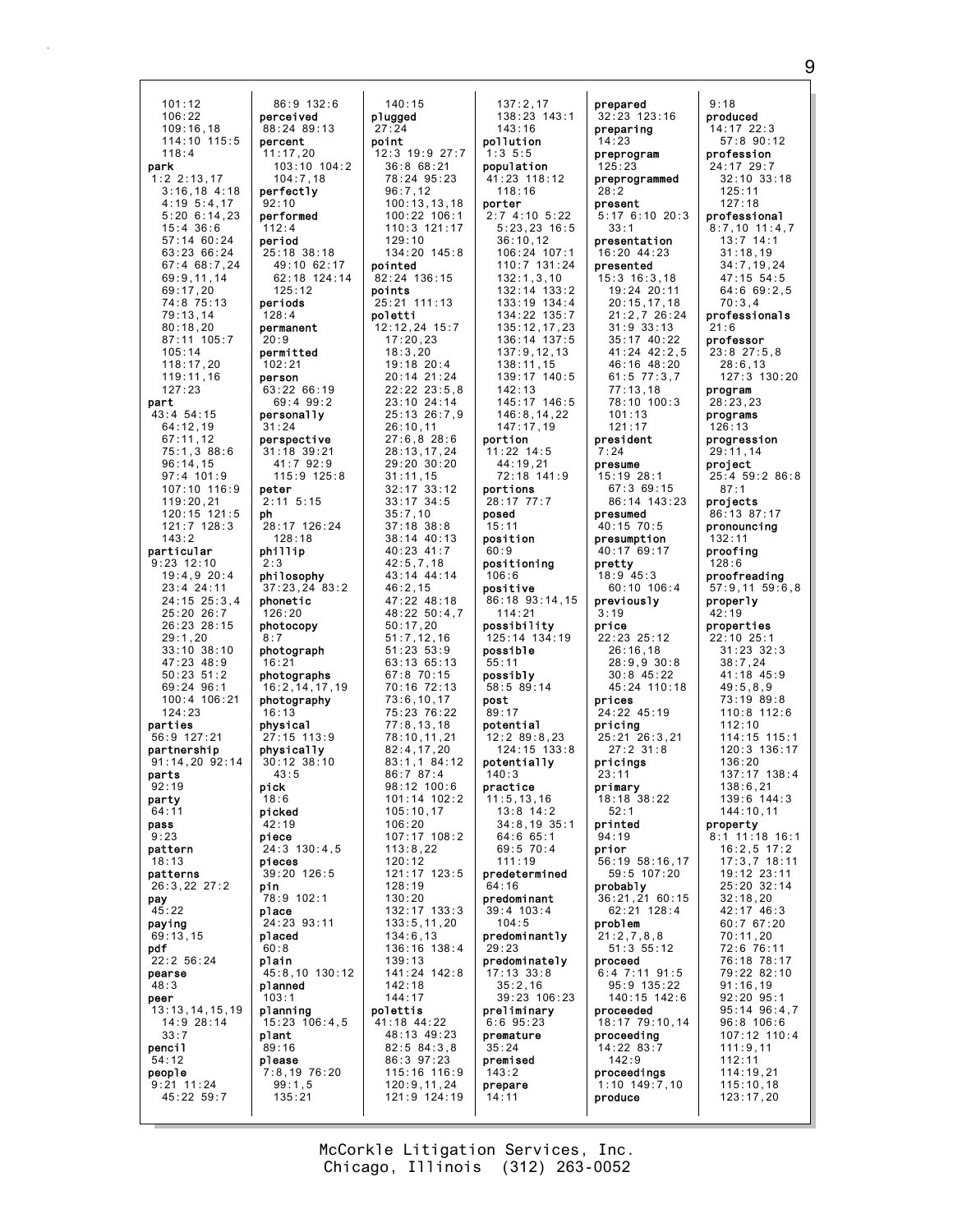125:7 130:4  $108:13$  $130:5.10.13$  $110:15$  $131:1$   $136:22$  $112:19.20$  $136:24$  $113:2.3$  $138:18$  139:2 119:22 120:8  $140:2$   $143:24$ 120:20.23.24  $121 \cdot 1 \cdot 122 \cdot 3$ proposed  $123:11$   $125:1$ 46:4,7,24 50:10 104:19<br>117:17,21,24 126:24 127:2  $130 \cdot 16$  $132:22.22$  $132:16$   $133:7$ 134:3 135:6<br>135:11 137:5  $133:13.21$  $134:7$ protect  $137:10$  $125:7$  $138:12$ protection 139:11.15  $141:12,18$  $15:17$ provide  $143:11.22$ questioning 75:20 provided  $81:5 88:5$ 16:24 75:16.21  $132.19$  $75:24$  76:2  $136:18$ 99:9 121:3 139:18  $123 \cdot 20$ questions providing  $9:9$  36:11,12 53:17 83:24 64:23 86:20 99:16 province 99:17 112:3  $113:10$ psychological  $112.15$ 120:18 121:8  $126:20$ public  $122:11,20$  $6:2,3$  20:8,13  $127:12,13$  $27:21$  30:10  $129:2.9$ 49:1,11  $130:3,9$  $51:24$   $52:2.4$  $132:3.6$ 72:22 75:17 136:1 141:4 76:14 77:9  $141:13$  $77:11$  102:4  $142:17$ publication quite  $56:2361:6$  $140 \cdot 1$ published 94:20 126:10  $128:3$  $21:11$ pulled quote  $125:18$  $20:10$ pure  $30:7.7$  131:4  $131:21.21$ 'n purifies  $149:4$  $131.2$ radius purifying 102:22 104:19  $131:3$ raise purport  $132:7$  $126:23$ random purposes  $20:12$  $111:7.10$ range put  $88:15$  $54.12$  115.9 ratios  $125:17$  $103:23$ reach  $\overline{0}$  $20:20$ qualifications reacted 24:23 25:22  $6:178:8.10$  $54:3$ read qualified 15:1,8 33:10  $35:1560:3$  $11:2$ 66:9 68:19 question 70:20 73:19 13:9 15:10  $22:13,14$ 74:5 82:12  $24:24^{6}35:5$ 83:16 86:20  $41:6$   $43:4,21$ 86:21 88:7 45:23 46:12 88:24 90:15  $49:651:2,3$ 99:10 106:17  $109:14,21$  $51:3.15$  $52:20$   $59:4$  $110:15$  $62:10, 10, 12$ 113:22 115:1 62:13 63:15  $115:11$  $67:568:11$  $118:13$   $120:5$ 71:19 74:18  $120:21.22$ 84:11 85:5  $124:19.141:8$  $86:17$  90:21 reader  $95:23:100:7$  $109:11$ 

 $\overline{\mathbf{R}}$ 

reading  $54:11$ real  $8:1.199:8.9$  $10:10$  11:9  $11:11,19$  $21 \cdot 15 \cdot 22 \cdot 14$  $23:17$   $24:3$  $27:14.15$  $30:13.22$  $47:16$   $48:11$ 88:24 90:12  $94:3$  109:4  $111:13$  $114:22.23$  $115:14$ really  $6:17$  29:24 68:20 89:14  $100:1$   $108:2$  $136.21$ realty  $21:21$  83:10  $98:999:3$ reason 38:8 85:16  $103:11$  $104:22$  $119.19$  $124:23$ reasonable  $32:9$  48:7,8  $105:15$  $121:16$ reasonably  $30:15$  40:24 43:8,22 44:4 reasons  $13:3$   $35:9$  $39:13$  41:10  $81:7$ rebuttal  $98:3,16,21$  $99:8 108:20$ 109:8 111:5<br>114:8 118:2 rebutting  $98:899:3$ recal1  $59:21.85:3$  $91:16,23$ <br> $103:9$   $105:10$  $108:22$  $114.16$  $132:18$  $134:17$  $135.24$  $136:17$ 138:16  $130.20$ recalled  $147:6$ recalling  $105:24$ receipt  $65:22$ receive  $9:13$  10:1 12:5  $59:23.63:7$ received  $10:3$  56:4 60:2 60:23 62:22  $63:1,16$  $146:16$ receiving  $33:10$ recess  $91:2$ rechecked  $31:8$ recognized

 $115:1$  139:24 recollect 39:13 133:10 recollection 37:12.22 38:5  $38:14.17$  $39.34510$  $41:11.14$ 44:13 51:23  $53.14$  78.7  $83:15$   $84:22$ 85:1,8 103:6  $105:12.24$  $134:13$ reconvene  $91:4$ record  $6:920:8,13$ 27:21 30:10 49:1,11 52:1  $52:4$   $53:4$ 56:3 72:22  $77:9,11$ 86:21 92:8  $97:21$  102:4  $120:22$ 137:10 140:8  $140:14$  $145:21,24$ recorded  $30:8$ recorder  $52:6$ records  $20:10$  21:19  $52:2$   $53:7,11$ 75:17 76:14 recross  $4:11,12$  140:16  $141:6$ recycling  $107:4$  129:19 redirect  $4:9$  128:15 refer  $25:2$ reference 72:11 73:9  $118:10$ referenced  $21.24$ references 74:23 136:13 referred  $13:12$   $18:1.2$ 23:12 24:15  $101.23$  $129:17.20$  $140:11$ referring  $7:3$  15:12 37:19 51:19  $83:1,3,4$  $88:8.90:11$ 127:22 140:1 refers  $141:23$ reflect  $6:10$  8:11 57:1  $145:21,24$ reflected 74:20.22 refresh  $84:21$ refreshes  $85:7$ regarding  $12:4$  20:21 33:16 51:17  $62:2,1663:2$ 63:17 67:9

 $67:19.20$  $72:4$  84:11  $97:5$  109:4  $128:18$   $130:9$  $130:10$  $134:21$  $141 \cdot 13$ regression 27:9,10 29:22  $30.16$   $81.14$  $81:16.20$ 125:21,24  $126:2.3.4.6$  $126:14.15$ 130:21,24 131:5 139:19  $139:23$  $140:18.22$ related  $13:16$   $32:6$ 63:8 101:24  $106:6$ relates  $34:8$  92:13  $106:21$ relative  $60:4,6$  113:7 116:19 124:2  $134.13$ relevance 95:21 142:2,10 relevancy  $110:11,11$ relevant 119:22 122:15 reliable 75:17 76:6.9 relied  $22:1$  50:5,8 98:12 99:14 relook  $139:14$ relv  $90:4$ remained  $37:10$ remediation  $96:13$  110:21  $111 \cdot 4$ remember 62:8 65:24  $82:6$  109:5  $109:13$ rendered  $12:15.65:13$ rendering  $89:16$ renters 114:24 repeatedly  $129:2$ rephrase 68:10 112:20 134:3 135:18 report  $9:18$  13:23 14:11,16,19  $14:23$   $15:7.8$  $16:3, 15, 18$ 16:22 17:21  $17:23$  18:3 18:20 19:24 20:3,4 22:22  $25:13$  27:24 28:17 31:13  $32:23$   $33:5,7$  $33:8.10.11$  $33:12,12,16$  $33:17, 18, 21$  $33:23$  34:1,5  $34:6,9,13,21$ 146:12.16

 $34:22,23$  $35:6, 7, 10, 11$  $35:12.15.17$  $35:21$   $38:15$  $39:3.11.24$  $40:13$   $41:24$  $42.546.11$  $46:14.14$ 49:23 50:5.8  $50:14.16.17$  $50:18.21$  $51:6, 7, 10, 23$  $54:24$   $55:4.5$  $55:6, 10, 56:8$  $56:11, 12, 13$  $56:14.16.19$  $57:5, 24$   $58:2$  $58:17.18$  $59:14.22$  $60:4$  61:20  $62:3, 16, 23$  $63:2,5,7,10$ 63:13 64:2  $65:8,21,22$  $66:4,5,8,16$ 66:21 67:8  $68:4, 13, 18$ 68:22 70:13  $70:15, 16, 24$  $71:5, 9, 10, 21$ 71:23 72:13  $73:1, 10, 17$ 73:24 74:4 74:11,15,21 74:23 75:11 75:23 76:23  $77:13.19.23$  $80:7,24$  82:4  $82:5.12.15$  $82:16.21$  $83:11$   $84:3,8$ 86:3.7 87:8  $87:9,22$  $90:15.15.19$  $91:12$   $92:19$  $92:23$   $93:7.9$  $93:19.22.24$  $94:4.5.8$  $95.15.97.3$  $97:14.16.24$  $97:24$   $98:8$  $98.1899.2$  $100:15$  101:1  $101:3$   $102:2$  $102:6.13$  $103:10,19$  $105:11.20.23$  $106:2.3.8.19$  $107:6, 10$  $108.20.23$  $109:8, 10, 11$  $111:6,22$  $112:1$   $113:8$  $114:9,11$  $115:4,8,16$  $115:20$ 116:10 118:2 118:9,15,19  $119:10,14$ 121:13 122:8 124:19 129:3 129:4 133:11  $133:21$   $134:6$  $134:13.21$ 135:1 136:13 138:23 139:4  $139:6.13$  $143:2,11,12$ 143:16,19,22  $143:23$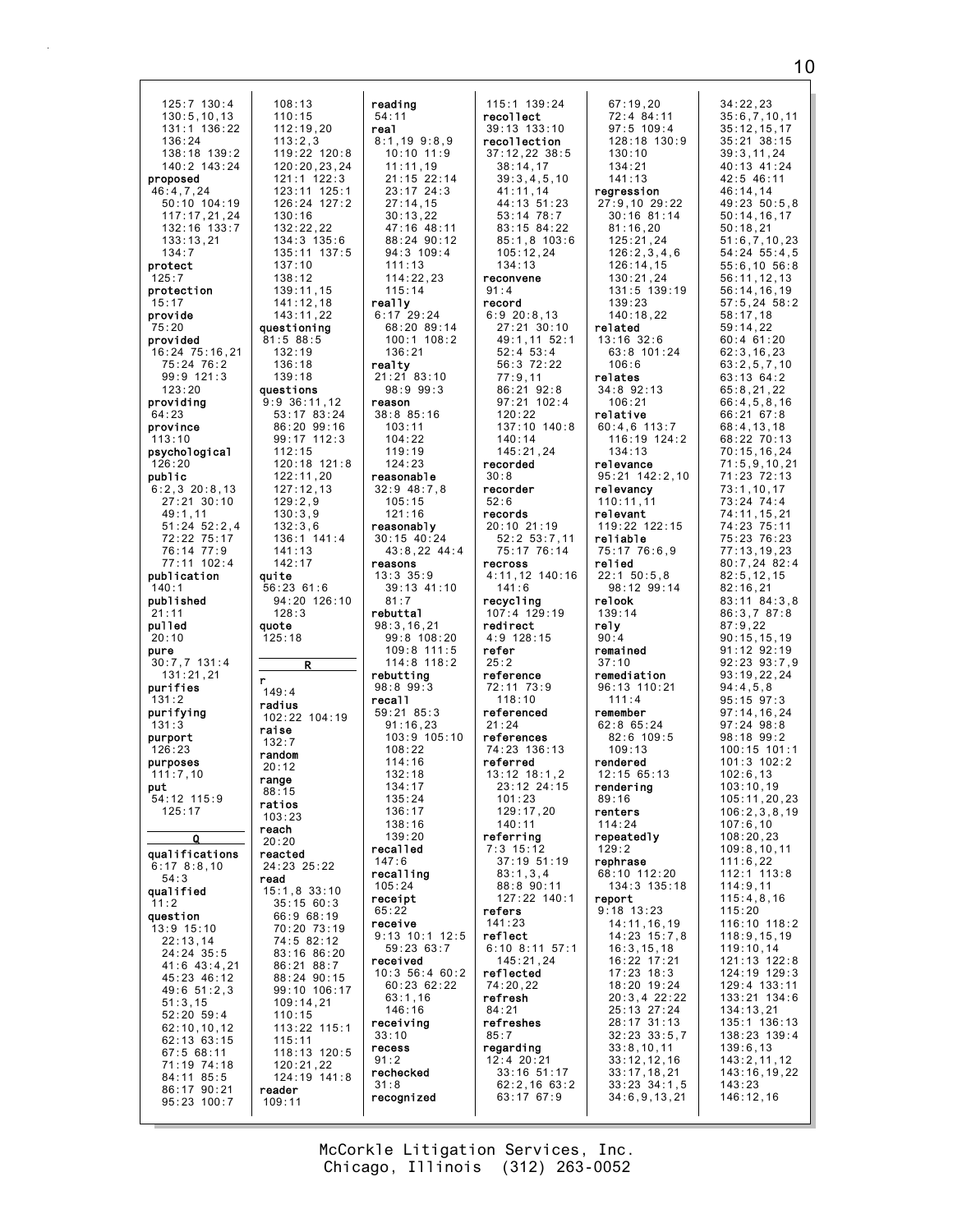| reported                      | 31:19                       | 71:23 77:5                     | 4:15 126:24                     | 107:4 129:18                 | 43:13                            |
|-------------------------------|-----------------------------|--------------------------------|---------------------------------|------------------------------|----------------------------------|
| $1:23$ 27:20                  | resulted                    | 85:14,19                       | 128:18 149:4                    | search                       | se11                             |
| 149:7                         | 12:22,22 41:12              | 86:588:13                      | safe                            | 72:22                        | 110:4                            |
| reporter                      | 41:12                       | 89:20 90:5                     | 32:166:18                       | sechen                       | sellers                          |
| 7:19 149:5,14                 | resulting                   | $90:14$ $91:8$                 | safety                          | $2:15,16$ 4:4,9              | 24:22                            |
| reporters                     | 95:16                       | 94:9 97:11                     | 71:12 73:4                      | 5:19,196::8                  | seminars                         |
| 147:24                        | results                     | $97:17$ $98:1,9$               | sale                            | 6:12,21,24                   | 10:24                            |
| reporting                     | 14:665:4                    | 99:8,14,19                     | 25:12,22 39:10                  | 7:4,5,16                     | senior<br>10:7                   |
| 64:16<br>reports              | resume<br>38:6 116:22       | 100:2, 10, 12<br>102:9, 18, 20 | $39:14$ $77:11$<br>77:12 110:22 | $35:23$ $36:7$<br>43:356:4.9 | sense                            |
| 15:23 21:24                   | retail                      | 103:9 104:1                    | 120:2                           | 56:24 57:15                  | $32:18$ $52:12$                  |
| $51:12$ $73:6$                | 118:12,20                   | 104:4 105:11                   | sales                           | $57:22$ $58:3,4$             | sent                             |
| 82:8,13                       | retained                    | $105:16$ $107:8$               | $20:5,6,11$ 23:4                | 58:18 59:2                   | $57:14,17$ $58:3$                |
| 83:10, 10, 17                 | 99:6 101:16,20              | 109:7,21                       | $23:18$ 24:4                    | 59:14,22                     | 58:4,18                          |
| 85:986:8,12                   | 102:7 110:24                | $110:6$ 111:5                  | 24:21 25:9                      | 60:3,13,16                   | 59:21 69:18                      |
| 86:15,16,24                   | retention                   | 111:8 112:14                   | 25:16,17                        | 61:10,19                     | sentence                         |
| 87:16,20                      | 69:21                       | 112:23                         | 26:13,14                        | 62:2,4,16,21                 | 120:1                            |
| $96:12$ $98:12$               | retrospect                  | 113:20                         | 27:11 30:8                      | 63:2,8,11,17                 | separate                         |
| 101:14<br>107:22              | 73:5                        | 115:22 116:2                   | 38:19.19                        | 66:21 67:18<br>68:8 69:13    | 63:12 78:21                      |
| 113:23                        | review<br>$12:11,12$ 13:7   | 116:4,7<br>118:15              | $39:1$ 40:14<br>40:14 41:15     | 69:16 71:22                  | september<br>55:1,3,7,10         |
| 127:22,24                     | 13:13,14,15                 | 119:20 120:9                   | 77:8,18                         | 71:24 75:21                  | 56:14,19,22                      |
| 128:10                        | 13:16,19,19                 | $121:6$ $133:13$               | 94:11 100:5                     | 80:21,23                     | 57:5,7,19,23                     |
| represent                     | 13:20,24                    | 134:23 139:3                   | 118:6                           | 81:1,3,10,18                 | 58:22 60:20                      |
| $11:24$ 117:1                 | 14:9.24                     | 139:18                         | sample                          | 81:22 82:2                   | 61:263:6                         |
| representing                  | 15:10 19:22                 | 141:18,20                      | 20:12                           | 84:24 87:6                   | 65:23 68:14                      |
| 5:16                          | 19:24 20:2                  | 147:8                          | sampled                         | 87:15 88:4                   | 68:15,16,20                      |
| request                       | 20:14,24                    | rise                           | 78:8                            | $95:20$ $98:19$              | 128:1,2                          |
| 145:10 147:8                  | 22:16 32:23                 | 33:17                          | sampling                        | 104:12                       | series                           |
| requested                     | $33:7,8$ $34:4$<br>35:640:9 | rlp<br>$6:14$ 8:3 14:13        | $9:20$ 16:16                    | 107:21<br>108:16             | 142:17<br>serve                  |
| 70:15 71:10,11<br>71:12 73:16 | 46:14 50:20                 | $54:1$ $58:6$                  | 49:2,3,13<br>sanitary           | 113:14,17,24                 | 28:19                            |
| reguire                       | 55:5.6.10                   | road                           | 130:11                          | 114:3 118:23                 | service                          |
| 120:18                        | 56:12,14                    | $16:8$ 17:6,11                 | sat                             | 128:13,14,16                 | $19:13$ $30:10$                  |
| reauired                      | 63:13 65:12                 | 79:15                          | 61:6 123:14                     | 128:24 129:1                 | $31:5$ $38:18$                   |
| $35:9,13$ 127:17              | 65:17 66:2,5                | roadways                       | satisfy                         | 130:2,19                     | 40:12 49:12                      |
| requirements                  | 66:11,13,14                 | 18:18,18 19:13                 | 29:3                            | 131:22 140:7                 | 51:24 72:21                      |
| $8:24$ 9:14                   | 66:16,20                    | robert                         | saturday                        | 142:2,6,7                    | 77:10,12                         |
| requires                      | 67:5,8,11,12                | 3:15                           | 85:13,18,22                     | 144:22,23,24                 | 102:1 141:17                     |
| 19:22                         | 69:2 71:18                  | role                           | saw                             | 145:2,5,8,21                 | 141:21                           |
| research<br>75:16 76:14       | 76:22 84:1,6                | 64:23<br>room                  | $16:10$ 37:8<br>67:19 103:6     | 146:9,17,18<br>sechens       | services<br>$64:24$ 89:6         |
| 94:23                         | 86:3,8,12,24<br>98:4,6,16   | 61:6                           | 103:7,7                         | 69:11 143:10                 | servicing                        |
| reserve                       | 99:6,7,9,18                 | roots                          | saying                          | second                       | 141:18                           |
| 99:8                          | 100:5, 10, 13               | 19:11                          | $23:24$ 43:18                   | $6:12$ 28:20                 | serving                          |
| residences                    | 121:2 122:9                 | round                          | 69:19                           | 76:20 93:11                  | 9:22                             |
| 51:20                         | 143:1, 16, 17               | $1:2$ 2:13,17                  | says                            | 97:1,16                      | set                              |
| residential                   | 143:19,20                   | 3:4,16,18                      | $33:24$ $34:23$                 | 98:15,20                     | 52:16,21 108:9                   |
| $10:7,9$ 17:8                 | 144:18                      | 4:18,19.5:4                    | $53:13$ $55:5,9$                | 101:6 106:12                 | setting                          |
| $20:6$ 24:3,13                | reviewed                    | 5:12,16,20                     | $56:22$ $57:23$                 | 140:8                        | 24:19 113:13                     |
| 43:24 103:7<br>104:6, 10, 18  | $9:19,21$ 21:11<br>21:14,21 | $6:14,22$ 15:4<br>$36:5$ 57:14 | 71:10 74:14<br>94:18 100:22     | secondmost<br>104:4          | 113:23<br>sewer                  |
| 105:3,8                       | 35:440:11                   | $60:24$ 63:23                  | 102:7 149:5                     | section                      | 130:11                           |
| 107:5 116:19                  | 47:13 69:4                  | 66:23 67:4                     | scenario                        | 15:1, 5, 12, 15              | shines                           |
| 117:3,9,12                    | 71:21,23,24                 | 68:7,24 69:8                   | 25:8                            | 15:16,24                     | 89:17                            |
| 117:16,23                     | 73:7 84:12                  | 69:11,14,17                    | scheme                          | 76:9,21                      | shipped                          |
| 129:13,21                     | 87:16,19                    | 69:20 74:7                     | 39:19                           | 101:10                       | 28:16                            |
| 137:19 144:5                  | 97:24 102:13                | 75:12 80:18                    | schirott                        | 106:12 107:6                 | short                            |
| 144:8<br>residentially        | $106:1$ $133:3$<br>139:1    | 80:19 87:11<br>105:6,14        | 2:2<br>schoo1                   | see<br>17:9 18:15.21         | $38:19$ $39:1,10$<br>39:14 40:14 |
| 144:10                        | reviewers                   | 118:16,20                      | 45:16,17,20,21                  | $18:23$ $19:2$               | 41:15 91:2                       |
| resources                     | 41:7                        | 119:11,15                      | 45:23 130:5                     | 22:24 31:6                   | 129:4,6                          |
| 21:2283:10                    | reviewing                   | 127:23                         | 130:6                           | 45:15 46:2                   | 131:10                           |
| respect                       | 14:3 15:22                  | route                          | scope                           | 56:3 73:9                    | shorthand                        |
| $6:13$ 28:12                  | $39:15$ 46:10               | 17:12                          | 34:10,11 46:17                  | 75:17 76:23                  | 149:7,9,14                       |
| $33:5$ $35:18$                | 70:15 87:7                  | routes                         | 46:18 50:17                     | 84:21 85:7                   | shouldnt                         |
| 84:1 109:18                   | 114:19 116:9                | 19:11                          | $51:8$ 69:20                    | $92:18$ 101:10               | 124:24,24                        |
| 118:11                        | $121:22$ $122:8$            | rudolph                        | 74:17 76:8                      | 104:1                        | show                             |
| 130:24 137:8                  | revised                     | 2:10                           | $97:9$ $98:15$                  | seek                         | $8:3$ 14:13                      |
| 141:23<br>response            | 56:16,20<br>revisions       | ruling<br>146:6,10             | 98:21 99:17<br>99:18 100:8      | 127:20<br>seeking            | 55:21 56:7<br>$56:11$ $58:19$    |
| 83:23 100:14                  | 57:9 75:11                  | run                            | 104:12 112:3                    | 83:12,13,20                  | showed                           |
| 109:7 141:12                  | richard                     | 29:10                          | $112:12$ $113:3$                | select                       | 38:18                            |
| 143:10                        | 2:7                         | running                        | 113:6, 14, 17                   | 25:16                        | showing                          |
| rest                          | rick                        | 131:5                          | 113:23                          | selected                     | 85:1                             |
| 15:18                         | $5:23$ 132:14               | runs                           | 119:21                          | $16:19$ $27:3,4$             | shows                            |
| restate                       | ridiculous                  | 126:7                          | 120:15 142:2                    | 41:23 49:5,7                 | 56:13                            |
| 65:14 137:10                  | 110:11 120:16               |                                | 142:10                          | 49:10                        | side                             |
| result<br>40:8,24             | right<br>53:17 54:22        | s                              | scopes<br>51:11                 | selection<br>40:4            | 79:12<br>significance            |
| resultant                     | $60:1$ 71:2,22              | s                              | scrap                           | selections                   | 131:9                            |
|                               |                             | $2:7,11$ 3:7                   |                                 |                              |                                  |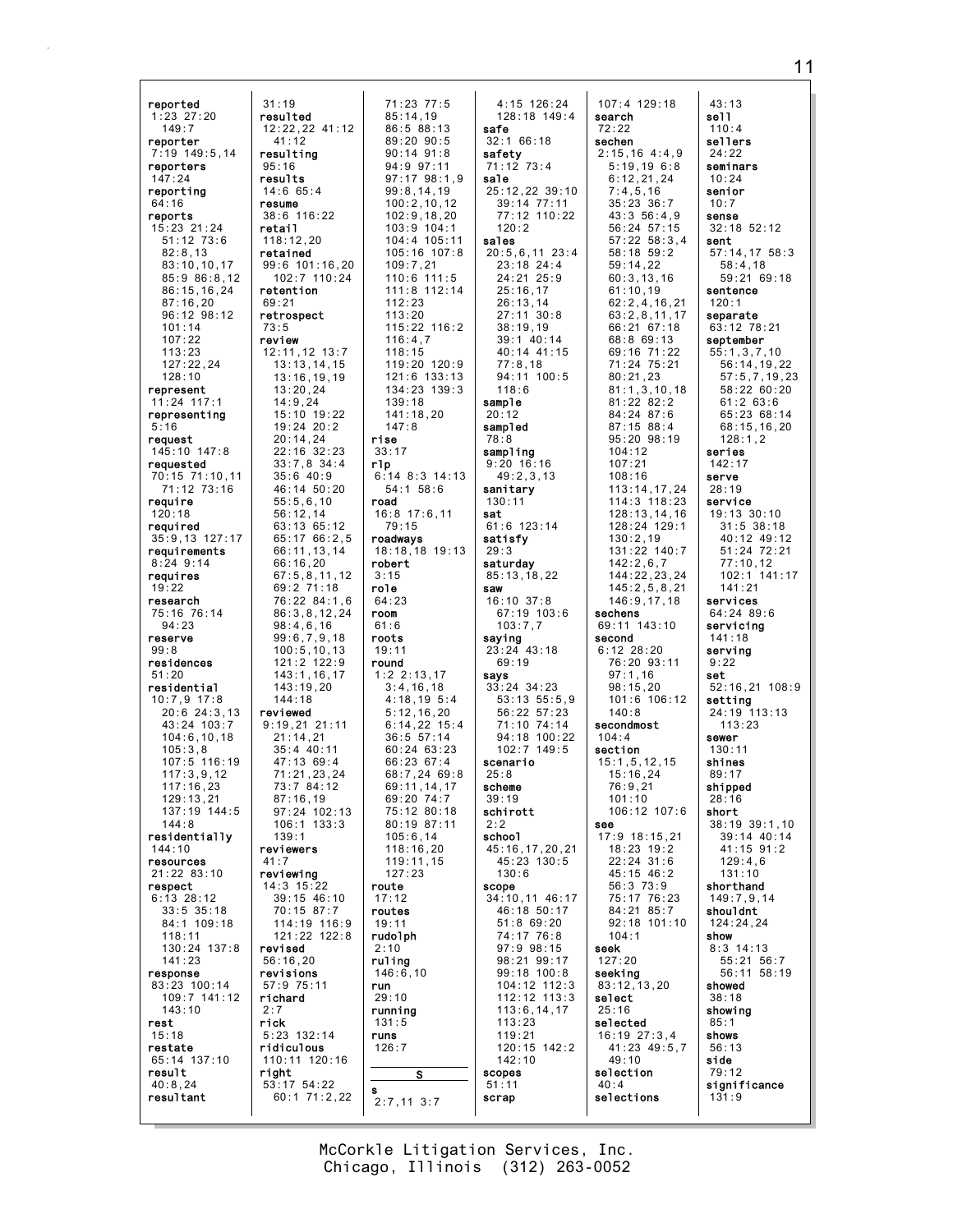significant  $125:23$  $13:14$   $26:21$ hifoa  $3:12$  5:10  $27:1$  $41:10$  67:17 sionificantly solving  $120:4$ similar  $21:8$  22:13.13  $22:3$  24:4 26:3 somebody  $30:23.43:8$  $69:15$  $43:22$   $44:4$ somebodys  $48:3.10$  $89.18$ 88:20 90:17 someones  $123:4$  $13:20$ simple somewhat  $30:15$  45:3 47:11 125:3 simply sooner 58:23 142:9  $24:16$ single sorry  $48:661:14$ 42:24 43:15.17  $77:11.12$ 88:2 94:17  $126:15$ singlefamily  $43:24$ sort sir 42:16 67:15  $7:17,23$  8:14 sound  $9:2$  11:13  $85:14, 19, 23$ 14:15 16:14 sounded  $16:22$  17:1 141:15 147:7 sounds  $17:17,24$  $19.14720.19$ 70:23 85:15 49:21 90:21 sources  $91:7$  112:4 49:10 52:1,11 113:20 122:9  $53:10,15$ site  $102:4$  $16:10, 11$  18:3 south  $18:10, 13, 14$ 17:7 79:11.14  $18:15$  37:9 southern 16:6 44:21  $50:10$   $79:2.6$ 79:8,9,10,17 space 102:22 103:5 103:7,10 104:2 104:19 105:2  $106:7, 15, 22$  $137:19$  $129:11.16.17$ speak sited  $23:367:15$ 69:1 122:24  $118:11$ sites  $131:7$  $17:20,21$  18:1 speaking  $18:24$  19:3.3  $61:21$   $68:6,23$  $51:17$   $137:19$  $\frac{1}{2}$  specialization  $144:12.14$  $11.14$ specialized siting  $1:4,6.5:2,5$  $21:16$ specific  $15:3$   $25:3$  $27:3.83:13$  $23:20.38:15$  $103.20$  $39.16$   $44.14$ sitings  $44:16$  74:4  $22.3$ 74:15 75:13 76:7 95:1 sitting  $1:3\ 5:4\ 90:7$  $96:5 108:9$ situation  $109:19$  $88.2090.17$  $136.21$ situations  $139:15$ 12:1 141:19 specifically six 40:1,12 66:7 139:24 67:13 71:13 77:8 82:18 size  $27:19$  30:9 slash 134:17 88:20 90:17 speculation  $133:15,23$ sled 126:11 spell slightly  $62:10.12$ spend slip 10:19 11:18  $126:11$  $36:19$ smith spends  $6:10$  122:17  $11:19$ snow spent  $141:16$  $10:20$ software spill  $28:1, 2, 23$  30:1 96:8,11 111:2 softwares spoke

80:19 107:19  $108:1$  124:4  $128:18$ spoken  $63:22$ spot  $41:24$   $77:21.24$  $78:3.6$ square  $22:24$   $25:13$  $26:16.18$ 28:9 117:12 144:11.12 sr  $3:15$ sra  $8:21$  10:5,6 ss  $149:1$ 97:20 111:15 stack  $128:23$   $146:1$  $94:16$ stand 39:12 62:13 95:24 144:15 standard  $13:6, 15, 24, 24$  $14:5,8$  19:22 20:23 22:16  $33:7,18$  34:6  $34:13,14,14$  $34:16, 18, 19$  $34:23.23$  $35:7,8,9,14$  $35:16,22$  $65:1866:10$  $66:12, 13, 16$ 98:6 99:18  $100:9, 13, 22$  $121:8,15$  $104:17$   $105:2$ 122:9 126:9  $143:17,20$ standards  $11:4$  13:7 14:1  $34:7.18.24$  $64:5, 13$  69:4<br>70:3 71:6 standpoint  $20:18$ stands  $10:6$ start  $6:2.6.36:10$ 60:17 90:24<br>125:4.9.10  $125:13$  $145.14$ started  $60:19.79:9$ starting  $16.6$ starts 101:9 109:18 state  $7:17$  100:17 144:7 149:1 84:18 105:13  $149:6$ stated  $71.5$ statement  $6:178:7,9$  $54:266:22$ 72:3 78:5  $90:14$   $103:3$  $120:14$   $123:8$  $125:18$  $126:17$ statements  $100:19$ states  $8:24$  10:12  $90:199:5$ 

station  $1:8$  17:16 18:4  $18:5, 5$  19:5  $19:6,7$   $30:22$  $31:21$   $32:4.7$  $32:13.36:20$  $43.644.13$  $47:4.6.9$ 70:19 73:18  $86 \cdot 13$   $87 \cdot 1$  $87:17.20$ 89:4 90:1  $92.5$  110.10  $112:8$  114:5  $115:21$  $116:11.15$  $117:18.21.24$  $123.21$  $124:12$ 136:16,24 137:16 138:7 138:9,17,24  $139:2,7$ 140:10,10,14 stations 19:19 27:3,4  $43:11,13$ 49:22 82:6 83:21 84:12  $113:16$  $115:17$  $123:10,19$ 124:5 138:24  $144:4$   $147:4$  $147:10$ statistical 28:3 29:11  $30:3,18$  $126:8$  131:8 statistically  $28:4.10$ statistician  $127:5$ statistics  $42:11$ status  $125:18$ stephen  $3.3$ stepping  $146:2$ steps  $14:2$  22:20 31:17 125:7 steve  $5:11$ stock 72:24 73:2  $75:7$ storms  $141:16$ street  $17:6, 12 79:10$  $79:12$ streets  $44:15$ strength  $118:12,20$ stricken  $135:19$ strike 45:6 52:15 68:8 75:5  $137:14$ striking 36:2 studies 19:20 25:15  $26:24$  48:3 78:8 82:5  $125:9$ 

study  $17:20$  24:1  $28:21.52:10$  $102:22$  104:5  $104:11$   $107:7$  $113:10.10$ stuff  $131:13$ subdivisions  $17.8$ subject  $16:1, 2, 5, 5$  $17:2.3.4.7$  $17:14$  18:1  $35:24$   $43:8$  $43:23:70:10$  $76:11,18$  $78.16$   $70.17$ 79:22 81:20 81:24 95:15  $102.22$  $106:22$  $107:12$  $111:11$  $114:20$  $115:10$  $118:11$ 129:11.16.17 subjectively  $47:19$ subjectivity  $131:16$ submission  $56:19$ submit  $21:23$   $22:2$ 146:24 subsequent  $8:17$  10:18  $21:20$ substantive  $128:8.9$ successfully  $104:10$ suffers  $72:19$ sufficient  $40:23$  114:1 suggest 35:13 123:9,23 summary  $31:13$ sunday  $56:4, 10, 15, 20$ <br> $57:18$  85:13  $85:19.22$  $146 \cdot 13$  16 superior 118:11 supplemental  $101:16.19$ supply  $9:20$  101:13  $140:19.21$ support  $11:21$  24:12 81:11 118:7  $120:3$  137:1  $137:17$ supportable supported  $28:10$ sure 18:22 19:1 20:22 45:11 46:9.19 47:8  $51:5.53:1$ 58:24 59:24  $61:24$  69:10 81:23 82:3

 $90:6$   $92:8$  $94:21$   $97:18$  $99:13$  103:13  $106:11$  $112:24$  $115:23$  $117.10$  $122:22$ surprise 45:5 117:15 surrounding 22:10 25:1  $31 \cdot 23$   $32 \cdot 3$  $32:14.20$ 48:11 60:9  $67:10.20$  $70:11.20$  $72.678.17$ 79:21.22 89:8 106:15  $106.22$ survev  $23:11$ susan  $59:11$ suspect  $44:18$ suspicion 58:21 128:2 sustain  $81:7$ sustained 133:17 135:16  $142:20$ swear  $7:7$ switch  $147.24$ sworn  $7:9.14$  149:5 t  $3:3$  4:15 table 92:15 93:17  $94.10 \cdot 103.23$ take  $8:4,19$  9:16  $12:18$  14:3  $16:22.22$ 28:12 69:22  $90:23.95:3$  $115:20$  $147.14$ taken 16:17 48:13  $91:2$  125:7 147:9 149:9 takes  $131:12.13$ talk 54:22 82:20 83:9 107:14  $107:17$ talked 88:3 118:5  $123:3$ talking  $38:9$  69:6 77:5 82:9 86:14 89:24 100:9 102:17 110:8  $117:19$  $120:10,11$  $126:21$ target  $17:22$  18:19  $20:7$  23:11  $24:16.19$  $25:16.17.24$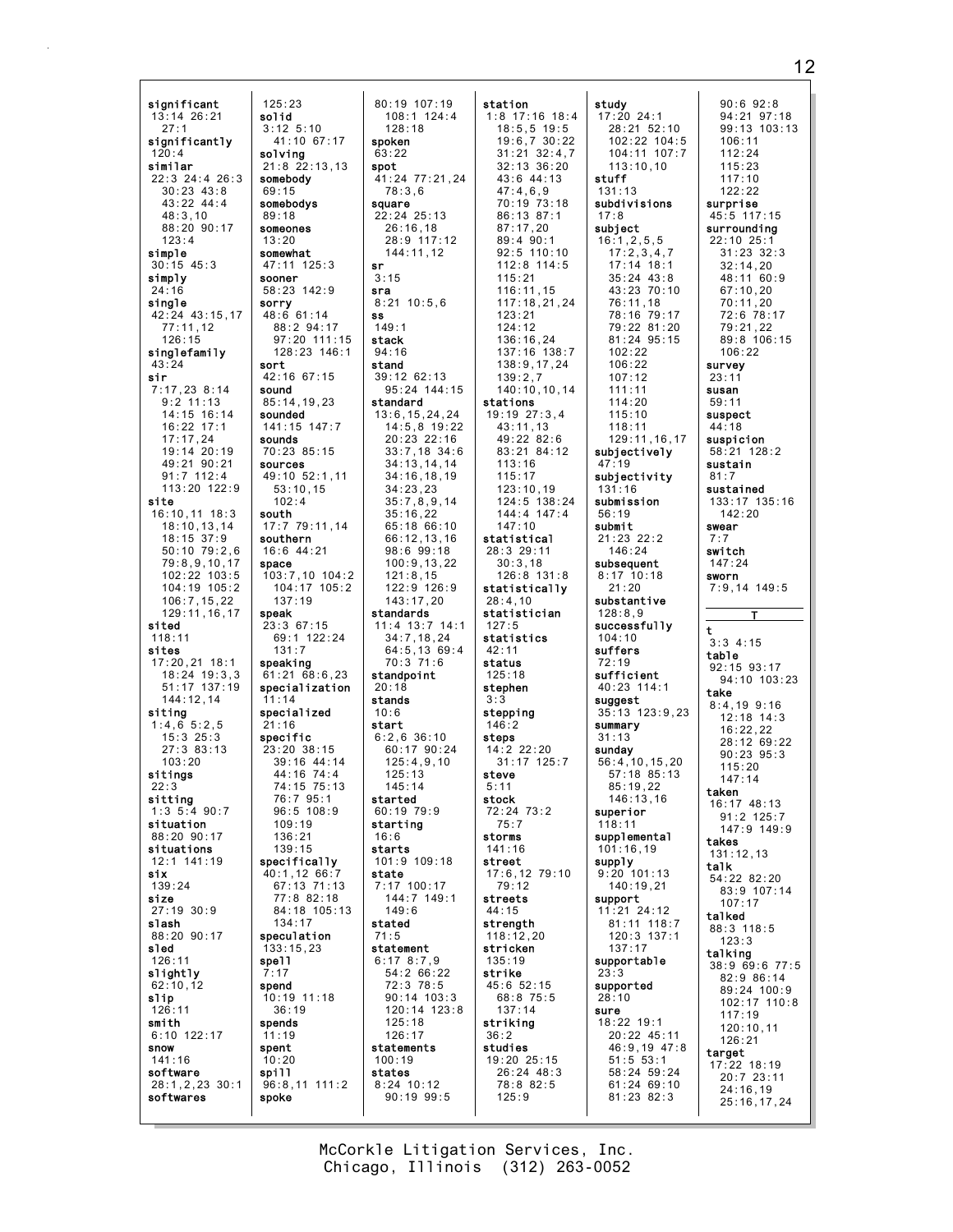$46:16$   $53:3$ 26:18 28:5  $30:19$  31:5  $61:489:6.11$  $41:20$   $42:18$ 102:3 111:3  $124:7.8$  $43:10.22.23$  $127:19$ 44:9.12.14 44:21 45:1,9<br>45:12 80:7 terminology  $69.2272.20$  $89:12.90:3$  $80:12.14$  $81:11.24$  $92:11.12$ 112:22 113:5 terminus  $113:11$   $114:4$  $16:6.8$ 124:11 terms  $8:22$  10:24  $135:13$   $136:2$ 136:5 139:14  $22:12.39:19$  $139:22$ 40:11 43:24 taught  $46:17.97:6$  $97:12$  $10:22$ tax test  $94:3$  $39:8$  48:12 tch  $125:15$  $4:20, 21, 22, 23$ tested 43:13 48:18  $55:19.20$ 58:9 91:12 testified  $7:14$  33:1  $92:16$   $94:16$ 95:6 97:21 50:13 65:11  $108:19.23$ 102:12 133:6 111:6 114:9 138:13 118:2 120:1 141:20 142:8  $127.23$ testify 145:11,16,19 42:21 138:2,7  $146:3,7,11$ testimony  $33:14$   $34:2$ teach  $125:13$  $35:3.18.20$ teaches 50:16 65:14 68:6.23 84:4  $127:8$ teaching  $101:23$  $107:10$   $133:3$  $10:15,17,21$ technically 133:5 134:15 141:9 147:5  $61:21$ technique  $147:18$  $23:9$   $25:15$ testina  $27:9.11$  $44:1$  124:17  $29:23$  40:5,7 texas 28:18 127:2 techniques 25:10,11 31:16 text  $47:14$   $48:1$  $21:11.13.14$  $25:5 89:12$  $t$ ell 90:12 103:19  $7:22$  8:13 9:2  $9.12 10.4 12$ textbook  $90:2,4,7$   $92:12$  $10:15$   $11:13$  $\frac{1}{10}$ <br>55:14,18,19 13:11 14:14<br>14:21 15:21  $16:9$  17:1.17 thank  $17:24$  18:6.7  $6:1$  36:7.12  $19:14$   $20:19$ 49:16 53:16  $22:18$   $29:13$ 53:24 90:21  $33.4.34.17$  $91.7$  119.7 122:5 128:24  $67:18.24$ 76:10 80:17  $132:1,8$  $141:1$   $145:23$  $80.21.22$ 81:18 87:8  $148:1$ 108:8 113:1 thats  $121:11$  $7:2$  13:6, 16, 18  $126:22$ 21:17 24:14  $130:23$ 25:13 29:19 telling  $30:8,14$ 87:15 113:17  $37:16$   $38:5$ tells  $39:10.22$ 52:24 56:17  $39:24$ ten 57:24 61:21  $9:16,1762:21$ 63:9 64:5  $147:15,21$ 68:17 70:6 tender  $71:4,8,15$ 75:24 78:1  $36:7$ 78:20 81:8 term 14:8 15:10 83:15 85:17 17:11 19:17 89:21 90:4.7  $25:2,17$ 91:19 96:14  $27:13$  30:14 97:4 101:20  $33:22$   $38:16$  $102:7$  103:16 105:12 107:5  $42:14$   $43:8$ 

 $111:16$  $112:15$  $115:21.24$ 119:7 120:19<br>126:10.24  $127:1,2$ <br> $131:9$   $142:10$ 144:19.21 theory  $111:20$ thereon  $36:3$ theres 29:24 30:3 84:24 128:4 128:9 129:15  $139:5$ theyre 68:16 120:16  $130:12$ 138:21.22  $145:4,5$ thing  $6:9,12$  20:1.2  $26:1,14$ 40:10 43:1 57:13 75:24  $93:17$ things  $6:8$  11:14,15 14:21 29:6,9  $30:12$  45:8  $50:657:10$  $92:7, 18, 20$  $121:18$ 123:14 124:7  $124:15$  $125:12$ 127:19 128:4 129:3 141:16 think  $13:22$   $14:7$ 27:22 29:16  $31:24$   $33:20$  $33:21$   $36:21$ 42:9,23 55:2  $55:24.56:17$  $62:763:4$  $64.2065.16$ 66:6.18 67:12 70:9  $73:2.3.78:24$  $80:4.492:6$ 95:22 107:21 114:7 116:24  $123:5$   $125:2$  $142:21$   $147:6$  $147:17$ third 87:22 109:16 thomas  $127:4$ thought 34:2 124:13  $137:8$ thousand 79:16,23 80:1 three 17:19 21:23,24 22:4 26:24 48:11 49:22 51:17 53:10 53:14 60:15  $62:582:13$  $83:9,10,16$ 83:20 84:12 98:11 120:3  $123:3$   $147:4$  $147:10$ tied  $21:1$  40:12

 $74:17$ timber  $3:8$  5:13 79:13 time  $9:23$  10:20.20  $11:18.20$  $12:3$  19:9  $25:18.36:19$  $37:8.14$  $38:18$  49:10  $60:14$  62:17  $62:18,22$  $71.24$   $73.11$  $93:18.21$  $96:5, 12, 16$ 110:8 111:14  $124:14$  $125.12$ 134:17.18 142:5 147:23 times 25:21 71:22 72:1 137:9  $147:4,7,9$ timina  $33:9$ tinaglia  $91:13$   $92:13$ 94:24 96:4  $102:17$  $143:12$ today  $5:17$  12:5 39:12 56:16  $62:1968:6$ 68:23 144:15 todavs  $129:18$ told  $81:383:2,4$ 87:13 113:11 too1  $26:10$ tools  $26:6$ top  $114:22$ total  $36:21$  78:11 totally 120:16,17,18 touche  $137:12$ track  $18:13$ traffic  $18:15$  19:7 trailers  $18:23$ transaction  $38:22$   $39:6.10$ transactions  $39:742:1$  $77:22$ transcript  $1:10$  149:9 transfer  $1:8$  17:16 18:4  $18:4,5,23$ 19:19 30:22  $31:21$   $32:4.7$ 32:12 36:20 43:12 47:4,5 47:9 49:22  $52:6$   $53:5,7$ 53:11 70:18 73:18 82:6 83:20 84:12 86:13 87:1  $87:17,20$ 89:4,24 92:5

110:10 112:8  $113:15$  114:5  $115:16.21$ 116:11,15<br>117:17.24 typo 123:10.19.21  $124.5$  12  $136:16.23$ 137:16 138:6 138:9.17.24  $138:24$   $139:2$ 139:7 140:10  $140 \cdot 10$  14  $144:4$   $147:4$  $147:10$ transmit  $59:13$  $59:19$ transmittal  $55:3$ transmitted 56:23,24 61:19 74:13 63:11 66:1,8 68:17 transpired  $66:7$ tressler truck 19:6 84:17,19 84:19 true 14:18 48:22,23  $49:1$  52:8  $61:12$   $65:6$ 65:10 99:15 133:6 134:5  $55:15$ 134:12 136:4  $136 \cdot 12$ 139:22 149:8 truly  $8:10$  67:13 trustee  $3:16, 18$  5:17  $96.8$  $5:18$ units trustees  $2:12 \t3:19$ try<br> $24:770:8$  $112.19$  $128:14$ trying<br>28:15 88:6  $125:16$  $114:2$ turn 73:24 92:15 98:14 103:22 use  $106 \cdot 10$  $109.15$  $119:24$ two  $6:8.14$  15:5 19:9 24:6 44:7 52:11  $53:10,14$ 54:20 58:4,5 86:20 87:7  $95:1$   $96:4,19$  $108:20$  $111:13$  $112:15$ 121:21 122:7 123:22 124:3 user 124:14 126:4  $127:22.24$ **uses**  $129:7, 8, 8$ 143:13 145:3 twocar  $24:1,5,6,9$ type  $23:7$  24:4  $106:16$ types  $115:16$ 

 $117:16$ typicallv  $29:6,6$  88:19  $133:7$  $71:15.16$ typographical  $56:17$   $57:2.3.6$  $68:18$  $\overline{\mathbf{u}}$ ultimate  $137:2.18$ uncertain  $127:19$ uncharacter... uncomfortable  $139:10$ underlying understand  $50:661:17$ 64:1 123:11 understanding 50:4 126:11  $127:14$  $133:20$  $141:22$  $142.17$ understated  $109:10$ understood  $108:4$  134:6 unfortunately uniform 11:4 13:7 14:1<br>34:7,18,24 64:5,13 70:3  $71.5$ unimpacted 43:24 44:15.17 116:19  $117.17.23$ university  $8:16$  28:18 universitys  $125:20$ unnecessary untimely  $145:18$ 22:23 24:10,23  $25:5, 17, 24$  $29:9,21$ 38:16 65:8 70:16 72:12 72:20 73:1 78:11 93:2 93:13 103:4 103:23 104:5 114:14 120:2  $125:19$  $126:13$  $129:10.13.20$  $139:22$  $140:24$  $109:11$  $17:5, 14$  23:18  $33:19$  79:11  $102:21.23$  $104:10.18$  $105:3.18$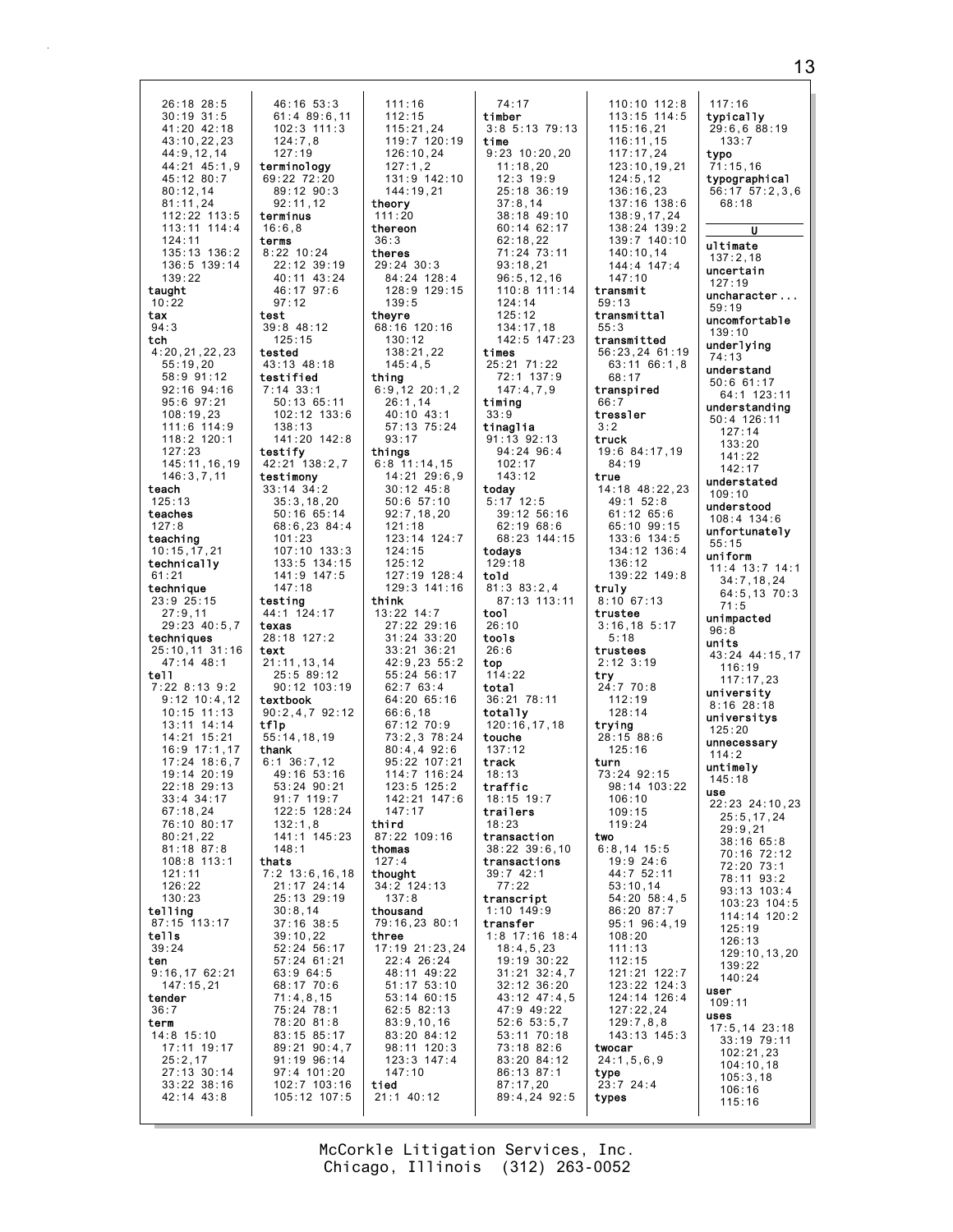$100:1$ 28:12 34:12  $119:21.23$  $85:22$  133:8  $\frac{11:5}{11:5}$  64:3.19 14:14 15:16  $39:4$  42:12  $36:2.6$  37:16 version  $120:13.15$  $133:8$ 56:24 57:22<br>56:24 57:22<br>63:10 68:5 65:18 111:19  $50:22$   $57:7$ 000  $121:2$   $126:12$  $37:17.54:2$  $59:186:19$  $24:10.10$ 58:7 87:22  $127:16$ utilize  $90:20$  123:4  $68:14.15.16$  $87:23.90:24$  $70:8$  122:22 worked  $117:12$  $125:22$  $146:12$ 125:4 131:14  $54:6.91:9$ 144:11.12  $98:14.20$ 02 utilized versions  $138.3$ working  $127.23$  $8:18$  16:6 59:2  $31:4$  32:10  $90:24$ 20  $58:259:13$ weak 0301 50:21 74:24 versus  $13.23$  $60:14,19$ 25:19 84:7,17 2008  $77.2194.24$  $123:17$ weakness  $86 \cdot 10$  $1.7$ 084003293  $130:20$ vicinity  $13:23$ world  $96:6$ utilizing 116:11 wehsite  $129:18$  $1:24$ 2010  $26:9$  130:23  $view$  $52:7$ worth  $76:12.18$ 2011  $26:13.57:1$ week  $9:21$ villa 47:1 50:2 wouldnt  $91:13$  $116:17.18$ weight 42:24 71:16 2013 vacant  $4:186:14,15$ village  $82:22$  $119:19$  $1:12$  55:7.10  $129:15$  $6:23 8:4$  $1:1,2$  2:13.17 went  $121.21$  $21st$  $31:13$   $36:1.6$ valuation  $3:4,16,18$ 17:9 18:10 written  $60:22$  $54:1$  103:5  $9:9$  10:10  $5:3,4,12,16$  $20:8$  31:4 63:16 71:19 24  $105:1$  107:7  $15:10$  22:13  $6:22$  46:7,24  $5:16.207:5$  $36.23$  77.17  $73:486:9$ 64:24 74:18 107:9 116:14  $36:1$  57:14  $80:4,4$  116:2 98:9 129:24  $50:1$  132:18 89:6 100:7  $117:17,20,23$ 59:3 60:23  $123:21$ wrote 133:9 134:16  $108:13$  $127:23$ 63:23 66:23  $126:24$   $128:6$ 70:24 98:11  $134:19$  $10$ 120:18 124:9 67:4 68:7,24  $145:11$ 141:14,20,23 124:9 129:9  $1:13$  25:19 69:8,11,14 west 142:18 143:2 valuations  $37:16,16$  $69:16,20$ 17:7 79:12,15 25  $\mathbf{x}$  $55:3,10$  $9:10$ 74:7 75:12 whats  $78:9$  $4:1,15$  $56:19,22$ value  $75:20,21$ 63:6 86:7  $2nd$  $23:19, 20, 23$  $57:5,7,19$ 76:10 80:18 104:4 127:17  $1:11$  $24:2,9$  31:22  $68:15,16,19$ 80:20 87:11  $127:20$  $68:20$  114:9  $32:2,2,14$ yard 105:6 108:16  $137:24$ 3  $46:360:8.10$  $115:4$  118:3 107:4.4 129:18  $116:7.22$ whichever  $67:9.20$  $118:3$  120:1  $\overline{\mathbf{3}}$ 129:19  $117:1,7$  $68:5$  $70:11.20$  $11$  $1:13$   $13:6.15$ yeah  $140:9$ whos  $72:6$  78:17  $55:4.968:18$  $13:24.24$ 58:5 61:21 villages  $28:18.59:11$  $70:14$   $75:15$ 88:19 89:8  $15:2.5.12.16$ 67:23 78:1  $74:10,12$ wish  $96:10$  128:1  $89:15.20$  $15:18$  19:22  $108:24$ virtually  $146:23$  $90:16$   $94:6$ 112  $20:24$  22:9 year withstand  $94:10$   $95:1$  $10:22$  $106:10$  $22:16.33:8$ visibility 10:1 106:17  $107:24$  $95:14,16$ <br> $96:20$   $97:6$  $12$  $33:18$   $34:14$ 118:12 119:11  $123:22$ witness  $1:12$  76:20  $35.8814$ years visit  $4:2$  7:8.9.13 123  $60:565:18$  $111:11$  $16:11$  37:13  $9:21$  10.22  $36:886:22$  $112:11$   $130:4$  $4:8$  $66:10, 12, 13$ 25:20 54:20  $95:896:1$  $38:10$ 128  $143.24$  $66.1676.9$ 91:10 102:24 visitation  $104:15$ values  $4:9$  $98:699:18$  $105:4$  108:20 118:24 119:7  $52:6$ 22:10 32:20  $12th$  $100:9, 13, 22$ 121:21 122:7 visited  $120:23$   $122:5$ 82:10 112:5  $65.23$  $103.22$  $123:18,23$  $16:1$  17:19 122:14,21  $115:18$ 132  $106:10$   $121:8$ vesterdav visits  $131.20$  $123:17,20$  $4:10$ 121:15 122:9 33:13 34:3  $134:12$   $135:5$  $16:10$ 125:8 136:24  $13th$  $143:17.20$ youre 136:5,12<br>138:7 139:10 **Tausty** 139:2 140:2 21:15 90:10 30 7:3 12:5 15:12  $26:19$ variable  $14$  $123:18$  $24:18,20$ 140:12 141:1<br>142:16 147:5 volunteering  $46:21$  $73:24$ 36  $25:7.845:20$  $70.24$ variables 141  $4:5, 18, 19$ 46:1,23 64:9 wondered 24:7 27:17,23  $4:12$ 37  $64:14,22$  $123:14$  $29:5, 8, 17, 17$ 145  $104:7$  $68:588:8$ words 46:16 125:22 wait  $4:20$ 39  $90:11$  117:11  $12:23$   $21:3$  $126 \cdot 7$  16  $93:11$  115:5 146  $15:16$ 119:24 122:3  $125:17$ variances walked  $4:21,22,23$  $122:14$ work  $26:5$  $79:5$ 15 4  $125:17$  $9:21$  11:3 variation 25:19 75:15 want  $127:19$  $12:12,13,19$  $51:2$   $53:1$  $98:19$ 28:4 30:3.19  $132:13$ 24:10 34:6,14  $12:19$   $13:1.4$ 39:23 128:10 55:17 66:4 16 146:22  $34:16, 18, 24$  $13:16.17.20$  $131:8$  $85:4,792:8$  $103:22$ 85:22 133:8  $19:16, 18$ 92:10 93:14 various 19 40  $31:11,18$ z 25:21.21 42:1 93:15 103:13  $6:22$  $4:11$  78:9  $34:4,10,11$ 127:11 137:9 zoned  $126:8$ 1971  $117:12$  $47:22.24$ 136:20 138:21 vehicle wanted  $8:17$ 144:11.12  $48:17,20$ 29:3 79:20  $144 \cdot 10$ 1977 45 50:22 54:7 zoning  $11:12$ vehicles wasnt  $4:20$  91:12  $60:17,21$ 93:24 102:21  $18:21$   $37:2,5$ 40:17 46:16 1984  $92:16$  93:18  $61:16$  66:2  $117:4.8$  $68:982:18$ verbal  $10.3$  $95:6,13$   $97:4$  $67:15,16$  $60:10$   $63:20$ 119:20 121:5  $144:5,8$ 1mile  $108.23$ 69:4,6 71:14 verification 102:22 104:5 waste  $74:1778:2$ 145:14.16.20  $3:12$   $5:10$  $104:19$  $77:17$  $\Omega$ 46 97:9 99:17 verified  $83:12.19$ 00  $4:21$   $94:15.16$  $100:8$  112:3  $86:10$  $41:20$  $1:12$  37:16.16 112:12 113:3  $94:22.23$ verify wav  $37:16,17$  $95.13.97.5$  $\overline{2}$  $113:6, 14, 18$  $27:6.41:22$  $11:17.21.16:7$  $85:12,13,13$  $4:196:15.16$  $113:24$  $146:4$  $72:22$   $77:2.6$  $16:7$  19:21 85:18,19,22  $47$  $6:18$  7:1  $116:18.21$  $77:14$  78:4 20:24 25:11

> McCorkle Litigation Services, Inc. Chicago, Illinois (312) 263-0052

## $14$